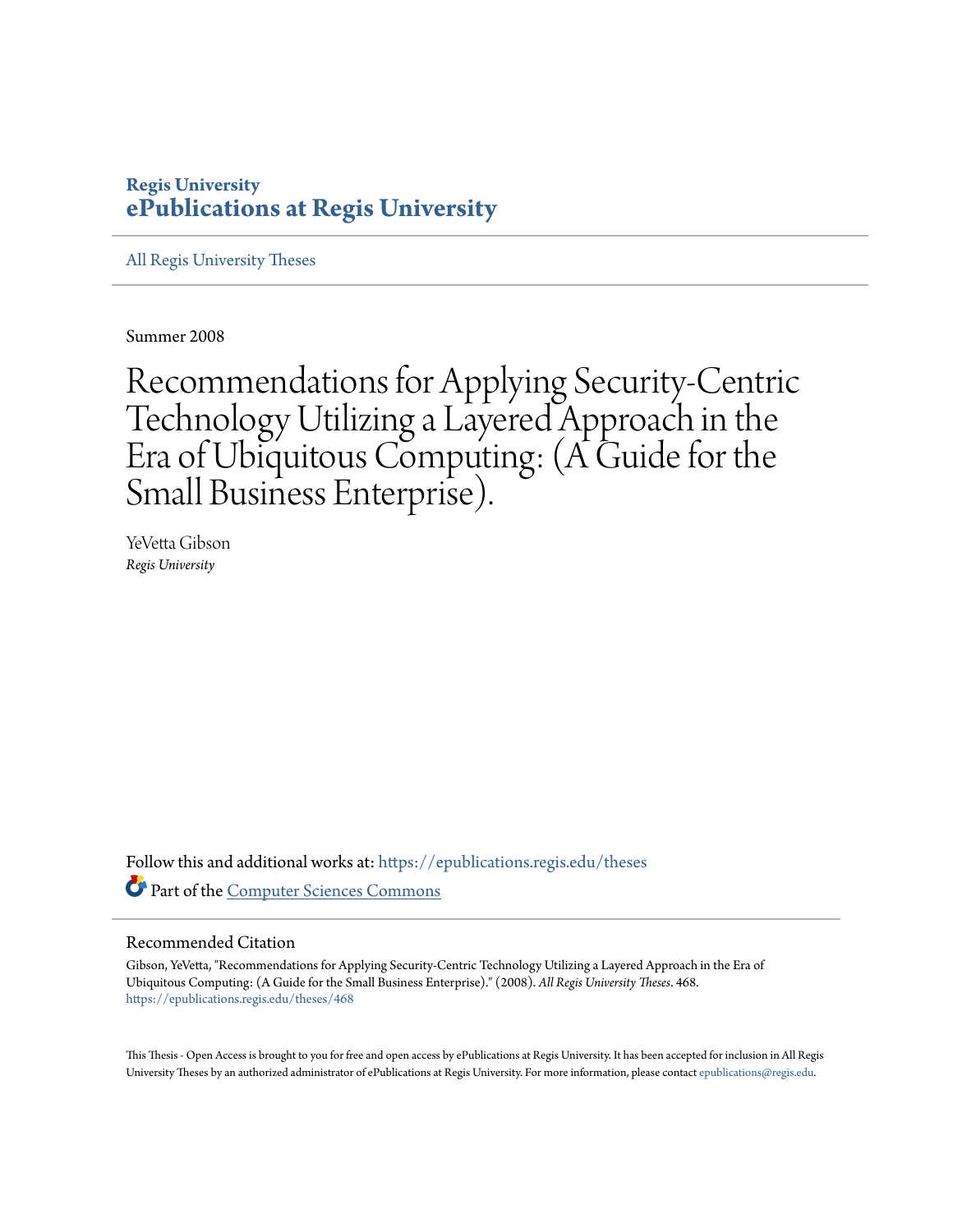#### **Regis University**

#### School for Professional Studies Graduate Programs **Final Project/Thesis**

#### **DISCLAIMER**

Use of the materials available in the Regis University Thesis Collection ("Collection") is limited and restricted to those users who agree to comply with the following terms of use. Regis University reserves the right to deny access to the Collection to any person who violates these terms of use or who seeks to or does alter, avoid or supercede the functional conditions, restrictions and limitations of the Collection.

The site may be used only for lawful purposes. The user is solely responsible for knowing and adhering to any and all applicable laws, rules and regulations relating or pertaining to use of the Collection.

All content in this Collection is owned by and subject to the exclusive control of Regis University and the authors of the materials. It is available only for research purposes and may not be used in violation of copyright laws or for unlawful purposes. The materials may not be downloaded in whole or in part without permission of the copyright holder or as otherwise authorized in the "fair use" standards of the U.S. copyright laws and regulations.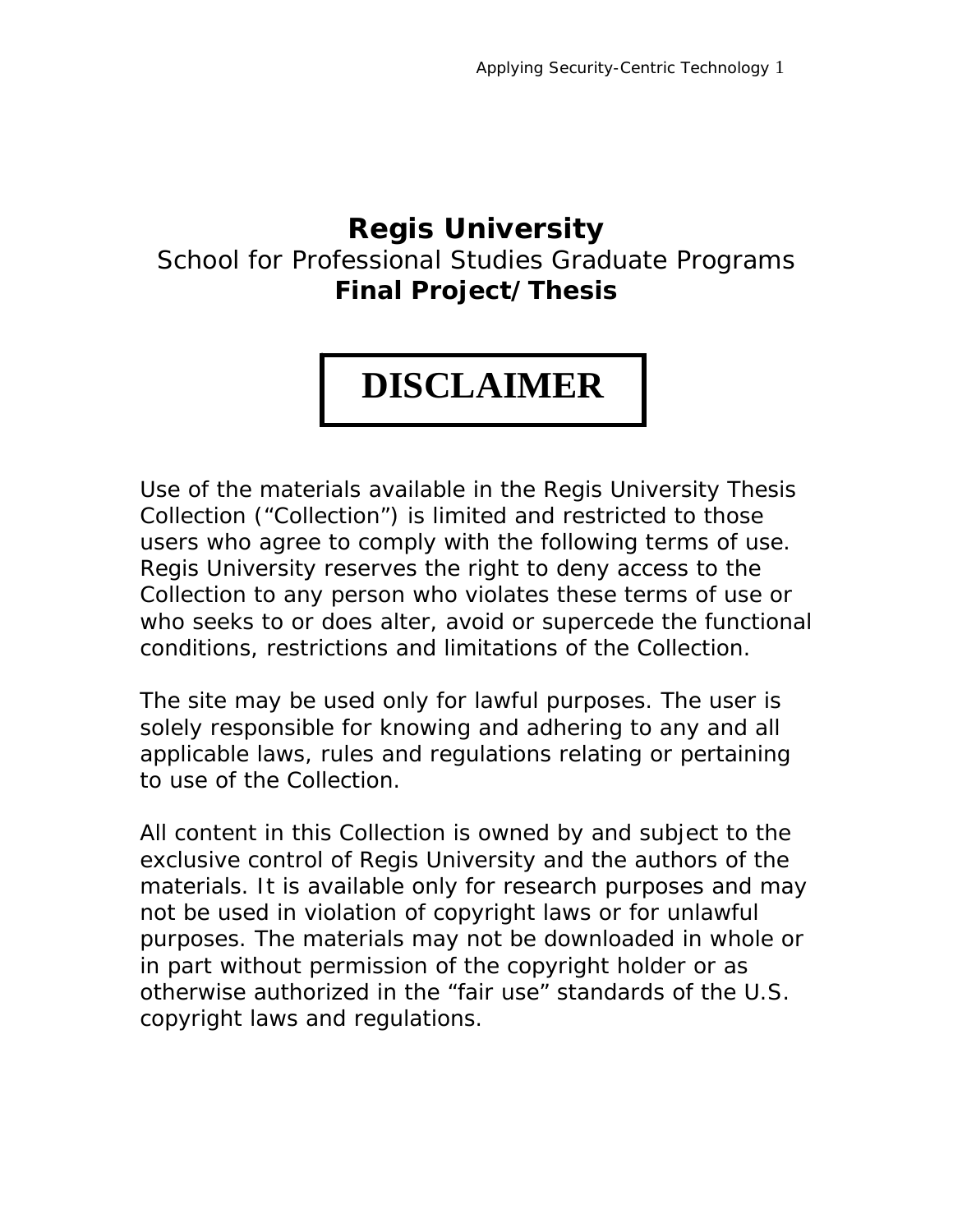#### Recommendations for Applying Security-Centric Technology Utilizing A Layered Approach in the Era of Ubiquitous Computing: (A Guide for the Small Business Enterprise).

By

YeVetta Gibson

YeVettaGibson@yahoo.com



A thesis/Practicum Report submitted in partial fulfillment of the requirements for the degree of Master of Science in Computer Science and Information Technology Management

> School of Computer & Information Sciences Regis University Denver, Colorado Aug 20, 2008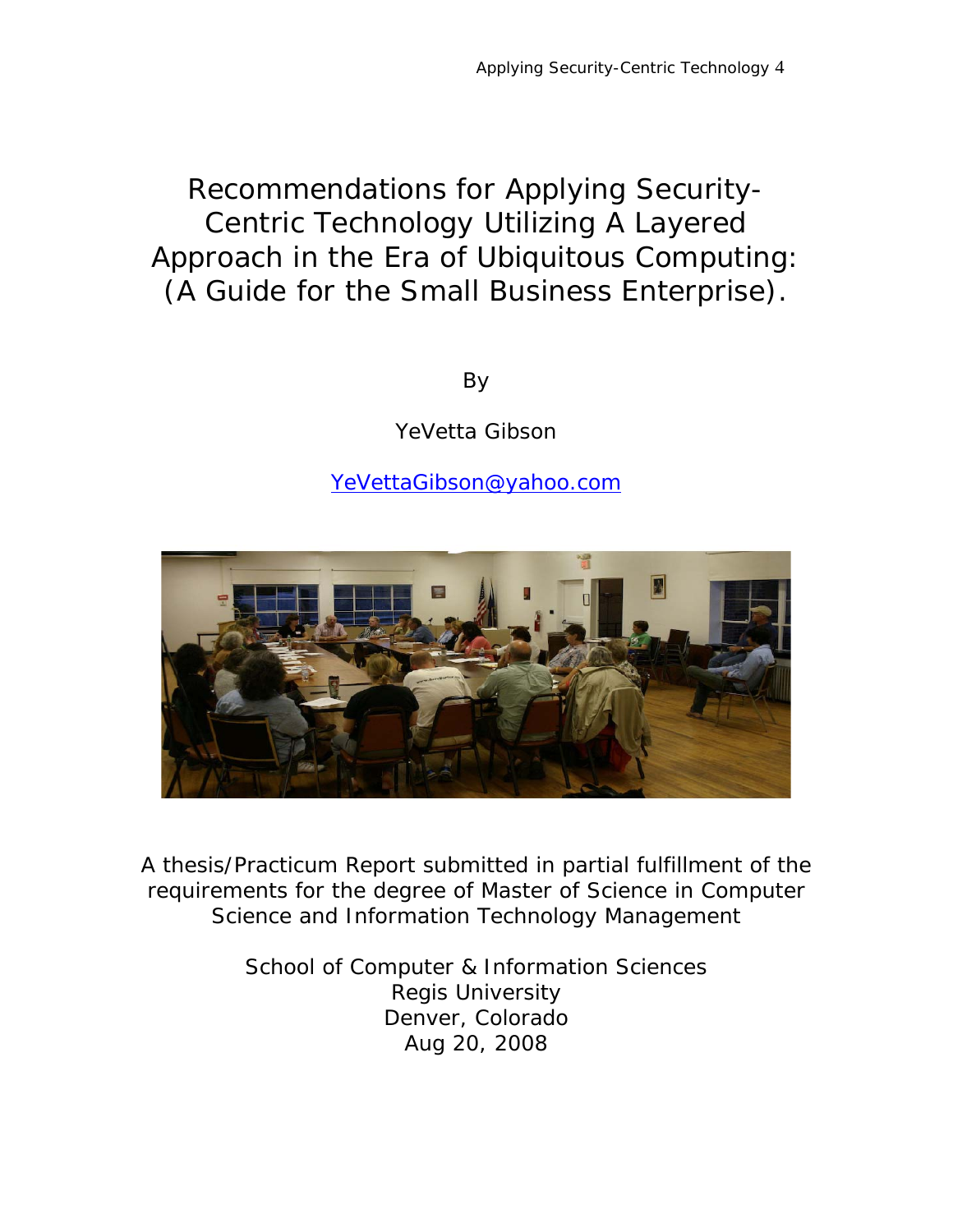#### **Chapter 1**

#### *Abstract*

 Gibson, YeVetta. MSCIT Program. The School of Professional Studies. Regis University, Denver, Colorado. May 2008. Applying Security-Centric Technology Utilizing A Layered Approach in the Era of Ubiquitous Computing: (A Guide for the Small Business Enterprise).

The purpose of this work is to advise and assist Small Business in applying security centric technology to better manage and secure their information assets. Computer Crimes and Incursions are growing exponentially, in complexity, and in their sinister application. In the face of this onslaught small businesses, indeed organizations everywhere, need to accept this as a business constant or reality, identify the threats, acknowledge the vulnerabilities, and make plans to meet these challenges.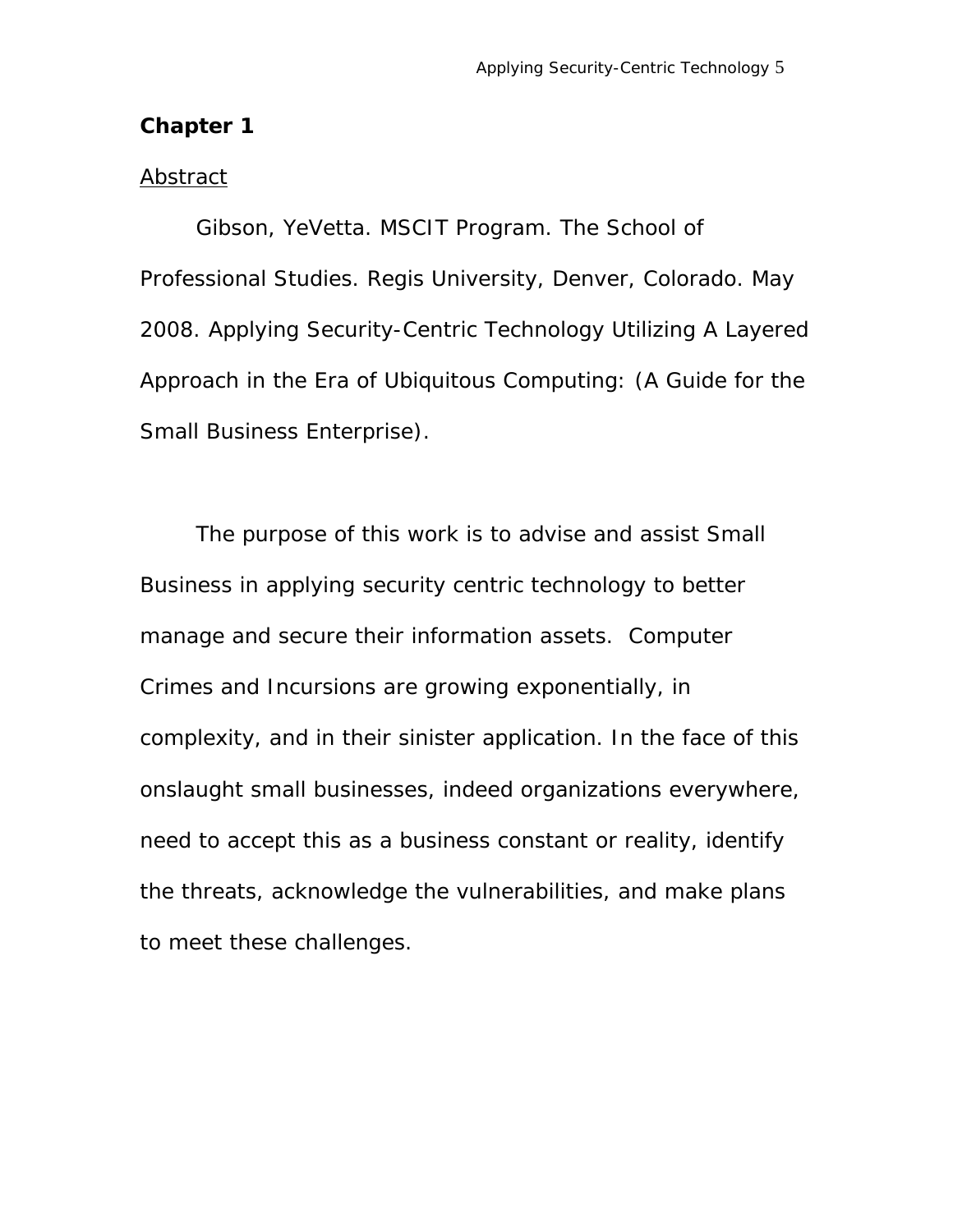This project proposes to provide small business with the principles of desktop, laptop, remote, and network security along with the tools and strategies by which they may select an approach more appropriate for their organization.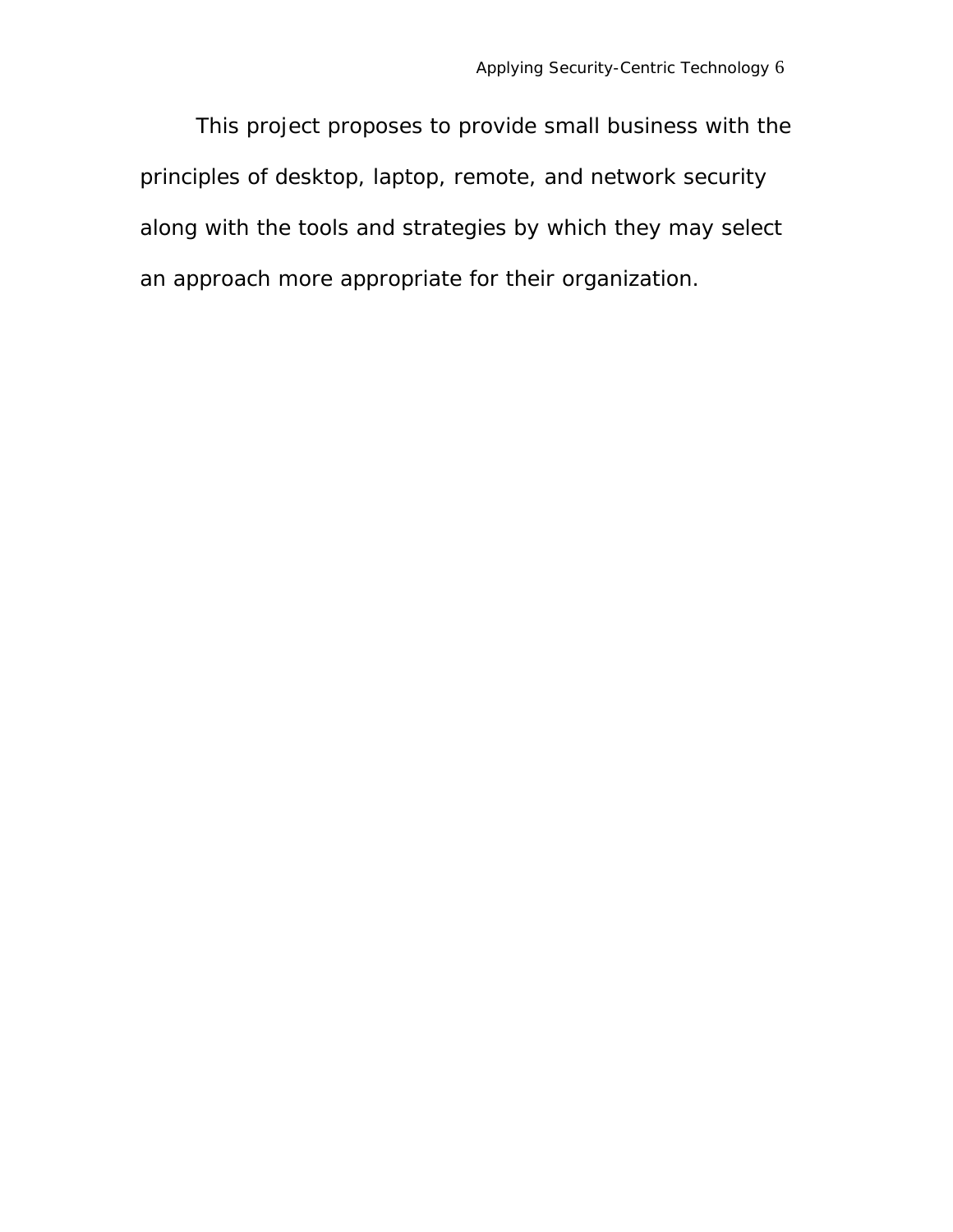#### **Acknowledgement**

I would like to gratefully acknowledge and thank my academic advisor Shari Plantzmaster and my instructors Henry Tshibambe, Dee Bilo, Paul Vieira, Eric Welch, Erik Moore, Mike Nims, Douglas Hart, Donald Archer, John Wessels and Don Archer for their help, direction and master tutor ledge during this journey.

And last, but not least, I wish to thank wholeheartedly my family for their support and patience though this lengthy but rewarding process.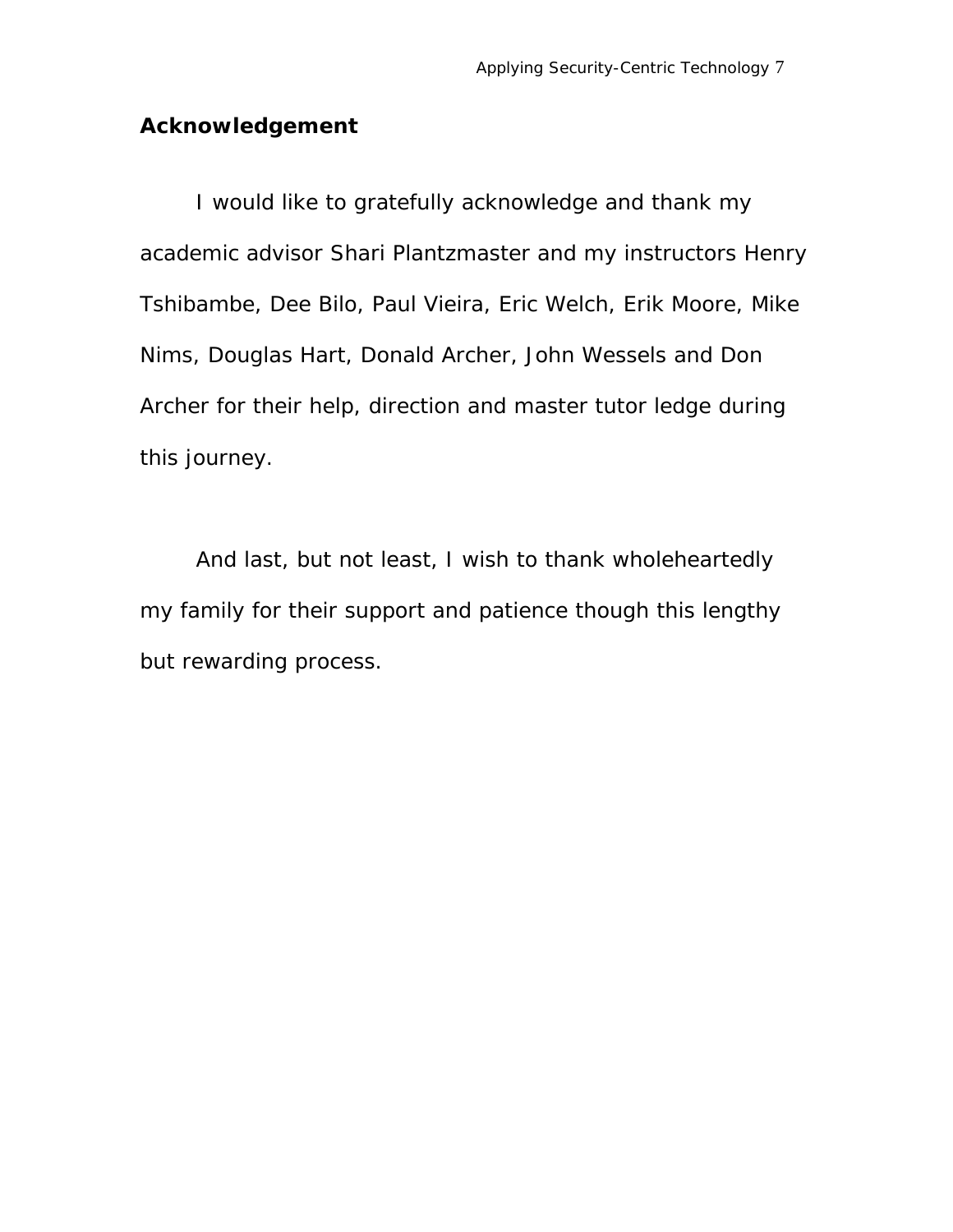#### **Table of Contents**

| Chapter 1 - Introduction                               |  |
|--------------------------------------------------------|--|
|                                                        |  |
|                                                        |  |
|                                                        |  |
|                                                        |  |
|                                                        |  |
|                                                        |  |
|                                                        |  |
|                                                        |  |
|                                                        |  |
|                                                        |  |
| Chapter 2 - Literature Review and Research             |  |
|                                                        |  |
| Chapter 3 - Research Methodology                       |  |
|                                                        |  |
| Chapter 4 - The Project/Guide                          |  |
|                                                        |  |
|                                                        |  |
| Environmental Security Controls 45-54                  |  |
| Strengthening Information Assets 55-65                 |  |
| Defense Against Stealth Invaders 66-70                 |  |
|                                                        |  |
|                                                        |  |
| Concealing Internal Networks with Proxy Servers 81-83  |  |
| Creating Safe Havens with Demilitarized Zones  84-86   |  |
| Sounding Alarms with Intrusion Detection Systems 87-91 |  |
|                                                        |  |
| Chapter 5 - Findings and Analysis                      |  |
|                                                        |  |
|                                                        |  |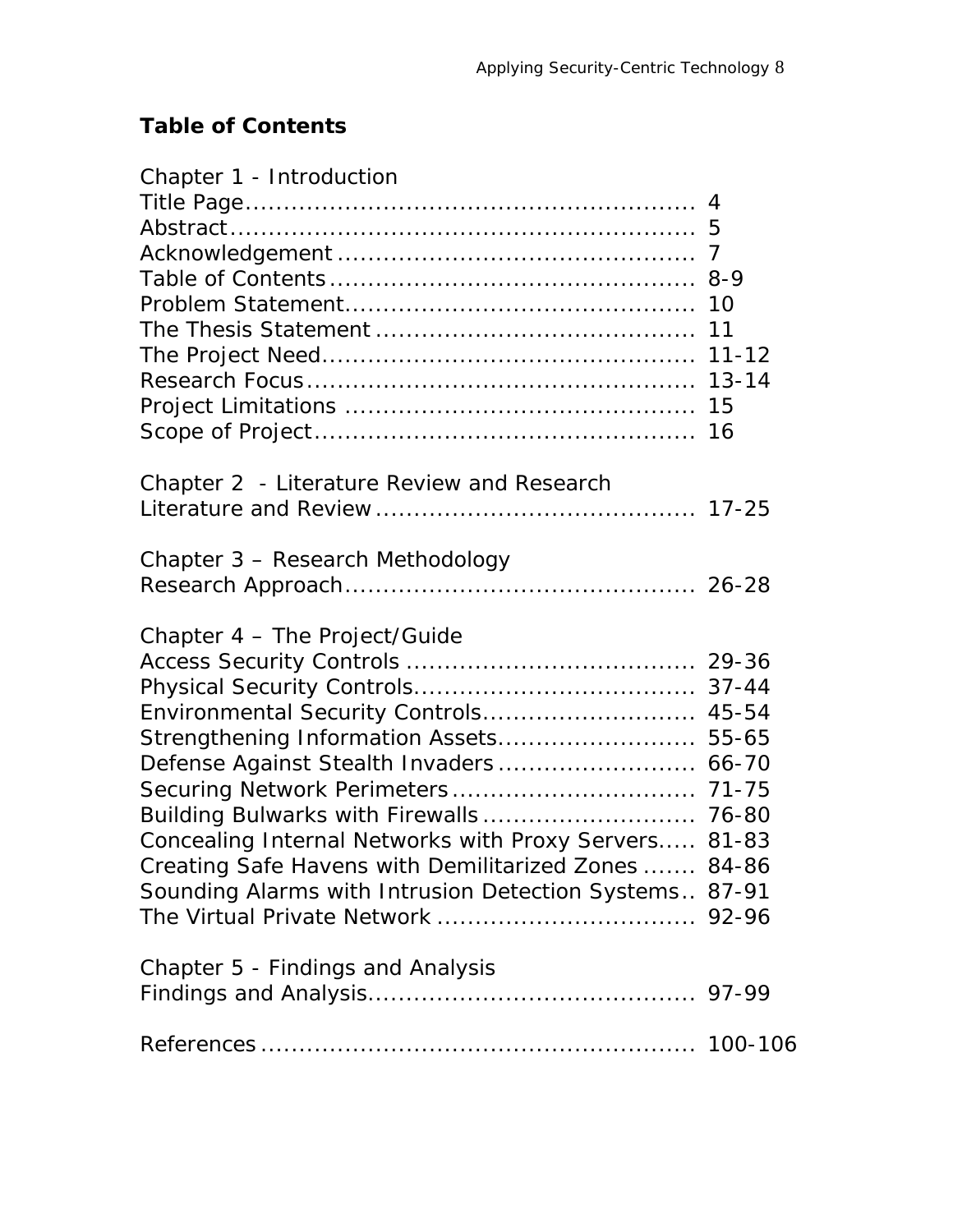#### **Introduction**

#### *The Problem*

The business of the new millennium is, inundated daily, with a barrage of attacks – externally, internally, domestically and from abroad. Avoiding, mitigating and recovering from these assaults are a constant in business. How successful an entity is in thwarting such assailant's lies in its ability to identify, categorize, locate and assess the vulnerability of each of its assets and to safeguard and secure them.

Failure to discern and manage threats to assets places an organization at a decided disadvantage as the defense of its databases; systems, confidential records and intellectual property are of utmost importance to the business process and in particular to organizational survival. Ongoing risk assessment is a must in the quest to deliver enterprise wide protection. Determining what is to be defended, how it is to be guarded, and the scope of the security, is a major consideration.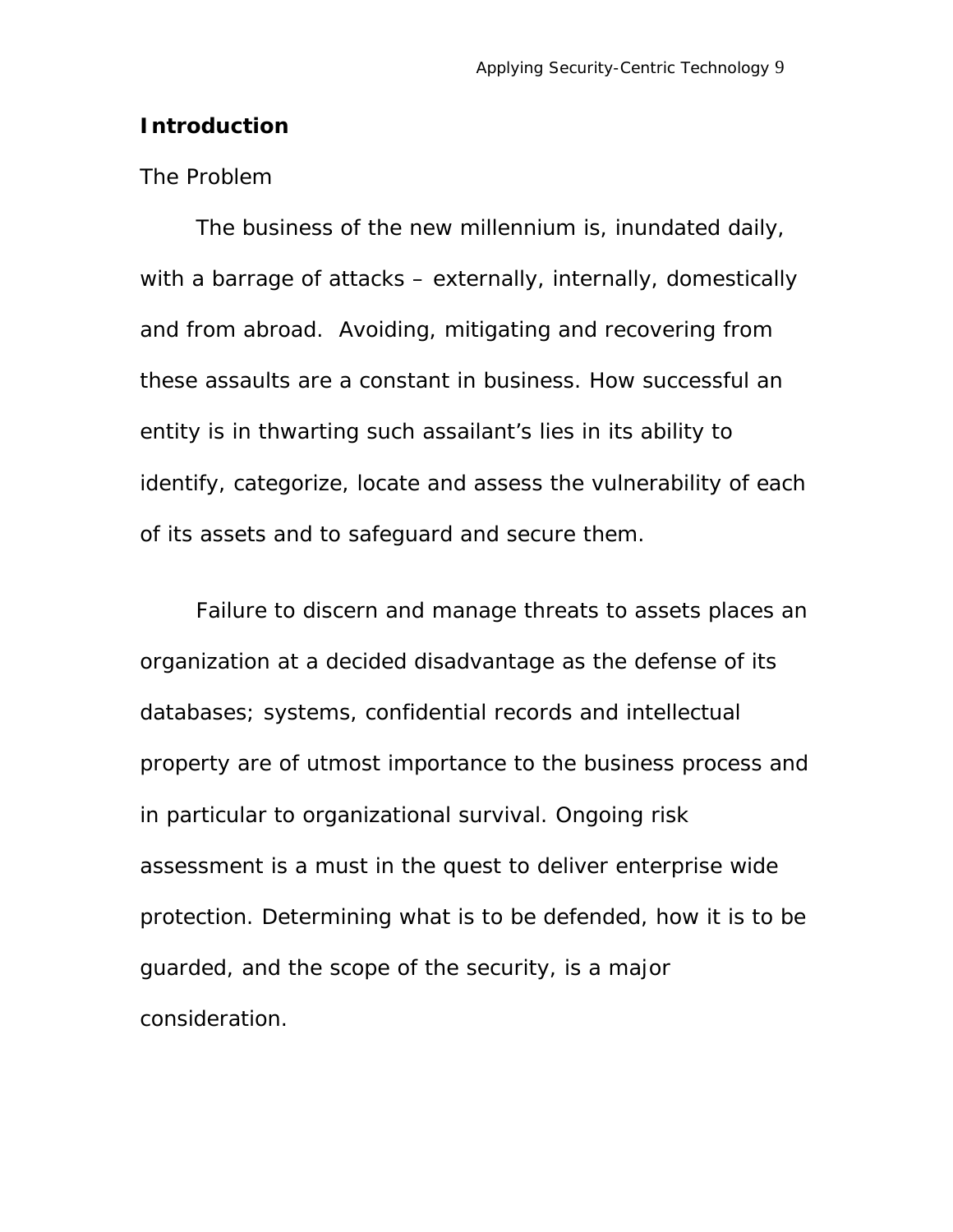#### **Thesis Statement**

The application of a security-centric technology program enables a business or organization to identify and secure its information assets, shore up vulnerabilities, and establish buttresses against potential threats and the likelihood of an impending event.

#### *The Project Need*

Identifing and mitigating security risks has been, for eons, a basic business tenet. In fact, this aspect of business has always factored into the price of goods and services. Yet, in years prior, IT assets were seen either as investments or items for appreciation or depreciation on the balance sheet. The development of the global market changed this. Hard and soft IT assets have become integral to the decision making process. Therefore, protecting these assets allow an organization to ensure the reliability and integrity of the data they rely on to make decisions.

 "Unfortunately, today's small business owner faces big risks every day". More than ever before they must consider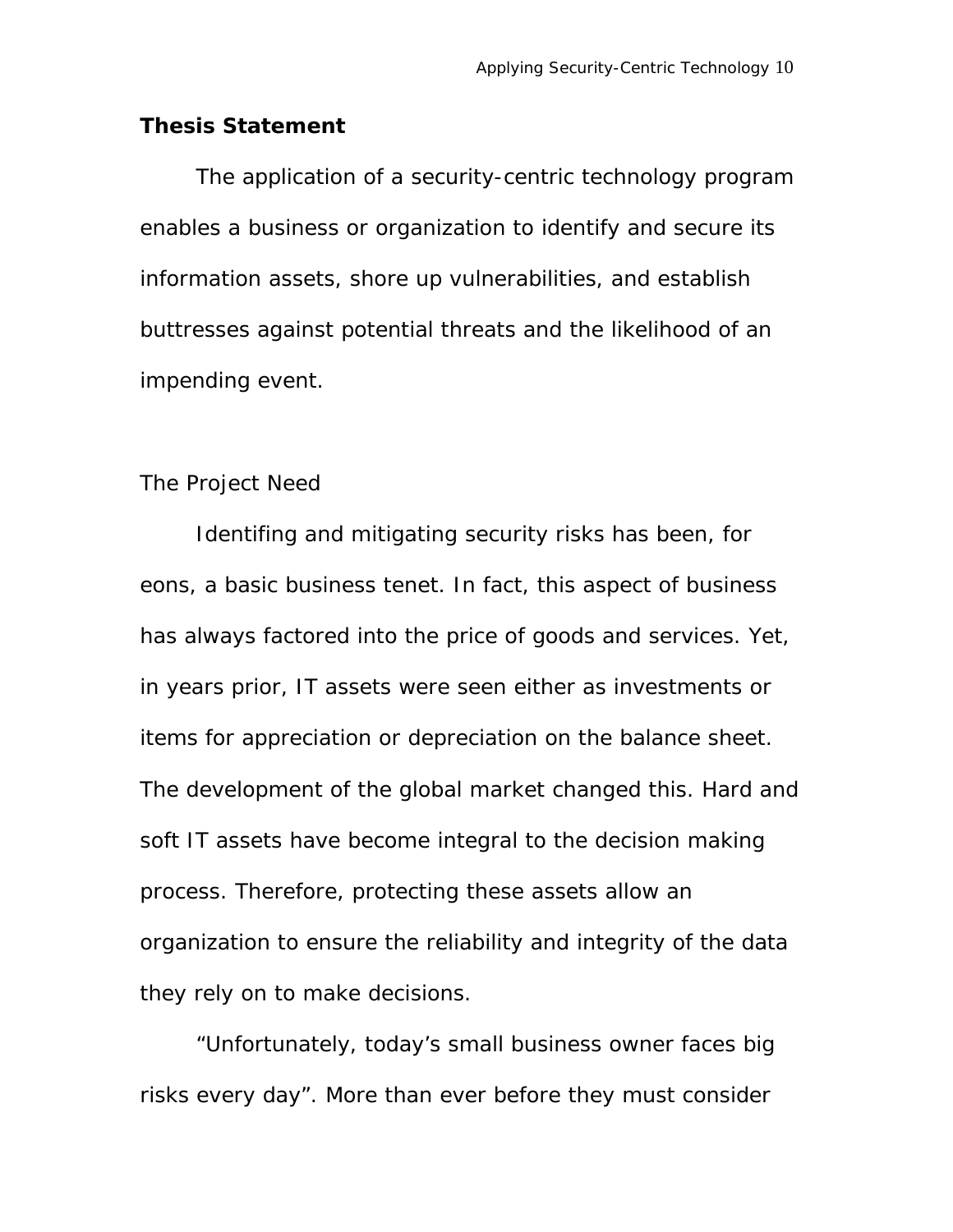"…what sort of new risks has technology introduced into the world of small business…imagine if a server fails…or if a hacker steals customer's personal account information…or if a virus infects the entire network". Small business must able to contend with the damage, the cost of repairs and recovery, the ramifications of a blemished reputation and prepare for the possibility that "business would be down while the problem was fixed" (The Hardford Group, 2008) .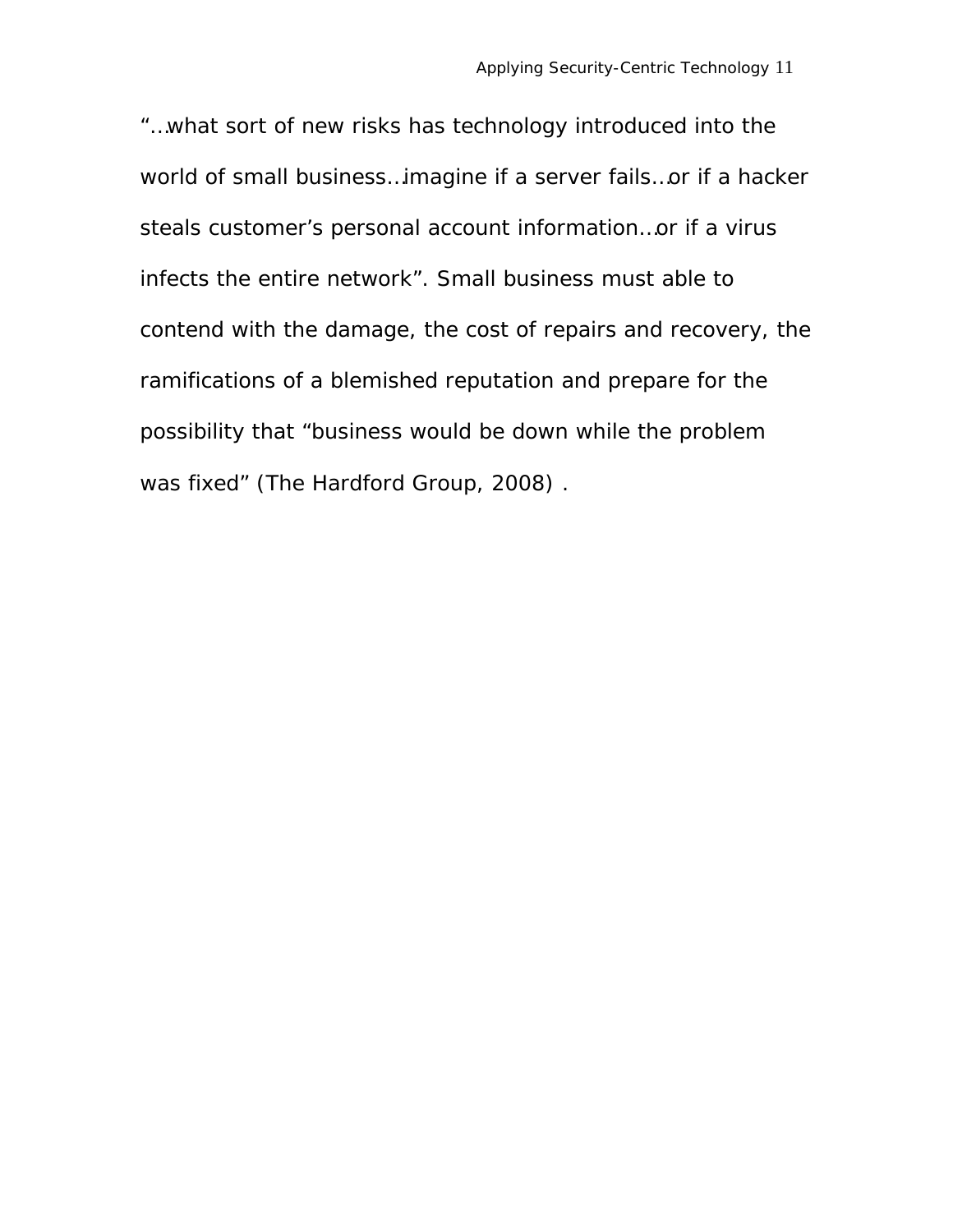#### *Research Focus*

#### Chapter 1

Chapter 1 consists of the acknowledgement, abstract, problem statement, the thesis statement and project need. Also included, are the Research Focus, Project Limitations and Scope of Project.

#### Chapter 2

This chapter contains a review literature and research related to the work past and present.

#### Chapter 3

This chapter will cover project research, planning and methodology.

Chapter 4

This chapter contains the project overview.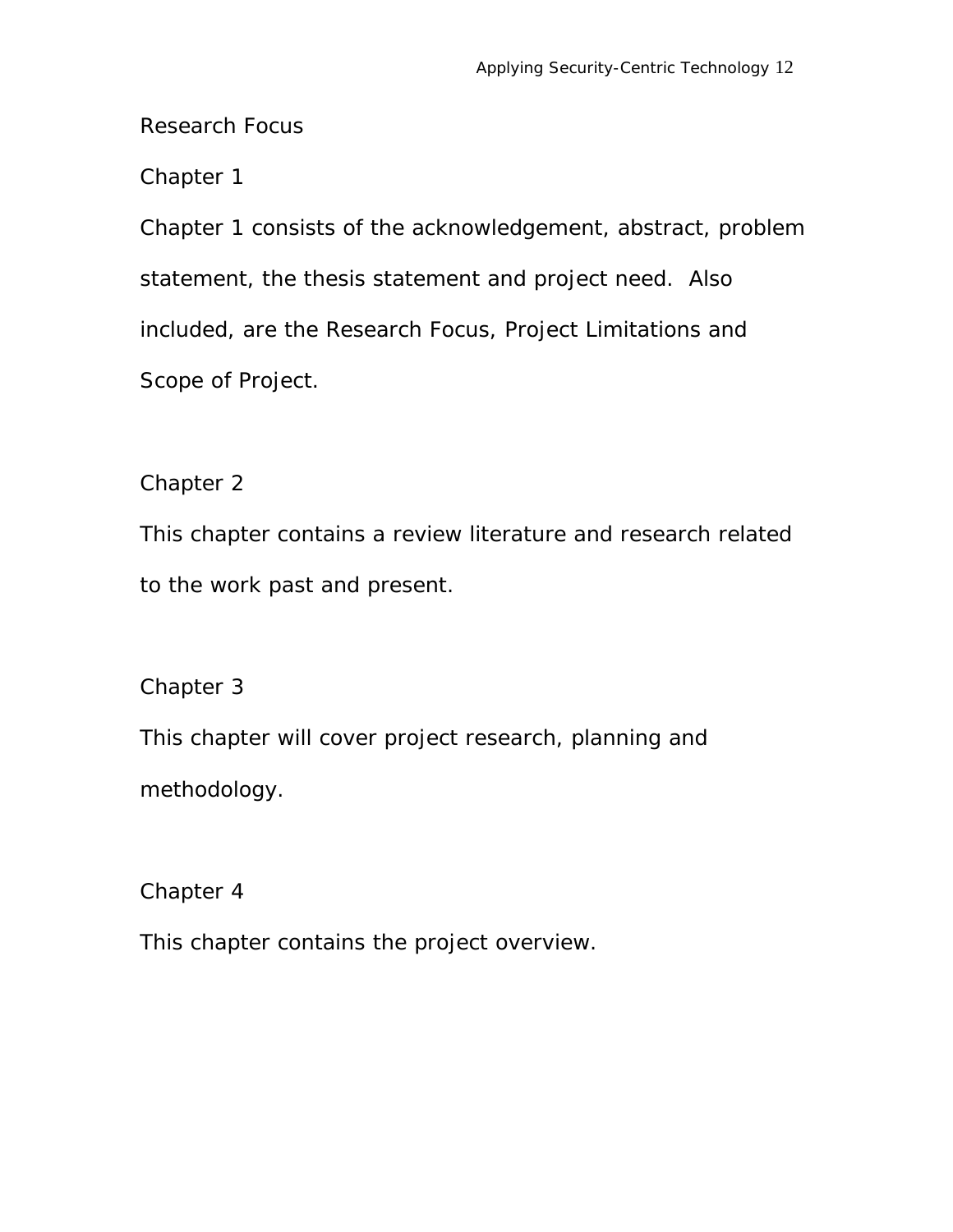Chapter 5

This chapter will consist of a summary, discussion and

recommendation.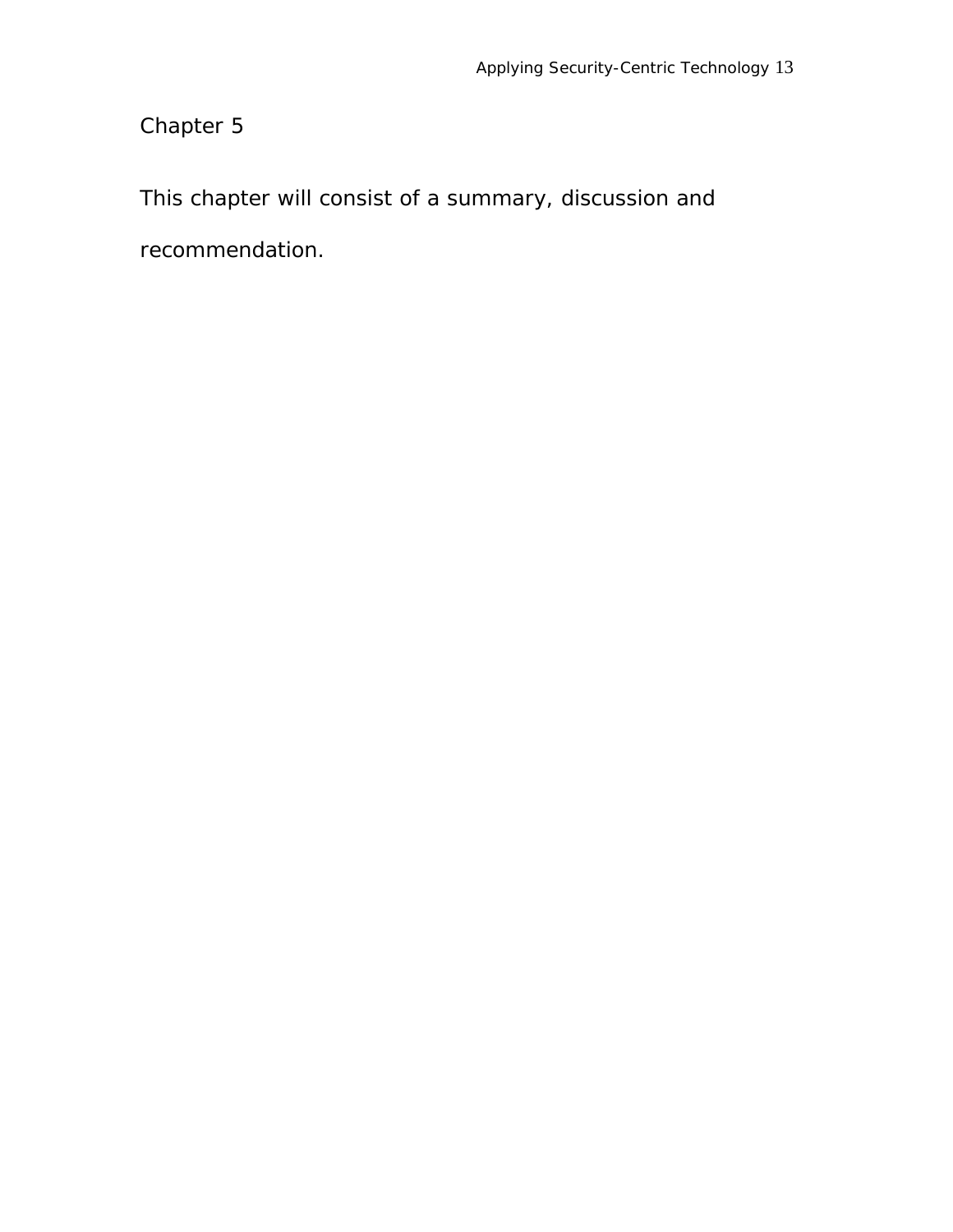#### *Project Limitations*

Ascertaining risk and implementing IT security protocols within an organization is not an exact science. An organization must analyze, access and evaluate threats and vulnerabilities encountered by businesses, in general and also those peculiar to their organizations. This work suggests using a layered methodology. One cannot say that this approach is superior to another or whether or not it should be combined with others approaches for the correct solution.

#### *Scope of Project*

The purpose of this paper is to acquaint small business with the concept of security-centric technology and to give advice on a group of security components that when utilized collaboratively yield a formidable bulwark against a variety of threats that can negatively impact business.

It is expected that this effort will offer a practical, working understanding of Security-Centric technology, support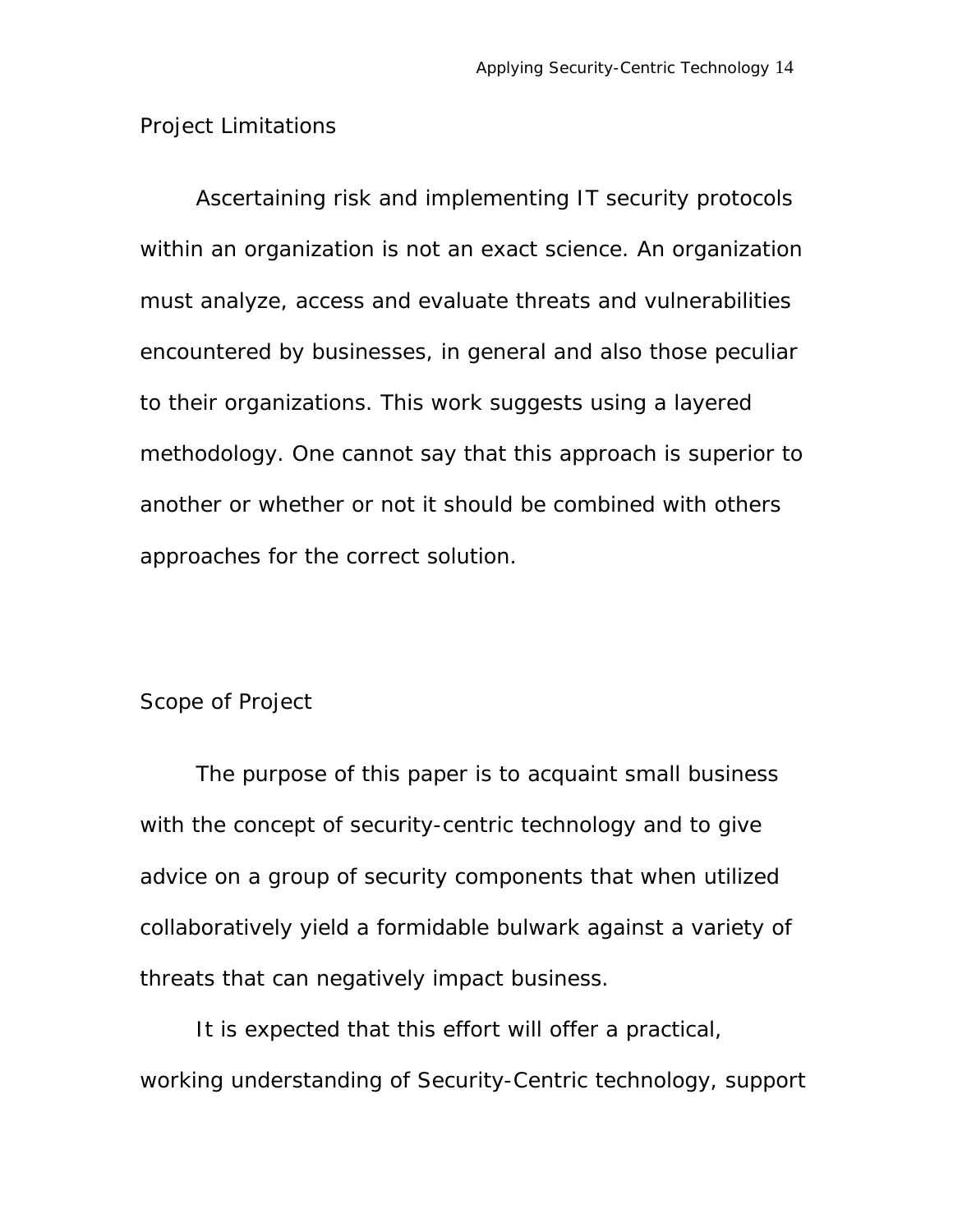small business in the selection of a suitable line of defense and present an easy to follow checklist for successfully implementation.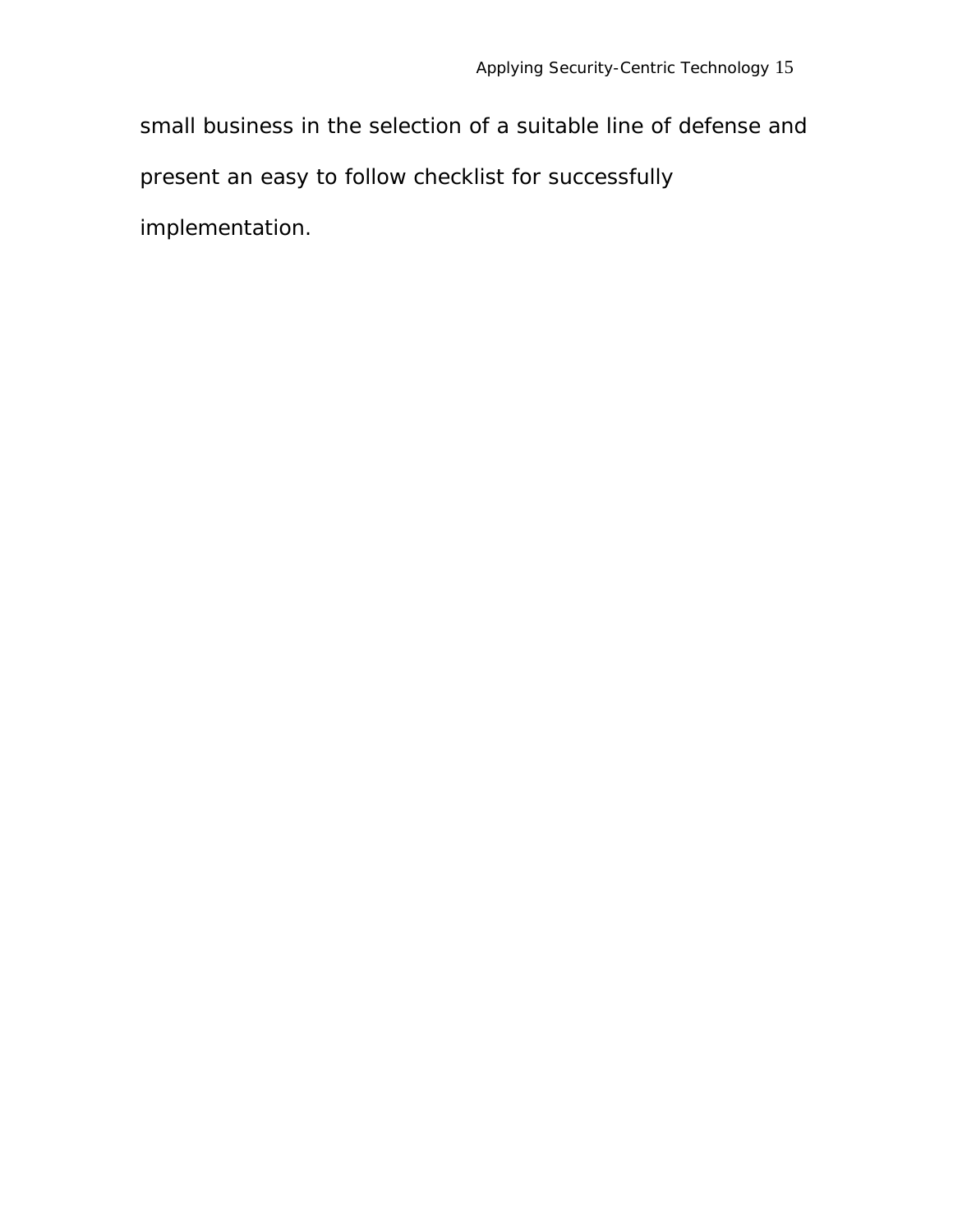#### *Literature and Research*

The function of a security-centric defense program is to assist management in the development of effective and appropriate stratagems and controls for the stewardship of the organization's information assets. Armed with the tactics for a layered defense, an organization is able to expand security applications and/or defenses to perform in synchronicity. Instituting IT security in such a fashion allows a business entity to repel attacks that originate from a range of sources.

The following literary review support and validate the research.

The literature assembled in support of this project has been collected from professional journals, book publications, and organization websites, and technical white papers related to the subject matter.

System security is not *just* an IT issue it is a business wide concern. Protecting and securing a network is an enterprise wide endeavor from senior management to the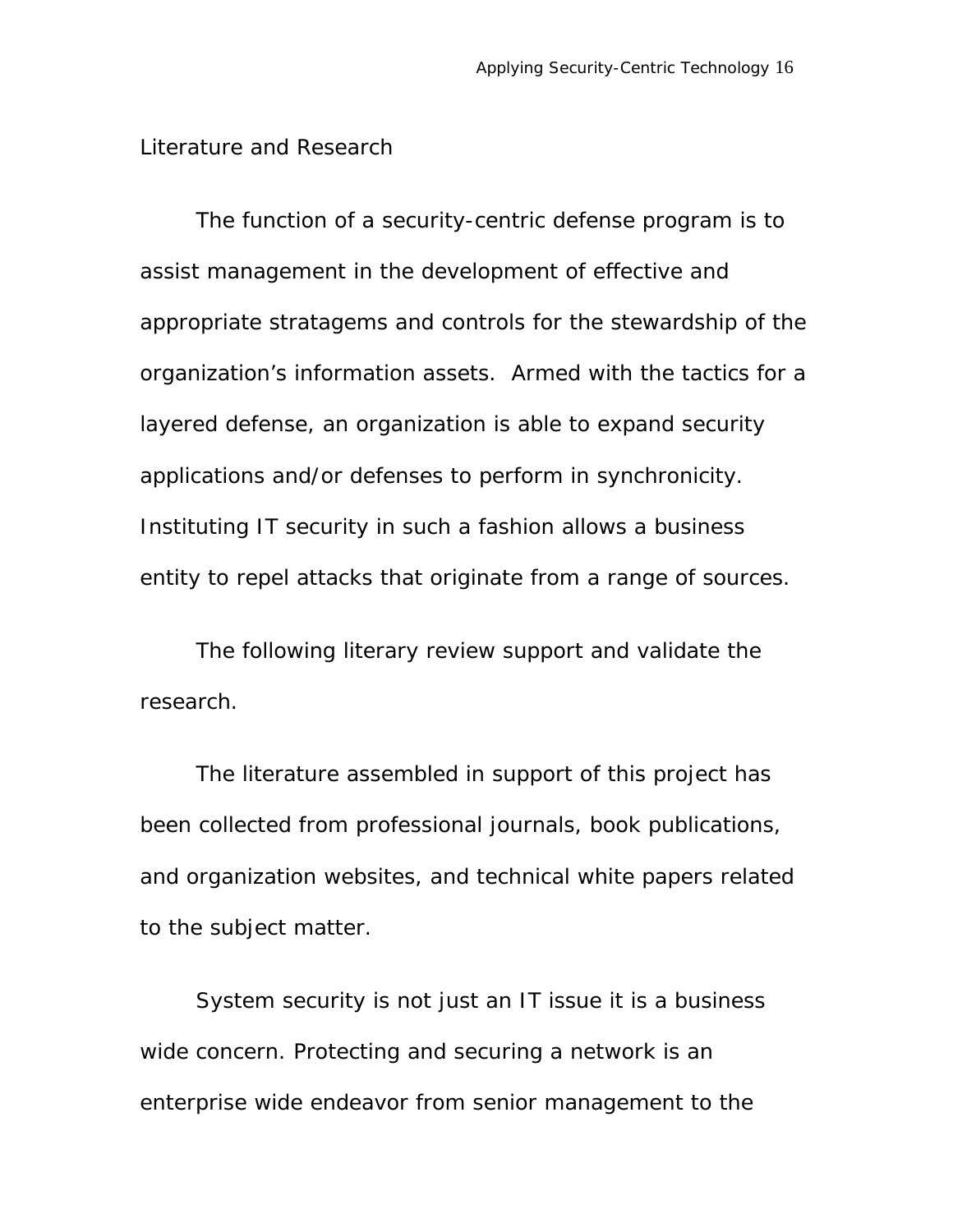"lowly" mailroom clerk. For this reason, the approach must be proactive, assertive and relentless beginning with an assessment to evaluate and categorize risks. Shortcomings of any kind, in this regard, either by a deficiency in IT security or by users, can compromise company systems. Vigilance combined with the application of strategic security tools, and an adherence to the company's security policy, is one of the best mechanisms for thwarting determined attacks. The first step, however, begins with assessment, as it is an essential component of any system security (McNab, 2004).

Network Security centers around three basic tenets: confidentiality, reliability and accessibility. The confidentiality aspect is tasked with preventing unauthorized access to sensitive data either inadvertent or intentionally. The reliability component prohibits the modification of data by unauthorized persons or entities. Assuring data consistency is a primary consideration. Accessibility ensures that vetted users are able to connect to resources in a timely manner. These three principles work in sync. The lack of any one of these key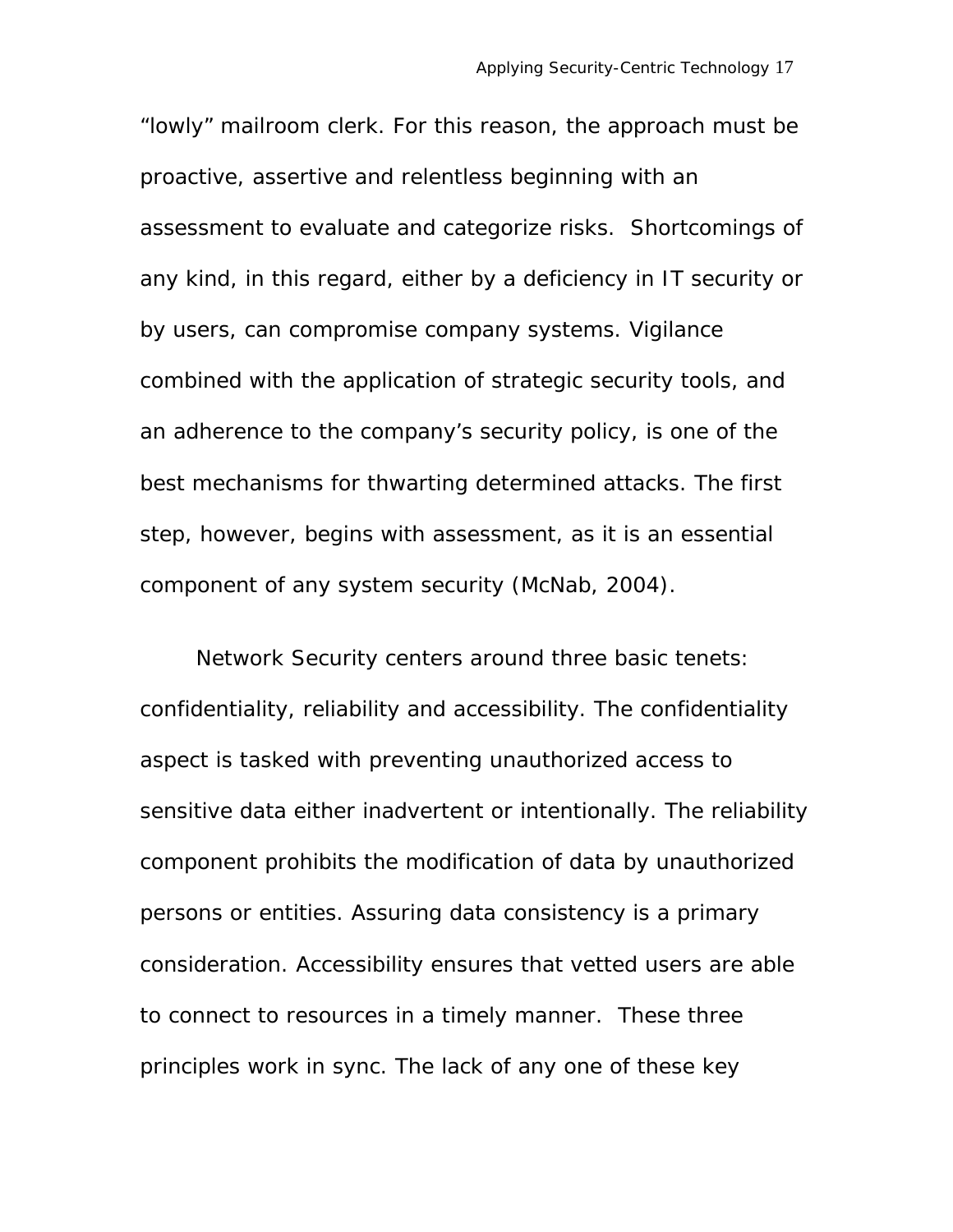principles signals a serious defenselessness in the security design (Cole, 2005).

Corporate communication is all about connections, connecting people, places and resources. Hence, organizational resources are only as secure as the machines and/or devices to which it connects. A single unprotected or vulnerable node or host can unwittingly serve as a conduit of reconnaissance or function as a point of attack. It is for this reason that IT security must be viewed as a journey and not a destination. As technology innovates, upgrades and evolves so does the tools, techniques, strategies, and methods used by attackers. Thus those charged with the protection of corporate systems have to learn to be adaptive, proactive and reactive as security is always in a constant state of evolution (Lockhart, 2006).

Implementing wireless security solutions is tricky. The path is littered with pitfalls; rough patches and yet when configured successfully it can be, hands down, a formidable business enabler. Therefore, it is absolutely essential to have a good understanding of all of the components that constitute the organization's network i.e. hardware, software and, in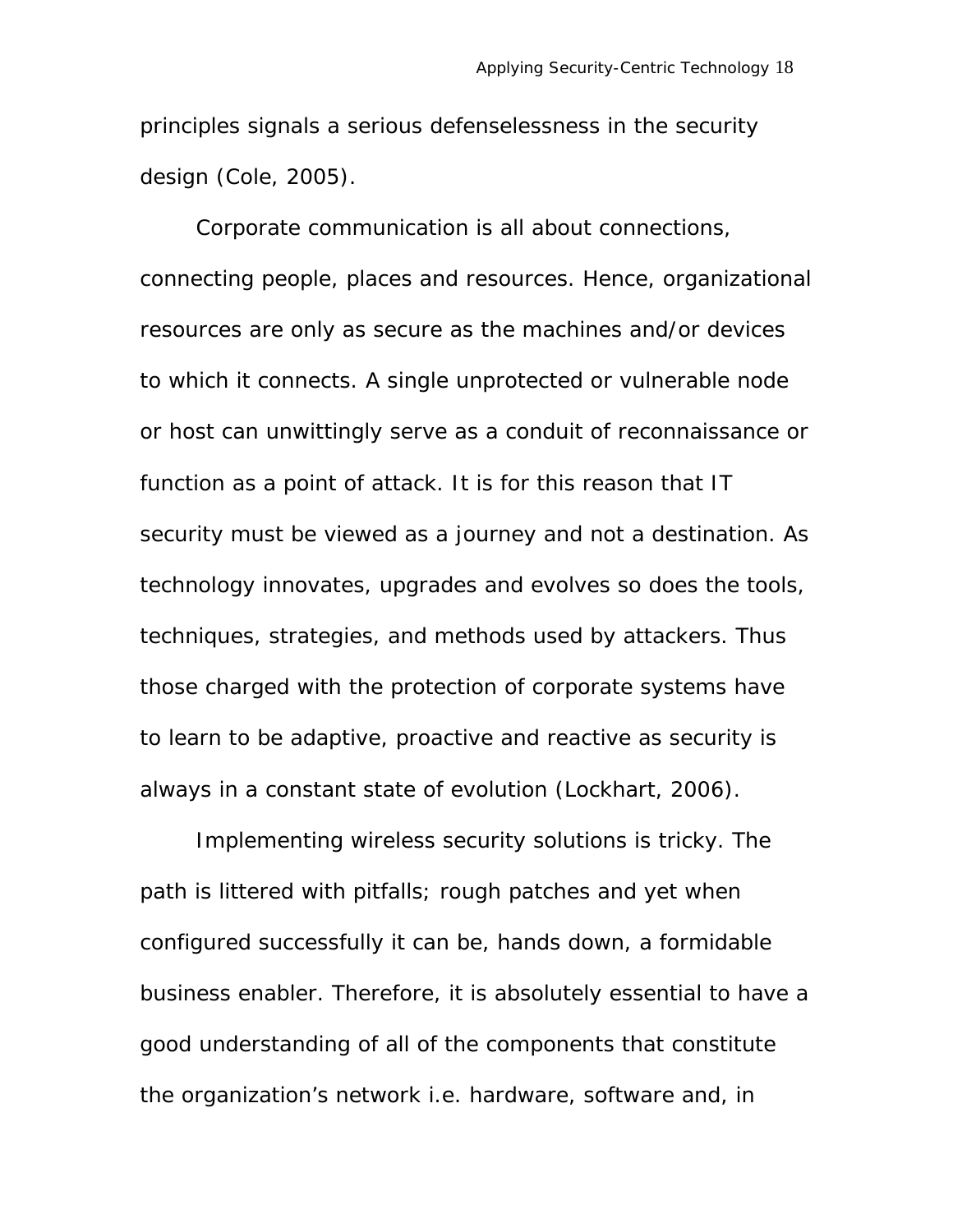particular, the networking protocols. Such knowledge will prove invaluable when navigating and configuring the network cloud interconnecting and securing the network, client devices and servers (Geier, 2008).

Organizations that venture into the global theater soon discover that they are immerged in an intensely competitive environment demanding innovation, creativity and rapid deployment. Some call this progress as they rush to employ new technologies and services to keep pace. Often this leaves little time to test and implement protective mechanisms. As a result safeguards are applied *a posteriori*. This leads to a network comprised of a series of security patches. The consequence of this is an unyielding and complex system. Complications of this sort generally lead to impediments that prove detrimental. With this in mind, it is important to note the traits that characterize secure systems: authentication, access control, confidentiality, integrity, privacy, non-repudiation and availability (Buttyan, 2008).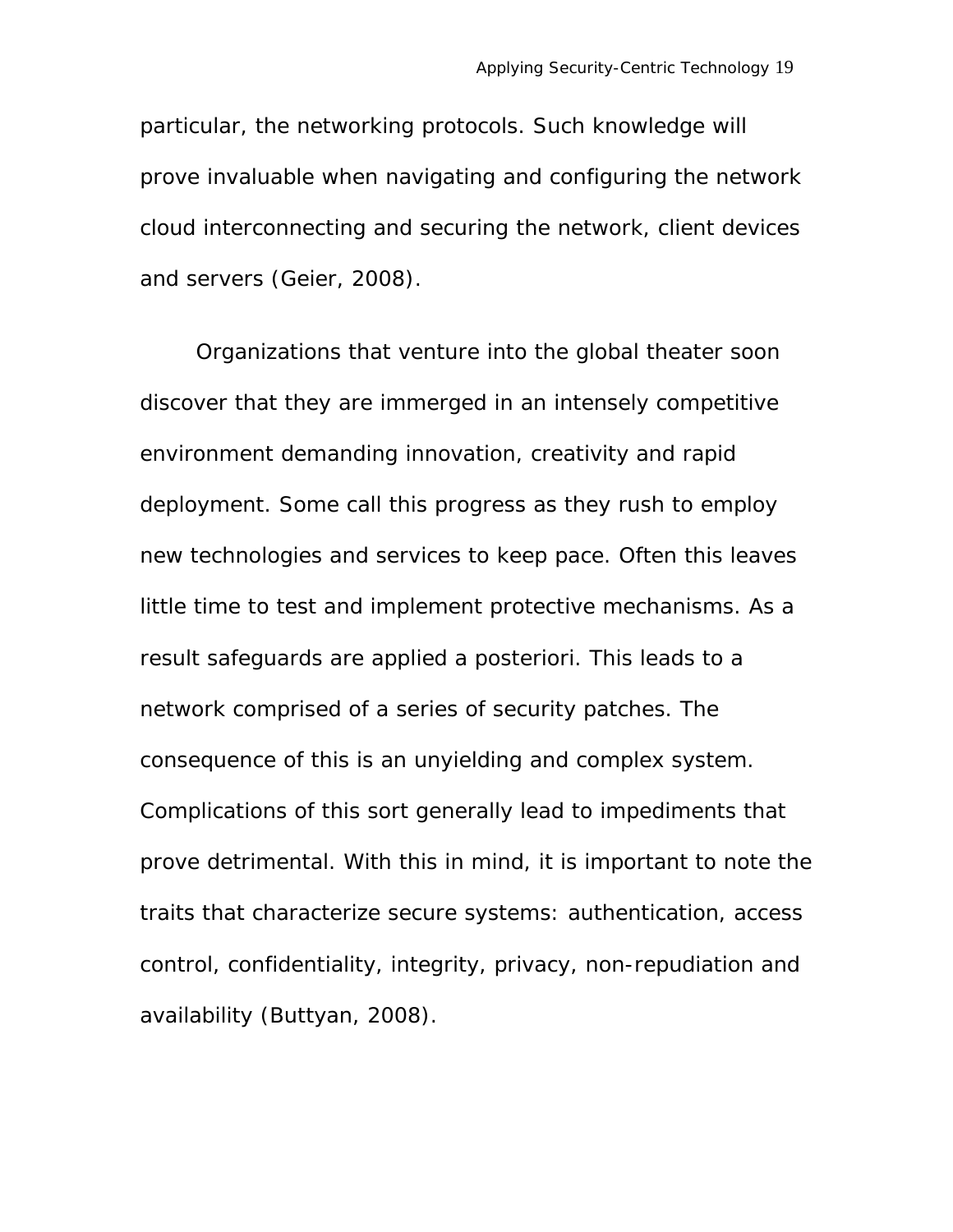In the new millennium IT is tasked with overcoming security challenges set in diverse and disparate scenarios. The business theater is now an international marketplace and the workforce is global, mobile and always connected. IT security professionals of today are challenged to engage security mechanisms that ensure trusted on-going communication anytime and every time. The global marketplace of the  $21<sup>st</sup>$ century demands accessibility 24/7 without the tethers of yesteryear (Zhang, 2008).

The world has changed drastically. Hackers of all stripes (spammers, saboteurs, phishermen, virus writers and other no- accounts) now all associate unabashedly in an online economy, within the confines of this medium and affiliation they (criminals and ne'er-do-wells) survive and evolve. Hence, the need for the discipline of security engineering.

The science of security engineering offers a developing and deploying system that is dependable and agile enough to remain reliable even in the face of malice, terror, error and/or happenstance.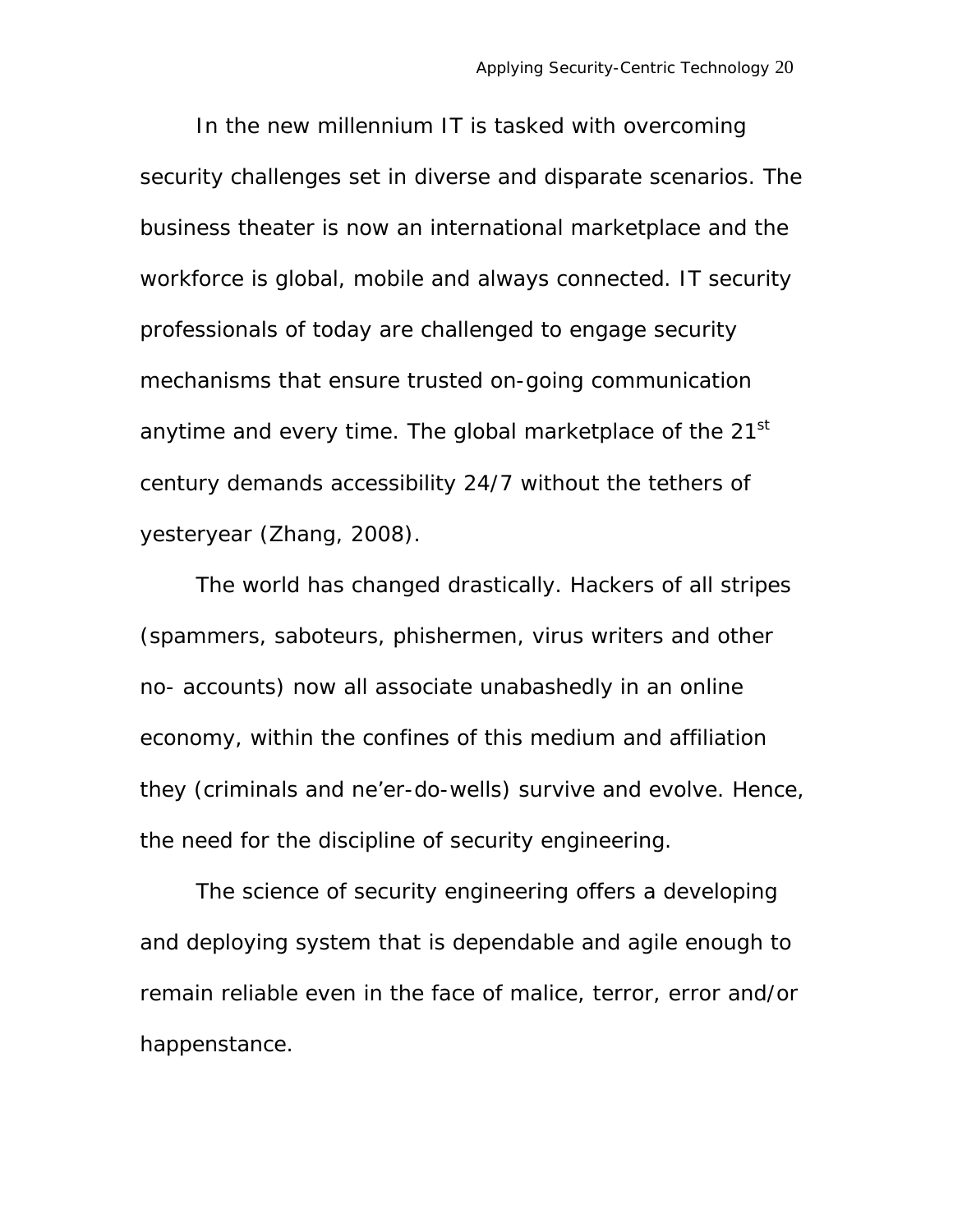It has been said that while software engineering is about setting things in motion or making things happen, security engineering is concerned about making sure they don't. Security engineering at its best requires several aspects to come together. Thus good protection relies on the following processes: (a) policy, (b) the tools used to implement the policy, (c) assurance, (d) and the motives of the system's guardians and attackers as all of these interact (Anderson, 2008).

Consider carefully the employees who access the network daily to perform various tasks in the execution of their duties. While they are not the enemy so to speak they are certainly not friends and as such they must be treated accordingly. Limits should be set to establish boundaries in regard to what employees can and cannot do on the network – accidentally or intentionally. Security is more about a healthy balance between paranoia and practicality. The operative word for security is mitigation and not elimination. No one can eliminate risk and still do business (Dubbin, 2008).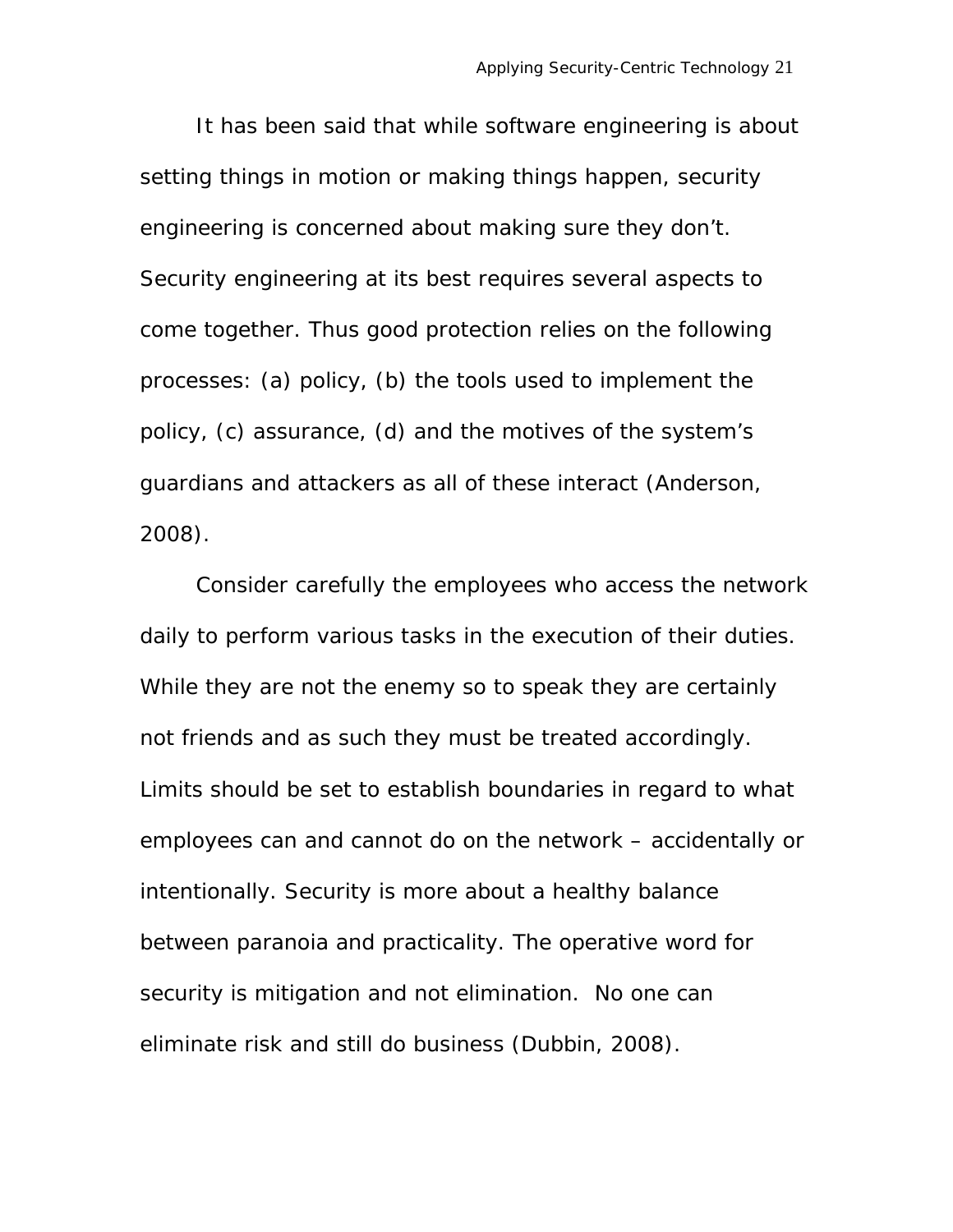The IT infrastructure has now, without question, become an intricate component of the business model of the new millennium. The nature of the relationship between IT and the business prime necessitate a new kind of IT risk assessment. The IT risk assessment of today must be lightweight and supple allowing for a more comprehensive understanding of the interdependencies of risk in a complex and ever-changing environment.

Just as risk assessment has broadened so has its constituency. Today's IT risk assessment constituency must include all of the organizational stakeholders is the appraisal is going to deliver a true benefit. IT risk assessment of the new millennium is designed not only to be in keeping with the corporate mission, to meet the needs of its varied and distinct stakeholders, but also to comply with the rules and regulations of a number of corporate governing bodies. All of these assorted drivers greatly impact the type of risk assessment carried out, and the skills and tools required to get the job done (Jones, 2005).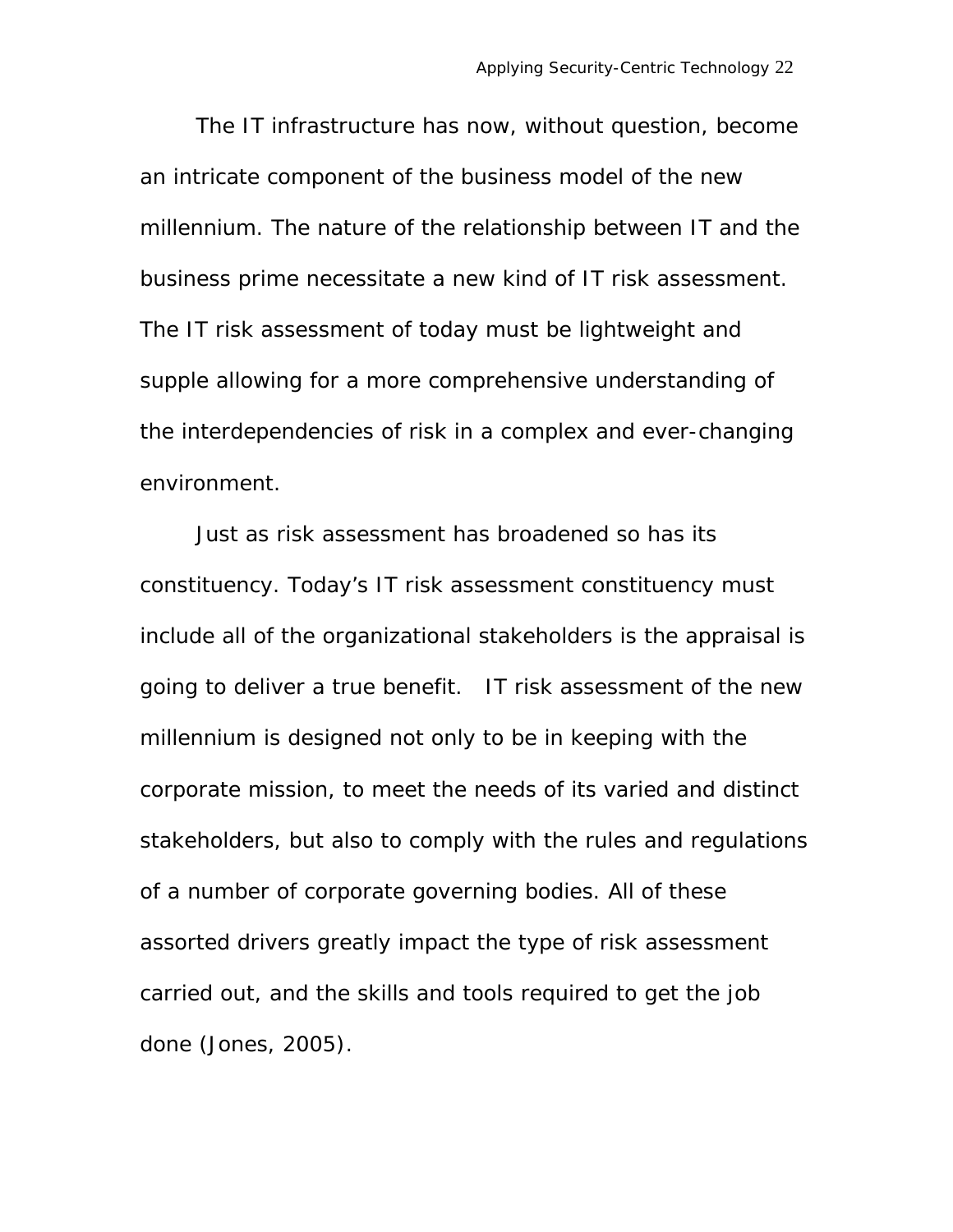One of the central themes of Information Security is access control. " Generally, an access control is any hardware, software, organizational administrative policy or procedure that grants or restricts access, monitors and records attempts to access, identifies users attempting to access, and determines whether access is authorized. Access controls provide protection for the confidentiality, integrity and the availability of corporate assets. The area of access control is divided into two categories function and purpose (Stewart, 2004).

Koller's research exposed several misconceptions about risk assessment that poised a threat to its successful implementation. The first was that outsiders, and indeed many insiders, looked upon the corporation as a single unified body when in actuality these organizations were more of a compilation of competing and relatively autonomous components. And, in regards, to risk and uncertainty each unit had a differing view and practice. Some were even diametrically opposed in their views, practices and approaches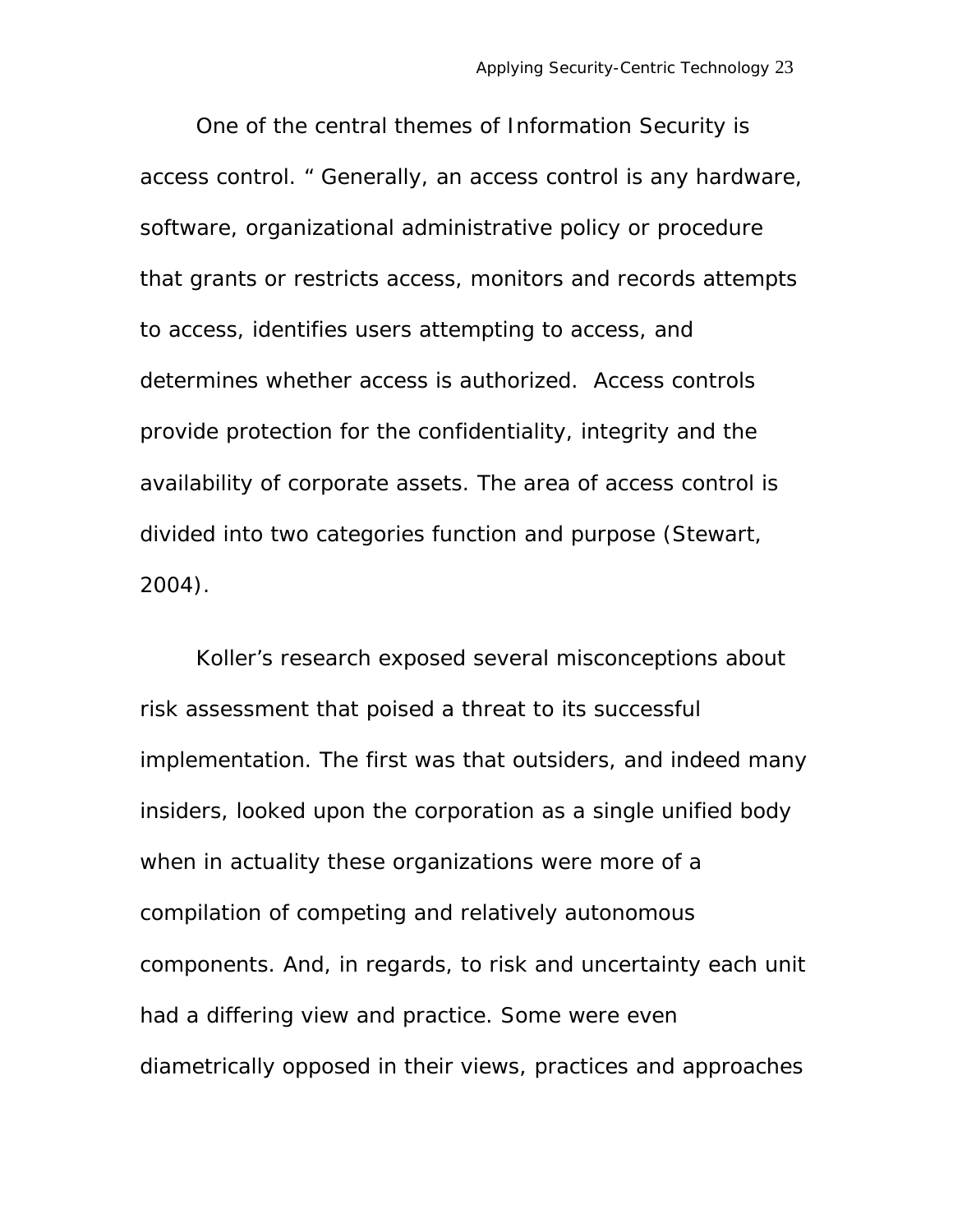to risk and uncertainty. Koller's breakthrough book serves as a no-nonsense guide to applying risk assessment in a real-world business environment (Koller, 2005).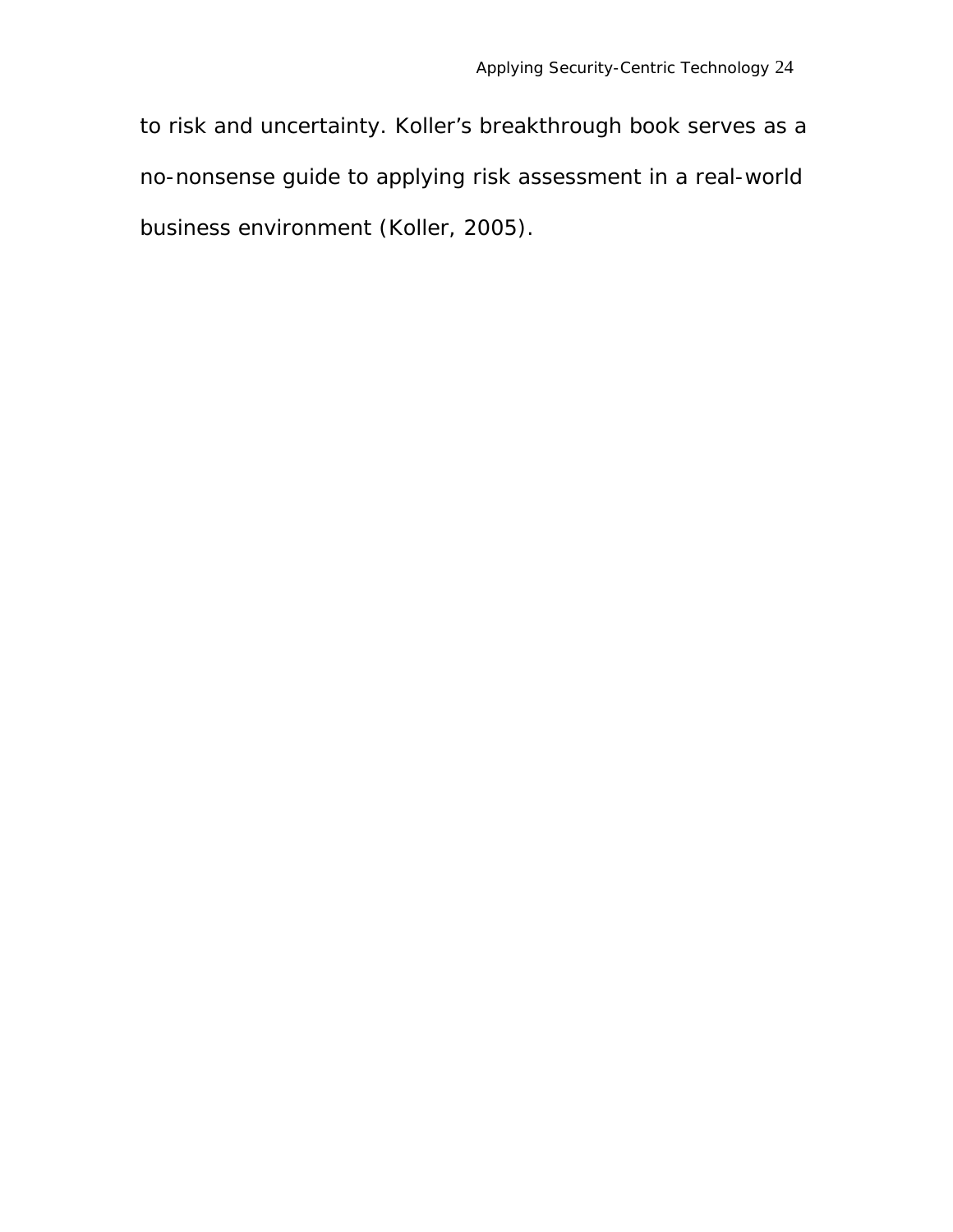### **Recommendations for** <u>Applying Security-Centric Technology</u> <u>Ujulizing</u> <u>A Layered Approach</u> in the **Era of Ubiquitous Computing**

(A Guide for the Small Business Enterprise)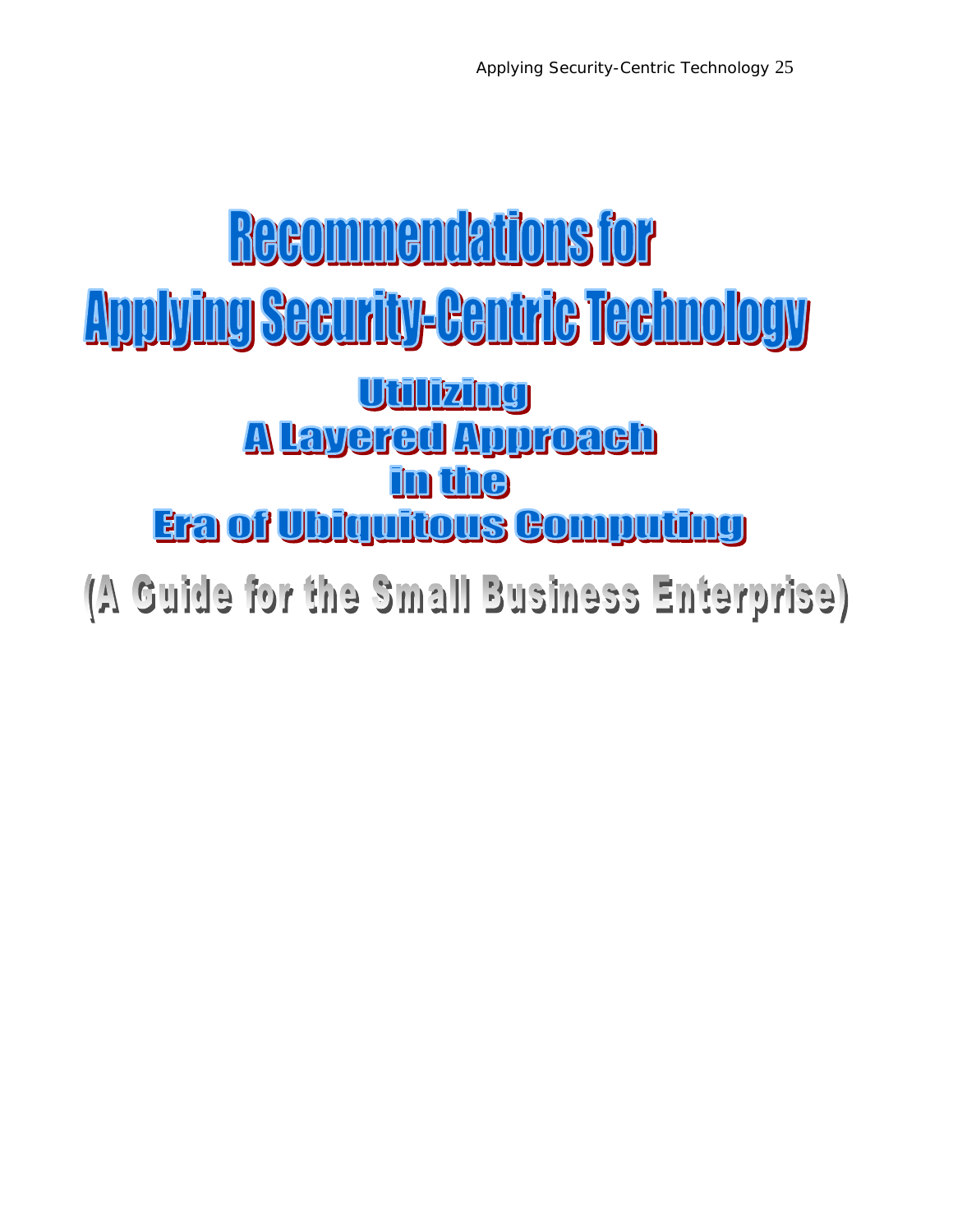A well-defined security methodology entails considerably more than the installation of a few security devices. It requires a detailed, systematic and strategic approach involving the marriage of a multitude of instruments, security tactics, plans and policies all working in concert to defeat assailants that often attack in coordinated fashion.

It is important to note that no single security device, system or even approach is in itself infallible nor can it be expected to be. This is not to say that all is lost. It is instead to say that successful security systems adopt a layered approach involving an assemblage of components working in unison to afford protection against a myriad of threats through these multiple layers defense is provided in-depth.

Based on the concept of concentric circles, protection is achieved by enclosing assets and resources within logical circles of security protections. Assets are shielded by administrative access controls, which are in turn encased within logical and/or technical controls, and which are further encircled by physical access controls.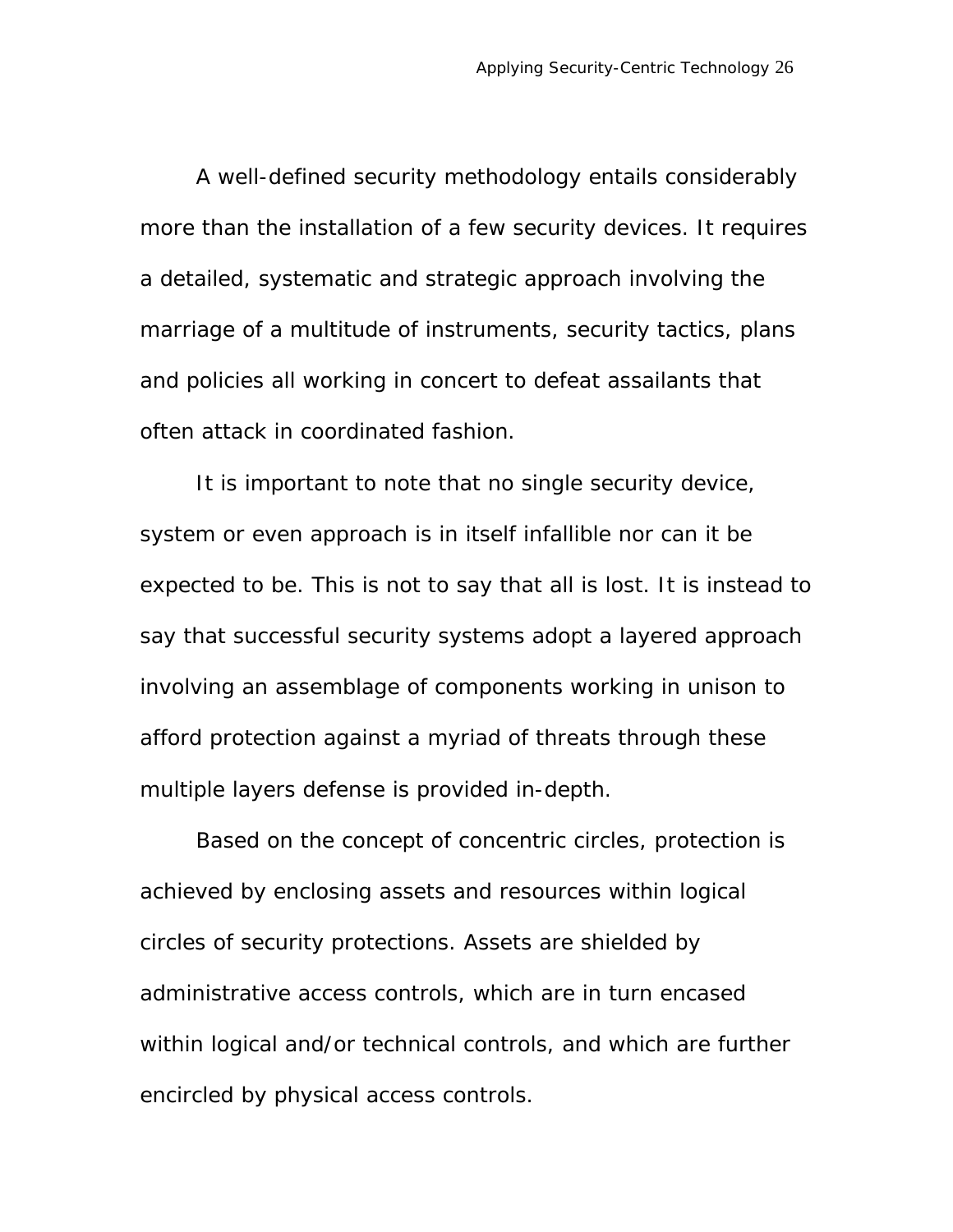This treatise will discuss applying security-centric technology in a layered approach as its preferred methodology. This approach will involve the physical security of systems, access security, the safeguarding of operating systems, the application of viral defense tools and mechanisms, the monitoring and filtering of data packets, erecting firewalls, the skillful use of proxy servers to conceal software and data, the operation of DMZs, incorporating IDS, VPNs and effectively employing logging and administration.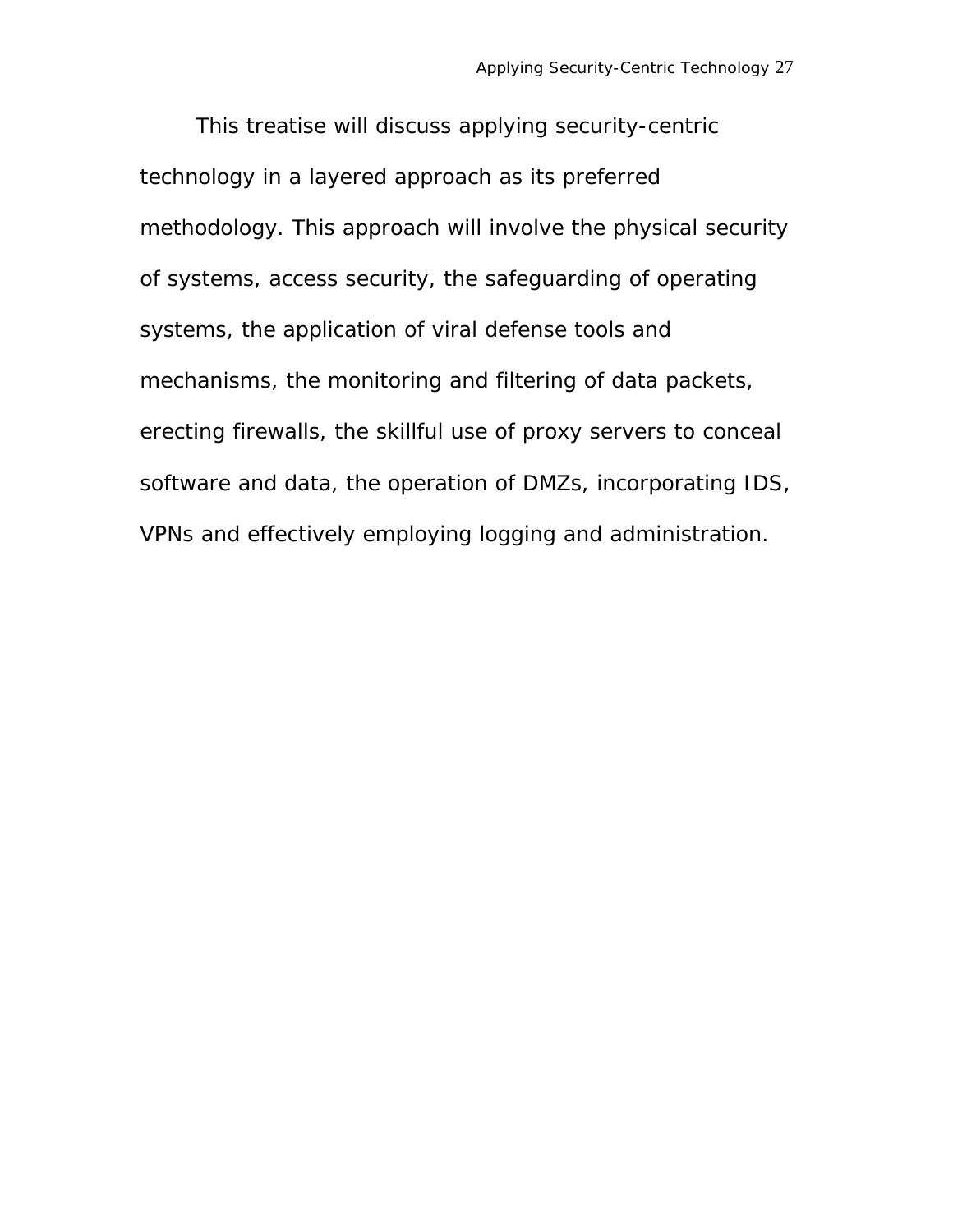## Access Security Controls ("VYERE FO Entrick" painteildeteE)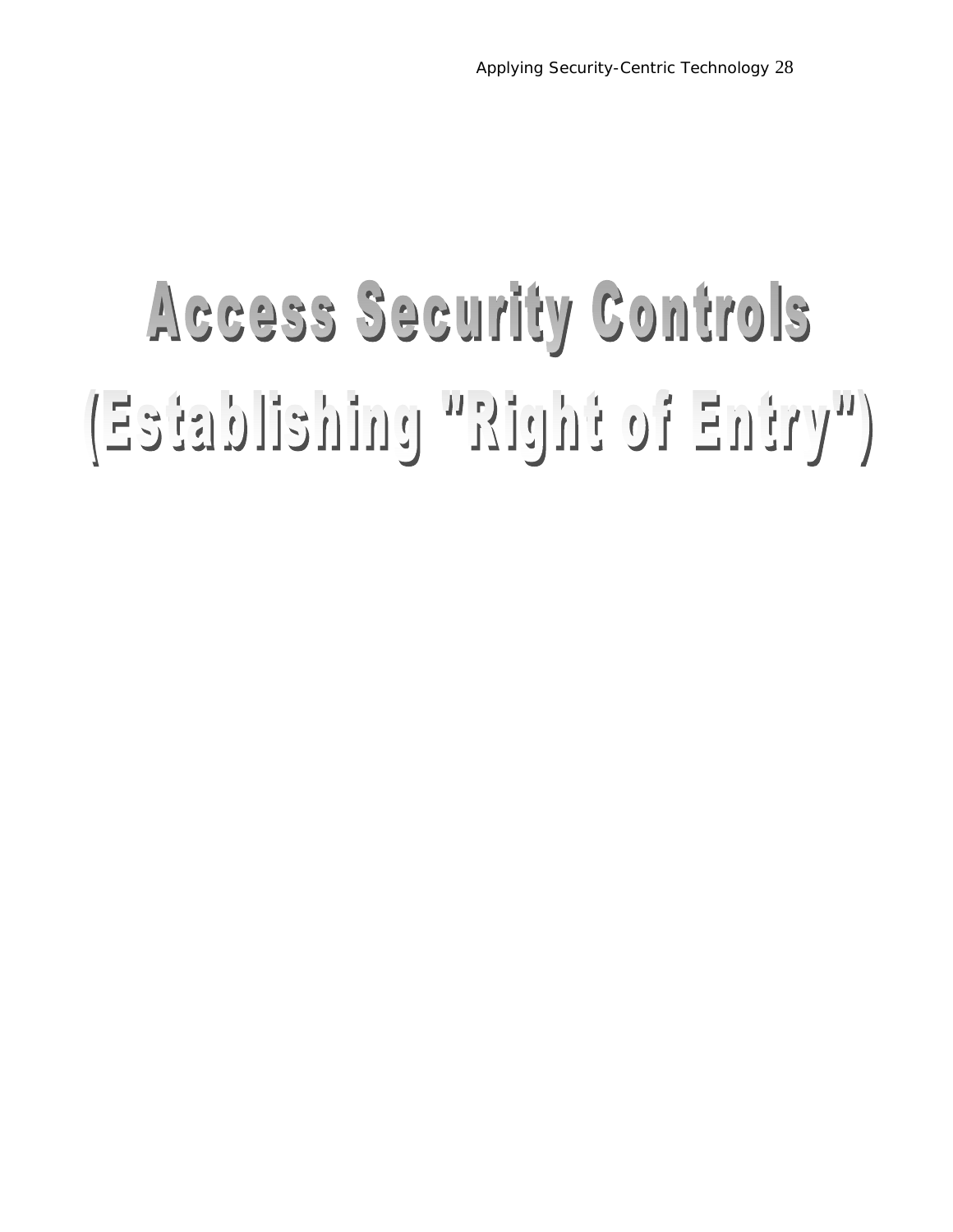#### **Access Security Controls**

It has oft been said that the best defense is a good offense and nowhere, bar none, has this old adage been truer. It has always been easier, and indeed better in the long run, to introduce measures to repel an invading horde rather than try to collect and marshal forces to dispatch them once the barriers have been breached. Therefore a substantial amount of time and effort must be devoted to preventing and constricting access to corporate systems.

Restricting and controlling access to organizational resources is a major theme of security. The underlying rule of access control is to refuse access by default if "right to use" is not granted specifically to a user and/or entity. Access controls are essential to secure the confidentiality, integrity and the availability of organizational assets and data. Access controls focus on limiting files and corporate services users may gain entry to.

There are seven crucial categories of access controls with an additional three involving implementation. The access controls are as follows: preventative, deterrent, detective,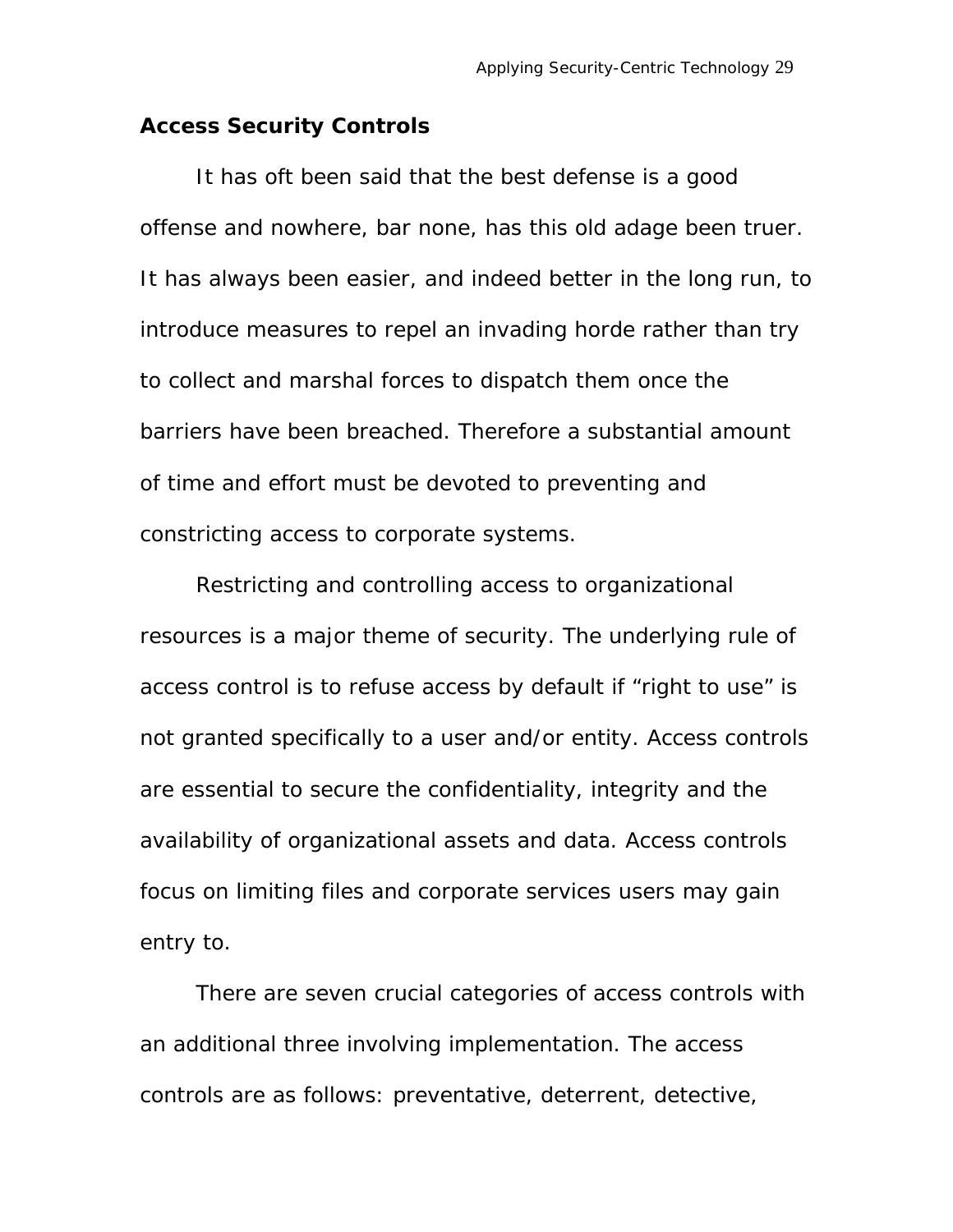corrective, recovery, compensation, and directive. Categories of implementation include administrative, logical/technical and physical.

Preventative access controls are designed to prevent unwelcome or unauthorized action from transpiring. The use of guards, biometrics, and security cameras are a few examples of the tools used to deny unsanctioned access. Deterrent access controls persuade against the abuse of security policies. The use of encrypted transmissions, intrusion alarms, and electronic locks are illustrations of deterrents in action.

Detective access controls, on the other hand, are employed to reveal unwanted or ascertain unauthorized occurrences. Surveillance and recording devices, audit trails, and sentry details are all tactics used to detect anomalies and braches. Corrective access controls such as patches, hot fixes, and software updates and IDS systems are instituted to restore systems after prohibited activity.

The use of recovery access controls help to mend or restore resources, operations, and facilities after a breach in policy. Fault tolerance, mirrored systems, and automated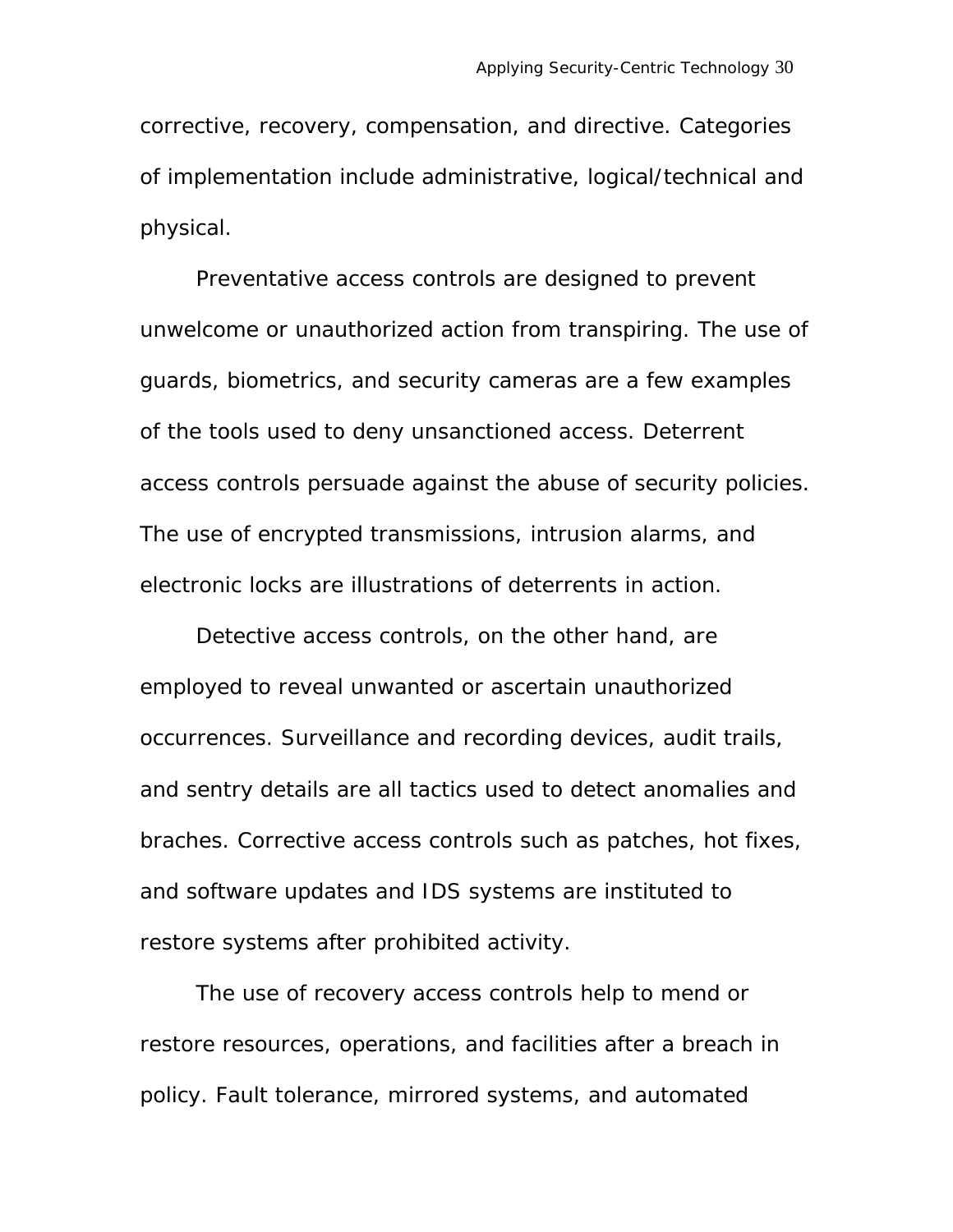backup services are representative of the many elements brought into the job of a recovery.

Compensation access controls are deployed to grant alternatives to other controls in regards to the prosecution and re-enforcement of organizational security policies. Updating security guidelines, increasing staff supervision, and monitoring are typical of these kinds of controls.

Directive access controls are intended to instruct, curb or control the activities of users or entities in an effort to compel or promote compliance with business security policies, the usage of security policies, official written notifications, and awareness training are a few of the techniques engaged here.

Other access controls such as administrative, logical/technical, and physical access controls are characterized by the method by which they are implemented. Administrative controls are the rules and regulations established within the organization's security policy to enforce institution wide access controls. Administrative controls are characterized by the use of background checks, data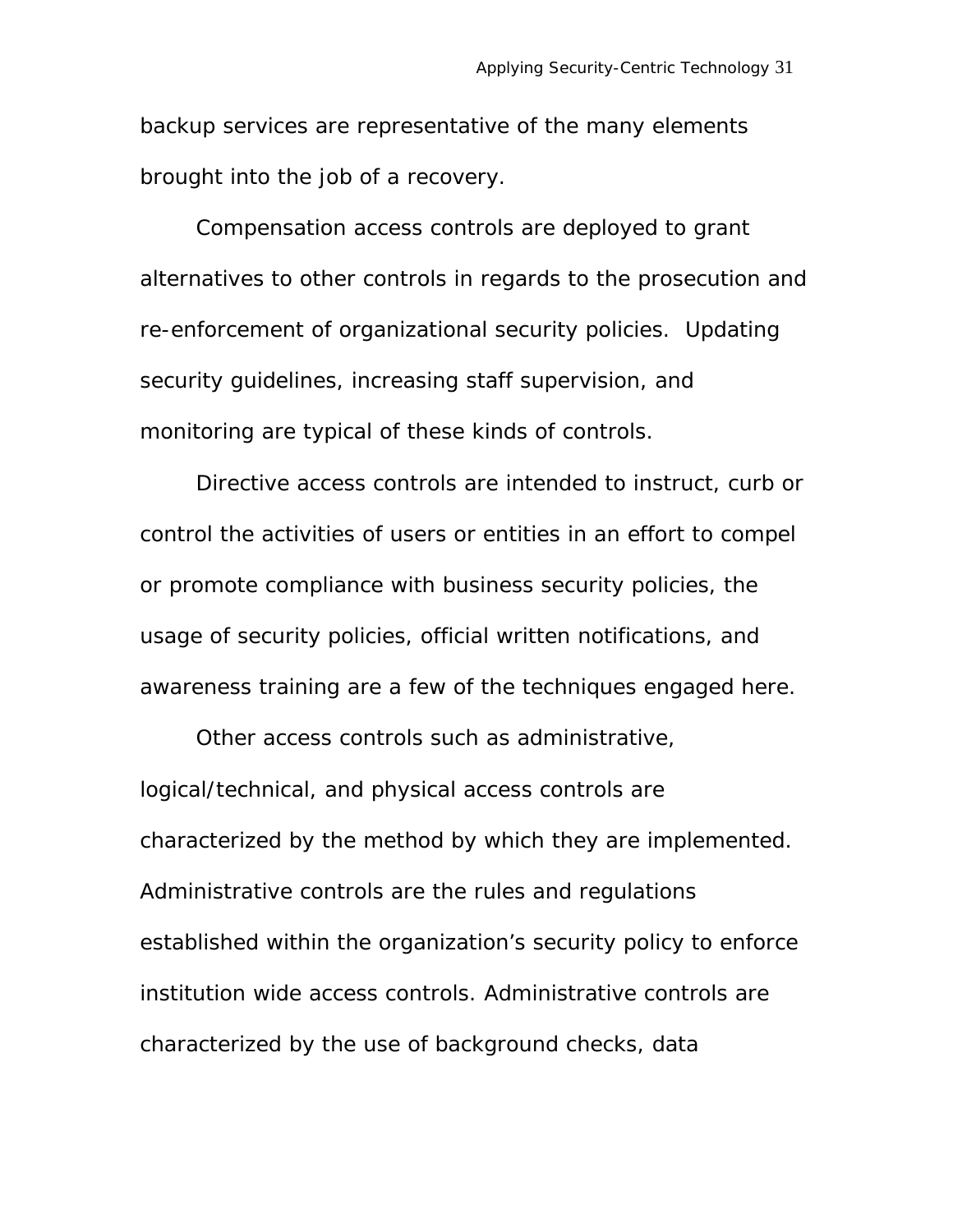verification, security inspections and human resource practices.

The hardware and/or software tools by which IT systems are managed, maintained and safeguarded represent the logical and technical access controls. Such controls are represented by restrictive interfaces, firewalls, router, smart cards and passwords. Passwords, it must be noted, are part of the main shield when providing a secure environment for the information we protect, which is stored within the computer. Organizations do not stress this enough and this fact is known by intruders and is always used to their advantage (Magalhaes, 2004).

Physical Access controls are corporeal defenses engaged to stave off direct contact with business resources, systems or facilities. The central theme of physical access control is to prevent and/or restrict access to corporate resources or assets by entities or persons known or unknown lacking authorization.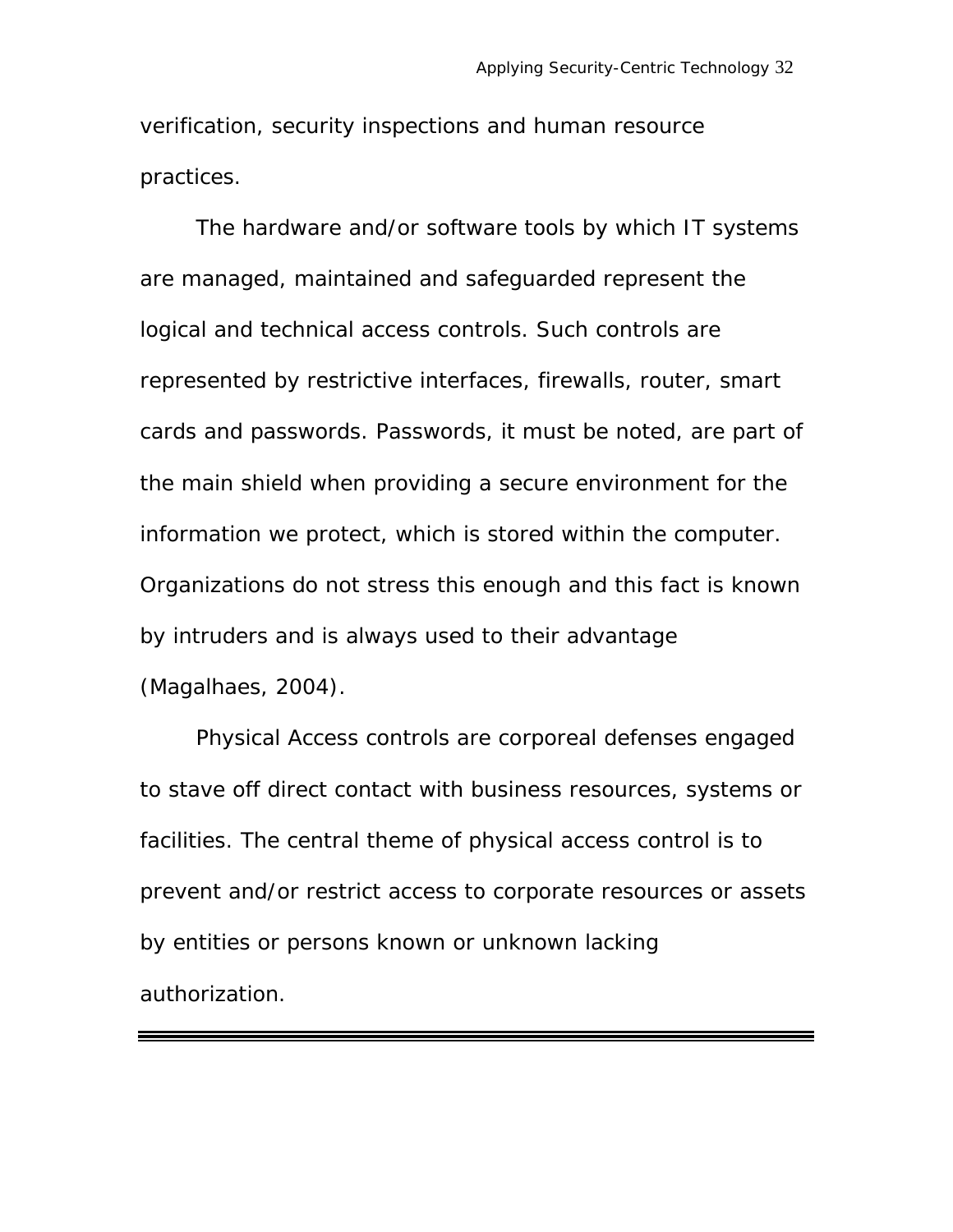The chart below describes the access controls discussed

along with examples of their application.

| <b>Access Control</b> | <b>Tools/Techniques or Strategies</b>                                                                                                                                                                                                                                      |
|-----------------------|----------------------------------------------------------------------------------------------------------------------------------------------------------------------------------------------------------------------------------------------------------------------------|
| Preventive            | Walls/fences/gates, canine<br>patrols, guards, biometrics,<br>mantraps, lighting, alarms,<br>encryption, auditing,<br>monitoring, smart cards, ID<br>badges, security cameras,<br>penetration testing, security<br>policies and more.                                      |
| Deterrent             | Electronic locks, security<br>guards, security and ID<br>badges, separation of duties,<br>mantraps, cameras, intrusion<br>alarms, encryption, auditing,<br>security training for users, and<br>etc.                                                                        |
| Detective             | Job rotation, compulsory<br>vacations, security details,<br>guard dogs, motion detection<br>devices, surveillance and<br>recording systems, audit<br>trails, IDS systems, violation<br>reports, incident<br>investigations, regulation and<br>review of users for example. |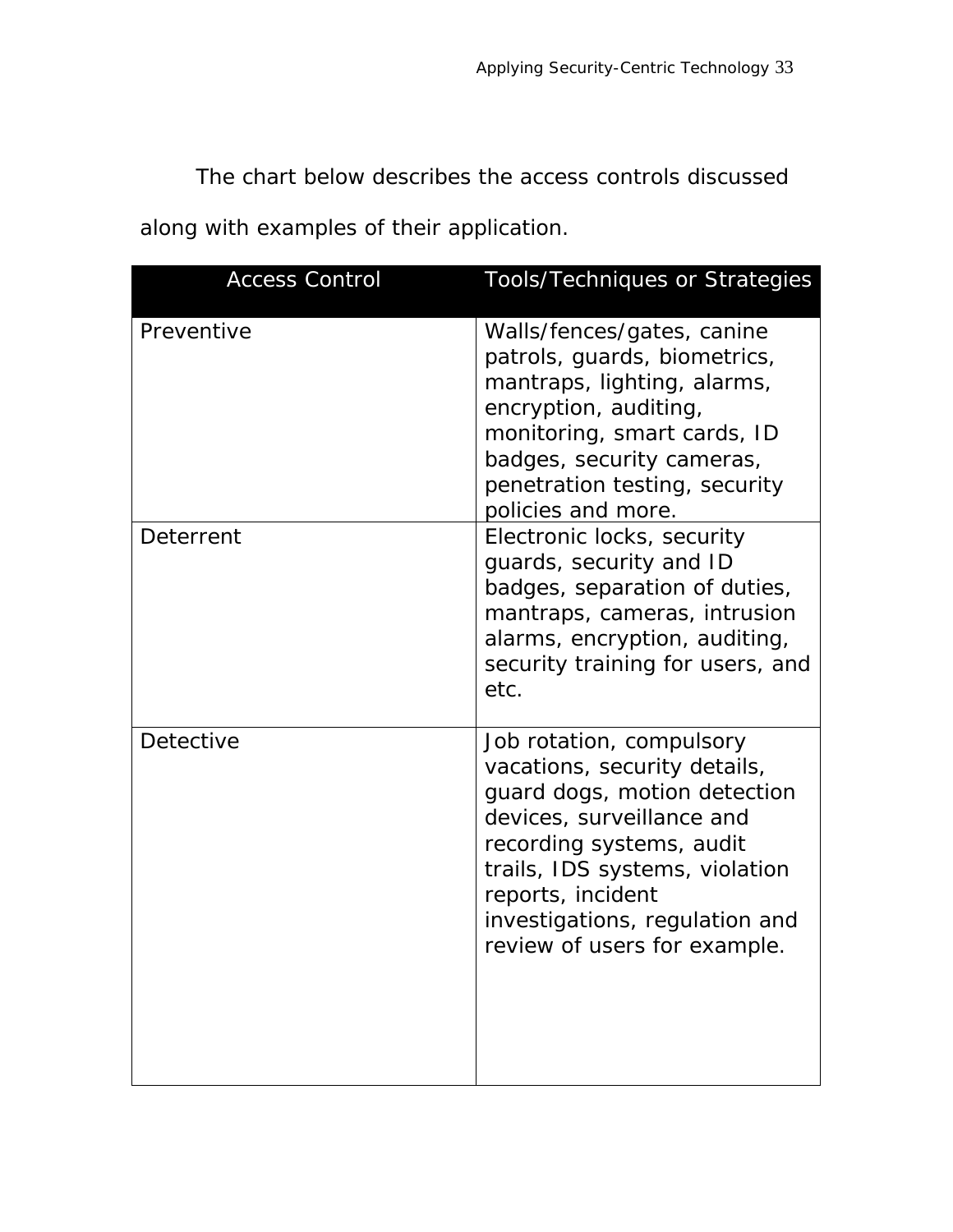| <b>Access Controls</b> | Tools/Techniques & Strategies                                                                                                                                                                                                   |
|------------------------|---------------------------------------------------------------------------------------------------------------------------------------------------------------------------------------------------------------------------------|
| Corrective             | IDS systems, Anti-virus/spy<br>ware and Spam solutions,<br>System patches/fixes, system<br>alerts, mantraps, recovery<br>plans, security policies and<br>procedures for instance.                                               |
| Recovery               | Server clustering, server<br>mirroring, backups, restores,<br>and fault tolerance, etc.                                                                                                                                         |
| Compensation           | Security guidelines, staff<br>supervision, monitoring and<br>work task procedures.                                                                                                                                              |
| <b>Directive</b>       | Awareness training, Security<br>policies, guards, canine<br>patrols, exit signs, written<br>notifications, monitoring,<br>supervision and more                                                                                  |
| Administrative         | Background checks, security<br>policies, security procedures,<br>human resource practices,<br>hiring practices, data<br>verification, supervision,<br>reviews, testing and additional<br>administrative checks and<br>balances. |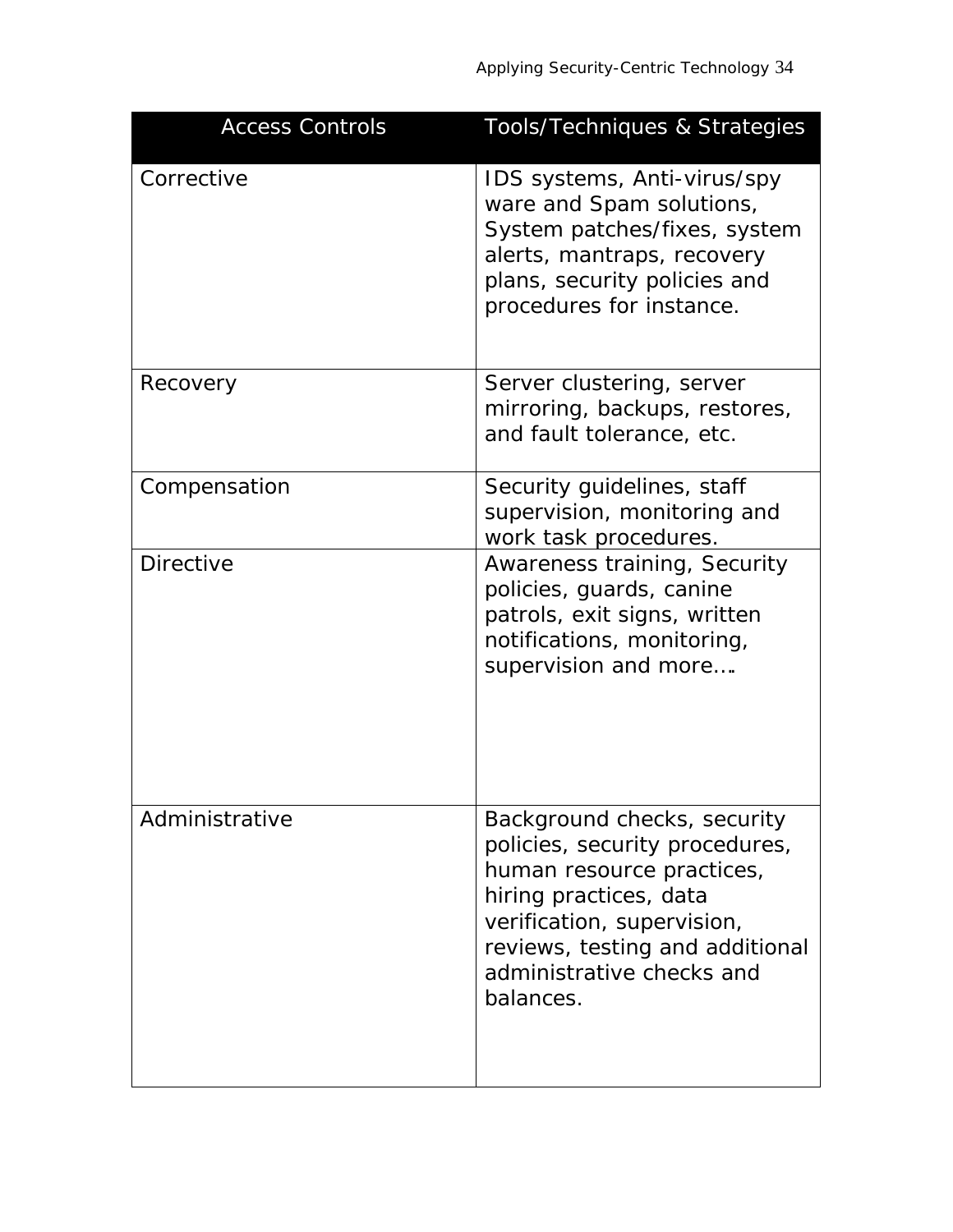| <b>Access Control</b> | <b>Tools/Techniques or Strategies</b>                                                                                                                                                          |
|-----------------------|------------------------------------------------------------------------------------------------------------------------------------------------------------------------------------------------|
| Logical/Technical     | Encryption, smart cards,<br>passwords, restrictive<br>interfaces, authentication,<br>biometrics, firewalls, routers<br>and IDS systems.                                                        |
| Physical              | Fences, guards, motion<br>detection devices, secured<br>doors and entrances, cable<br>protection, swipe cards, lights,<br>mantraps, alarm systems,<br>security cameras, and canine<br>patrols. |

Access controls restricting, deterring and denying

admission form the foundation of a good security

methodology.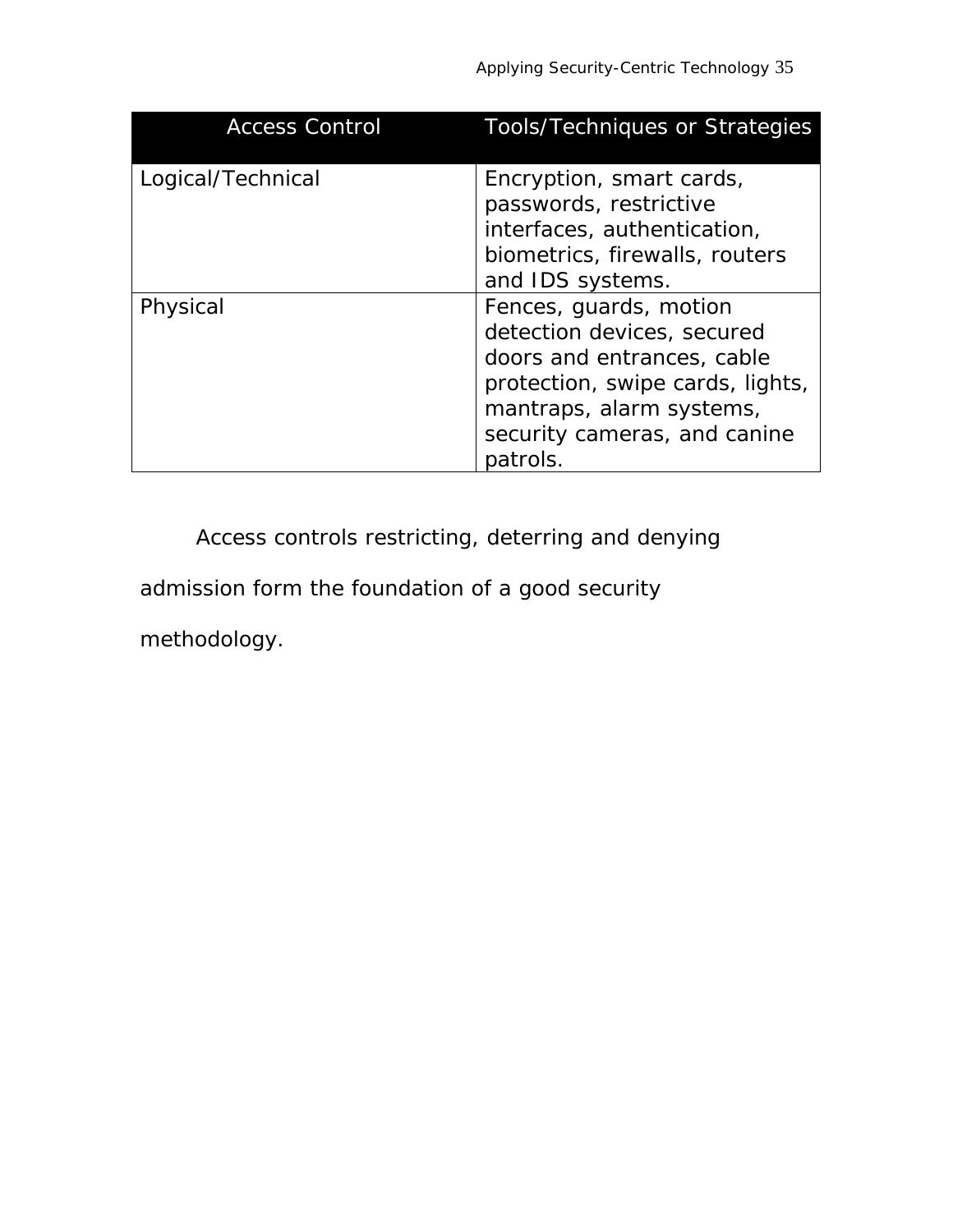# Physical Security (Freventing Intruders and There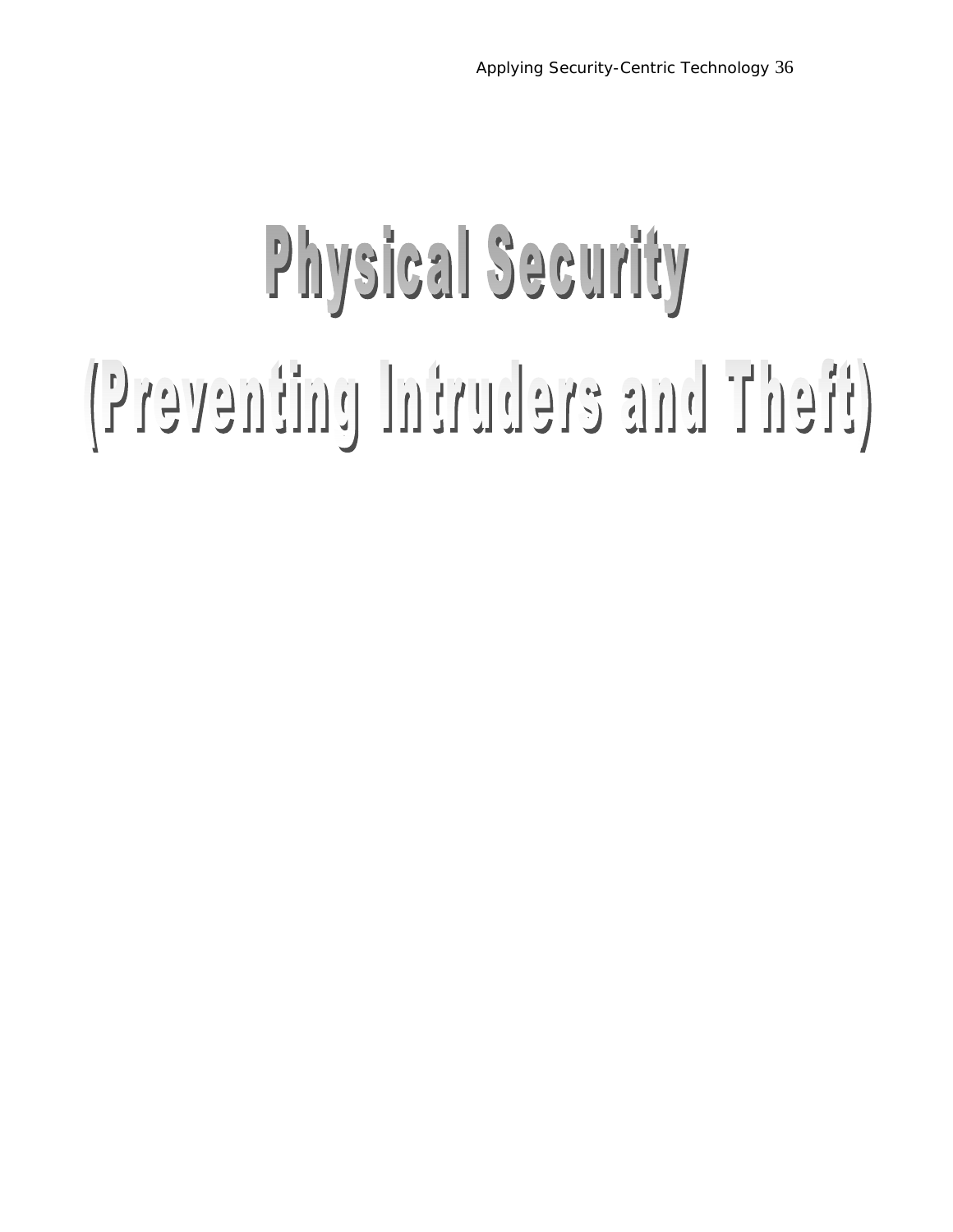The first layer of defense is ample physical security. The physical protection of corporate systems and resources from acts of theft, unauthorized access (internal or external), vandalism or abuse is essential. The basic goal of the physical layer is one of prevention, the elimination or the substantial reduction of events that promote or aid unsanctioned access to corporate technical property. Such precautions safeguard vital technical equipment, organizational resources and, indeed, the infrastructure itself from unwanted attention by either employing constraints or a combination of detection, delay, and response.

To some, the application of physical deterrents may seem obvious, in actuality; it is infrequently practiced to any appreciable degree. Physical security is all too often relegated to a secondary position as organizations focus the bulk of their efforts and expenditures on minimizing electronic intrusions from the Internet. Though most assuredly a necessity, the physical security and welfare of technical assets is of equal value. Sadly, it is only after the experience of a physical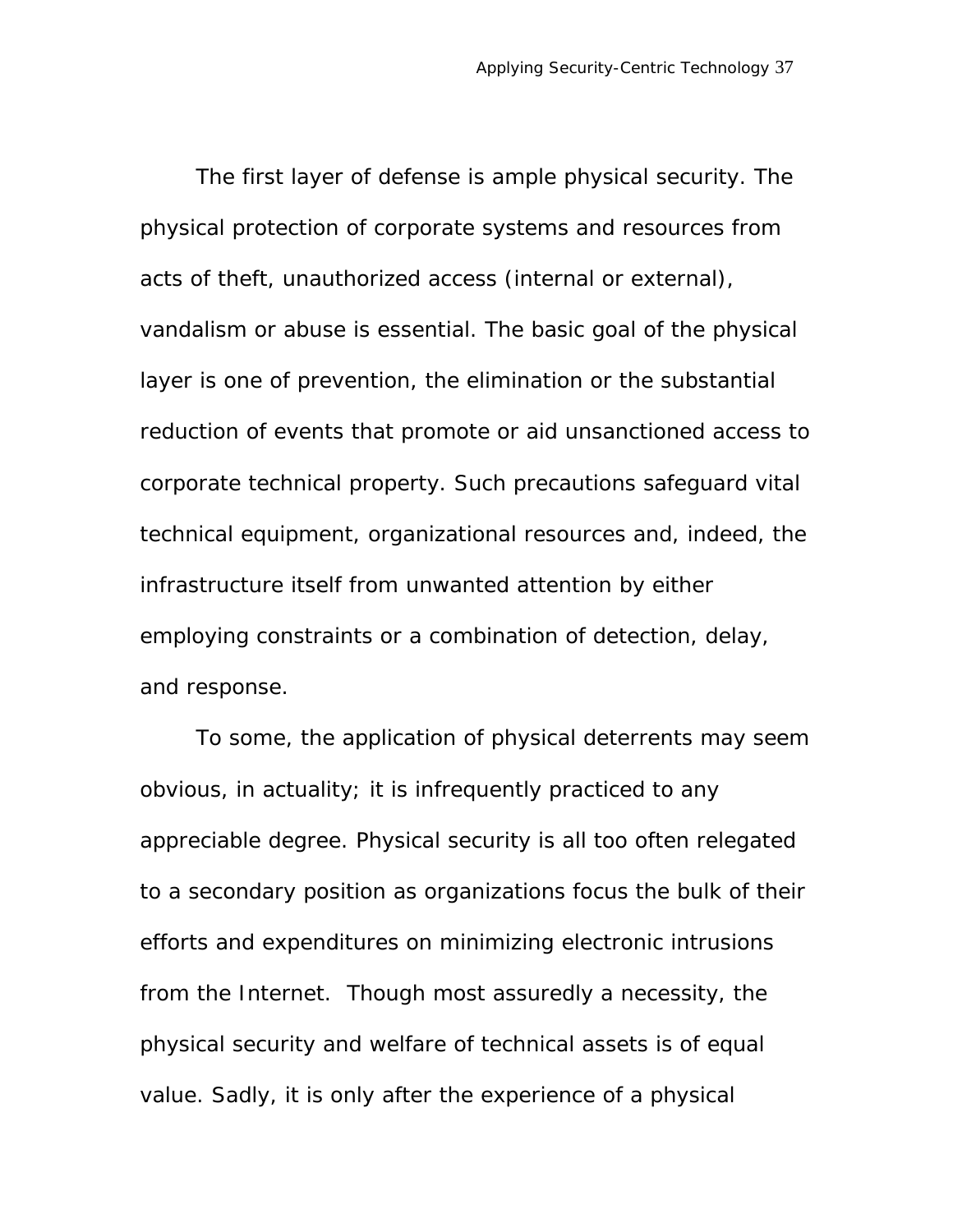breach that many companies began to understand and acknowledge how such deficiencies truly impact their organizations.

Individuals who have physical access can not only steal a PC or confidential data but can also compromise network security… Combining various types of access controls is the only means by which a reasonably secure environment can be developed (Mehdizadeh, 2004). Statistically, more attacks occur through poorly defended physical barriers i.e. via social engineering, impersonation, insufficiently monitored or insecured assets than any other means.

It must be noted, that the successful control of physical access to a company's resources actually involves the marriage of logical and physical asset restraints. In this section, however, we will concentrate only on the physical constraints. Physical access controls may involve the use of biometrics, physical barriers, security guards, canine patrols, Smart cards, ID cards and badges, locking mechanisms, electronic monitoring, alarm systems, and more.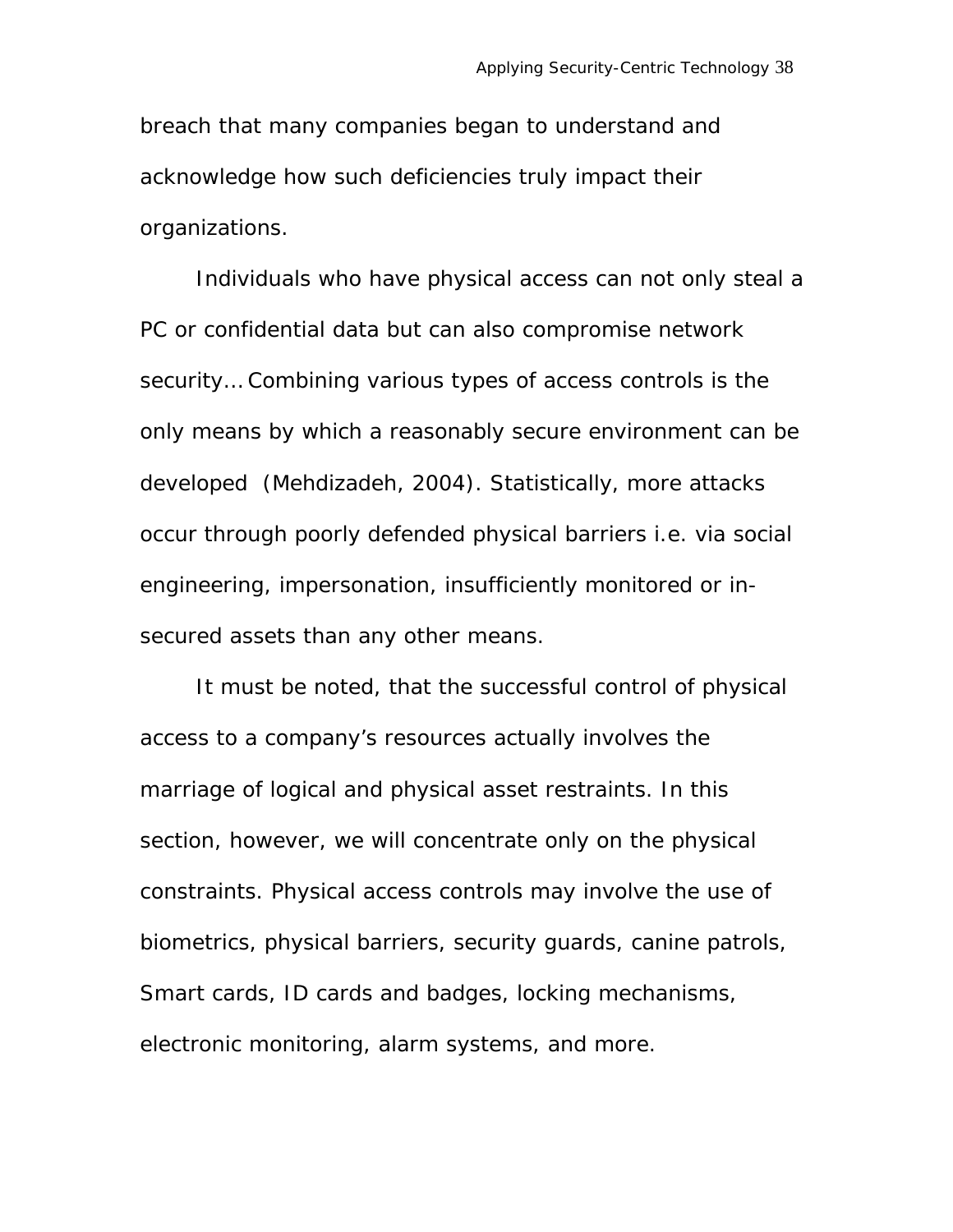Biometrics allow organizations to prevent or restrict entry of access by using a person's physical traits or characteristics to determine if they are authorized to access the medium or not. Biometrics technology may be based on the following identifying features: fingerprints, facial features, hand and/or palm prints, iris, retina or voice scans. Because the human body is a living organism and subject to change there are some inherent weaknesses that must be acknowledge in the use of biometrics. Nevertheless, biometrics can be quite an effective tool for authentication and controlling right of entry especially when used in collaboration with other security mechanisms.

Physical barriers are one of the oldest and most dependable means of preventing unauthorized entry. Physical barriers may include walls, fences and/or gates. The scope and sophistication of each of these devices depends primarily on what is to be protected and the level of security needed by the organization. Walls, fences and gates offer both a subtle and compelling form of prevention.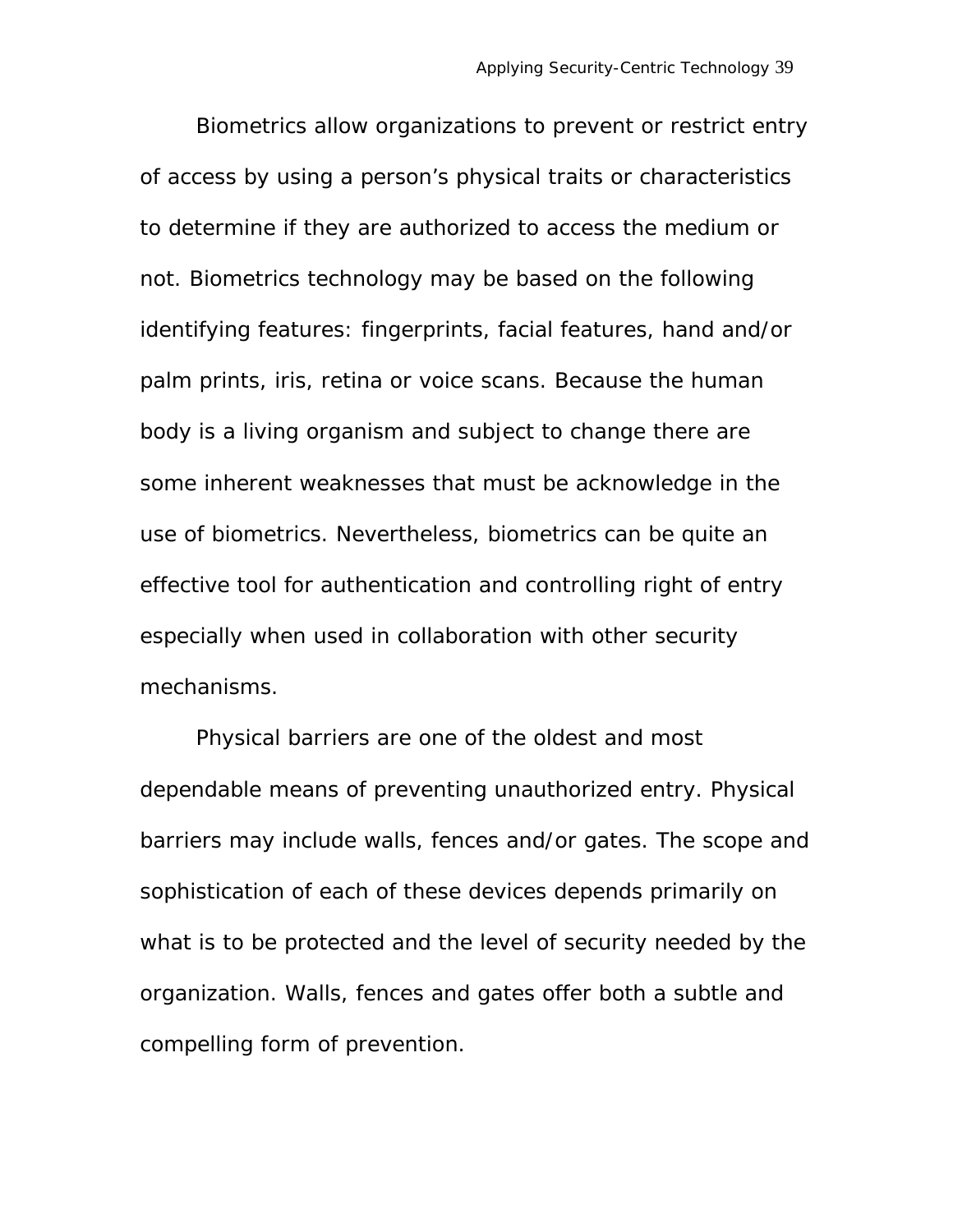Security Guards are yet another component of the "physical" barrier. Unlike walls, fences and/or gates, human guards are dynamic having the capacity for human reasoning. Human assets offer a different level of security as they have the ability to access and evaluate a changing security landscape and respond immediately and accordingly without requiring additional programming.

Canine assets provide an additional layer of precautions when securing valuable property. Used in conjunction with human assets or alone they can be integrated quite seamlessly into the umbrella of technology tools and strategies. Canine assets provide the added benefit of superior sight and hearing and often can work and function in areas where human assets cannot.

Smart cards/ ID Badges offer an added measure of physical control by visually validating and authenticating the bearing of the card or badge while the magnetic strip or chip embedded within the card/badge present additional information on the user with details about the scope and type of access allowed.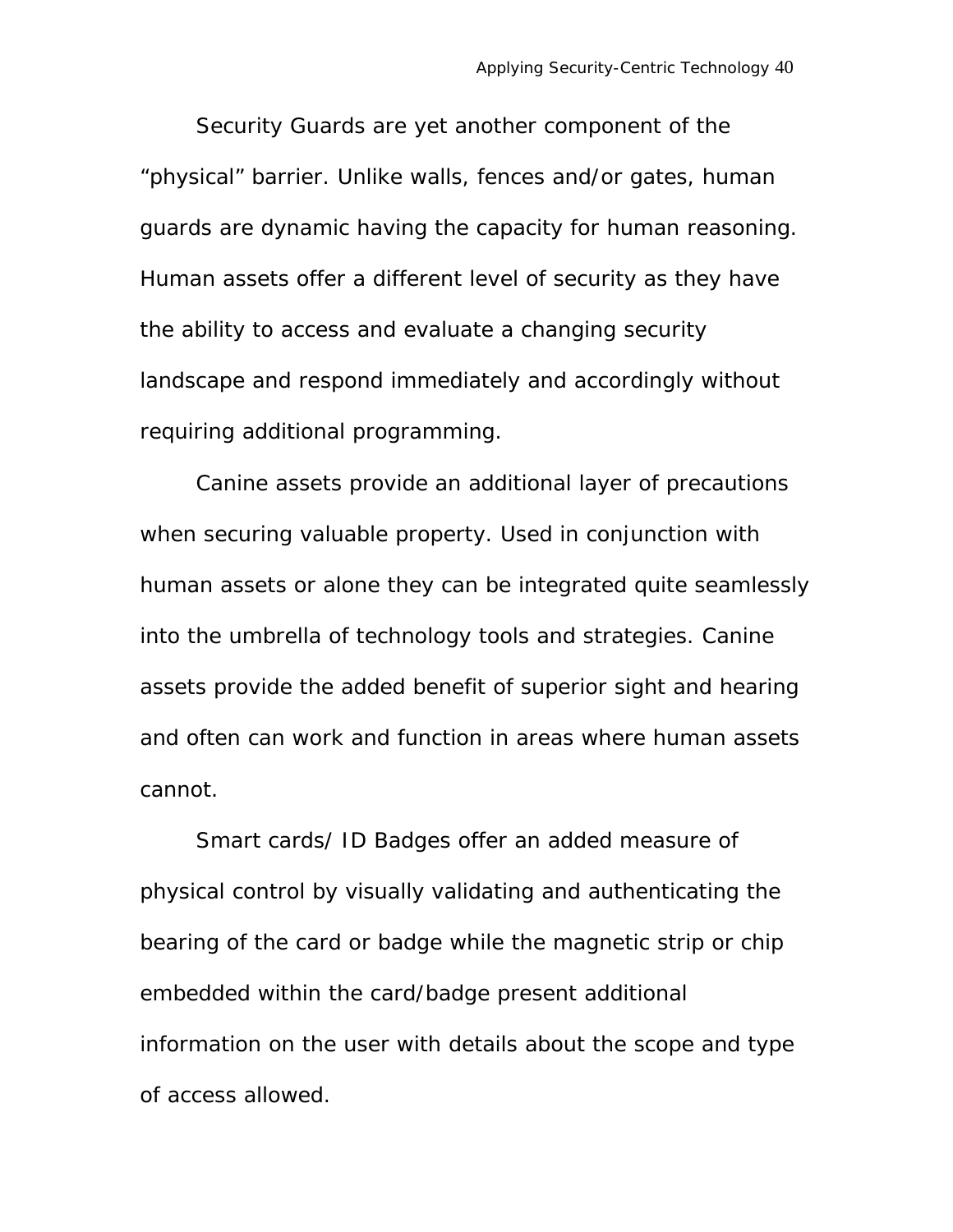For the high security facilities there are mantraps. Mantraps provide yet another layer of physical security in that an individual wanting access must pass through this area and respond to a set of security protocols. If the protocols are satisfied, access is granted if failed, the person denied is trapped to await a security detail.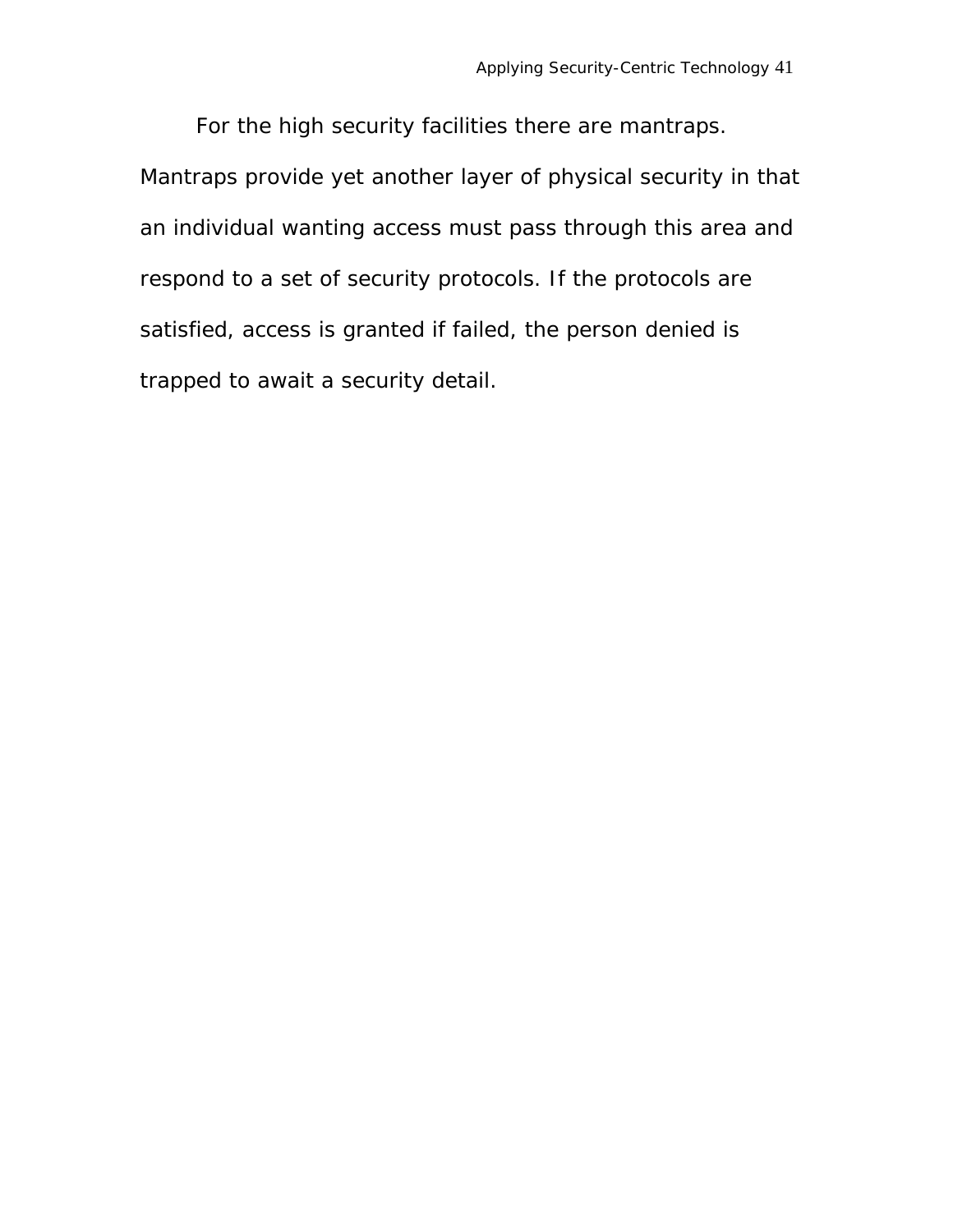| <b>Physical Security Controls</b> |                                  |                                                                                              |  |
|-----------------------------------|----------------------------------|----------------------------------------------------------------------------------------------|--|
|                                   | Control                          | <b>Function</b>                                                                              |  |
|                                   | <b>Barriers</b>                  | Gates, Fences or<br>Walls                                                                    |  |
|                                   | <b>Biometrics</b>                | Eye scans,<br>fingerprints, Voice<br>or Signature<br>recognition                             |  |
|                                   | <b>Security</b><br><b>Guards</b> | Manned patrols                                                                               |  |
|                                   | <b>Canine Patrols</b>            | Canine assets can<br>be deployed alone<br>or partnered with a<br><b>Security Guards</b>      |  |
|                                   | <b>Smart cards</b>               | Electronic badges<br>with authorization<br>encoded on a<br>magnetic strip on<br>back of card |  |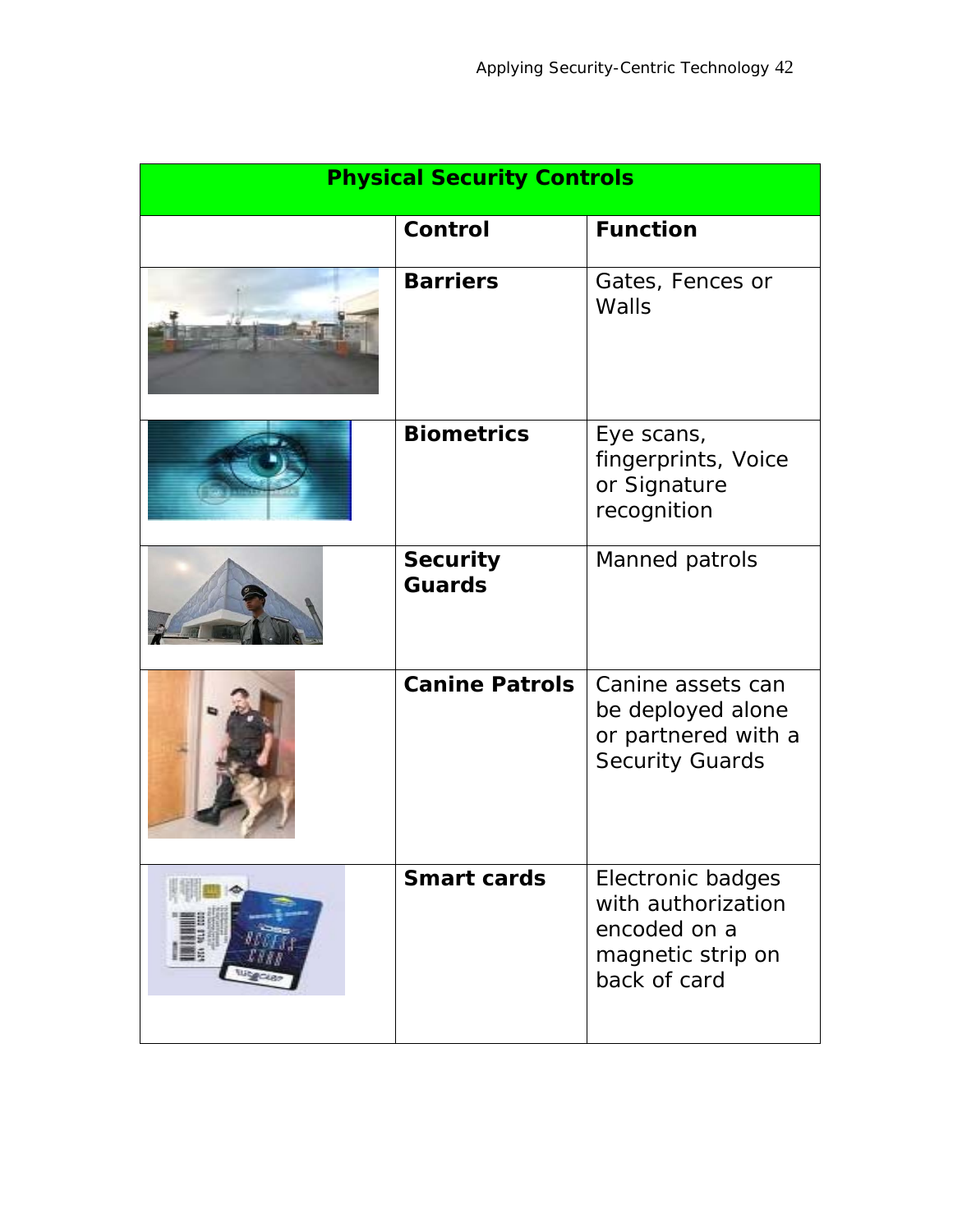| <b>Physical Security Controls</b> |                                    |                                                                                                                                   |  |
|-----------------------------------|------------------------------------|-----------------------------------------------------------------------------------------------------------------------------------|--|
|                                   | <b>Controls</b>                    | <b>Function</b>                                                                                                                   |  |
| lathan M Rose                     | <b>ID Badge</b>                    | Badges with<br>pictures indicate<br>granted right of<br>access                                                                    |  |
|                                   | <b>Surveillance</b><br>Cameras     | Security cameras<br>look for<br>unauthorized<br>persons or activity                                                               |  |
|                                   | <b>Mantraps</b>                    | Another security<br>station to<br>authenticate those<br>wanting right of<br>entry                                                 |  |
|                                   | <b>Electronic</b><br><b>Locks</b>  | <b>Electronic locks</b><br>offer a myriad of<br>options beyond the<br>traditional "lock &<br>key"                                 |  |
|                                   | <b>Motion</b><br><b>Detection</b>  | Connected to other<br>alarm system give<br>out warnings of<br>intruders                                                           |  |
|                                   | <b>Thermal</b><br><b>Detection</b> | Connected to other<br>alarm system give<br>out warnings of<br>changes in<br>temperature that<br>could signal fire or<br>intrusion |  |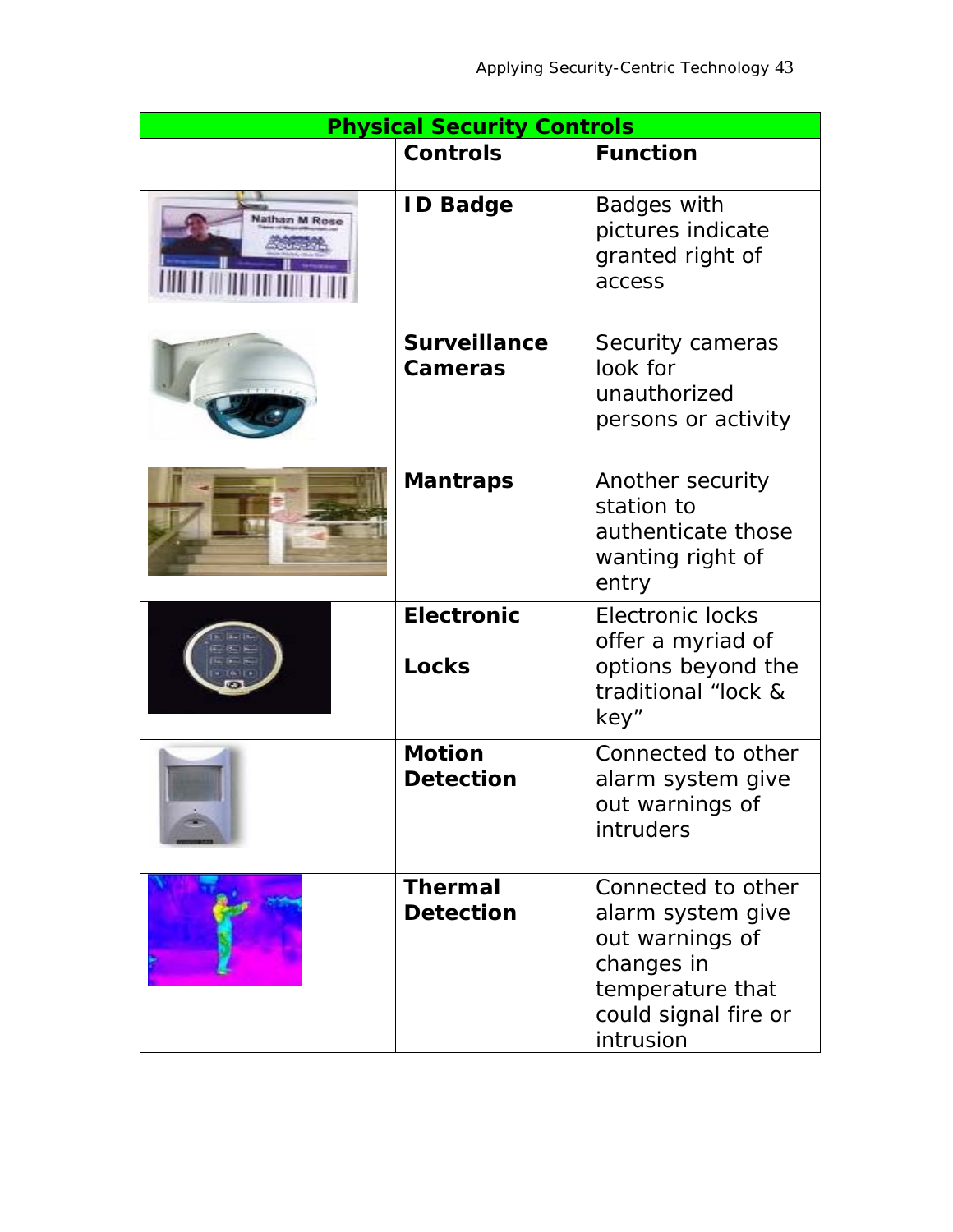## **Environmental Security Controls** (Verding off Natural Disasters, Fire & Flood)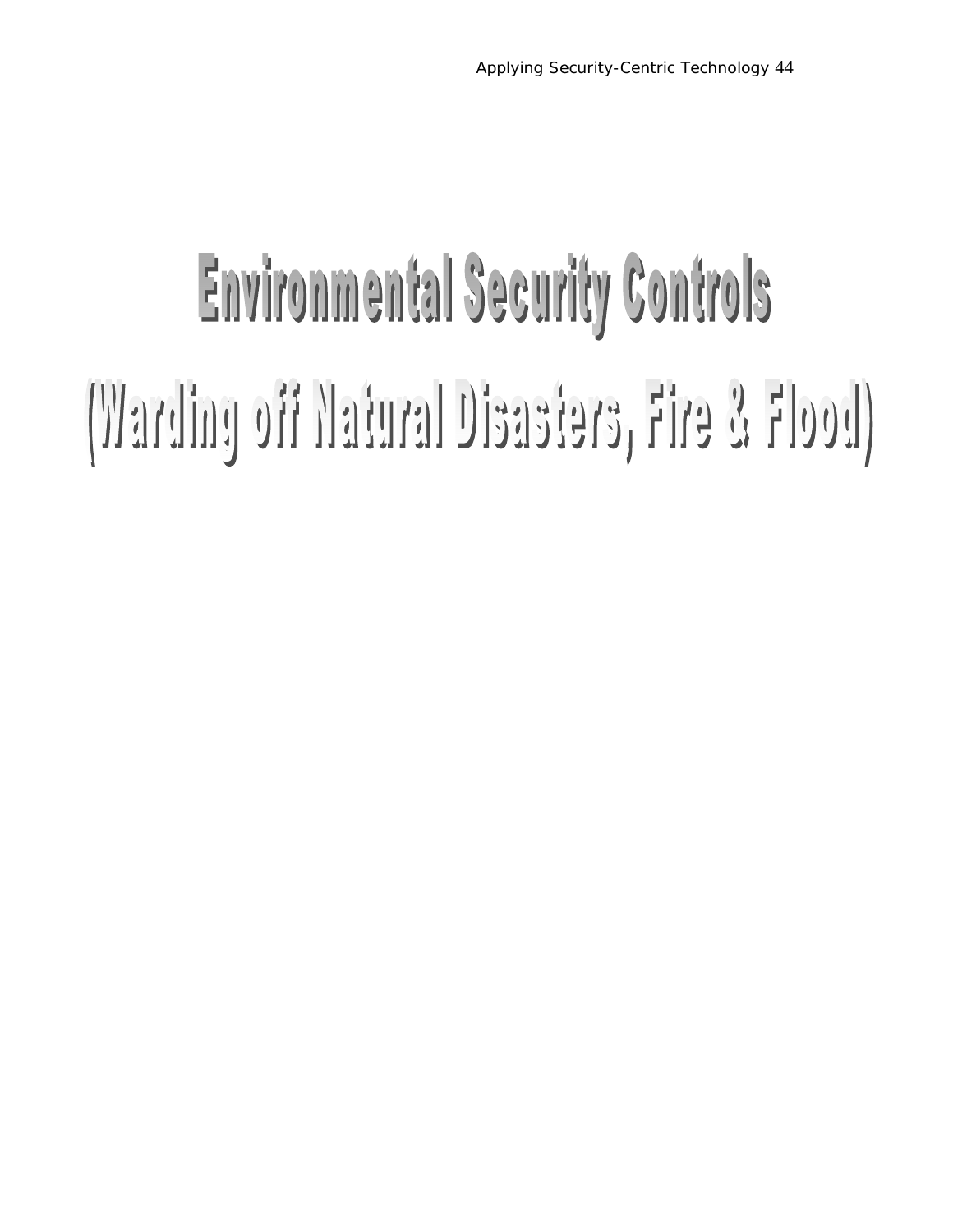### **Environmental Security Controls**

Another major interest in the ongoing challenge to secure and safeguard information assets is the security of the working and operational environment for human and non-human assets. Too often this aspect of IT security has been relegated to maintenance and/or facilities departments. While they are quite proficient at maintaining the comfort of human assets most are not familiar with the needs and idiosyncrasies of information systems nor the hardware and software that protect them.

It is important to support utilities, such as heating, ventilation and air conditioning, power, water and other utilities, as they have a significant impact on the continued safe operation of a facility. Extreme temperatures, elevated humidity levels, electrical fluctuations and the interruptions of water, sewage, and garbage services can create conditions that inject vulnerabilities into systems designed to protect information. Thus, each of these utilities must be properly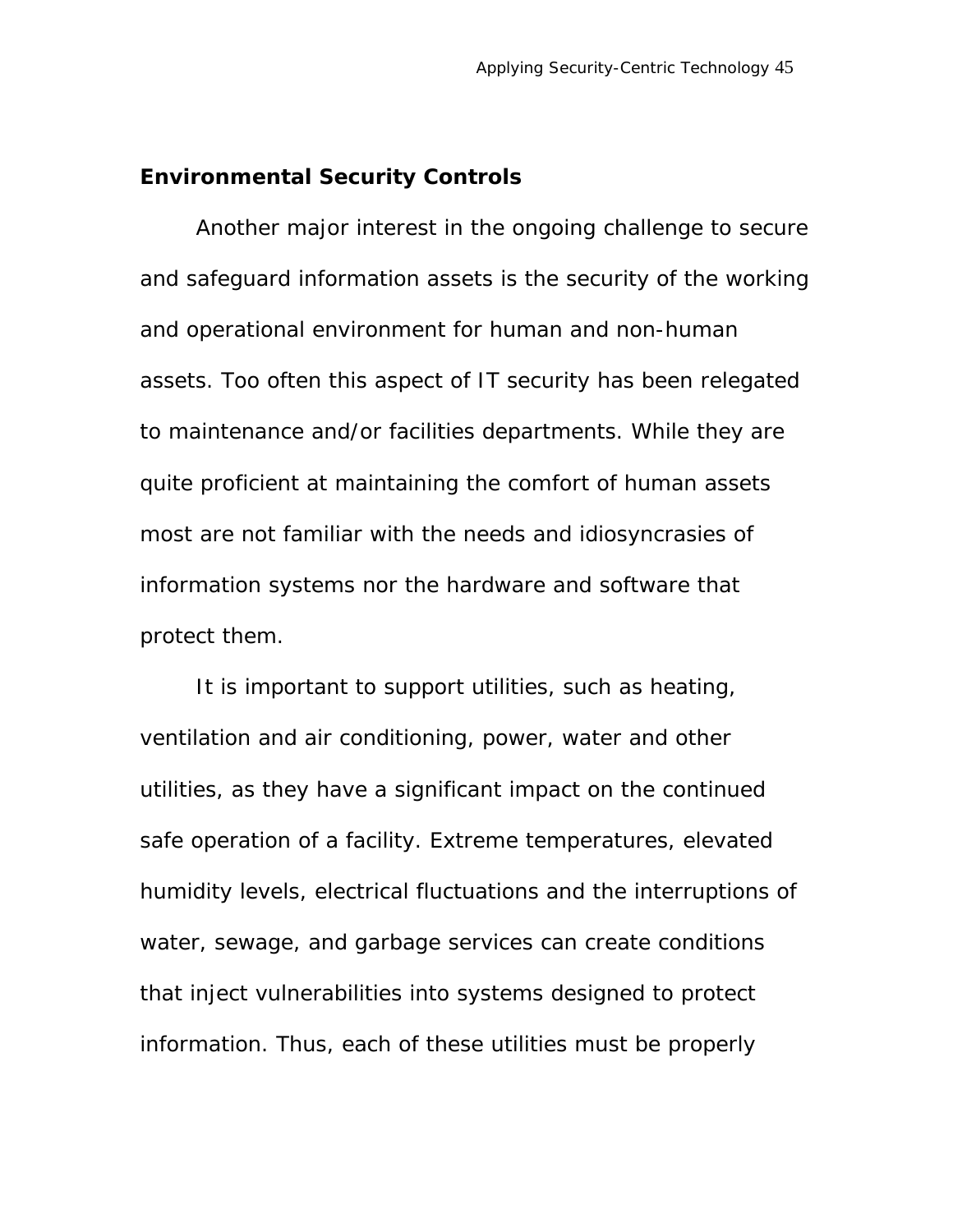managed in order to prevent potential damage to information and information systems (Whitman, 2005).

It must be stated that while all computer systems, information assets and their related devices and resources should be shielded from harmful environmental agents it is particularly so for those assets designated as "mission critical". Consequently, we will focus mainly on the mission critical assets though non-critical assets may also benefit.

Most organizations do not fully realize the importance of location in terms of protecting their mission critical assets. Too often businesses think physical security and environmental security are one in the same when the two are quite distinct. Still environmental hazards can be just as disrupting if not, disastrous to business' operations. For this reason the following factors should be considered in the placement and location of the mission critical assets.

Whenever possible, organizations should avoid locating "Mission Critical" assets in areas prone to natural disasters such as fire, flood, earthquake, lightening,

landslides/mudslides, tornado or severe windstorms,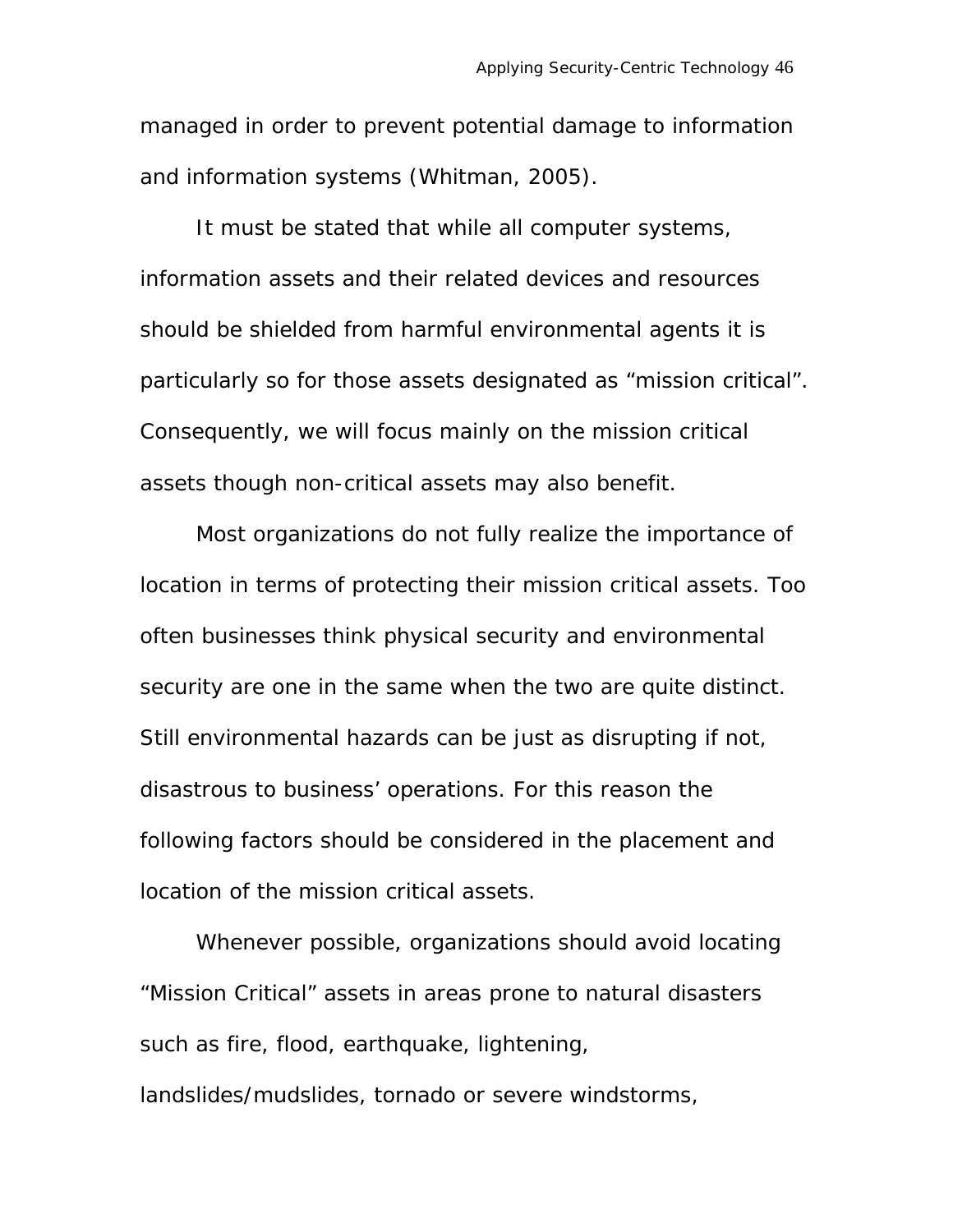hurricanes, typhoons, or tsunami's. These ferocious acts of nature are almost always followed by terrible damage and/or severe interruptions to operations and service. Where economically feasible, it is best to locate critical informational assets elsewhere.

Man-made works can also carry their own set of risks and thus require careful consideration when locating crucial assets within their jurisdiction. Airports, expressways, penal complexes, refineries, pipelines are example of man-made works which by virtue of their existence and use bring increased incident and risk factors. Prudence demands the avoidance of such locales when reasonably possible. The control objective at play in avoiding geographical locales of high risk is to mitigate or significantly reduce the probability of threats based on proximity or acts of nature.

The risk of fire is a reality no matter where "mission critical" assets are stationed. Because of this it is much better to adopt a stance of prevention. Flammable materials of all kinds must be banned from areas that house vital equipment and resources. Note: smoking especially should be disallowed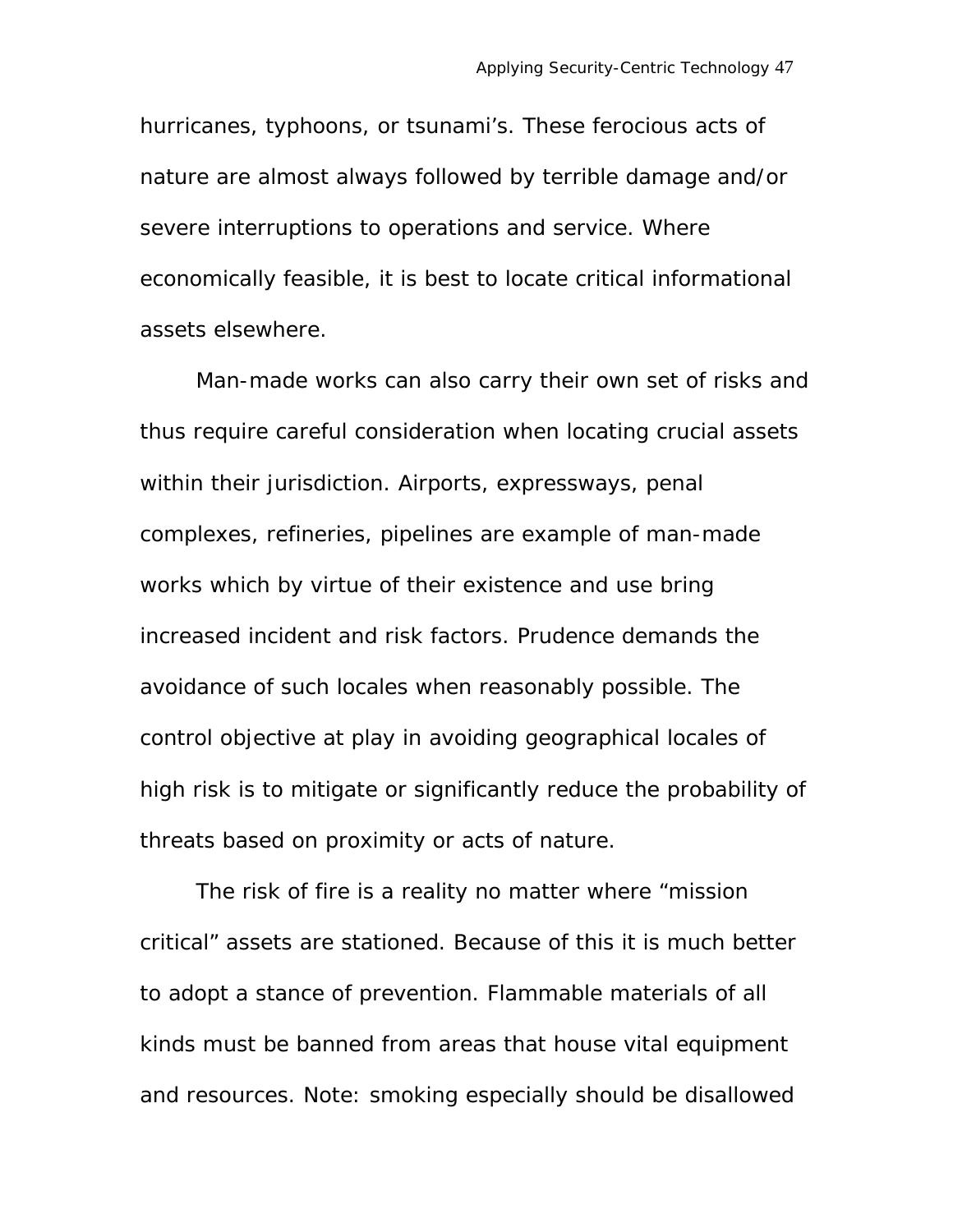on or around the premises. Fire protection systems are essential and should be installed and rigorously maintained by certified professionals. Often overlooked but just as important in fire prevention is the use of non-flammable or selfextinguishing furnishings including furniture, wall coverings, window coverings, fixtures and more. While non-flammable products may carry a slightly higher price than conventional alternatives they are, in the long term, a sensible and warranted investment.

Rooms housing "mission critical" resources require fire doors with ceiling and walls constructed of materials with the capacity to withstand and contain flames for several hours. Doorframes, walls, floors and ceiling must be properly seated and sealed with fire stop sealants where appropriate. Handheld fire extinguishers specially rated for electrical fires should be at the ready and in reach of designated personnel. In addition policies and procedures for dealing with fires of all types should be clearly displayed along with graphics in the vicinity. It is important to state that the prevailing goal here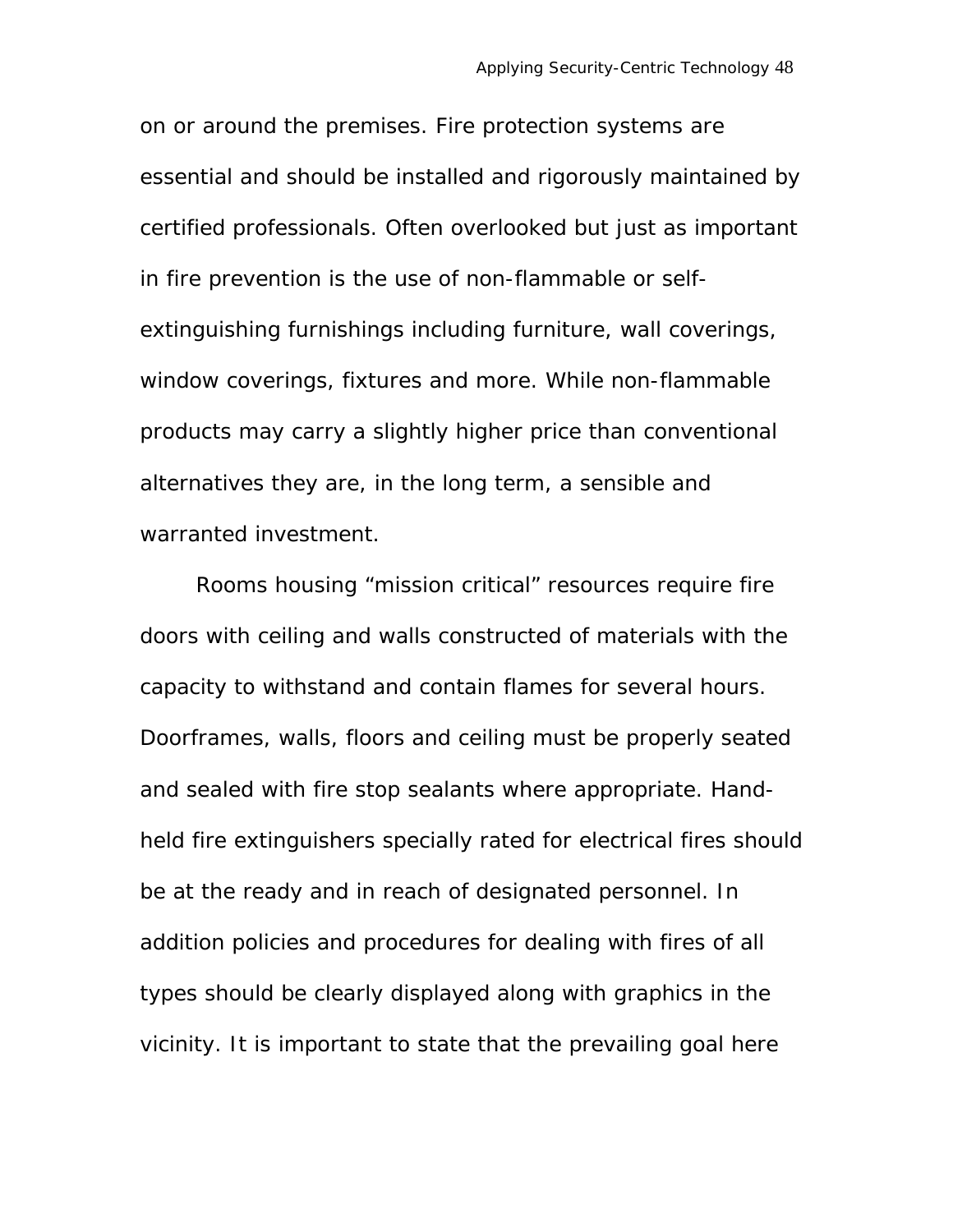for all of these preventive measures is to limit the probability of damage caused by fire and smoke.

Like fire, flooding can be just as damaging and affect business continuity. Properly sealing roofs, doors and other perimeters is of immense importance in the effort to safeguard against the affects of water damage. Installing water leakage detectors and sump pumps is yet another way to ward off harm caused by flooding, leakage or moisture. Additionally, it is important to ensure the accessible positioning of emergency stop valves.

Technology runs on power in particular electrical power and it is for this reason that it is absolutely essential that all assets especially "mission critical" ones have contact with reliable power sources. Insufficient capacity more often than not leads to fire and destruction while overloading goes in front of brownouts, spikes and sudden failure, both of which are quite disruptive to business operations. For best results having multiple power sources in such locations to balance the demands can improve power quality and lessen the possibility of deficiencies or overloading. Monitoring amperage, voltage,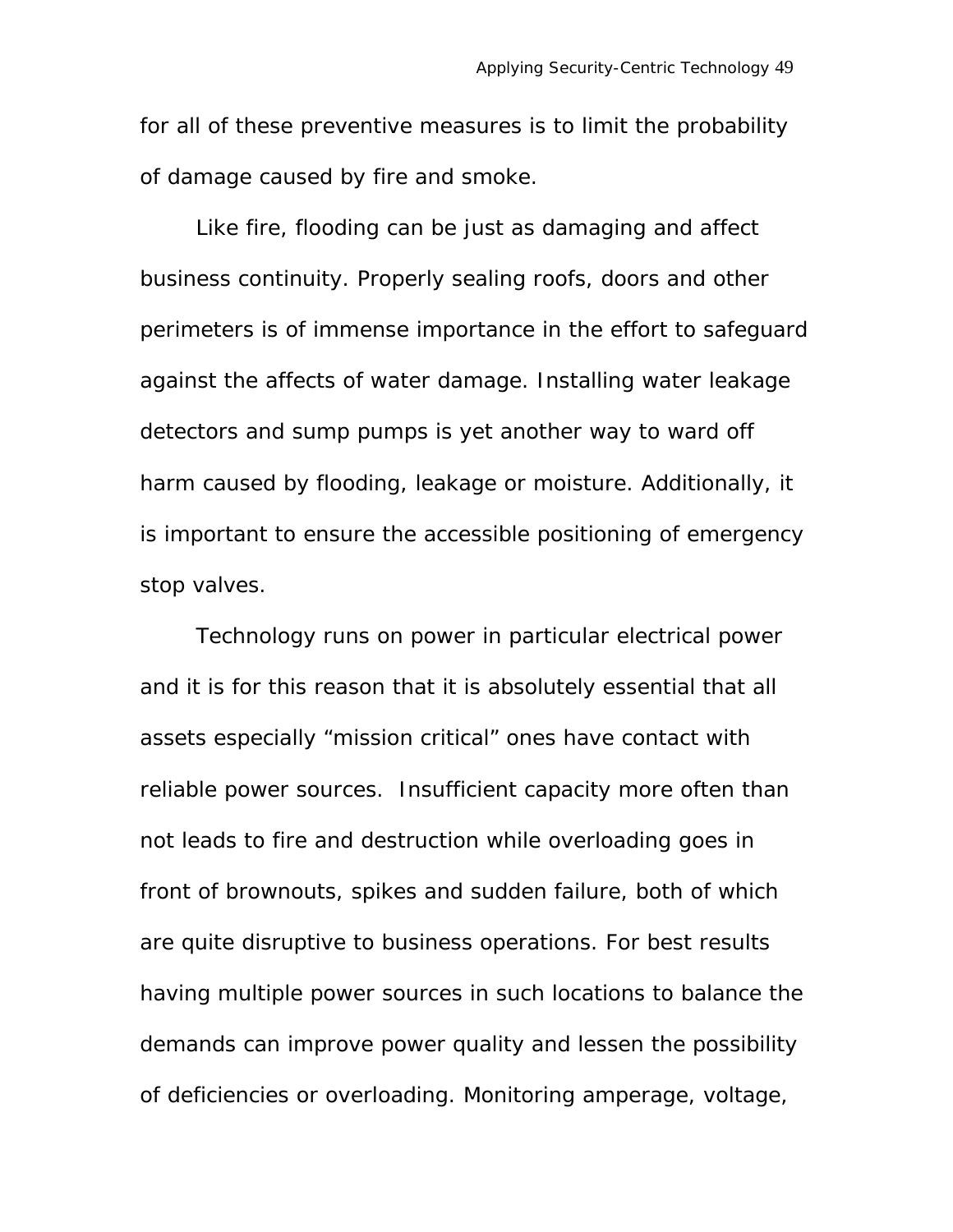frequency, spikes and noise is another key component in guaranteeing a continued and uninterrupted supply of power. Lastly placing emergency on and off switches in accesscontrolled locations is a must. There should also be a system of annual maintenance and testing of all power systems to ensure reliability. For smooth operations and business continuity the goal is to secure clean and reliable sources of power to all resources but in particular "mission critical" assets.

Technical resources generate heat. Heat is unwelcome and potentially harmful to systems. Hence, the need for air conditioning units the scope and size of which are peculiar to the systems they are cooling, the organization and more.

Installing air-conditioning units allow critical corporate technical equipment reside in conditions as prescribed by the manufacturers. Systems design to monitor heat and humidity can be linked to air conditioning units and programmed to go into operation based on alerts from temperature alarm systems. The intention, of course, is to both monitor and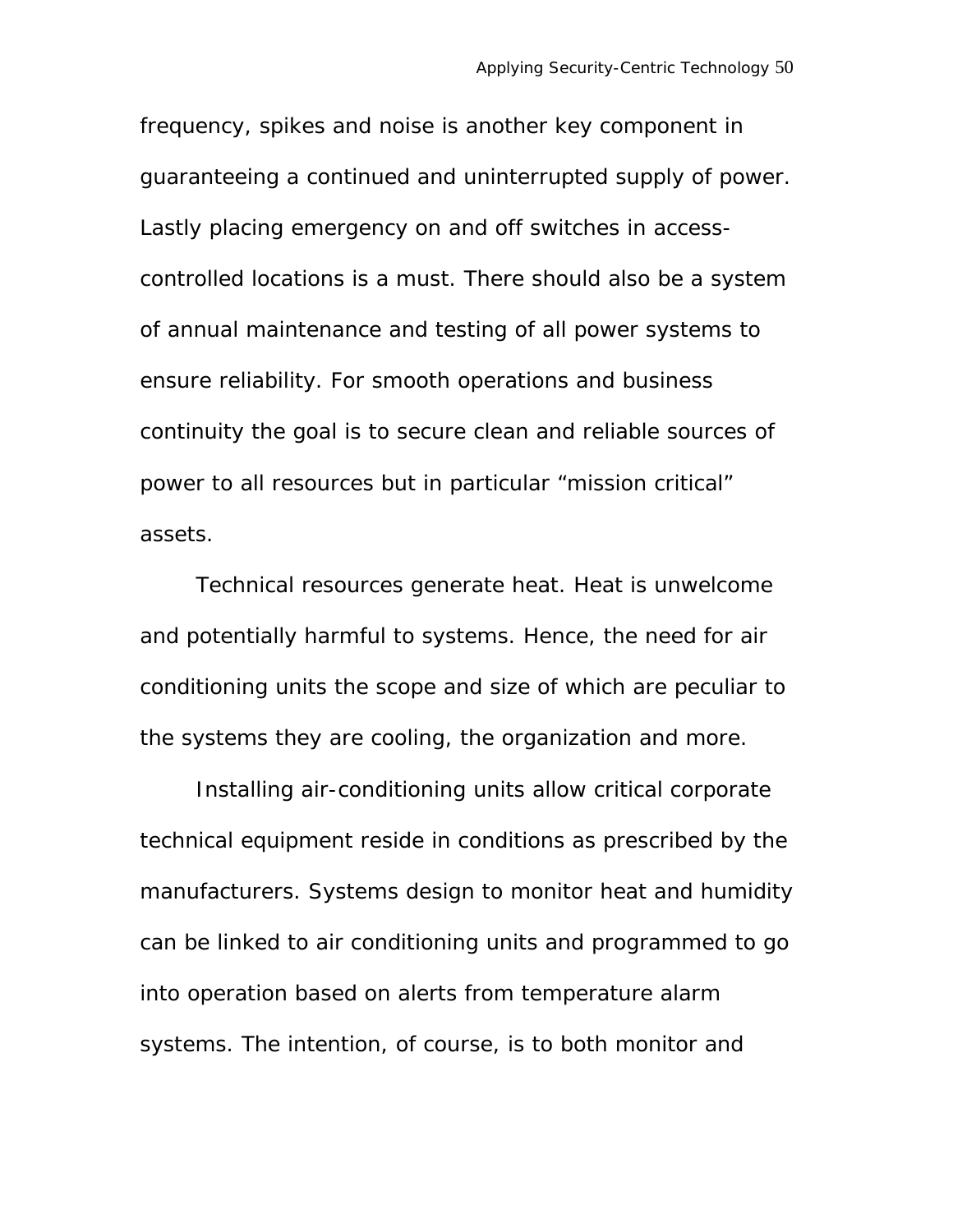sustain acceptable temperature and humidity levels conducive to an optimum working and functioning environment.

It must be noted here that the business continuity of vital corporate resources and assets is also dependent on the quality and reliability of environmental controls, conditions and safeguards. The requirements for power, physical access controls, etc. may be broadly similar but the impact of security failures are generally much less, therefore lesser controls are usually appropriate…it is advisable to assess the risks in your specific situation to determine the appropriate security requirement. Furthermore, the risks vary over time; meaning that security should be reviewed periodically to make sure that it remains sufficient to the need (Noticeboard, 2004).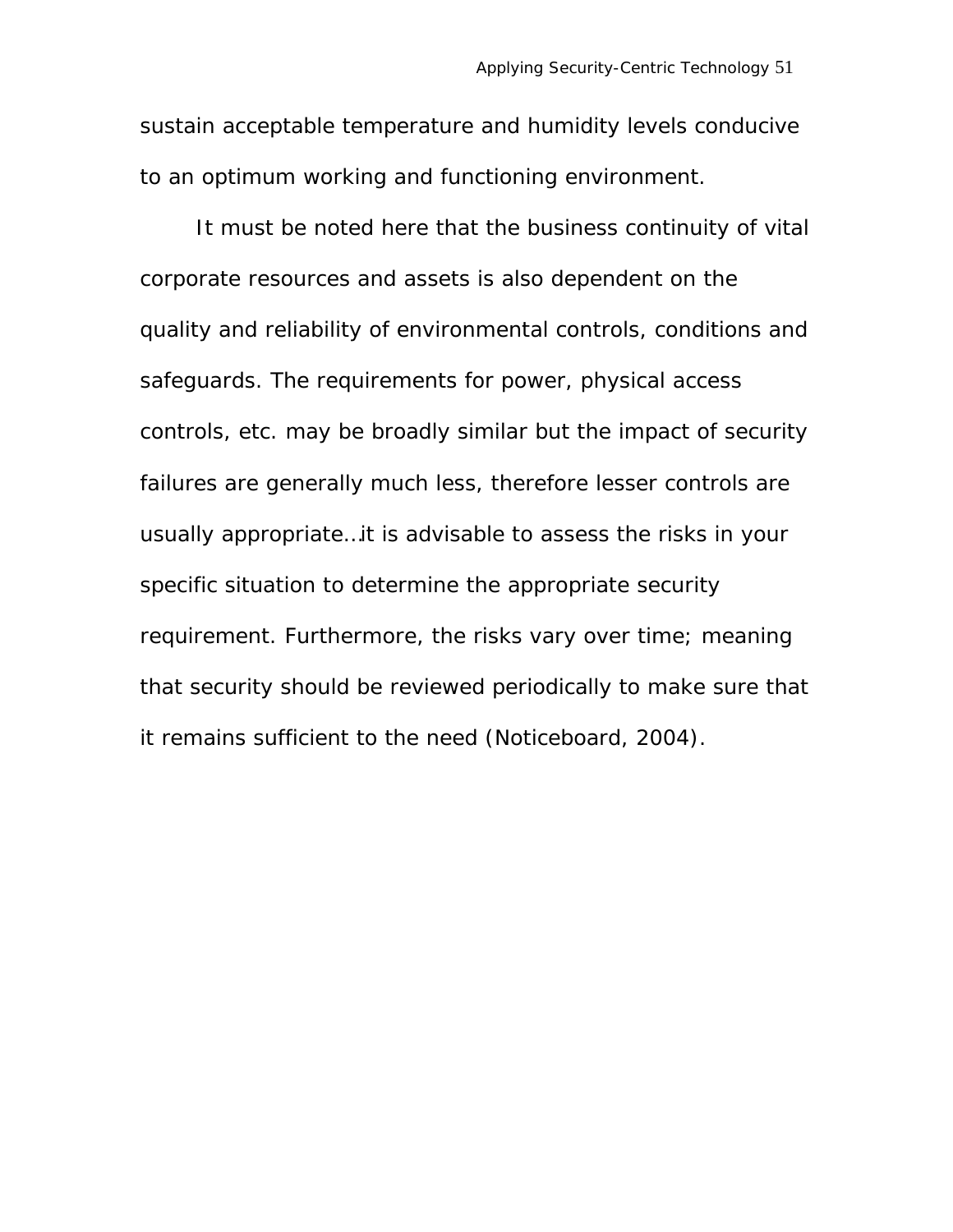| <b>Environmental Security Threats</b> |                                                  |                                                                                                                                         |  |
|---------------------------------------|--------------------------------------------------|-----------------------------------------------------------------------------------------------------------------------------------------|--|
| <b>Avoid</b>                          | Areas prone to                                   | <b>Results</b>                                                                                                                          |  |
|                                       | <b>Natural Disasters</b>                         | Fire, flood, earthquake,<br>lightening, landslides/mudslides,<br>tornado or severe windstorms,<br>hurricanes, typhoons, or<br>tsunami's |  |
|                                       | High Risk Man Made<br><b>Works or Facilities</b> | Airports, expressways, penal<br>complexes, refineries, pipelines                                                                        |  |
|                                       | Fire threats                                     | Smoking, Flammable, or<br>combustible materials                                                                                         |  |
|                                       | Flooding and<br>excessive water                  | Flooding, leakage and moisture                                                                                                          |  |
|                                       | Insufficient electrical<br>capacity              | Spikes, brownouts, power<br>failure, and fires                                                                                          |  |
|                                       | Single power<br>sources                          | Overloading, disruption, or<br>power outage                                                                                             |  |
|                                       | <b>Excessive heat</b>                            | Loss of power, increased<br>humidity                                                                                                    |  |

The chart below lists environmental threats to avoid.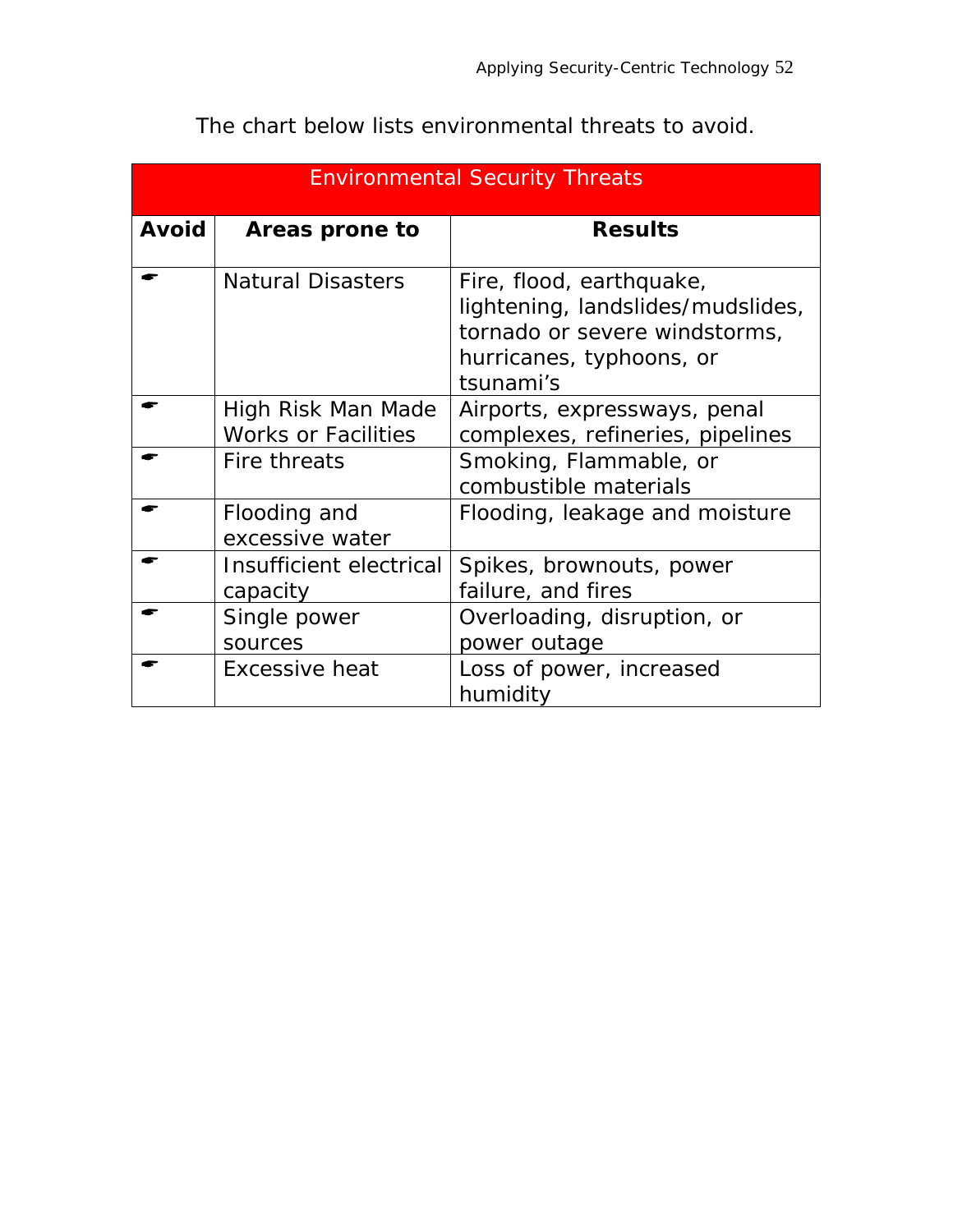The table below illustrates a checklist for environmental

security best practices.

| <b>Environmental Security Best Practices</b> |                                                                             |                                                                                                                                     |  |
|----------------------------------------------|-----------------------------------------------------------------------------|-------------------------------------------------------------------------------------------------------------------------------------|--|
| <b>Do</b>                                    | What                                                                        | How                                                                                                                                 |  |
| ☑                                            | Centralize, monitor<br>and guard                                            | Mission critical servers, routers,<br>switches, and data centers                                                                    |  |
| $\sqrt{ }$                                   | Secure equipment<br>and facilities                                          | Use smart cards and biometrics                                                                                                      |  |
| ☑                                            | Mitigate fire threats<br>install and maintain<br>fire protection<br>systems | Use of non-flammable or self-<br>extinguishing furnishings<br>including furniture, wall<br>coverings, window coverings,<br>fixtures |  |
| ☑                                            | Ward off flooding,<br>leakage or moisture<br>build up                       | Install water leakage detectors<br>and sump pumps                                                                                   |  |
| ☑                                            | Improve power<br>quality and lessen<br>deficiencies                         | Monitoring amperage, voltage,<br>frequency, spikes and noise                                                                        |  |
| ☑                                            | Multiply power<br>sources                                                   | Overloading, disruption, or power<br>outage                                                                                         |  |
| ☑                                            | Control heat                                                                | Install UPS systems appropriate<br>for the environment                                                                              |  |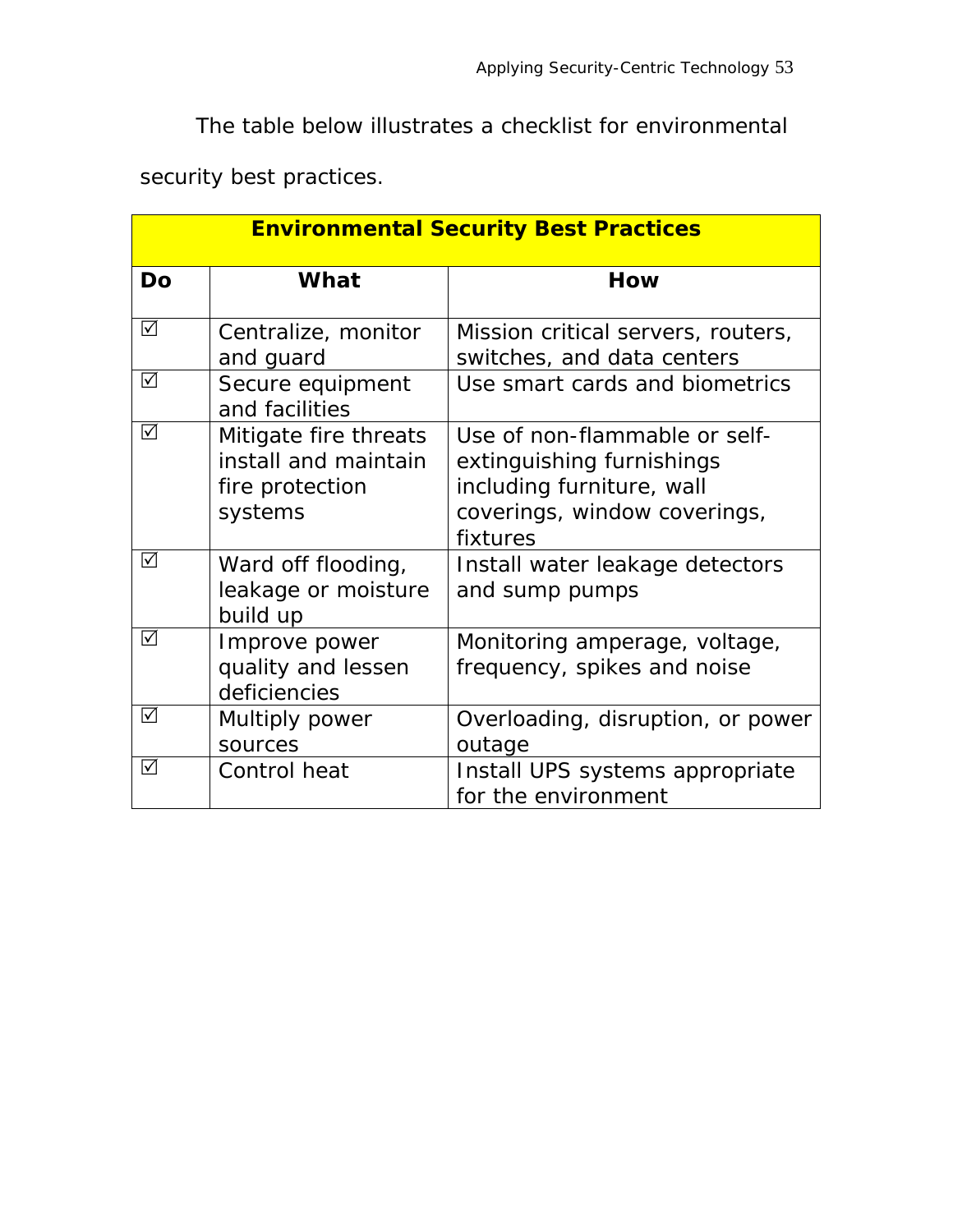## Strengthening Information Assets (also known as hardening)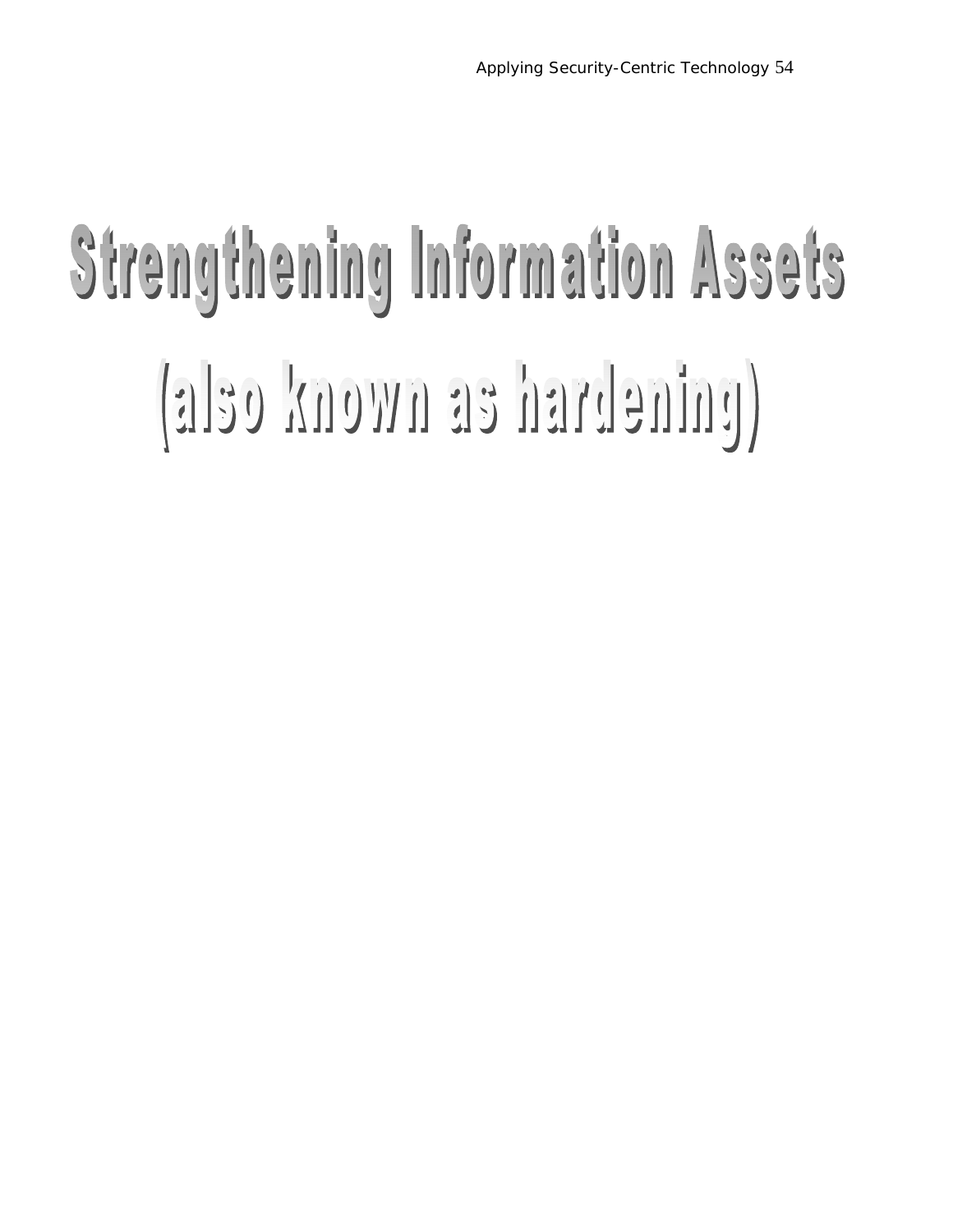### **Hardening Operating Systems, Applications, and More**

Attacks on information assets are of such a frequent nature that they are no longer considered out of the ordinary but rather a common workplace occurrence. Thus, an organization' s should adopt the stance and philosophy of preparing for the worse and when, instead of if. …Preparing for the worse involves establishing a security baseline of defense. Then you are ready to withstand and recover from an attack (Ciampa, 2005). The process by which a business diminishes its vulnerability is known as hardening. Hardening informational assets provide organizations with another layer of security by which it can shore up its defenses.

It is important to note that even before beginning the process of hardening operating systems that non-essential systems and services must be identified and disabled. Doing so greatly reduces, if not, eliminates the number of entry points or vulnerabilities by which an invader and/or hacker may gain access to exploit corporate resources or move against organizational systems.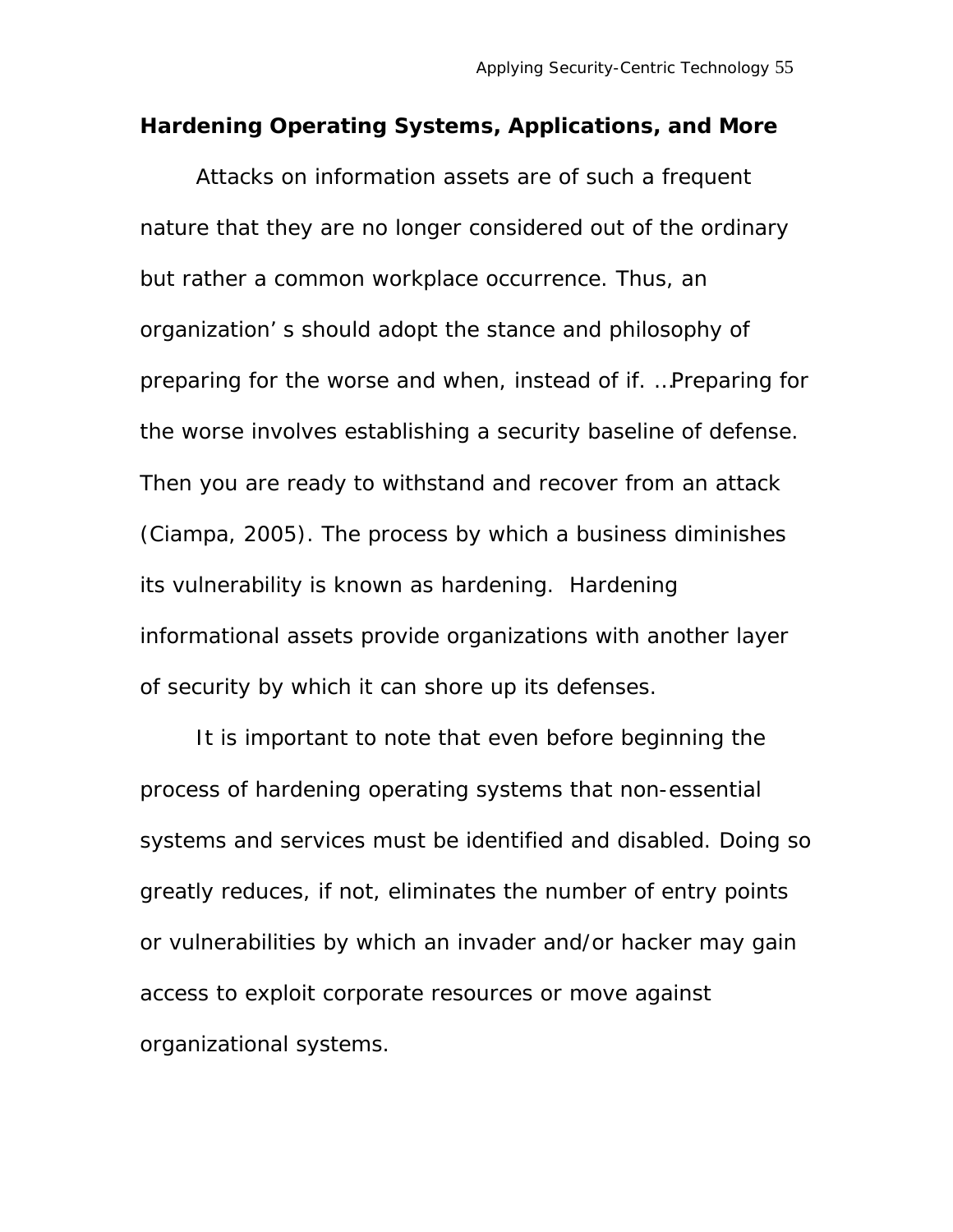The hardening of operating systems and software applications entails two main activities (a) applying the latest updates such as service packs, hot fixes, patches and/or software updates to repair security defects and other issues, and (b) the prohibition of unauthorized access thus safeguarding data stored on all systems.

Below is a brief checklist of the primary tasks that constitute the hardening of operating systems and applications.

|              | Hardening Operating Systems and Applications |
|--------------|----------------------------------------------|
| $\checkmark$ | Applying the latest updates of service packs |
| $\checkmark$ | Applying the latest updates of hot fixes     |
| $\checkmark$ | Applying the latest updates of patches       |
| $\checkmark$ | Applying the latest software updates         |
| $\checkmark$ | Limiting system access by unauthorized users |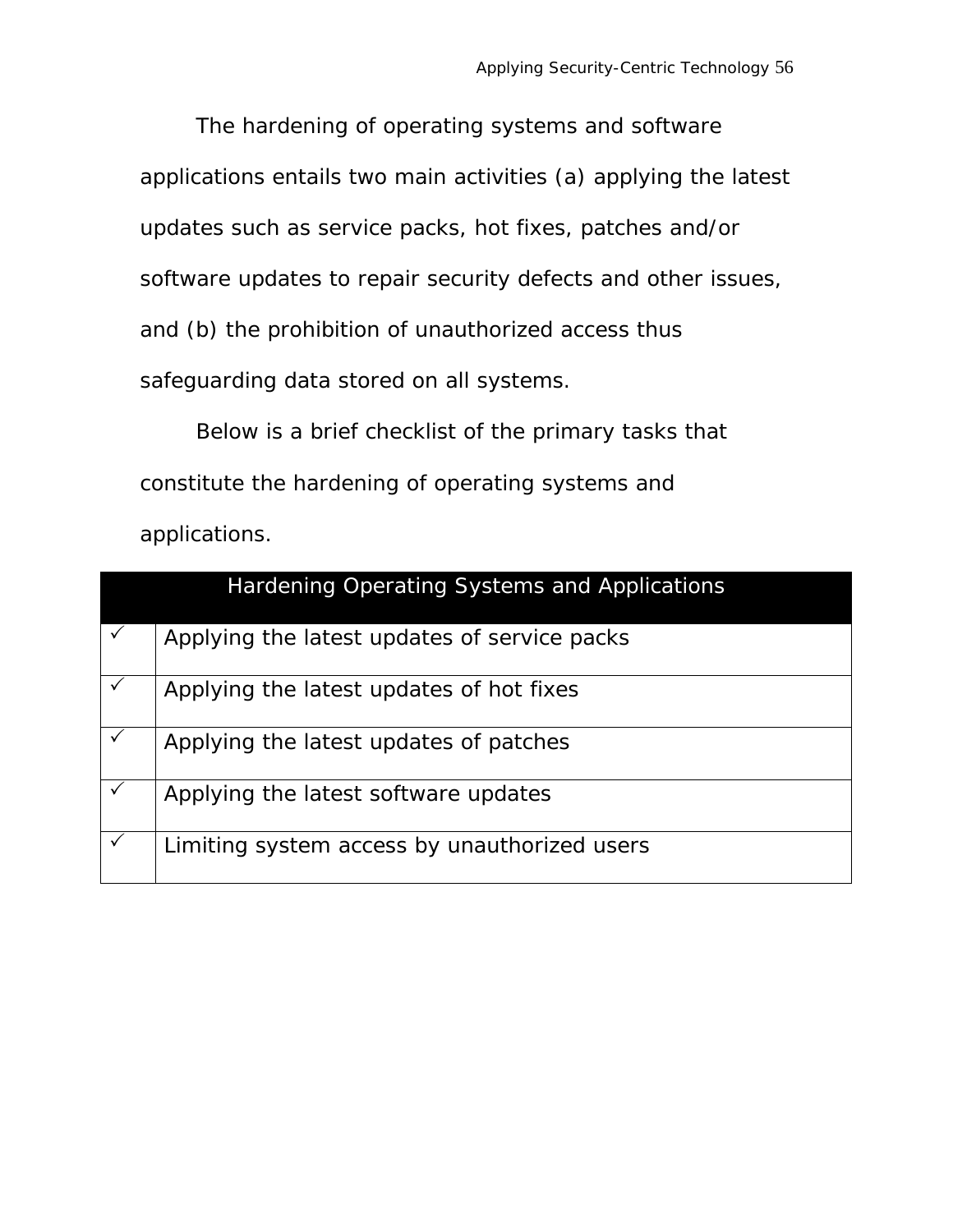### **Strengthening (Hardening) Servers**

Sometimes, despite best efforts, determined and enterprising hackers may still challenge corporate resources. It is for this reason that another layer of security is employed that of hardening servers.

Hackers who replace legitimate content and images with their own often molest web servers. In addition web servers that support e-commerce functions are often raided for their credit card members and user information. Thus hardening is essential to prevent the occurrence and or frequency of such events. Hardening web servers involves isolation from internal networks, restricting browsing and navigation rights by users, eliminating common gateway interfaces, deleting unused scripts, frequently administering patches, fixes, and updates, and deleting sample files which accompany the web server's installation.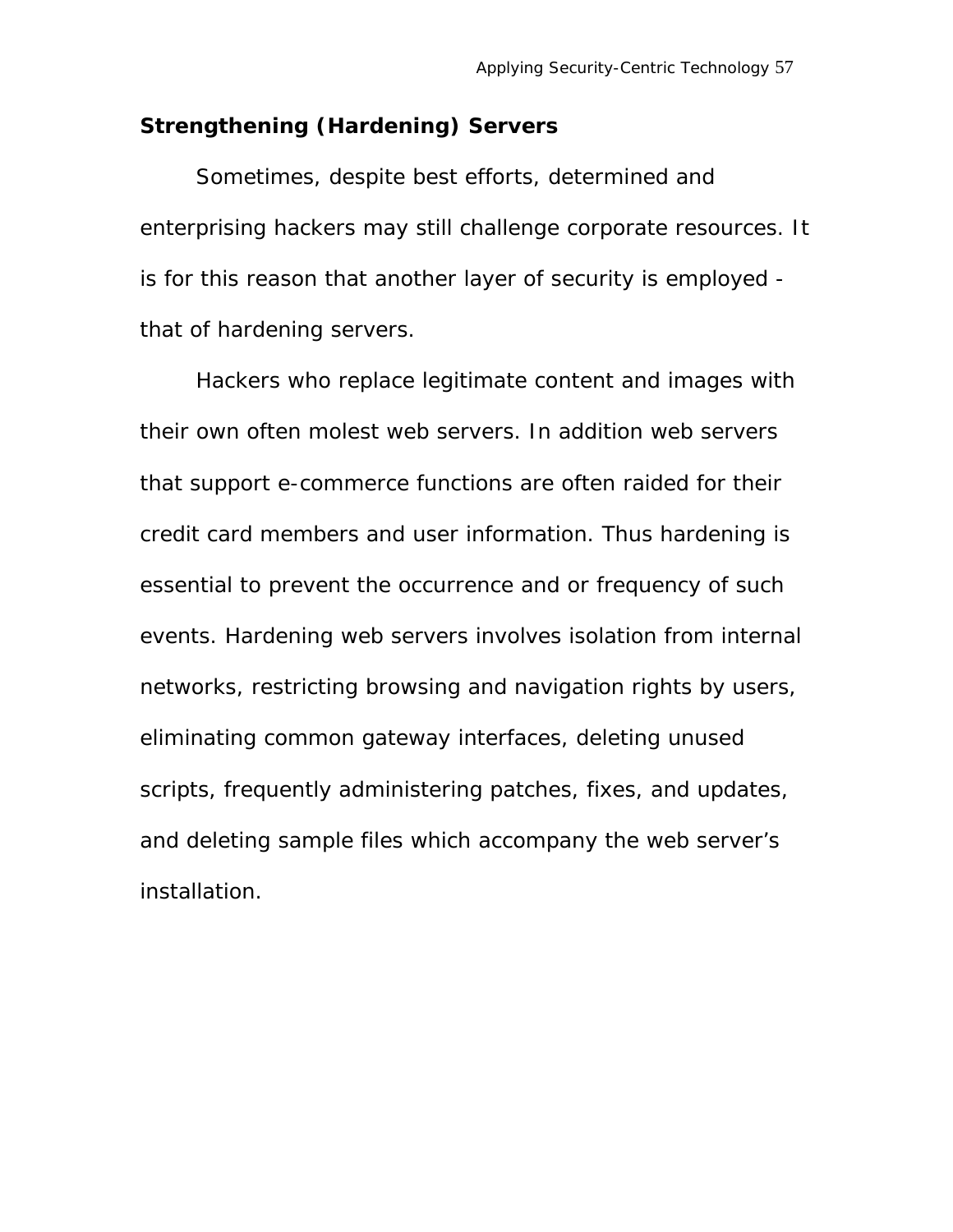The table below lists some of the major tasks that must

be performed before a web server may be considered

hardened and thus secure from harm.

| Hardening the Web Server                                                 |  |  |  |
|--------------------------------------------------------------------------|--|--|--|
| Isolate from internal networks                                           |  |  |  |
| Restrict browsing and navigation by users                                |  |  |  |
| Eliminate common gateway interfaces                                      |  |  |  |
| Delete unused scripts                                                    |  |  |  |
| Frequently administered patches, fixes, and updates                      |  |  |  |
| Deleting sample files which accompanied the web server's<br>installation |  |  |  |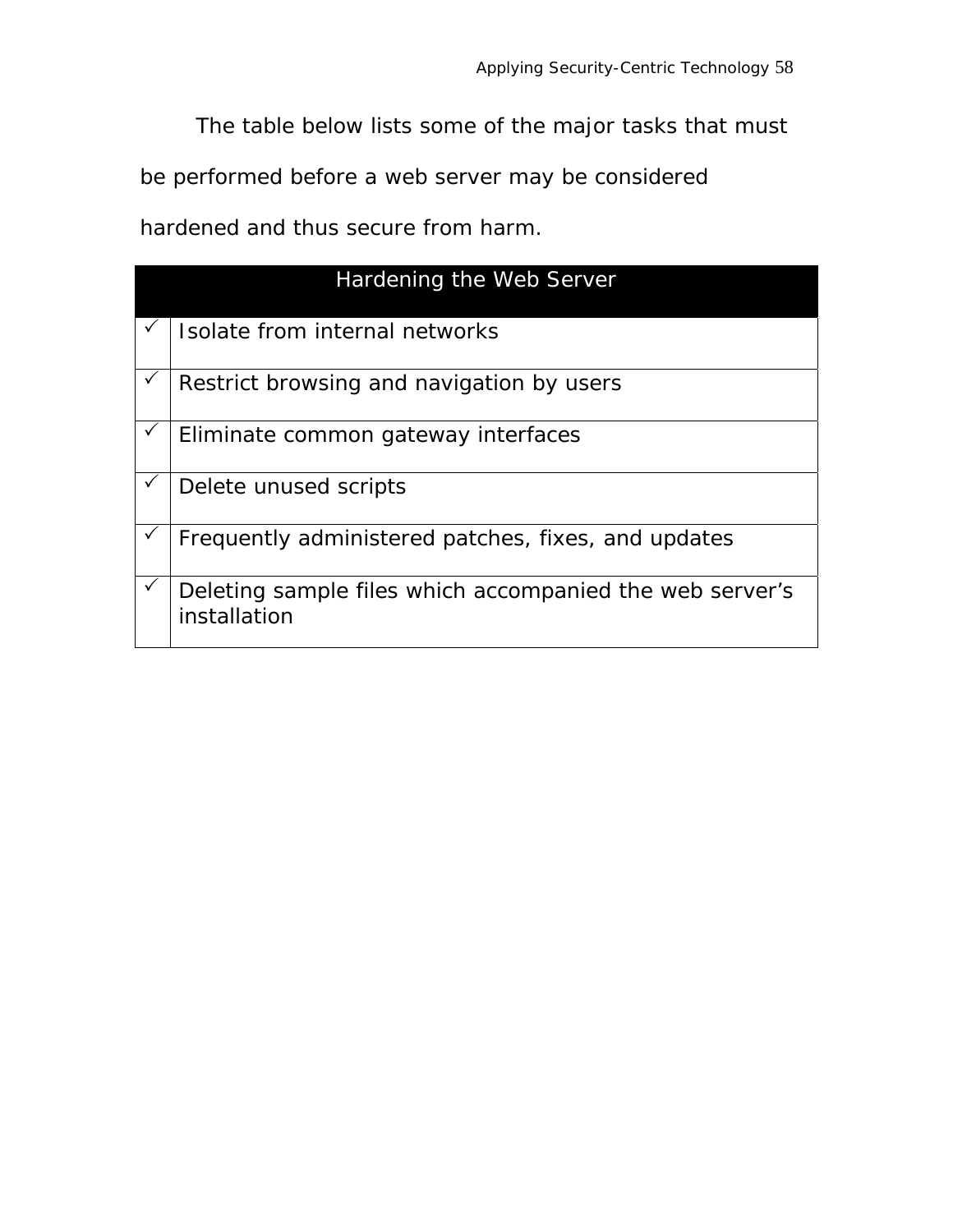### **Strengthening (Hardening) Mail Servers**

 Mail servers are often victimized via a process known as open relay. During an open relay a mail server may be conscripted to process e-mail that is neither sent to nor intended for the local user. E-mail messages are, in essence, bounced from one outside unrelated source to another all without the knowledge of the local user.

Hardening the mail server requires two tasks (1) the elimination of all applications except for those related to the mail server, (2) configuring the mail server to disallow open mail relays, and (3) encrypting messages when possible.

The chart below depicts the basic components of the hardening process as it relates to mail servers.

| <b>Hardening Mail Servers</b> |                                                                                                                |  |  |
|-------------------------------|----------------------------------------------------------------------------------------------------------------|--|--|
|                               | The elimination of all applications except for those related to<br>the mail server be stricken from the server |  |  |
|                               | Configuring the mail server to disallow open mail relays                                                       |  |  |
|                               | Encrypting message transmissions                                                                               |  |  |
|                               | The regular application of patches, hot fixes and software packs                                               |  |  |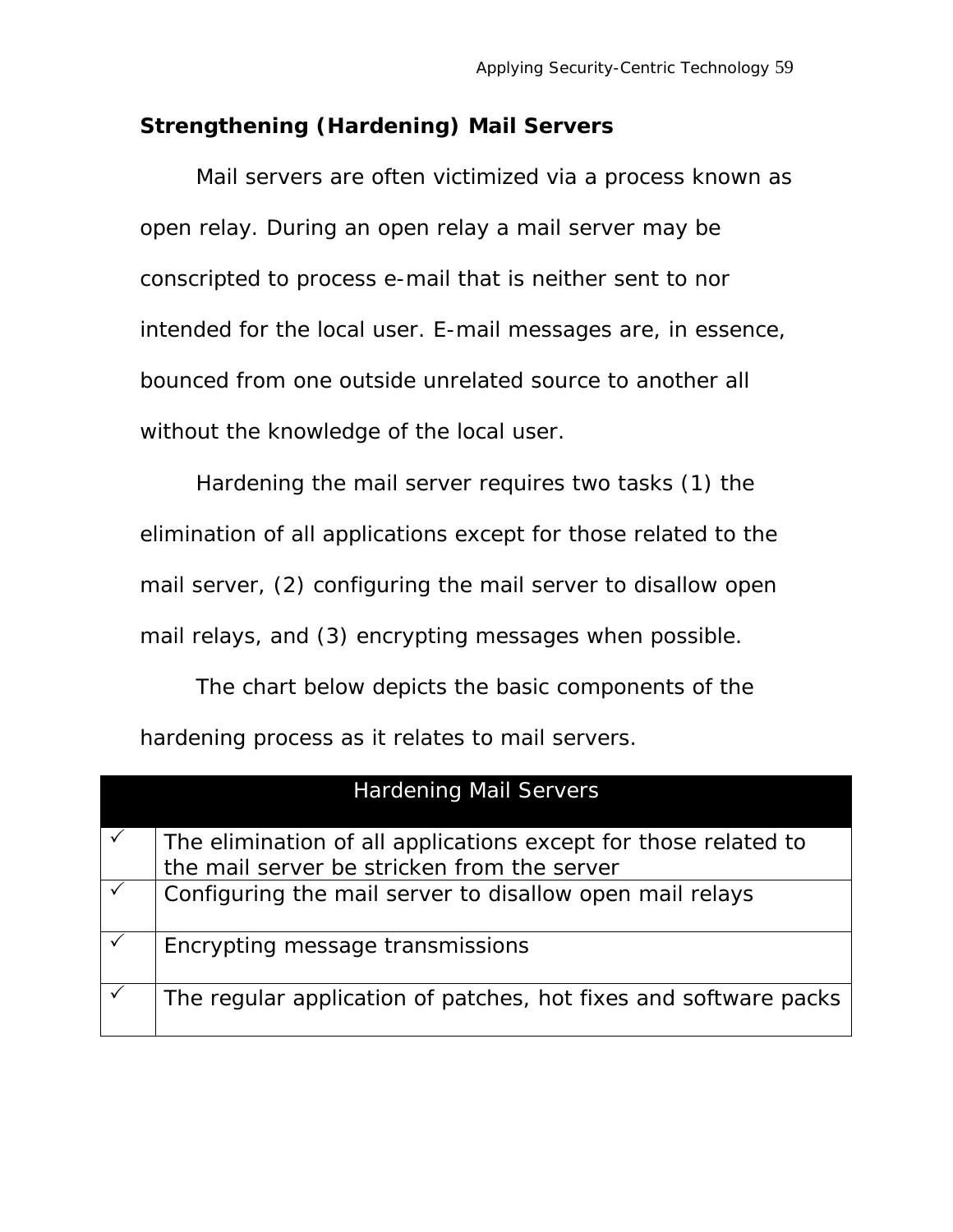### **Strengthening (Hardening) FTP Servers**

Hardening the FTP server is a must since it can be re-

configured to permit unsanctioned users to transmit

documents and/or files in a manner known as a "blind FTP".

The hardening of an FTP server necessitates the disabling

of anonymous logons, permitting only approved IP addresses,

restricting the number of log on attempts and configuring the

ACL to read only for the FTP server which allows downloads.

Charted below are the major steps that constitute the hardening of FTP servers.

| <b>Hardening FTP Servers</b> |                                                                                     |  |  |
|------------------------------|-------------------------------------------------------------------------------------|--|--|
|                              | Disabling of anonymous logons                                                       |  |  |
|                              | Permitting only approved IP addresses, restricting the number<br>of log on attempts |  |  |
|                              | Configuring the ACL to read only for the FTP server which<br>allows downloads       |  |  |
|                              | The regular application of patches, hot fixes and software<br>packs                 |  |  |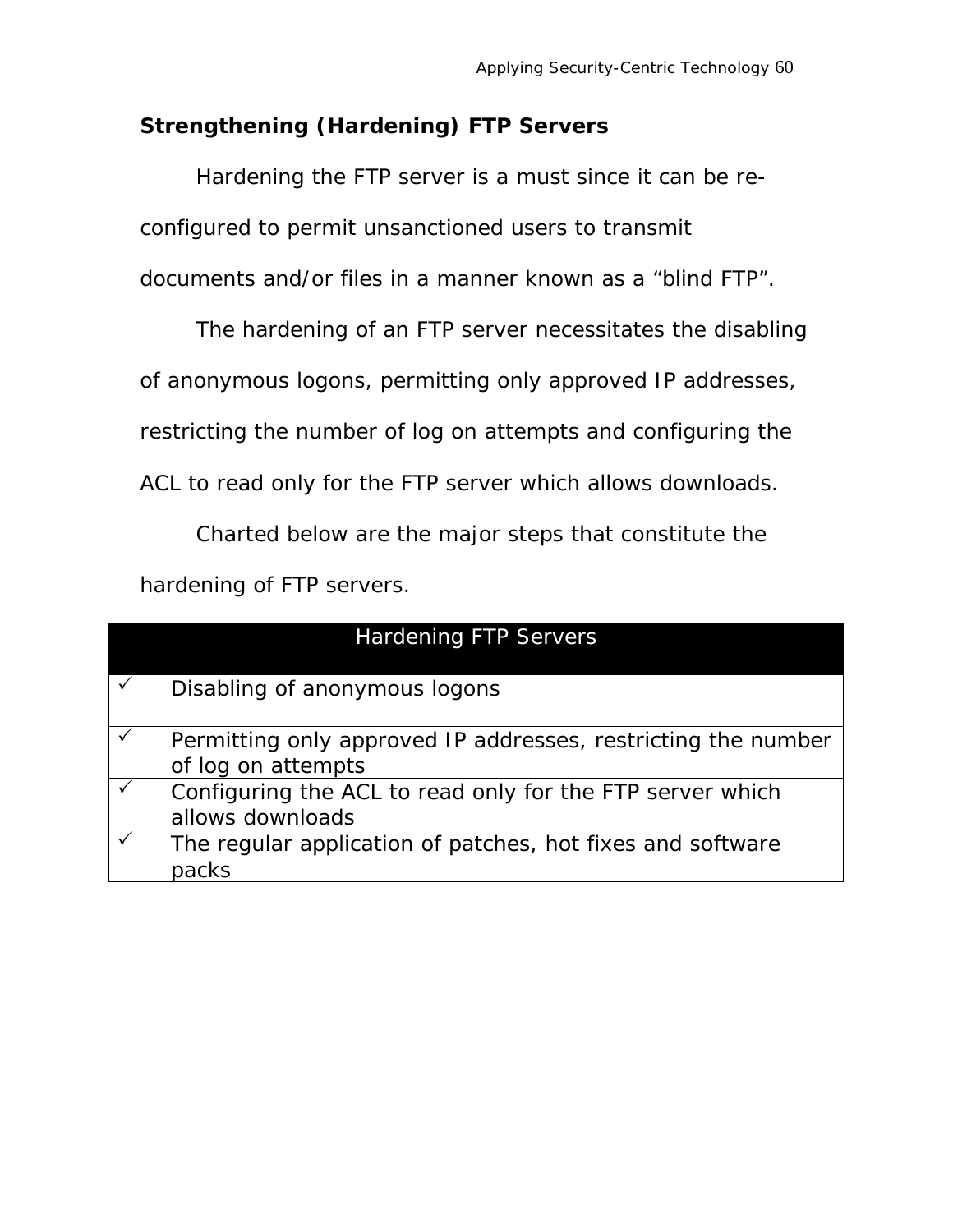### **Strengthening (Hardening) the NNTP Server**

NNTP servers by their very function i.e. that of broadcasting to every site (within their scope) makes for a rather attractive target for a would be hacker. By commandeering this server a hacker could send malicious and/or damaging communication to all of its members. Hardening significantly reduces this risk.

Hardening this server consists of (a) the regular application of patches and software packs and (b) establishing the ACL with the appropriate permissions.

The table below charts the steps needed to harden NNTP servers.

| <b>Hardening NNTP Servers</b> |                                                                       |  |  |
|-------------------------------|-----------------------------------------------------------------------|--|--|
|                               | The regular application of patches, hot fixes and software<br>updates |  |  |
|                               | Establishing the ACL with the appropriate permissions                 |  |  |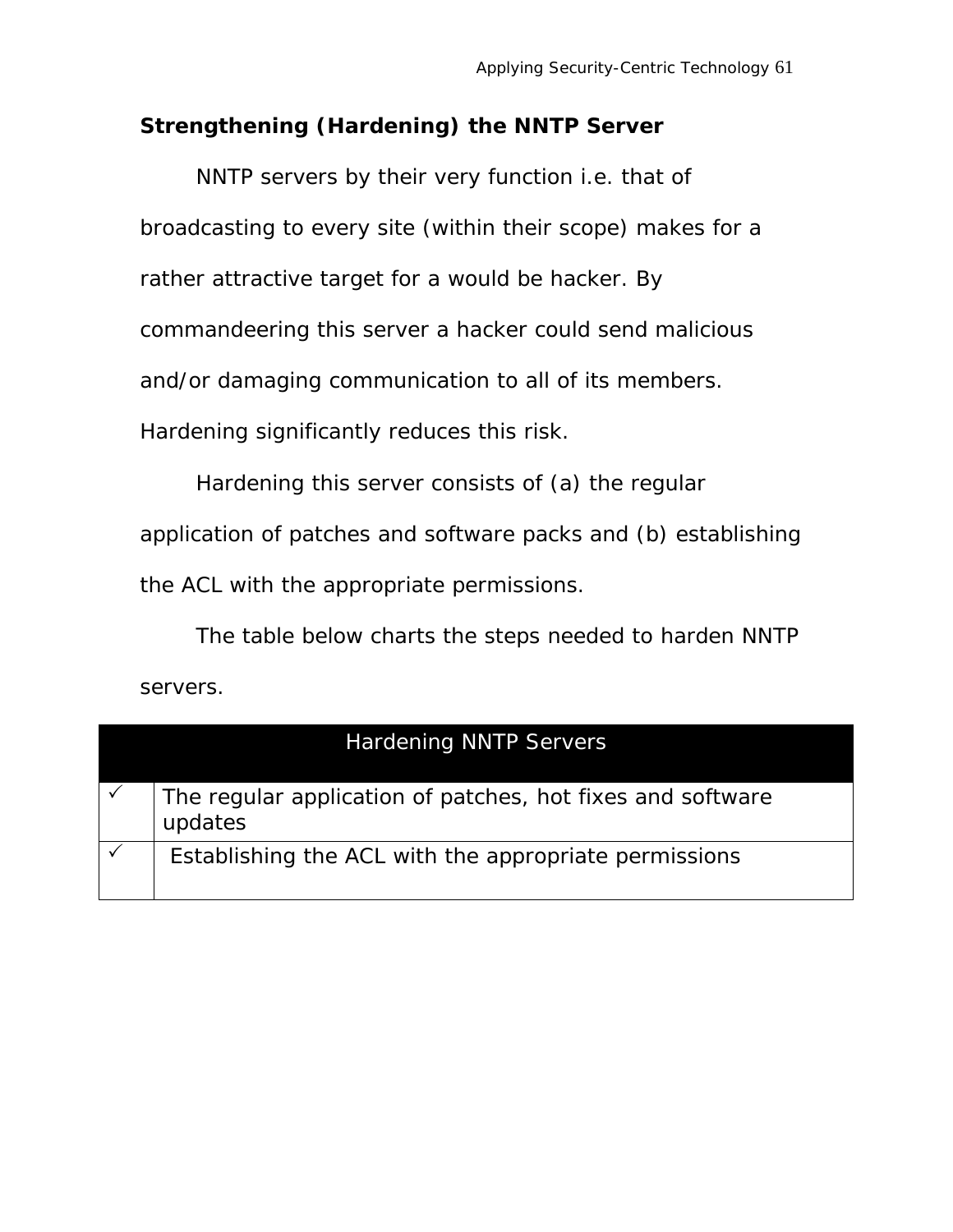### **Strengthening (Hardening) the Print and File Server**

Print and File servers present an especially juicy target for an assailant as a breach provides an opening to access files stores on these assets.

Hardening the print and file server includes limiting the "right to use" resources on these machines to only trusted users, restricting users to opening only the services for which they are approved thus allowing users ready access to just their files, folders and/or shared folders for which permissions have been granted.

The table below offers a guide for hardening print/file servers.

| Hardening Print and File Servers                                                                          |  |  |  |
|-----------------------------------------------------------------------------------------------------------|--|--|--|
| Limiting resources only to trusted users                                                                  |  |  |  |
| Restricting users only to files, folders and resources for which<br>they have been cleared                |  |  |  |
| Allowing users ready access to files/folders and shared spaces<br>for which permissions have been granted |  |  |  |
| Regularly scheduled application of patches, hot fixes and<br>software updates                             |  |  |  |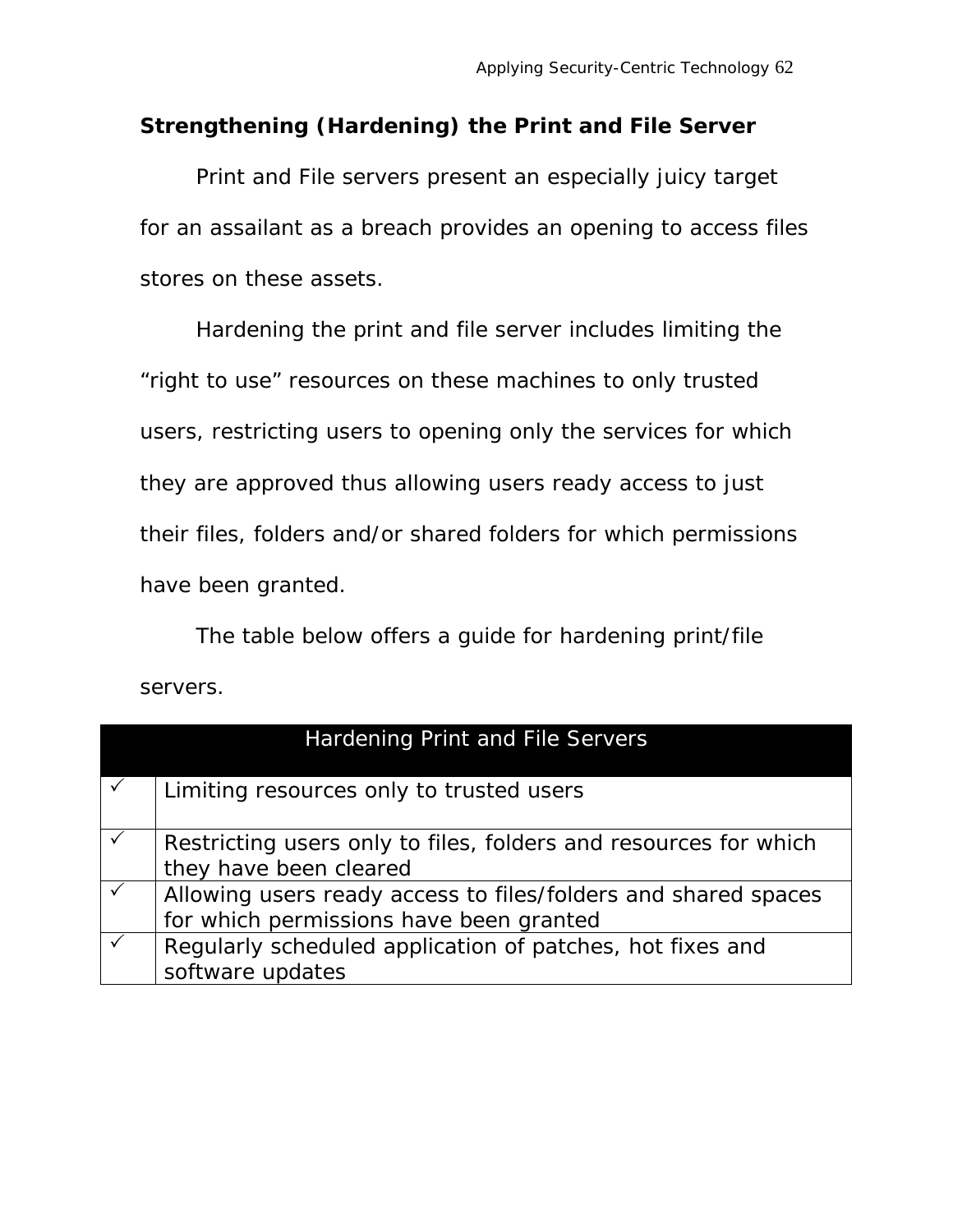### **Strengthening (Hardening) DHCP Servers**

A compromised DHCP server lays bare an entire network offering an assailant a cornucopia of options ready for exploitation as breaches within this server provide an attacker with the ability to run damaging code and/or programs with the highest level of privilege. The successful invasion of this server can offer a hacker complete control over company systems as it literally and figuratively hands over the "keys to the kingdom". Enterprise security demands the protection of this server physically and logically. Applying vendor prescribed updates, patches, service packs and hot fixes as well as physically prohibiting access to the server itself can diminish security flaws within this server.

The checklist below offers a handy template for hardening DHCP servers.

| <b>Hardening DHCP Servers</b>                                                      |
|------------------------------------------------------------------------------------|
| Limiting administrative rights to trusted personnel                                |
| Regularly scheduled application of patches, hot fixes and<br>software updates      |
| Physically protecting server from unauthorized access<br>externally and internally |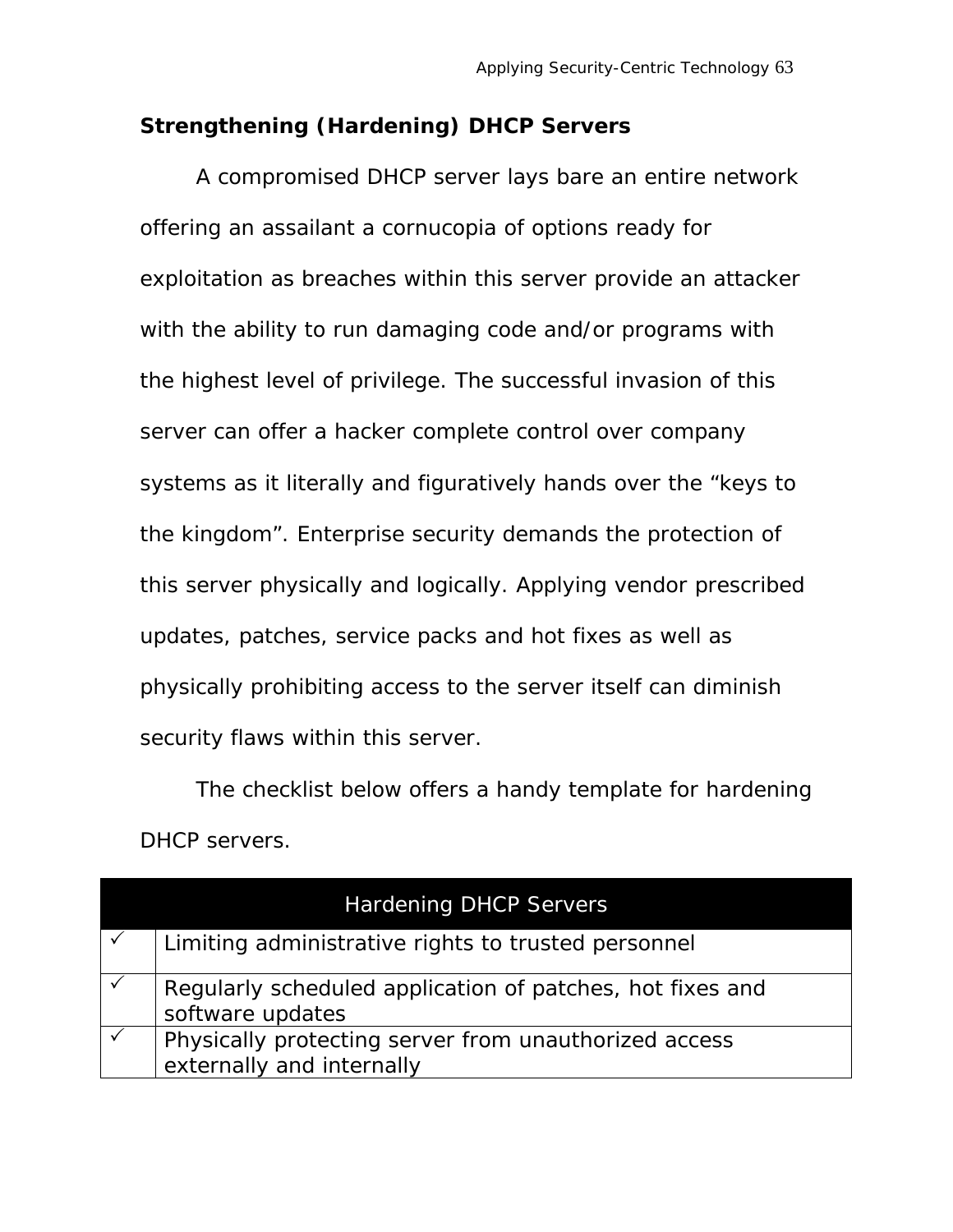### **Strengthening (Hardening) Data Warehouses**

Company data warehouses generally consist of directory services and corporate database. Residing within these repositories is information about network users, the network, its configuration and associated devices and information on privileges to resources. Also located within the confines of these storehouses are customer records, corporate financial details, confidential documents and more all of which provide attackers with an appealing target. A successful assault on this server would provide an assailant with ability to manipulate the data within, how it is deposited, and where it is stored effectively compromising the integrity of the data.

 Hardening a data warehouse requires a good measure of planning to determine who should access these resources, the scope of the access and the type of access all of which are necessary to ensure that the permissions are granted only to the proper personnel.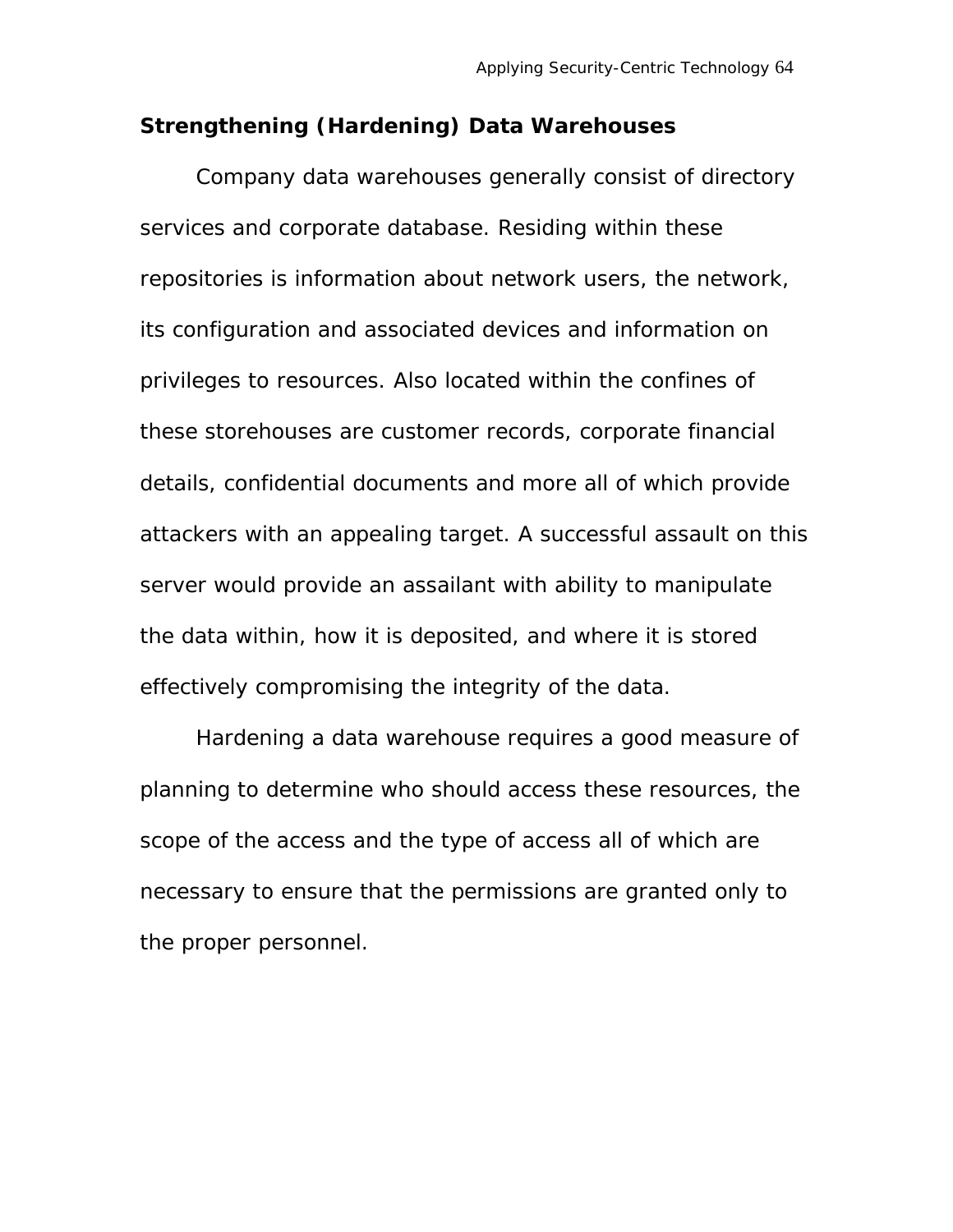# Defending Against Stealth Invaders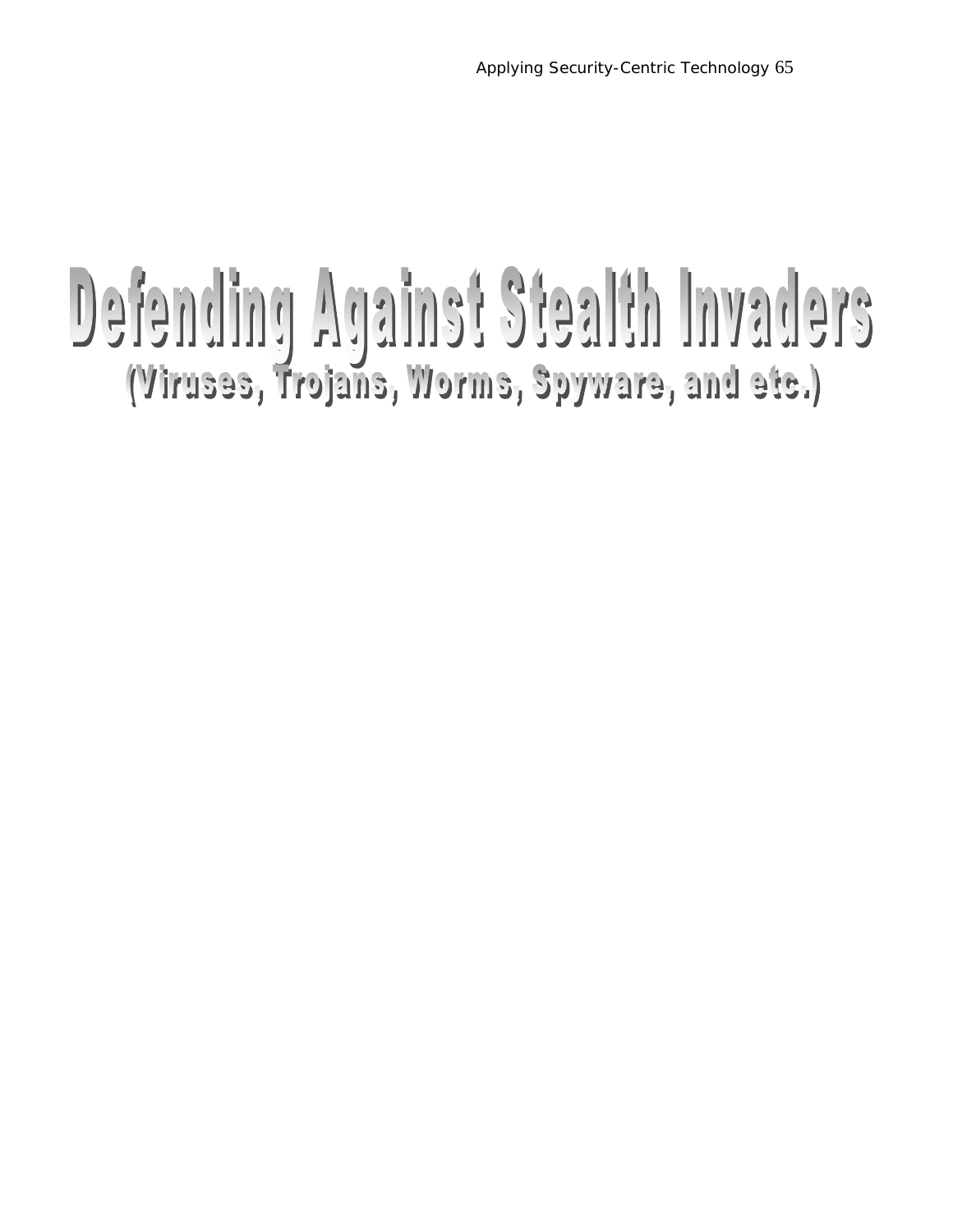Cyber criminals have a veritable smorgasboard of stealth weaponry at their command. The level of sophistication, the wealth of technology, and the sheer volume of what is available to these miscreants is quite staggering.

The US government alone reports upwards to 3 million attacks daily. Hence it is encumbent upon organizations, the world over, to be cognizant of these threats and the popular avenues of attack.

In order to defend against and remedy the effects of a host of viruses and bugs, organizations must employ frequent applications of anti-virus scan and spyware protection software to innoculate computing and network systems. Despite thes best efforts, without the complement of regular employee training in security and computer usage all of this is for naught.

The following chart lists some basic computer attack strategies, a brief look at how they work, and solutions and/or defenses against them.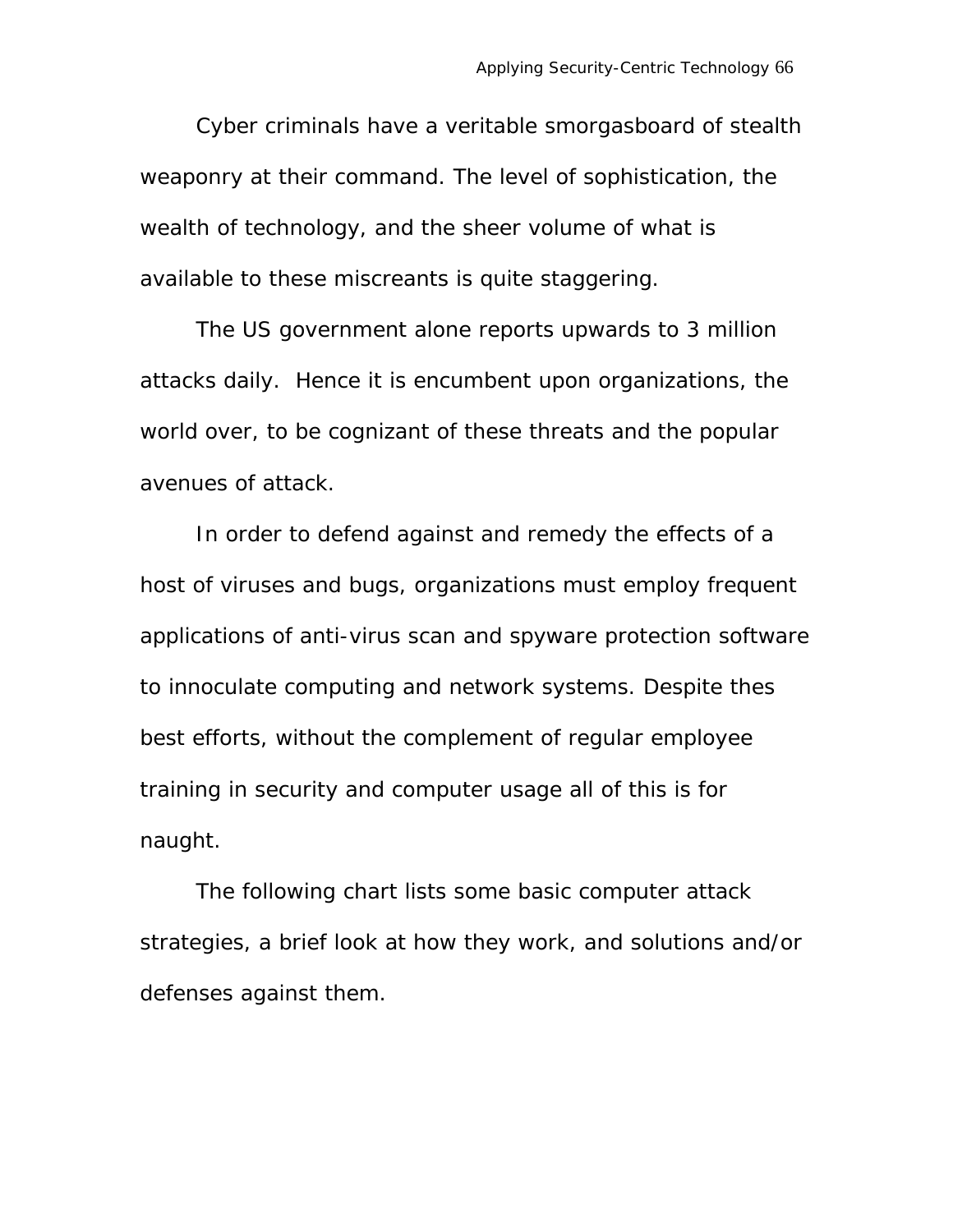| <b>A Compendium of Common Attacks</b>  |                                                                                                              |                                                                                                                       |  |
|----------------------------------------|--------------------------------------------------------------------------------------------------------------|-----------------------------------------------------------------------------------------------------------------------|--|
| <b>Attack</b>                          | <b>How it Works</b>                                                                                          | <b>Solution</b>                                                                                                       |  |
| <b>Social</b><br><b>Engineering</b>    | Uses subterfuge<br>and deception to<br>gain access to<br>resources                                           | Employee education<br>and strong policies<br>regarding<br>passwords and<br>right of entry                             |  |
| <b>Password</b><br>Guessing            | Try different<br>password<br>combination                                                                     | Lock system or<br>account after three<br>unsuccessful tries                                                           |  |
| <b>Dictionary</b>                      | Uses words from<br>the dictionary and<br>hashes it in the<br>same fashion the<br>system encodes<br>passwords | Passwords should<br>expire frequently,<br>must be at least 8<br>characters and<br>include both letters<br>and numbers |  |
| <b>Software</b><br><b>Exploitation</b> | Searches for<br>vulnerabilities in<br>software to<br>circumvent security                                     | Apply vendor<br>recommended<br>updates and service<br>packs                                                           |  |
| <b>Mathematical</b><br><b>Attacks</b>  | Analyzes encrypted<br>text and uses<br>statistical dissection<br>to defeat and<br>decrypt data               | Do not send the<br>same encrypted<br>data more than<br>once                                                           |  |
| Man-in-the-<br>middle                  | Intercepts,<br>manipulates data<br>that redirects<br>communication                                           | Prohibit network<br>devices from<br>forwarding anything<br>redirected                                                 |  |
| <b>Spoofing Attack</b>                 | Poses as a valid<br>device on the<br>system fooling<br>users into sending<br>messages to them                | Difficult to defend<br>against                                                                                        |  |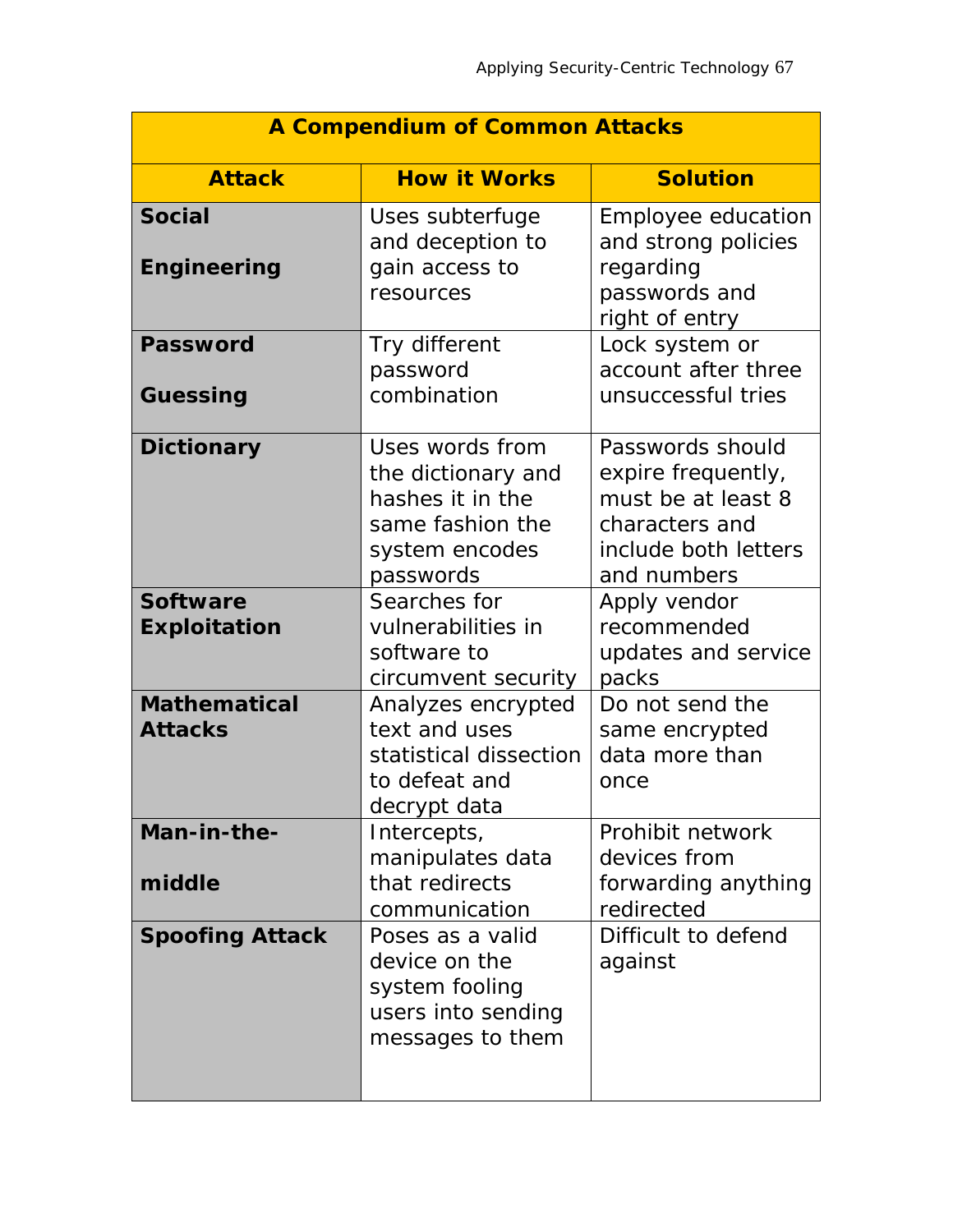| <b>A Compendium of Common Attacks</b> |                                                                                                                                                                           |                                                                                                                                                                                                 |  |
|---------------------------------------|---------------------------------------------------------------------------------------------------------------------------------------------------------------------------|-------------------------------------------------------------------------------------------------------------------------------------------------------------------------------------------------|--|
| <b>Attacks</b>                        | <b>How It Works</b>                                                                                                                                                       | <b>Solution</b>                                                                                                                                                                                 |  |
| <b>Smurf Attack</b>                   | A request is sent to<br>all computers on<br>the network the<br>resulting response<br>from all of the<br>systems on the<br>network<br>overwhelms and<br>crashes the server | Access system on a<br>management<br>channel not directly<br>linked to those<br>systems                                                                                                          |  |
| <b>Viruses</b>                        | Attaches to a file or<br>program and<br>activates (for<br>malicious purpose)<br>when it is opened                                                                         | Use Anti-Virus<br>Software                                                                                                                                                                      |  |
| <b>Worms</b>                          | Distributed by e-<br>mails or executable<br>programs                                                                                                                      | Do not open<br>programs<br>transmitted by e-<br>mail, avoid<br>downloading<br>anything from<br>unfamiliar internet<br>sites, apply all<br>vendor prescribed<br>patches, updates<br>and hotfixes |  |
| <b>Logic Bombs</b>                    | Malicious code<br>buried a computer<br>program until<br>activated by an<br>event, date and or<br>scenario                                                                 | Difficult to defend<br>against. Apply<br>updates, monitor<br>network and<br>employees                                                                                                           |  |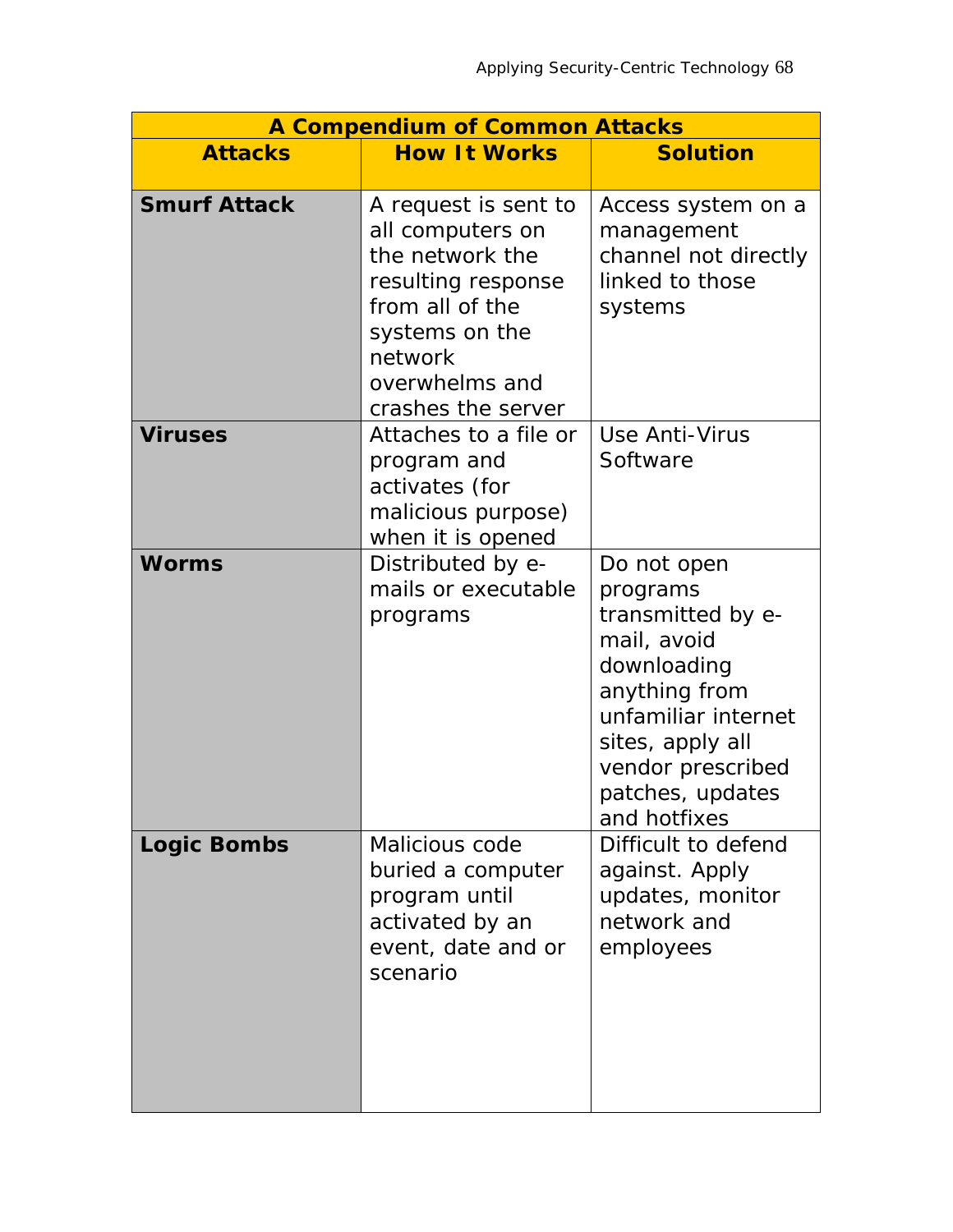| <b>A Compendium of Common Attacks</b> |                                                                                                                               |                                                                                                                                          |  |
|---------------------------------------|-------------------------------------------------------------------------------------------------------------------------------|------------------------------------------------------------------------------------------------------------------------------------------|--|
| <b>Attacks</b>                        | <b>How It Works</b>                                                                                                           | <b>Solution</b>                                                                                                                          |  |
|                                       |                                                                                                                               |                                                                                                                                          |  |
| <b>Trojan Horse</b>                   | Combine one or<br>more malicious<br>programs under<br>familiar filenames<br>for criminal<br>purpose.                          | Implement Anti-<br>Virus tools, and<br>Anti-Trojan<br>software, other<br>third party software<br>designed to detect<br>trojans           |  |
| <b>Backdoor</b>                       | An alternative<br>means of accessing<br>the network by-<br>passing security.<br>Note: usually<br>created by testing<br>teams. | Erase the backdoor<br>once system is<br>tested. Also use<br>software designed<br>to scan for, listen<br>for and locate these<br>programs |  |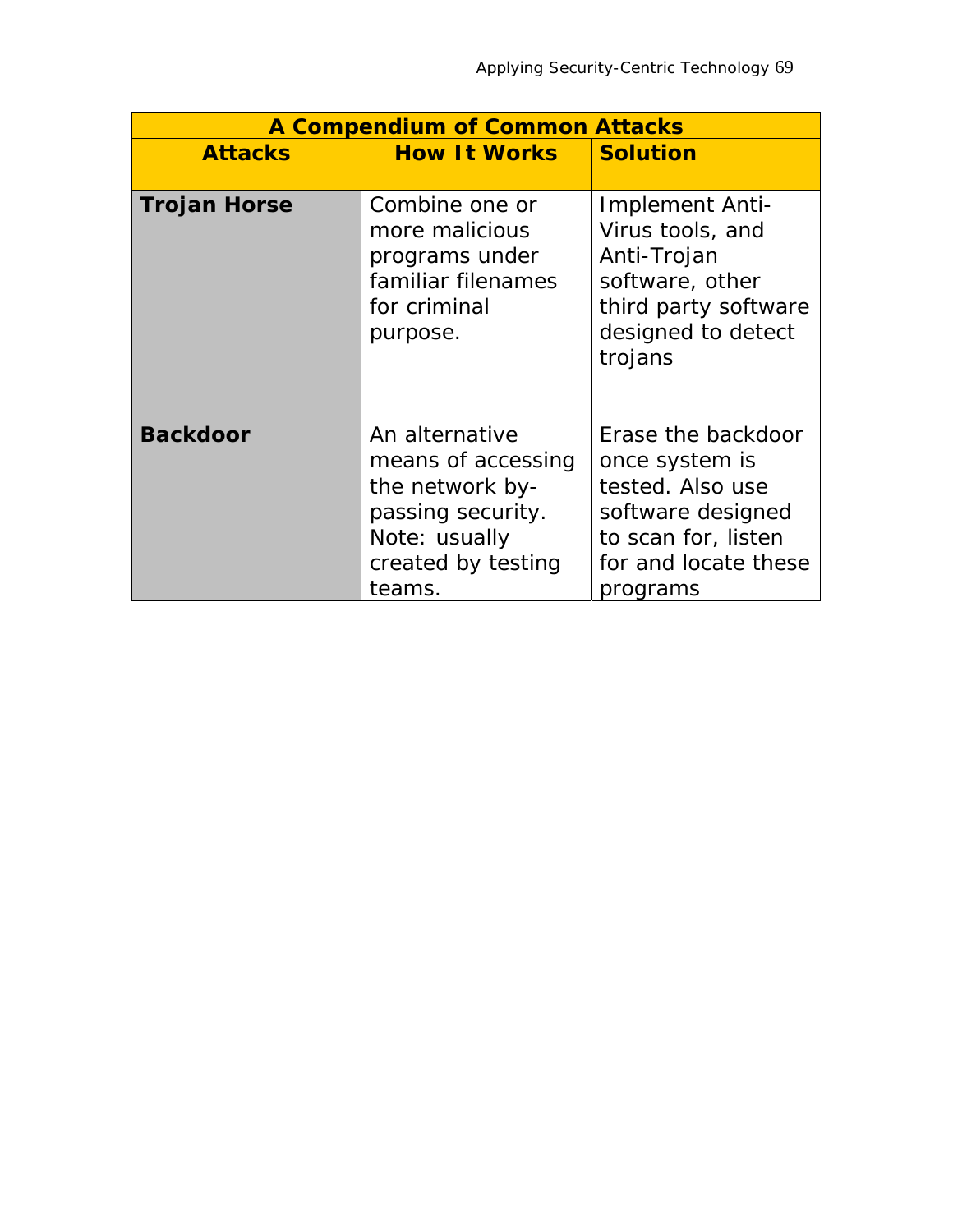### Securing the Network Perimeter (pateilit fexast)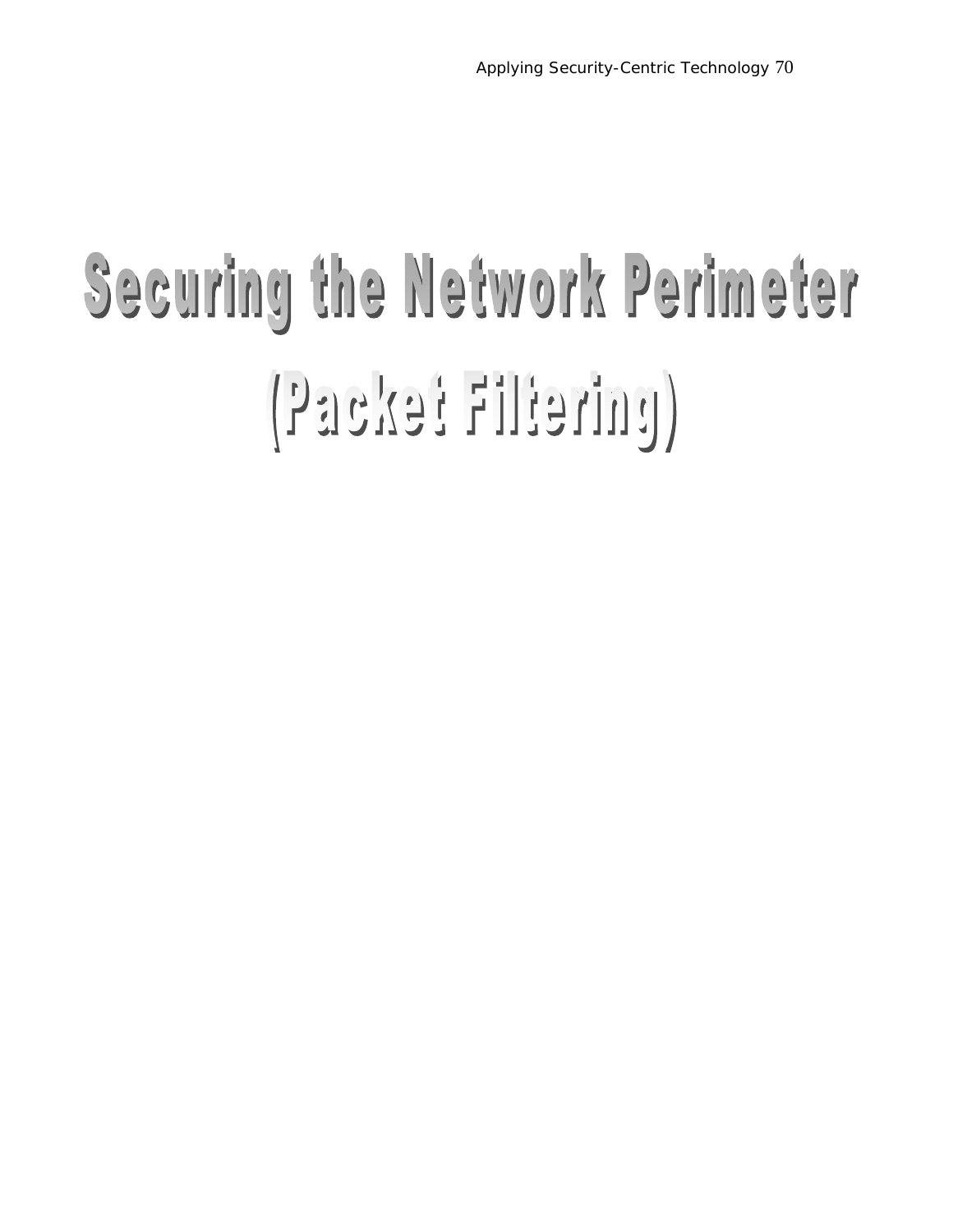In many ways packet filtering can been seen as the first line of defense. If not the first, it is most certainly the simplest. Packet filtering allows an organization to govern, restrict or manage all of the activities done in house and on the internet.

Instituting packet filtering offers a network an additional layer of security by securing its perimeter. Widely used, packet filtering controls network access. Packet filters decide whether or not to allow packets to travel to and fro within a network based on information included in its packet header. Utilizing filtering provides the network with the added ability to tailor incoming traffic and to vett outgoing traffic.

Packet filters can be used in conjunction with other firewalls as a layer of an intricate defense-in depth posture or as a standalone solution in lower-risk areas or where budgets are tight. After all, protection of information is a balancing act between the value of the data and the cost to protect it. Packet-filtering technology can be a useful means to protect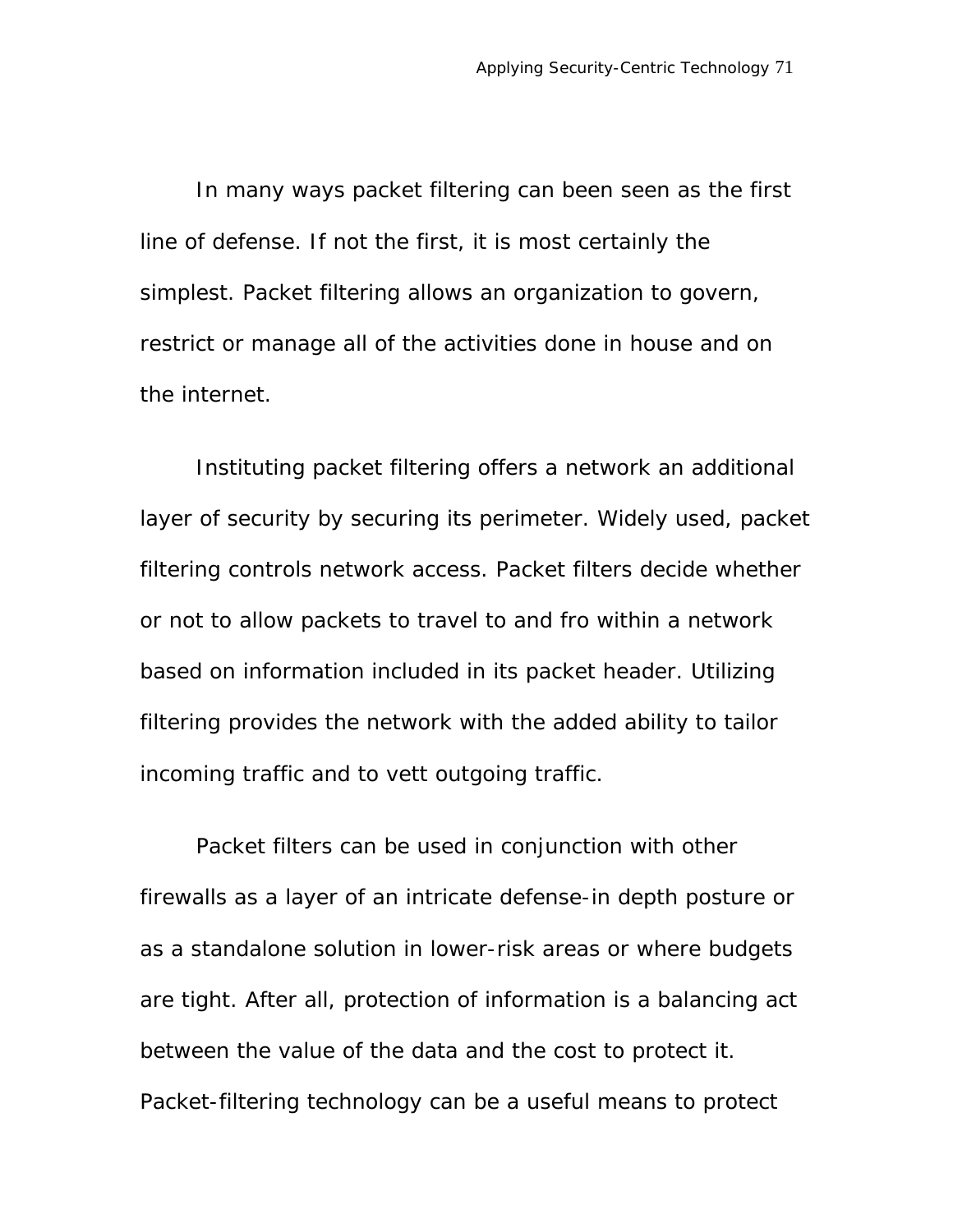your network as long as you implement it with due consideration to its strengths and weaknesses (Zeltser, 2005).

However, the type of filtering done by a packet filter ultimately hinges on its placement in the configuration of the perimeter. Configuation here is critical as all inbound and outgoing traffic has to be scrutinized by this filterer. Placing the packet filter between the proxy server and the internet establishes the following type of protection (a) shielding internal users and systems from external hosts and systems (b)steering traffic toward the proxy server and (c) impeding straight contact between the internal network and the internet.

The chart on the next page illustrates how the positioning of the packet filter affects the type and scope of protection afforded the network.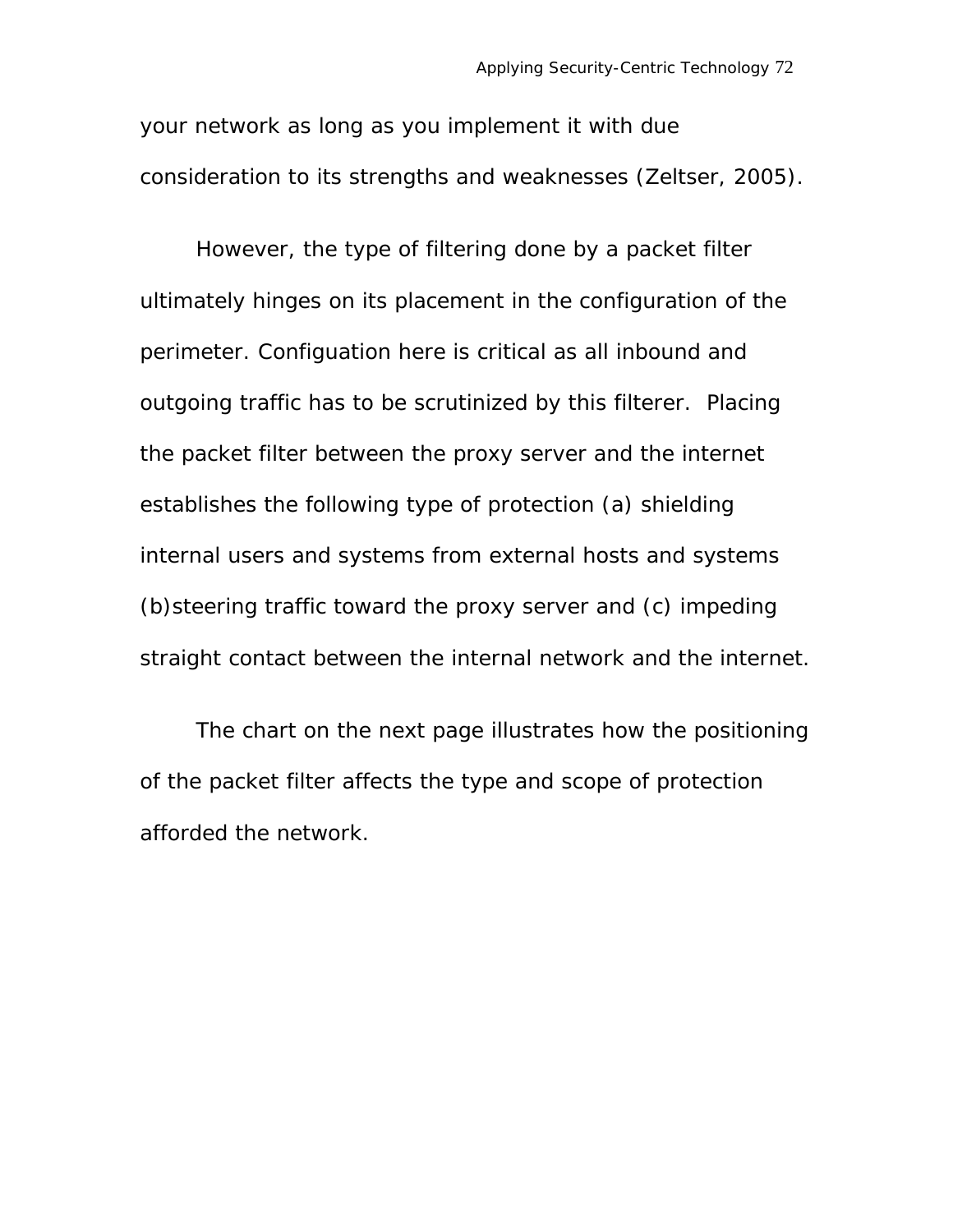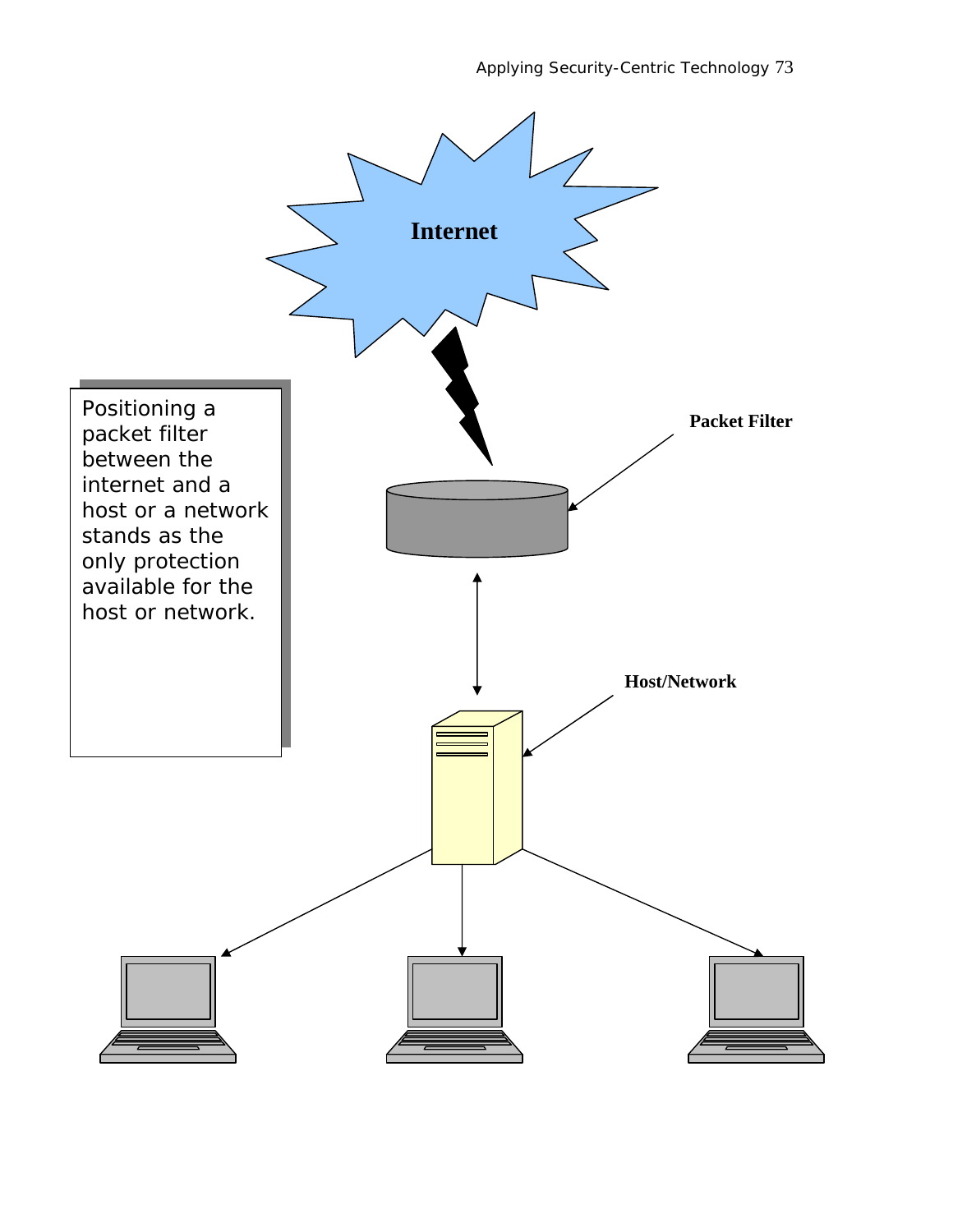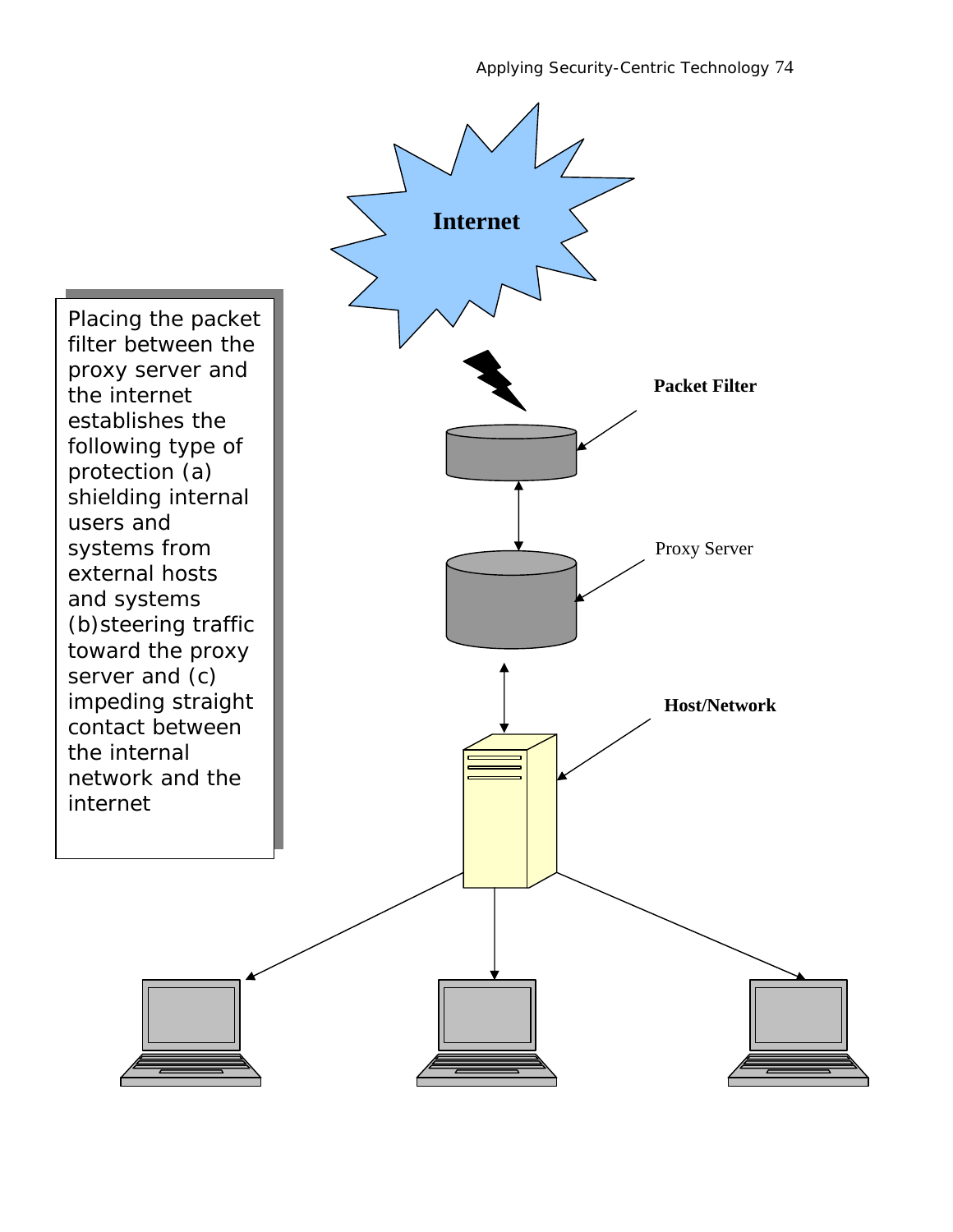#### Building the Bulwark Against ebrok letipid ent  $(EII \text{ is } w \text{ s if } I)$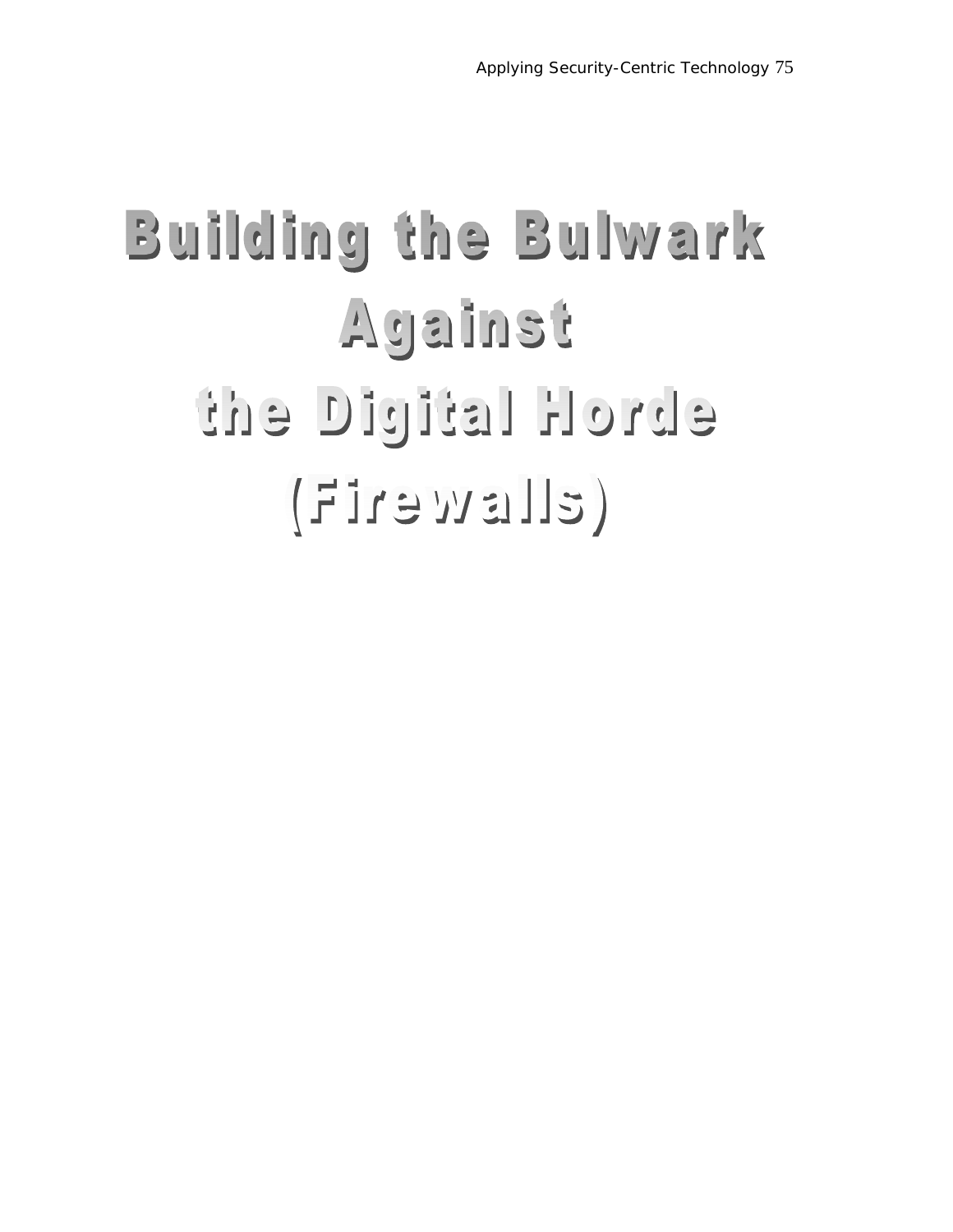The purpose of the firewall is to ward off attacks from the Internet and from countless external networks. In practice however firewalls filter packets from external sources, aid in concealing IP addresses, and in authenticating users, both internal and remote.

Firewalls afford an organization a layer of protection that is in keeping with the organizational security policy. It in effect puts the security policy into practice. Firewalls can be configured to control network traffic as prescribed by the corporate security policy. A firewall should enforce the overall policy established by the administration of the organization being protected (Holden, 2003).

Nevertheless, the basic purpose of a firewall (and for which it is adequately suited) is to fend off external attacks from other networks and from the Internet. Hence its major focus is on incoming traffic.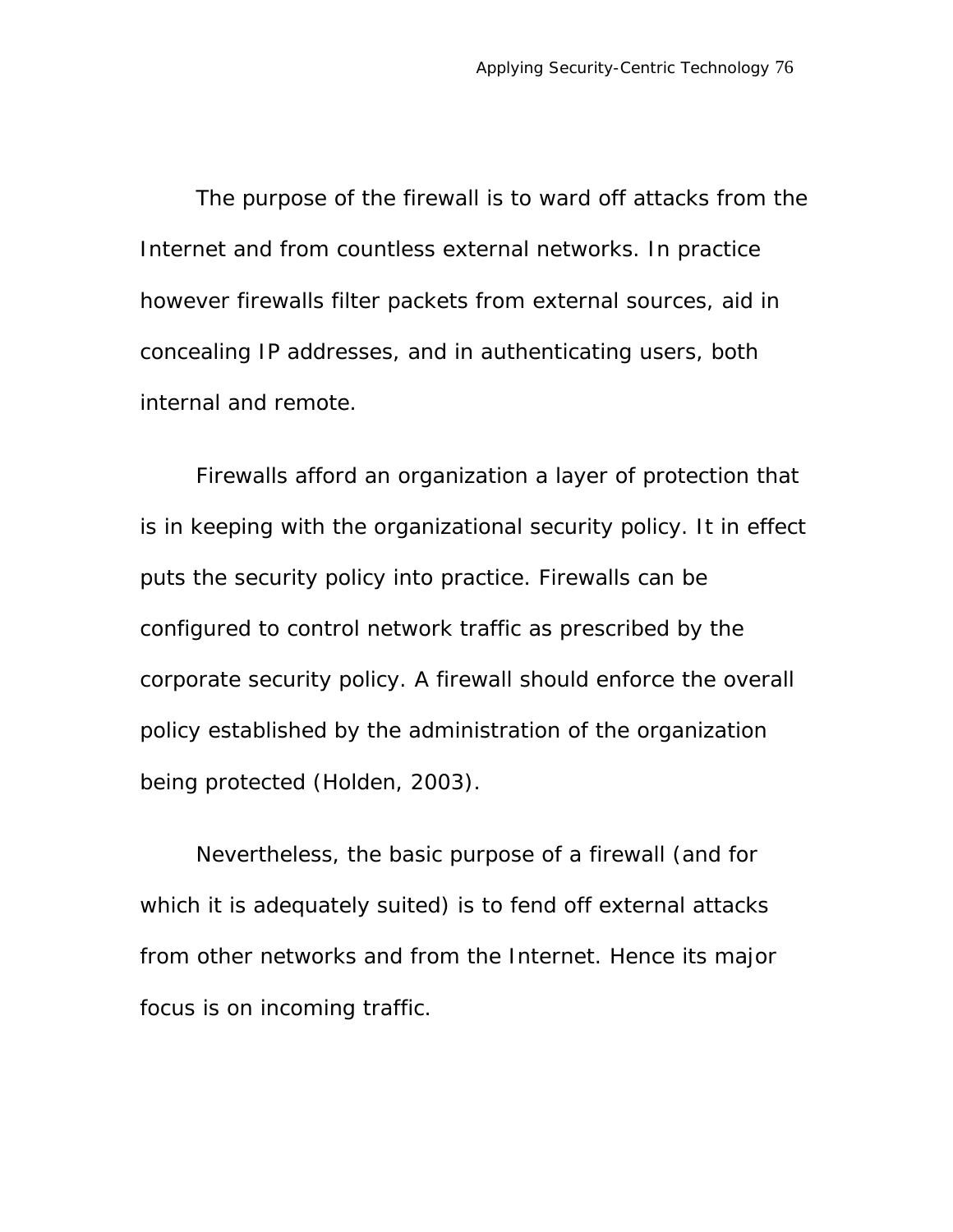The selection of the firewall requires careful consideration. Listed below are a number of factors which weigh heavily on the choice.

- $\checkmark$  The type of firewall technology best suited for the organization. Software or hardware based?
- $\checkmark$  Determine what features are desired to meet the needs of the organization.
- $\checkmark$  Confirm the level of technical expertise required to set up and configure the firewall?
- $\checkmark$  How easy or complex is it to set up, configure and maintain?
- $\checkmark$  Ascertain if the firewall be agile enough to expand with the organization?
- $\checkmark$  Verify the startup investment costs?
- $\checkmark$  Identify the long term expenditures required to maintain the system?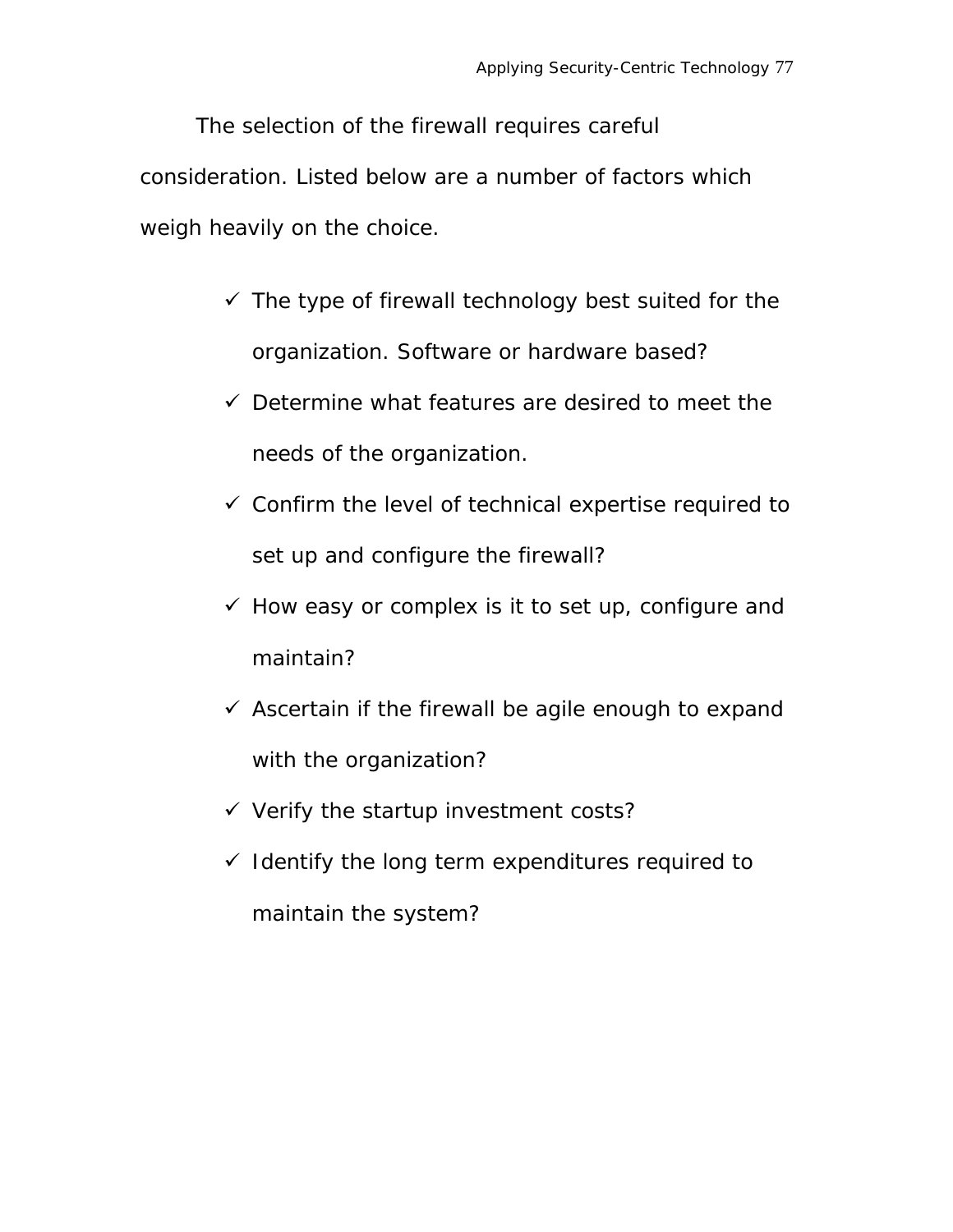Outlined below are a few of the best practices each

organization should contemplate when deploying a firewall.

| <b>Recommended Firewall Configurations</b> |                                                                                         |                                                                                                              |  |  |
|--------------------------------------------|-----------------------------------------------------------------------------------------|--------------------------------------------------------------------------------------------------------------|--|--|
|                                            | <b>Best Practices</b>                                                                   | How they benefit the<br>organization                                                                         |  |  |
|                                            | Permit all traffic to past<br>from trusted networks                                     | This ensures that<br>trusted users may move<br>about unvetted                                                |  |  |
|                                            | Ensure firewall is not<br>accessible by public or<br>internal users for<br>modification | Only authorized firewall<br>administrators may<br>access and manipulate<br>the configuration                 |  |  |
|                                            | All SMTP data should be<br>routed thru an SMTP<br>gateway                               | This allows for the<br>secure routing and<br>filtering of messaging<br>traffic                               |  |  |
|                                            | All ICMP data must be<br>prohibited                                                     | Denying ICMP data<br>helps to prevent hacker<br>spying                                                       |  |  |
|                                            | Block all Telnet services to<br>internal networks                                       | This will mitigate the<br>risk of zone hacking and<br>prevents hackers from<br>crasing the entire<br>network |  |  |
|                                            | Deny HTTP traffic connect<br>with internal networks                                     | Ensuring the corporate<br>internal services are<br>invisible to the outside                                  |  |  |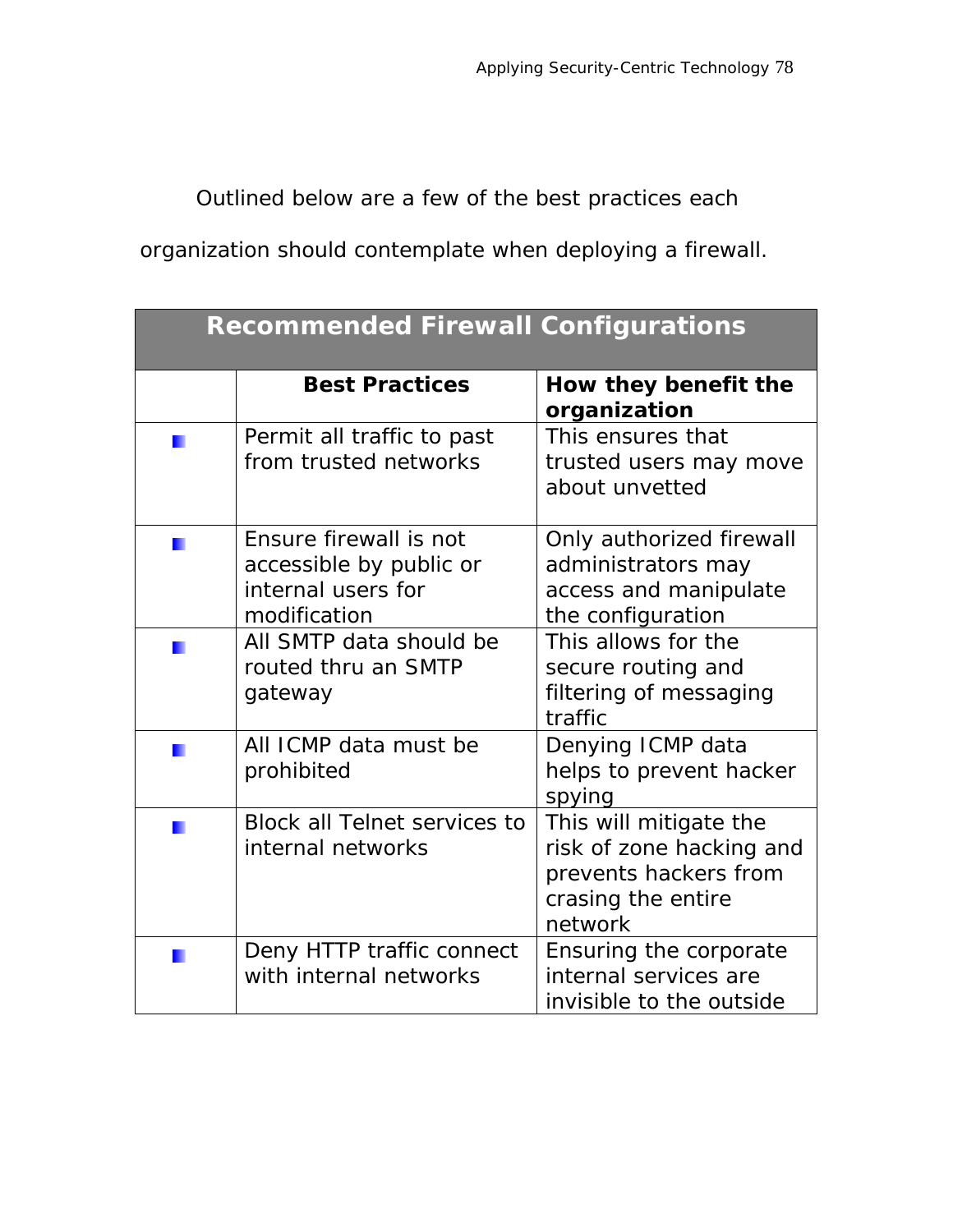Firewalls can not safeguard a network from internal threats with approved access nor can it protect against connections that do not connect through it. Thus, it must be stated that the firewall is only a component of an overall security solution and must never be construed as *the* solution.

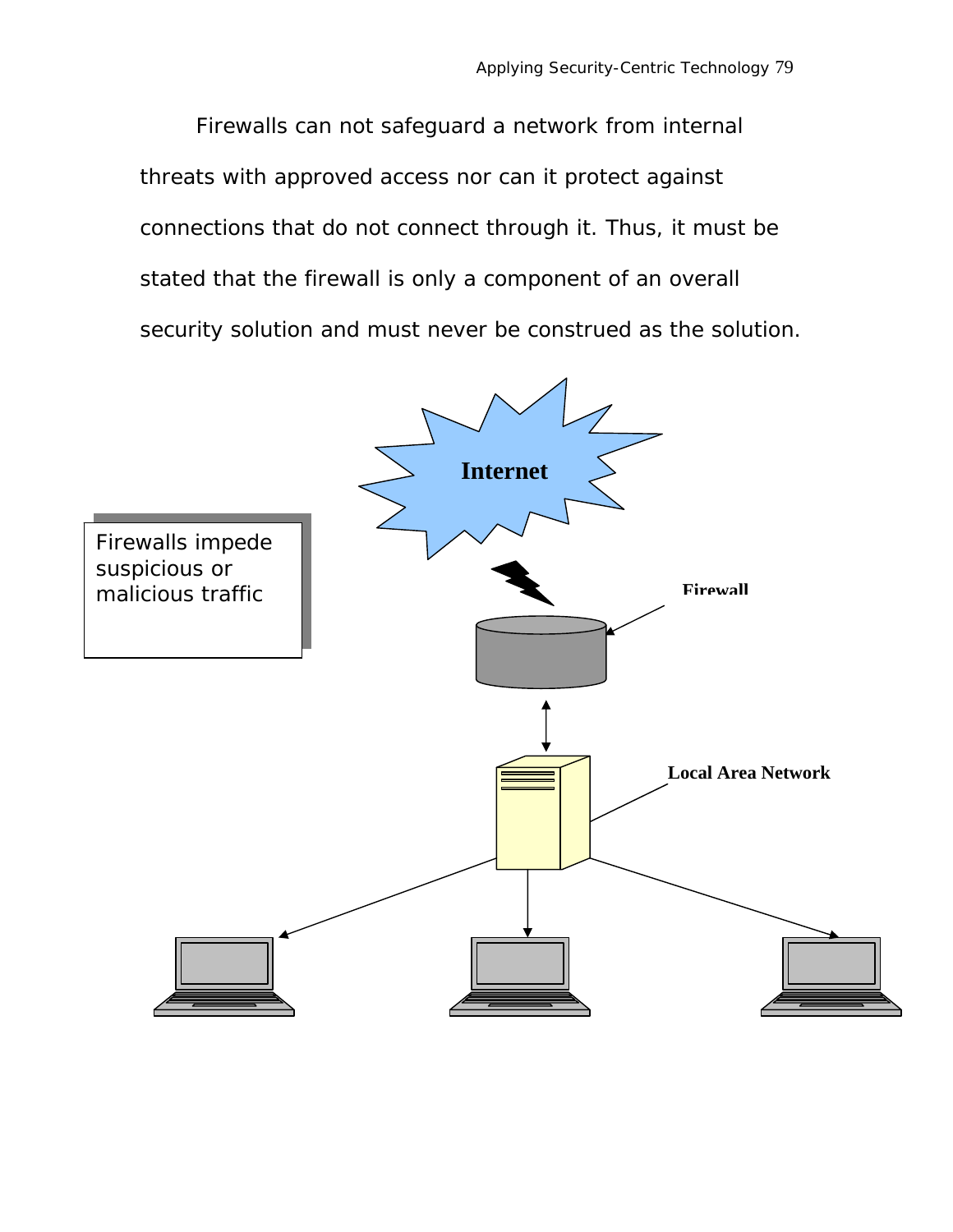# Employing Proxy Servers Concealing Internal Networks)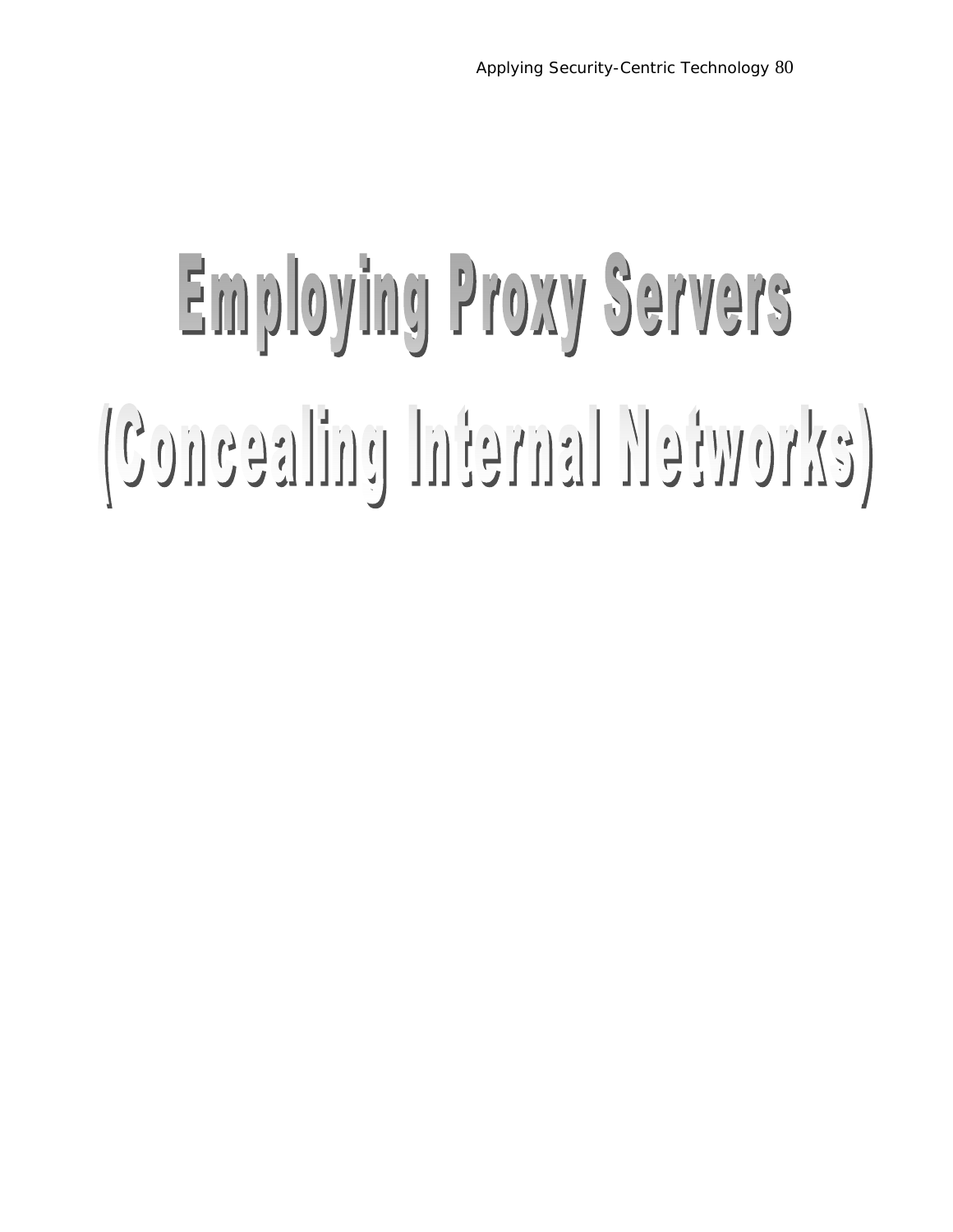Proxy servers offer a layer of security that simultaneously protects and monitors activity on the network. Such servers shield end users from attack by concealing the ip addresses from targeted attacks. Proxy servers should be included to provide another measure of filtering and virus protection by inspecting the data payload of a packet.

A proxy server is a "mediator" for computer communications… Placing a proxy server on your network gives you several advantages, including security enhancements, caching enhancements, and greater control over your network users (Hudson, 2000).

The proxy server has three missions (a) to offer security at the application level (b) to log outbound traffic from internal networks and (c) to monitor outgoing traffic. The primary goal, however, is to restrict external users from having direct connection with the internal network.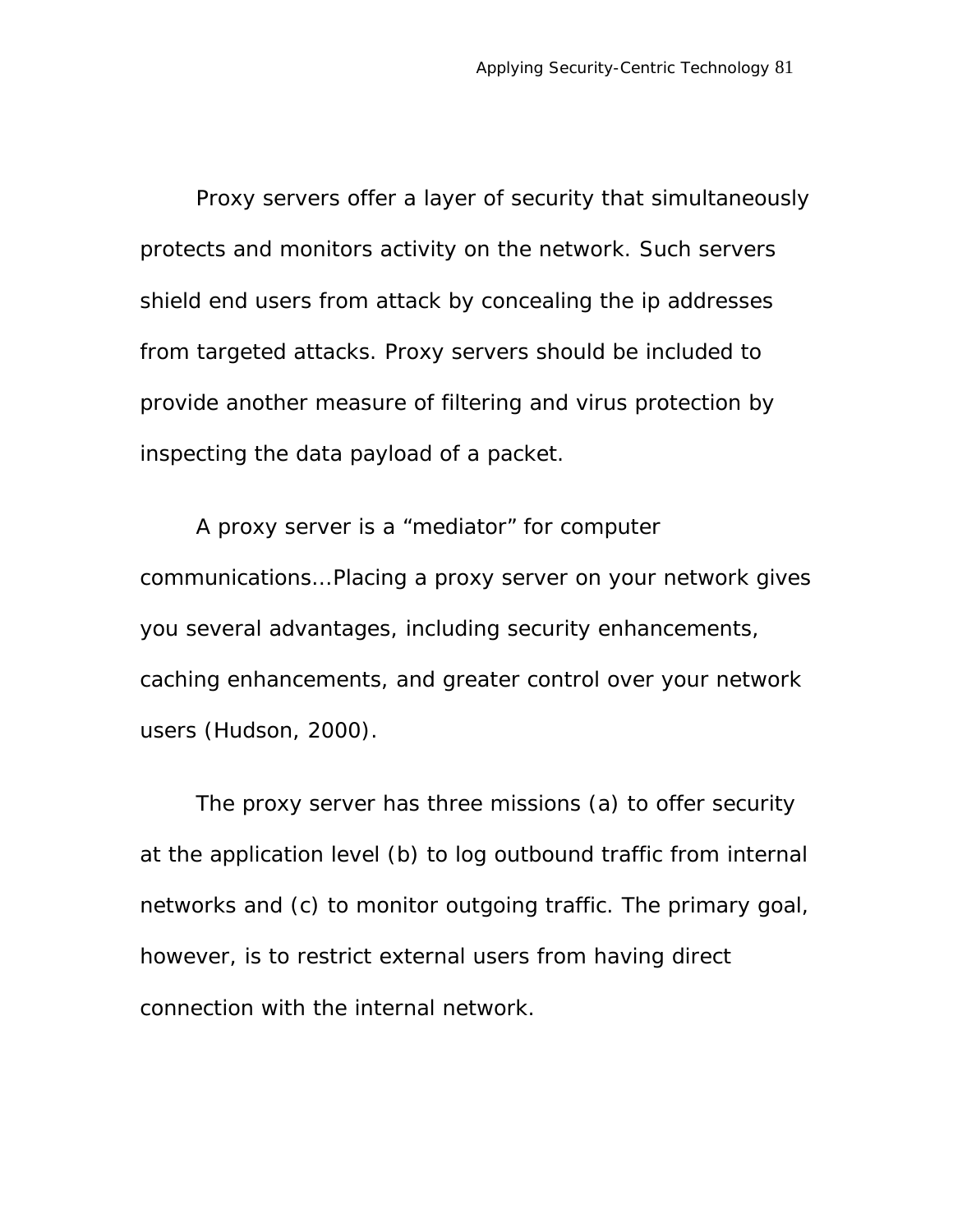The type of proxy server chosen is peculiar to the requirements of the organization. But it is important to note that different categories of proxy servers perform dissimiliar and distinct functions.

Nevertheless, while the proxy server does offer a wealth of benefits it is not without its drawbacks. The table below showcases the strengths and vulnerabilities of the proxy server.

| <b>BENEFITS</b>                                                             | <b>VULNERABILITIES</b>                                                             |
|-----------------------------------------------------------------------------|------------------------------------------------------------------------------------|
| Inspects the contents of each<br>packet and screens based on<br>the insides | The rule must be carefully<br>configured hence an inherrent<br>weakness            |
| Conceals internal IP addresses                                              | Dereases network<br>performance                                                    |
| Reduce network load by<br>caching webpages                                  | Compulsory reconfiguration of<br>users programs in order to<br>function as a proxy |
| Logging is concentrated into a<br>single point                              | A single point can be<br>catatrophic when a failure<br>occurs                      |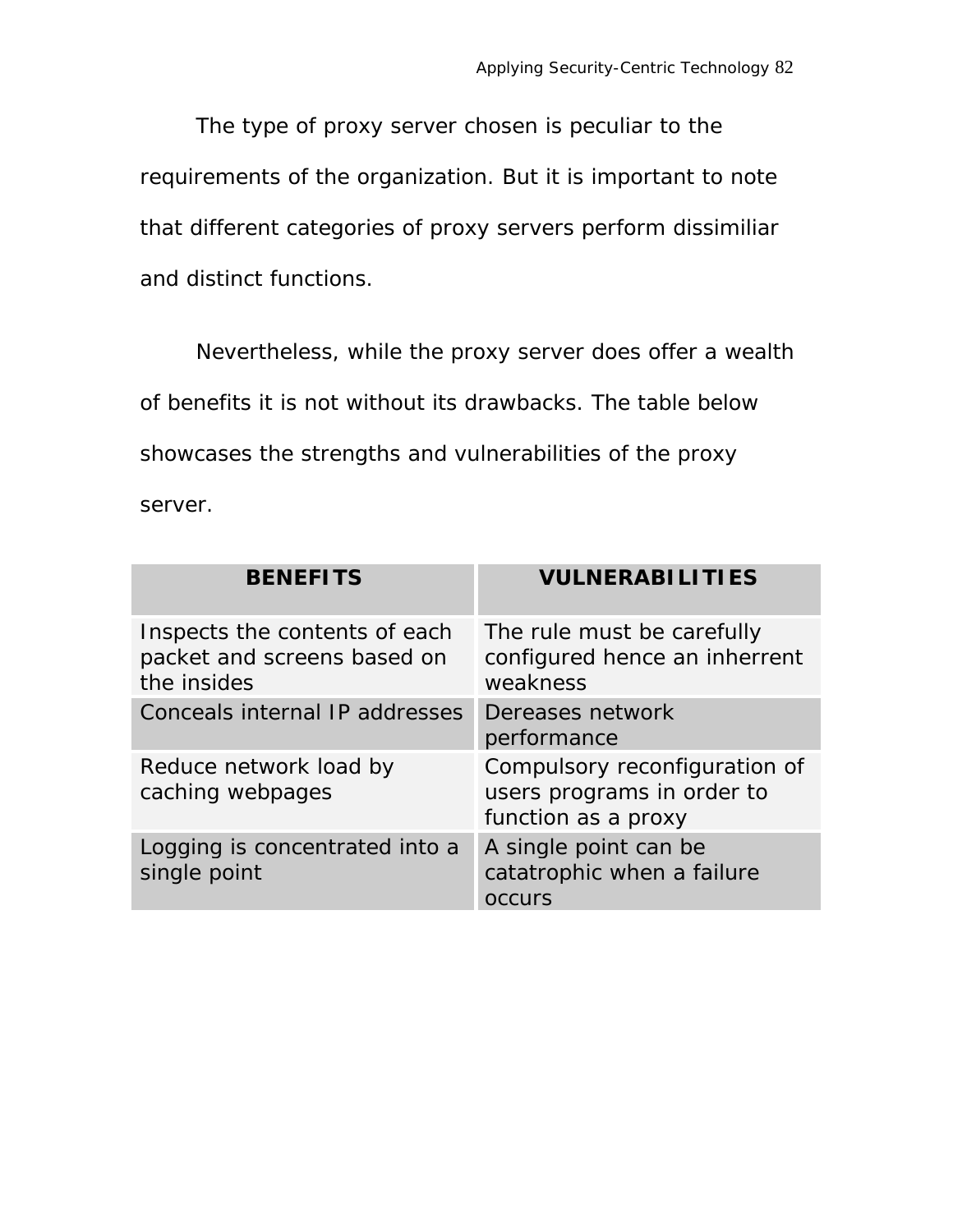### Securing with the Demilitarized Zone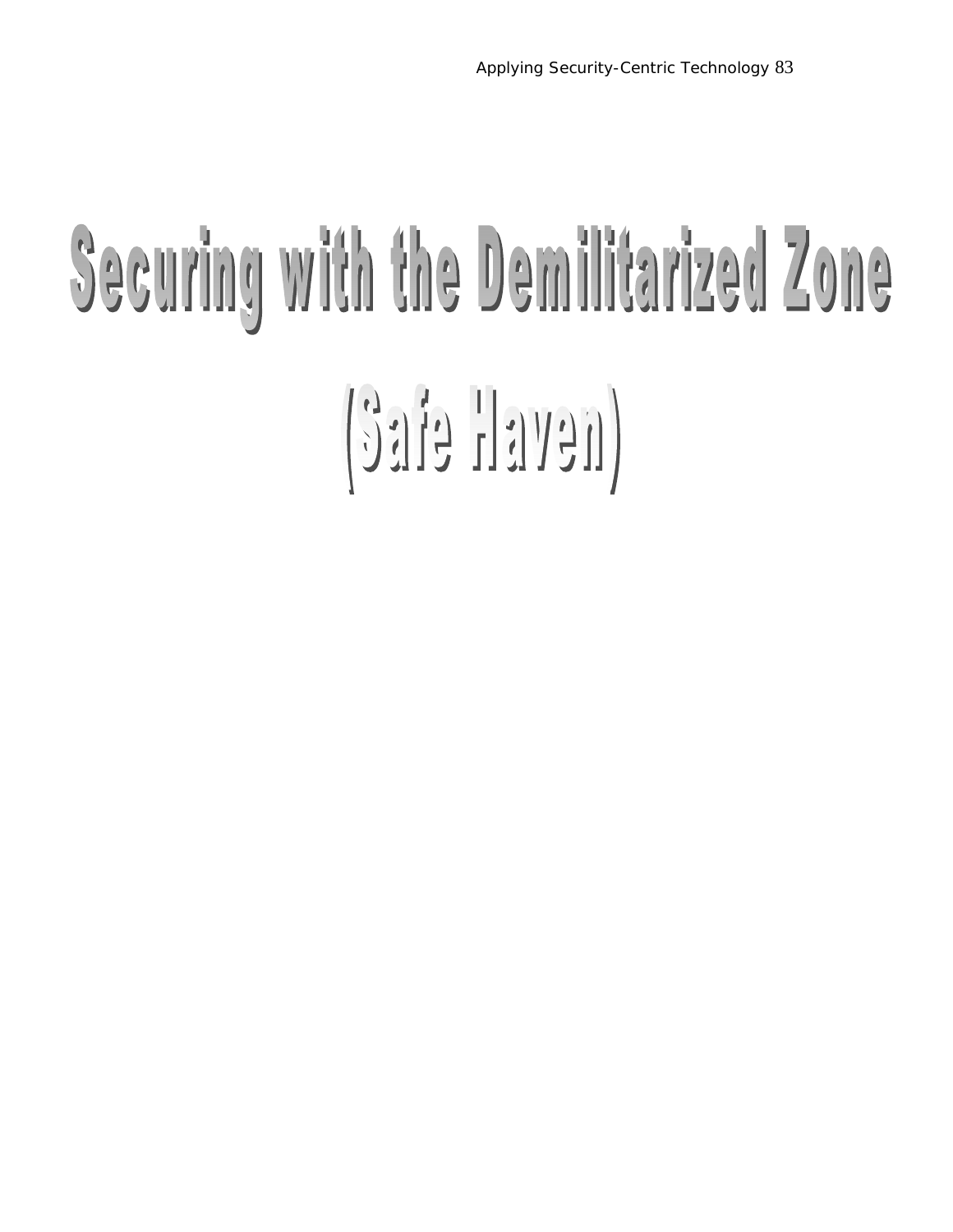In the global theatre of today, particularly in the wake of e-commerce, the DMZ or the Demilitarized Zone delivers unparalleled layers of security. This subnet network, by residing outside of the internal network, can supply publicly available services all the while utilizing the advantages of the firewall. It is important to note that in so doing the internal local area network is being safeguarded.

DMZ's are a crucial aspect in the business to business ecommerce arena. Such zones are necessary to shield and guarantee successful transactions.

Nevertheless, the DMZ does have its own set of flaws the very act of allowing outside access opens the door for attack. However, when used as part of a comprehensive solution it can offer considerable security.

The image below depicts how the DMZ functions and demonstrates its position within corporate systems.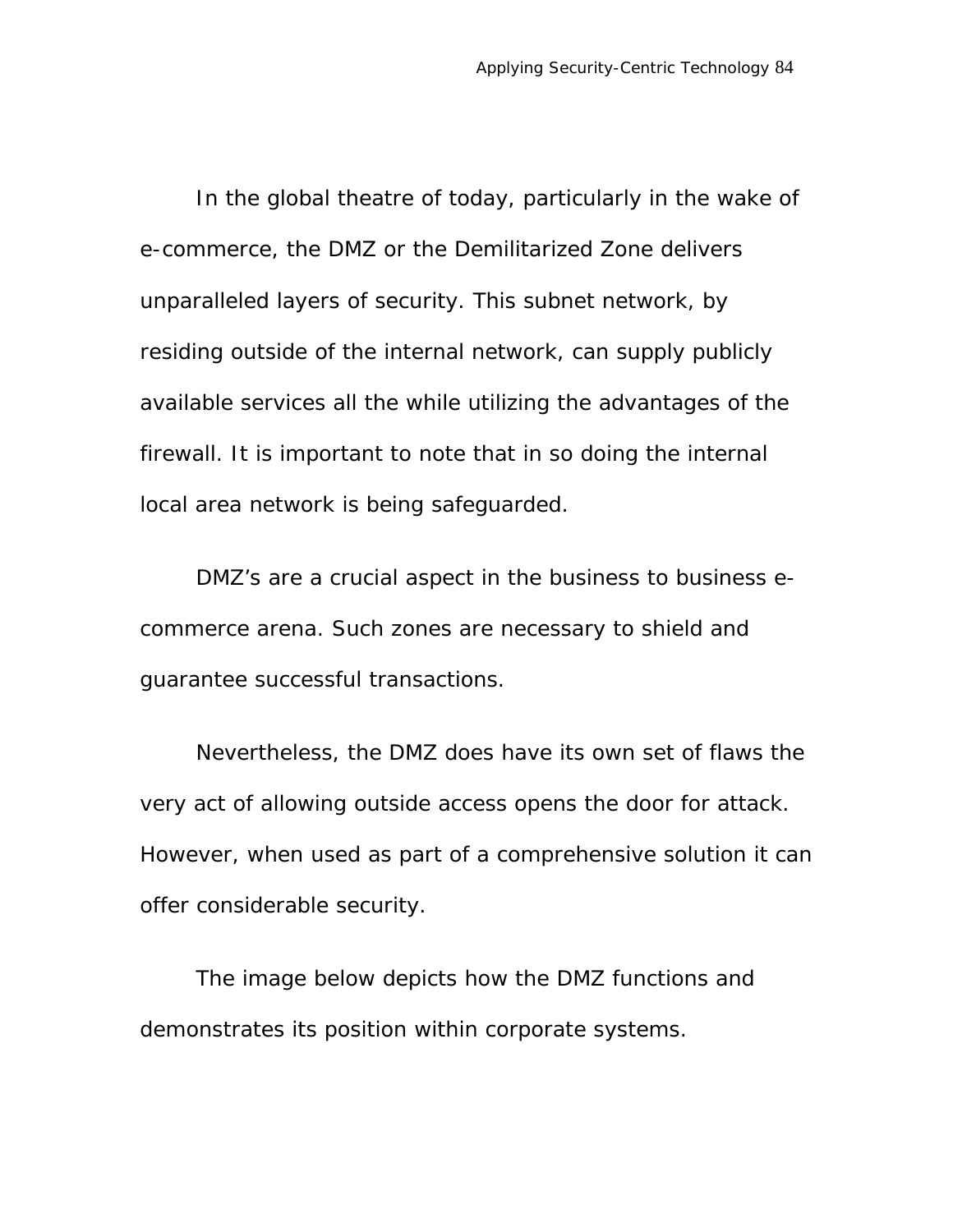#### **DMZ's allow external users to gain entry to the DMZ zone but not enter the secure network**

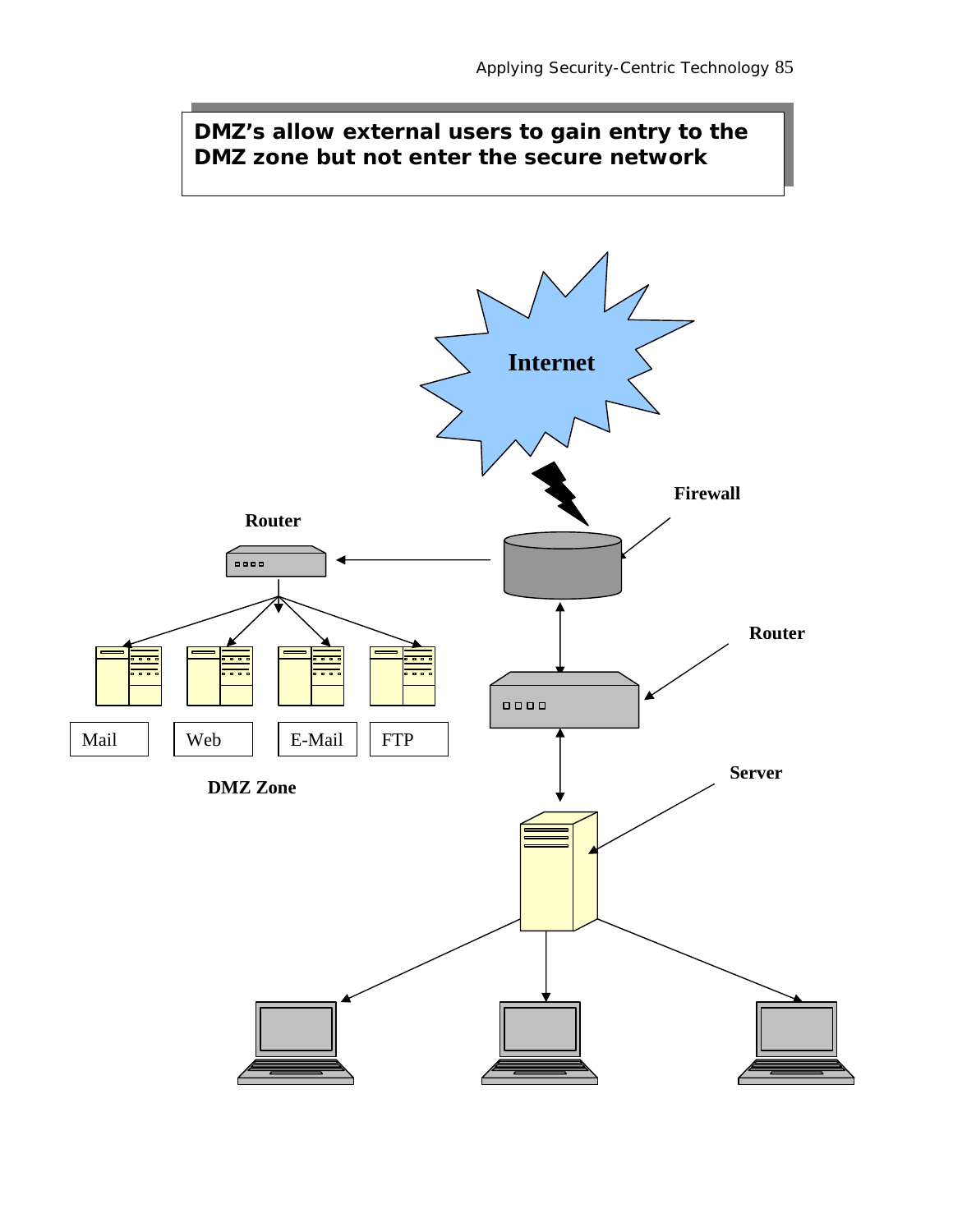### Intrusion Detection (EULLINELY ENELA)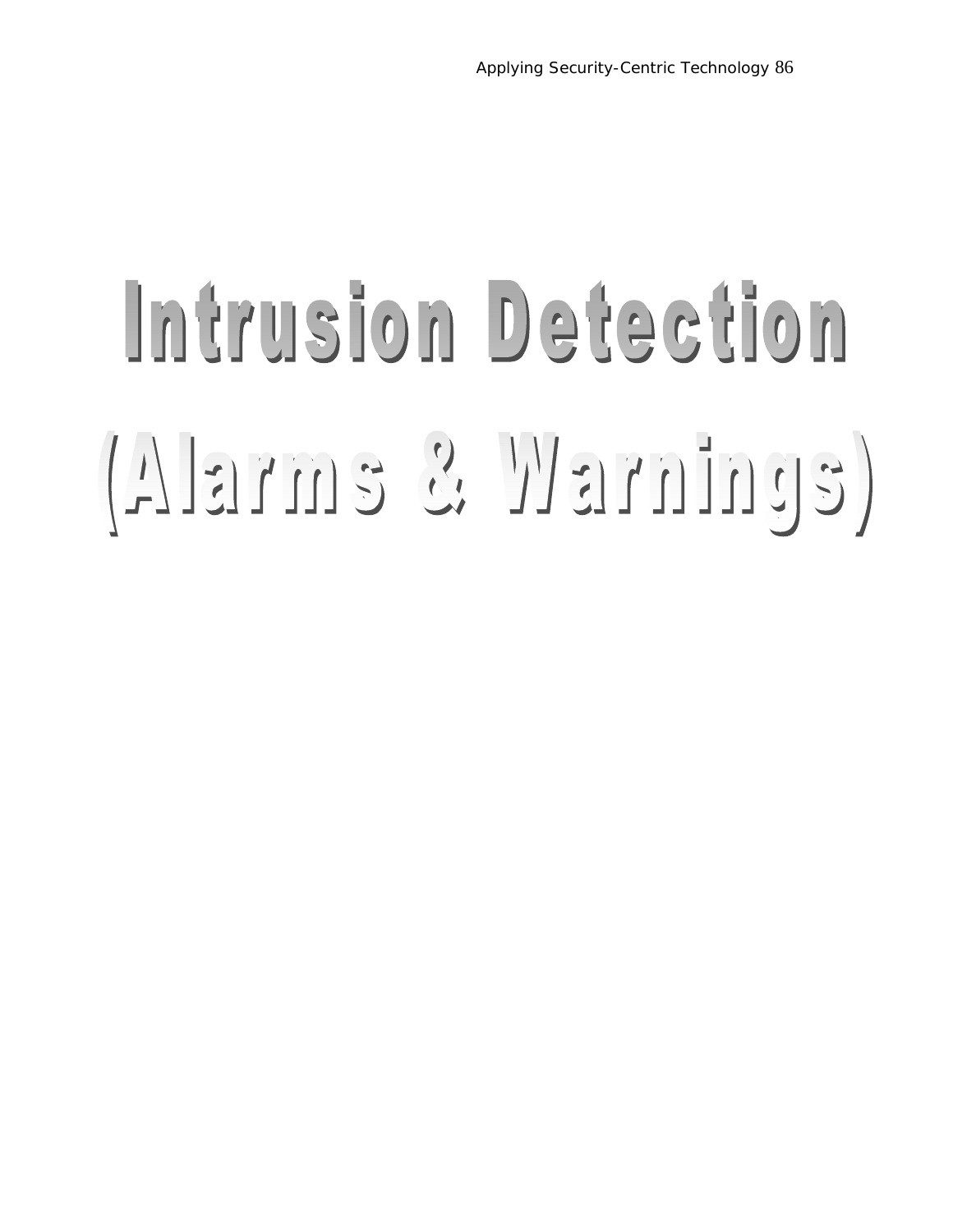Prevention, detection and response are the three core tenets of the Intrusion Detection Systems. The goal of the intrusion detection system is to permit approved communication into the network while disallowing unwanted and unauthorized traffic.

 Intrusion Detection Systems come in three categories network intrusion detection systems, host-based intrusion detection systems, and hybrid intrusion detection systems. Used in coordination with firewalls, intrusion detection systems work to search for and identify possible attacks and once encountered alert system administrators so that countermeasures can be mounted.

The selection of an Intrusion Detection System is not a matter to be undertaken lightly as an organization must decide if their needs can be met by a software based product, a hardware based solution, or a combination thereof. In addition, an organization should consider what features the IDS is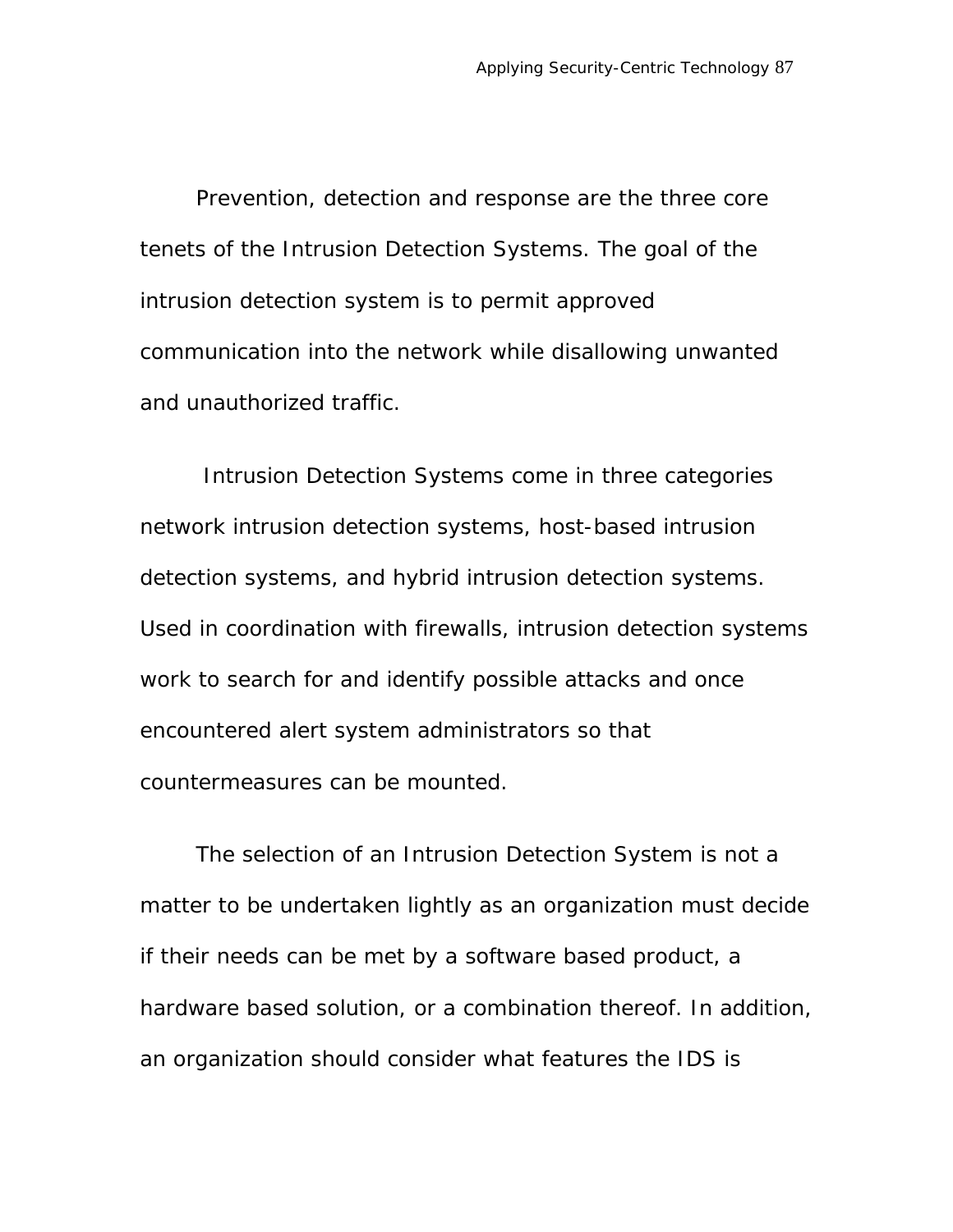required to have. And, lastly there has to be a determination as to how the system will be implemented as this also factors into the acquisition process.

Highlighted below are categories of Intrusion Detection Systems.

| <b>Assessing Intrusion Detection Systems</b>                               |                                                        |                                                                                                                  |  |  |  |  |
|----------------------------------------------------------------------------|--------------------------------------------------------|------------------------------------------------------------------------------------------------------------------|--|--|--|--|
| Category                                                                   | <b>Stationed</b>                                       | <b>Features</b>                                                                                                  |  |  |  |  |
| Network-based<br><b>Intrusion Detection</b><br><b>Systems</b>              | In a single<br>location on the<br>network<br>perimeter | Include packet<br>detection and the<br>capability to transmit<br>alerts to and fro                               |  |  |  |  |
| <b>Distributed Network-</b><br>based Intrusion<br><b>Detection Systems</b> | In a single<br>location on the<br>network<br>perimeter | Utilizes sensors to<br>access and evaluate<br>packets and send<br>alarms to the<br>command console               |  |  |  |  |
| Host-based Intrusion<br><b>Detection Systems</b>                           | Placed on every<br>host on the local<br>area network.  | Inspects log files and<br>end user activity                                                                      |  |  |  |  |
| Hardware-based<br><b>Intrusion Detection</b><br><b>Systems</b>             | As per the<br>client's needs                           | Greater capacity to<br>handle traffic<br>network wide, is<br>scalable and offers<br>the ease of plug and<br>play |  |  |  |  |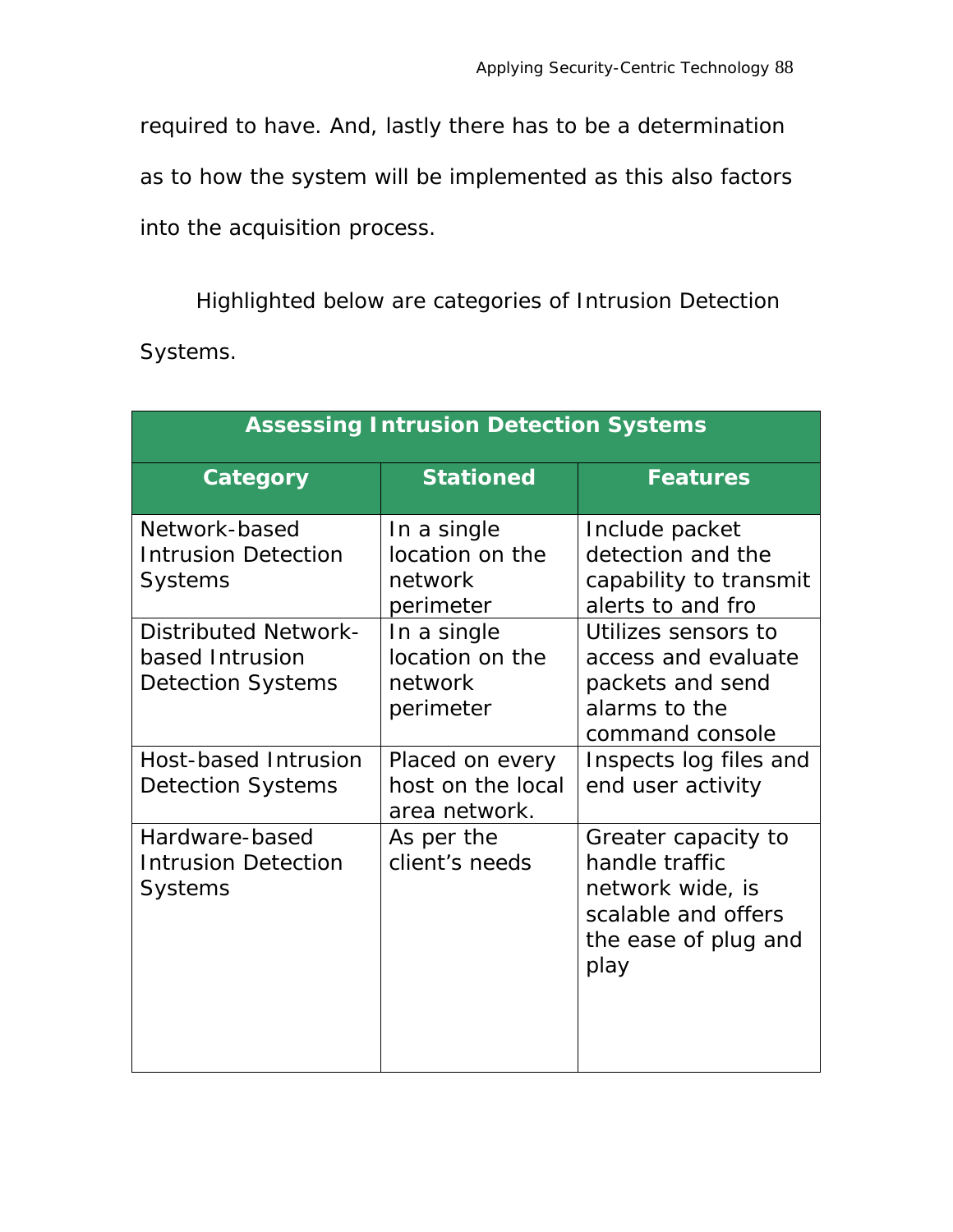| <b>Assessing Intrusion Detection Systems</b>                        |                                                       |                                                                                                                                          |  |  |  |
|---------------------------------------------------------------------|-------------------------------------------------------|------------------------------------------------------------------------------------------------------------------------------------------|--|--|--|
| <b>Category</b>                                                     | <b>Stationed</b>                                      | <b>Features</b>                                                                                                                          |  |  |  |
| <b>Cisco Secure</b><br><b>Intrusion Detection</b><br><b>Systems</b> | Depends on<br>sensors placed<br>around the<br>network | Relies on a database<br>of attack signatures<br>to detect and identify<br>attack attempts as<br>well as watches for<br>systems of attack |  |  |  |

It is important to state that the decision to buy is not an

if but a when and which one because the IDS is most certainly

another essential tool in the layered defense methodology.

Note: the chart below offers a visual demonstration of an

IDS deployment and its location within an enterprise.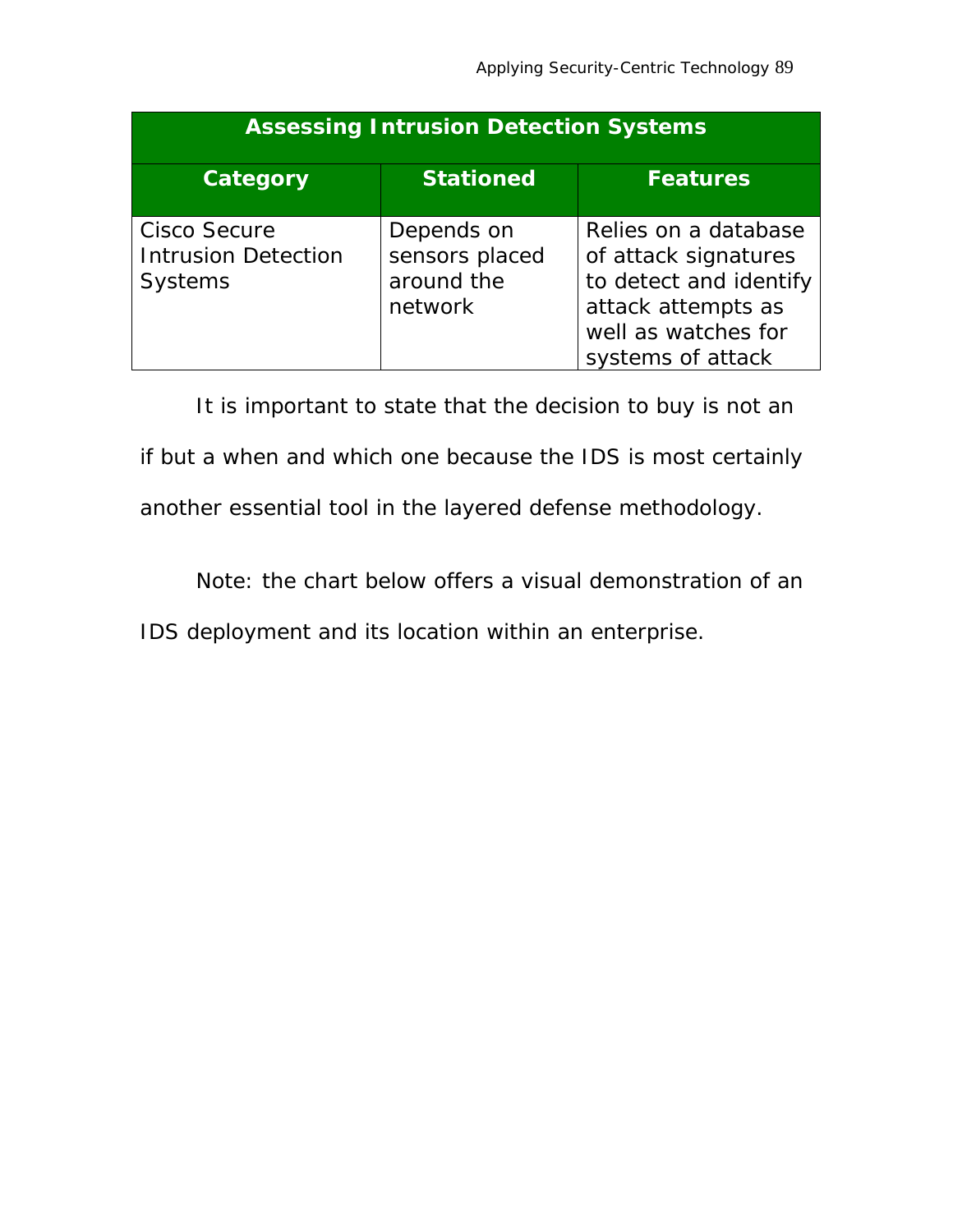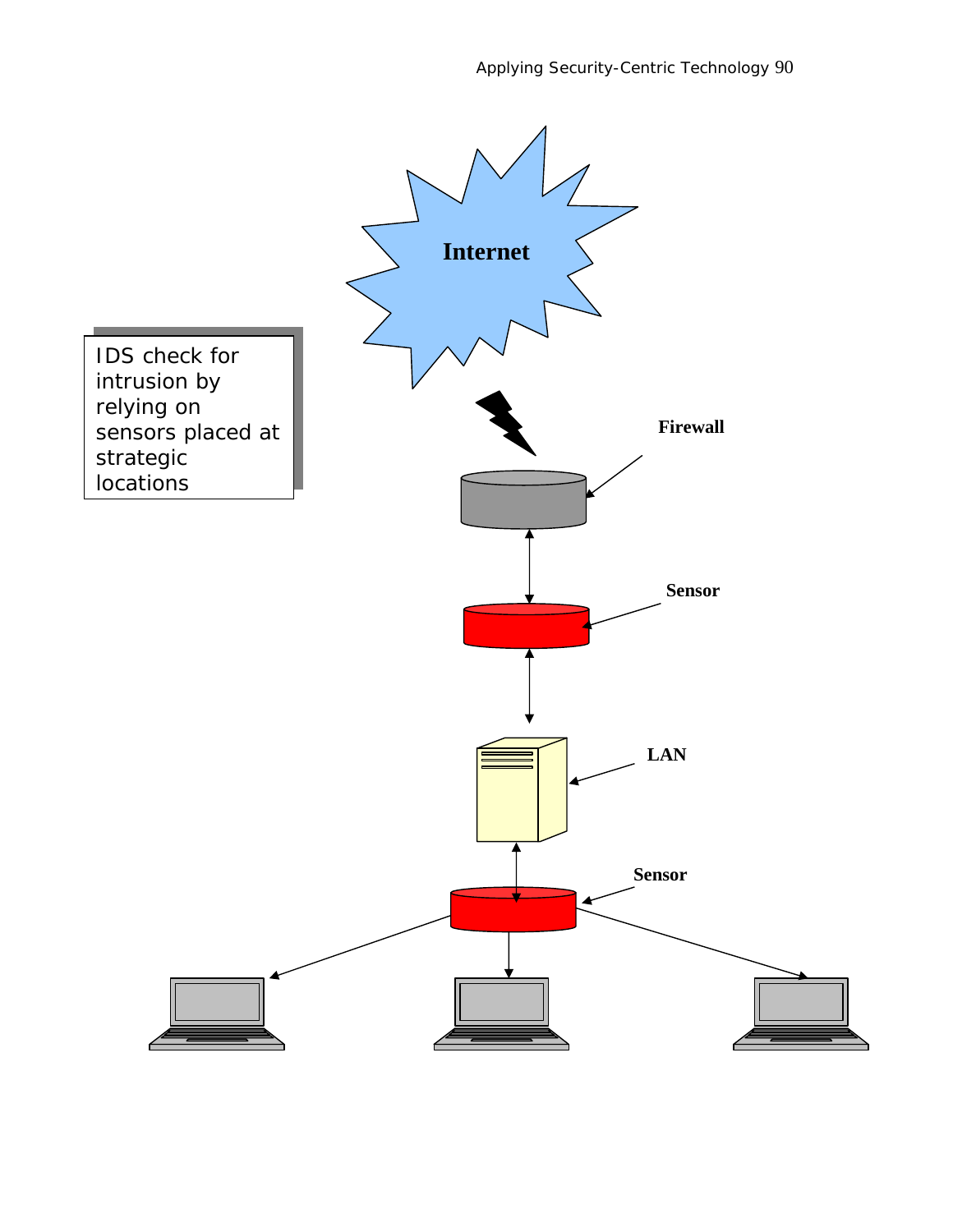## The Virtual Private Network Safetuarding Remote Users)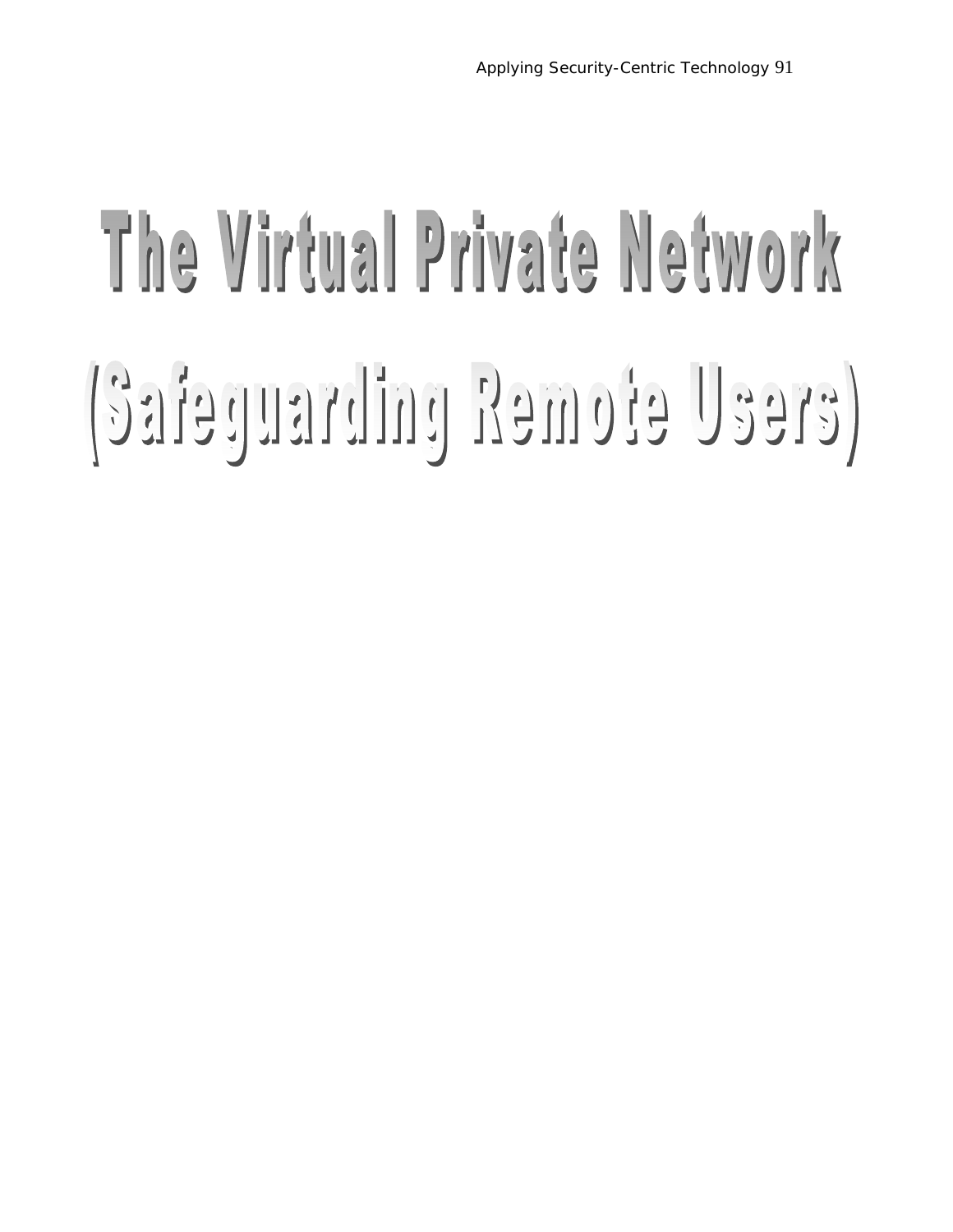Setting up VPNs or Virtual Private Networks adds a measure of protection for remote clients with the security advantages of a LAN. VPNs bestow remote users with encryption to preserve information integrity, authentication to ensure only authorized users have access and encapsulation as an added and extended form of extension.

It is interesting to note that a VPN may be implemented in one of two ways: tunnel mode and transport mode. Transport mode encrypts the data inside the IP packets as opposed to the header information thus permitting the end user to establish a secure connection directly with remote host. Though this method allows communication at a reduce cost this configuration, however, is vulnerable to packet eavesdropping.

The tunnel mode calls for the use of two perimeters tunnel servers encrypting all traffic conveyed over an unsecured network. Unlike the transport mode, in tunnel mode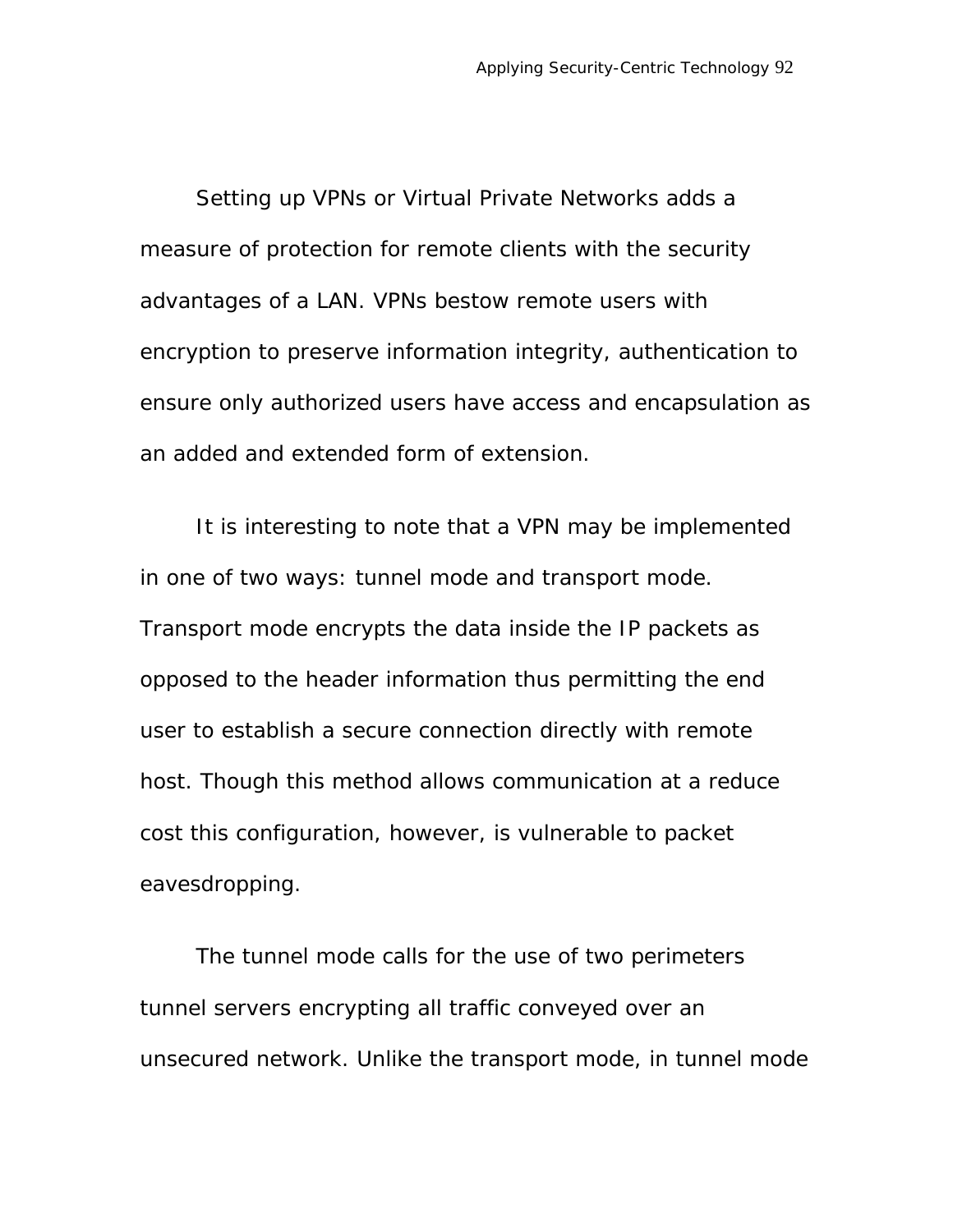the complete packet is encrypted and sent from one tunneling server to another. The packet is then decrypted by the receiving server and forwarded to the final destination.

VPNs provide organizations with the security needed to connect all aspects of the business, despite geographical locations.

| <b>VPN Technologies</b>                         |                                                       |                                                                        |  |  |  |
|-------------------------------------------------|-------------------------------------------------------|------------------------------------------------------------------------|--|--|--|
| <b>VPN<sub>S</sub></b>                          | Conveyance Mode                                       | <b>Functions</b>                                                       |  |  |  |
| The Trusted Virtual<br><b>Private Network</b>   | Leased circuits                                       | Transmits<br>communication<br>over leased circuits                     |  |  |  |
| <b>Secure Virtual</b><br><b>Private Network</b> | Unsecure public<br>networks                           | Utilizes security<br>protocols while<br>encrypting<br>transmissions    |  |  |  |
| The Hybrid Virtual<br><b>Private Network</b>    | Leased circuits<br>and/or Unsecure<br>public networks | Combines the<br>features of both<br>sending encrypted<br>transmissions |  |  |  |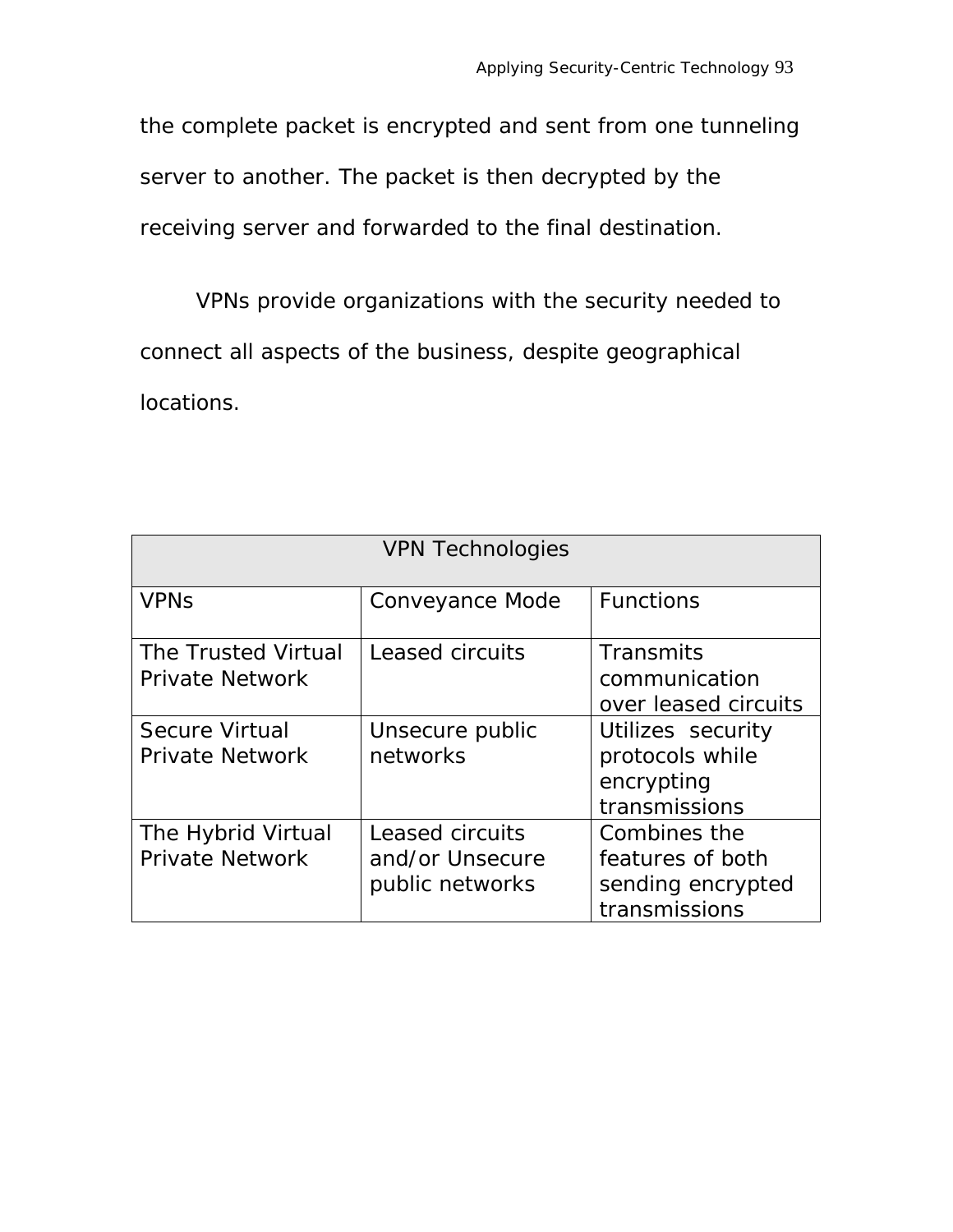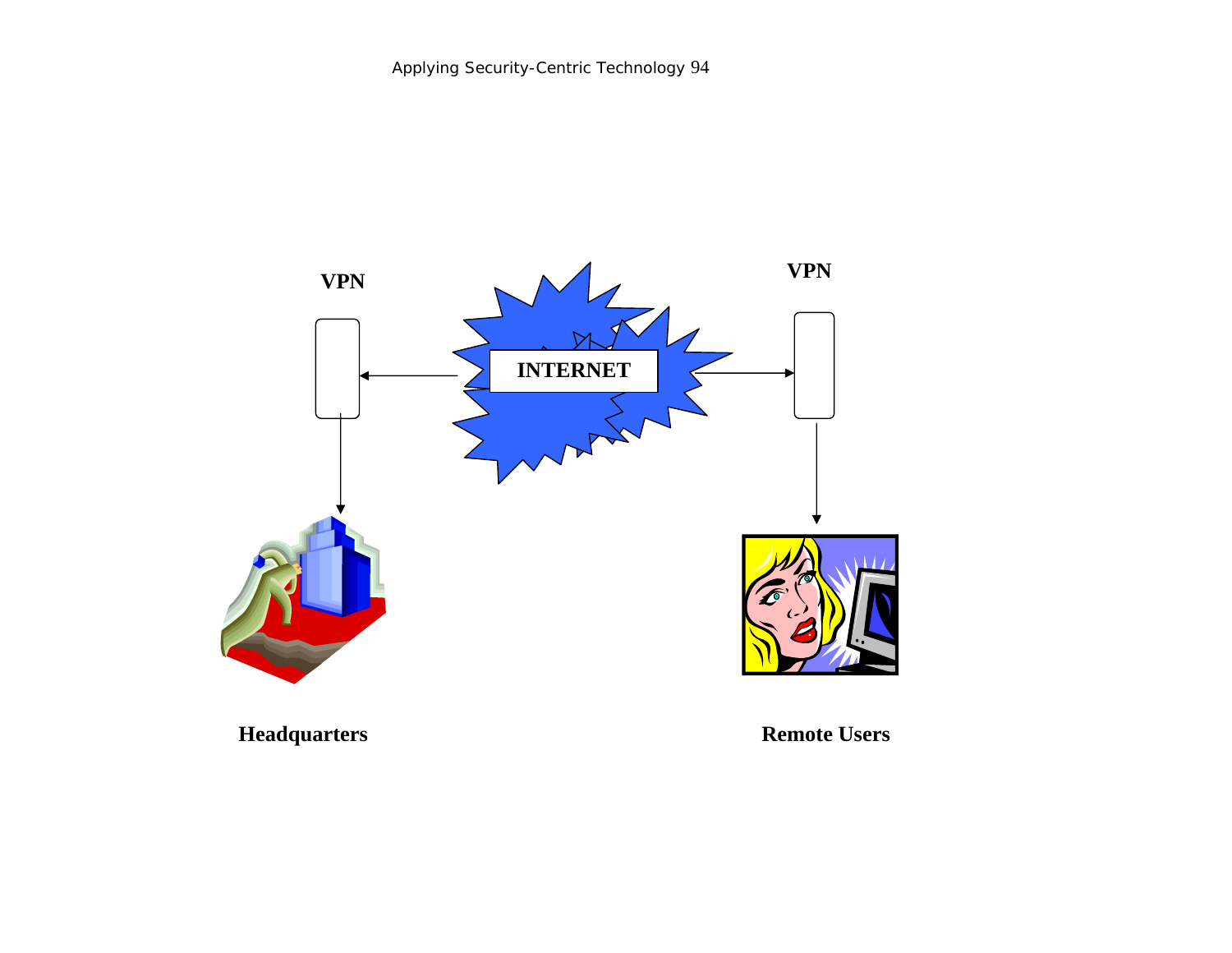#### Findings and Analysis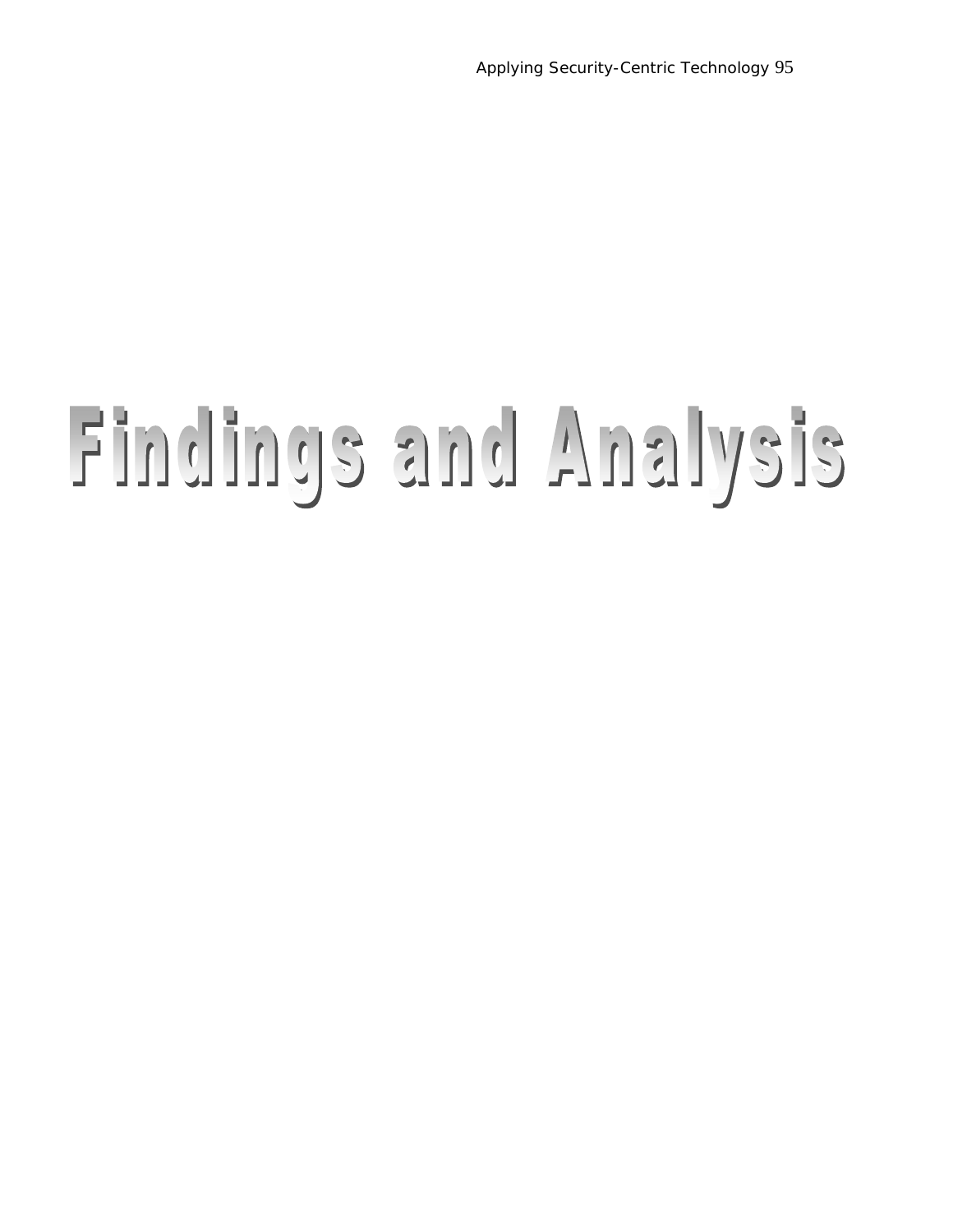The primary mission of Information Security is to guarantee that systems and their contents remain constant. This is done by ensuring the organization's ability to function and conduct business, assure dependable performance of all applications deployed on organizations systems, safeguard the data the organization secures and uses and finally, shield the technological assets and resources used by the organization.

 While a number of security methodologies are advocated, the best approach seems to be one that delivers protection by enclosing assets and resources within logical circles of security protections. This layered approach combinations a series of security measured coordinated in a fashion to provide the optimal network defense.

Hence the security recommendation for small business computing is the layered methodology which employs a combination of security components arranged in a fashion to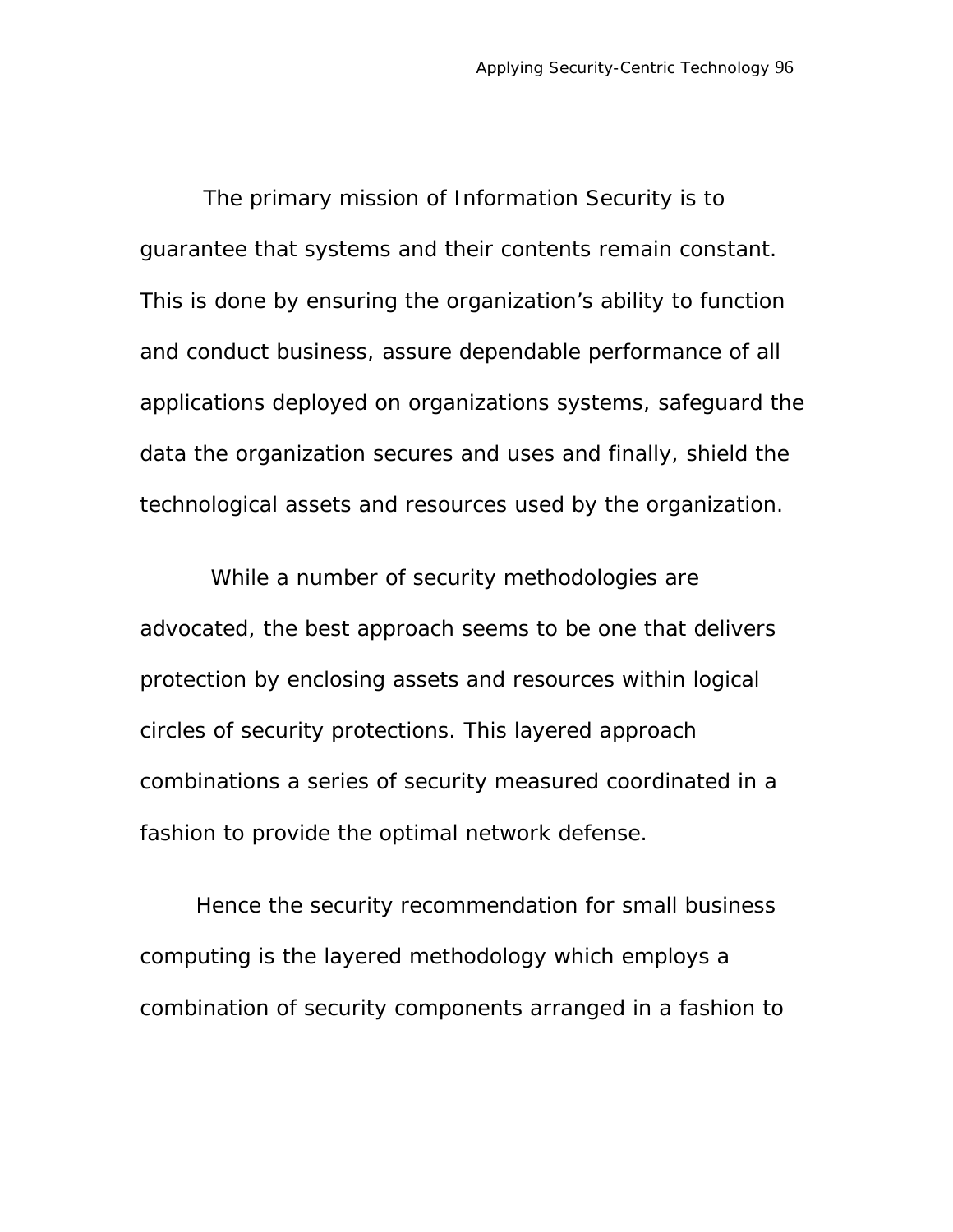provide the optimal enterprise wide defense. The example below provides a picturial depiction of a layered plan.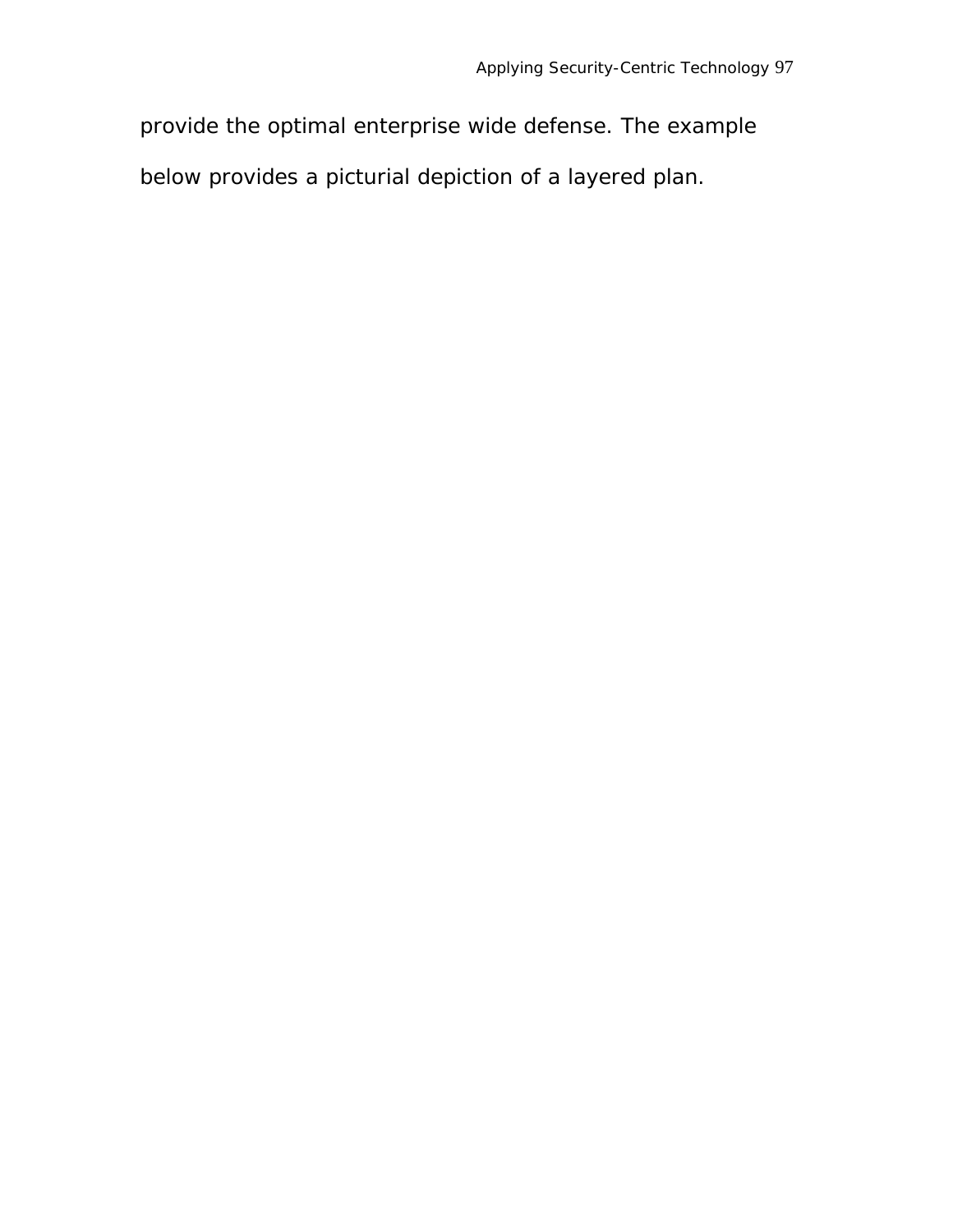#### References

#### Anderson, R. J. (2008). Security Engineering: A Guide to Building Dependable Distributed Systems. IN: Wiley Publishing, Inc.

Benson, C. (2007). Security Planning. Microsoft Best Practices for Enterprise Security. [Online] Available: http://www.microsoft.com/technet/archive/security/bestp rac/bpent/bpentsec.mspx [2008, April].

Bhaiji, Y. (2008). Network Security Technologies and Solutions. (CCIE Professional Development Series). IN: Cisco Systems, Inc.

Burnett, M., Kleiman, D. (2006). Perfect Passwords: Selection, Protection, and Authentication. MA: Syngress Publishing, Inc.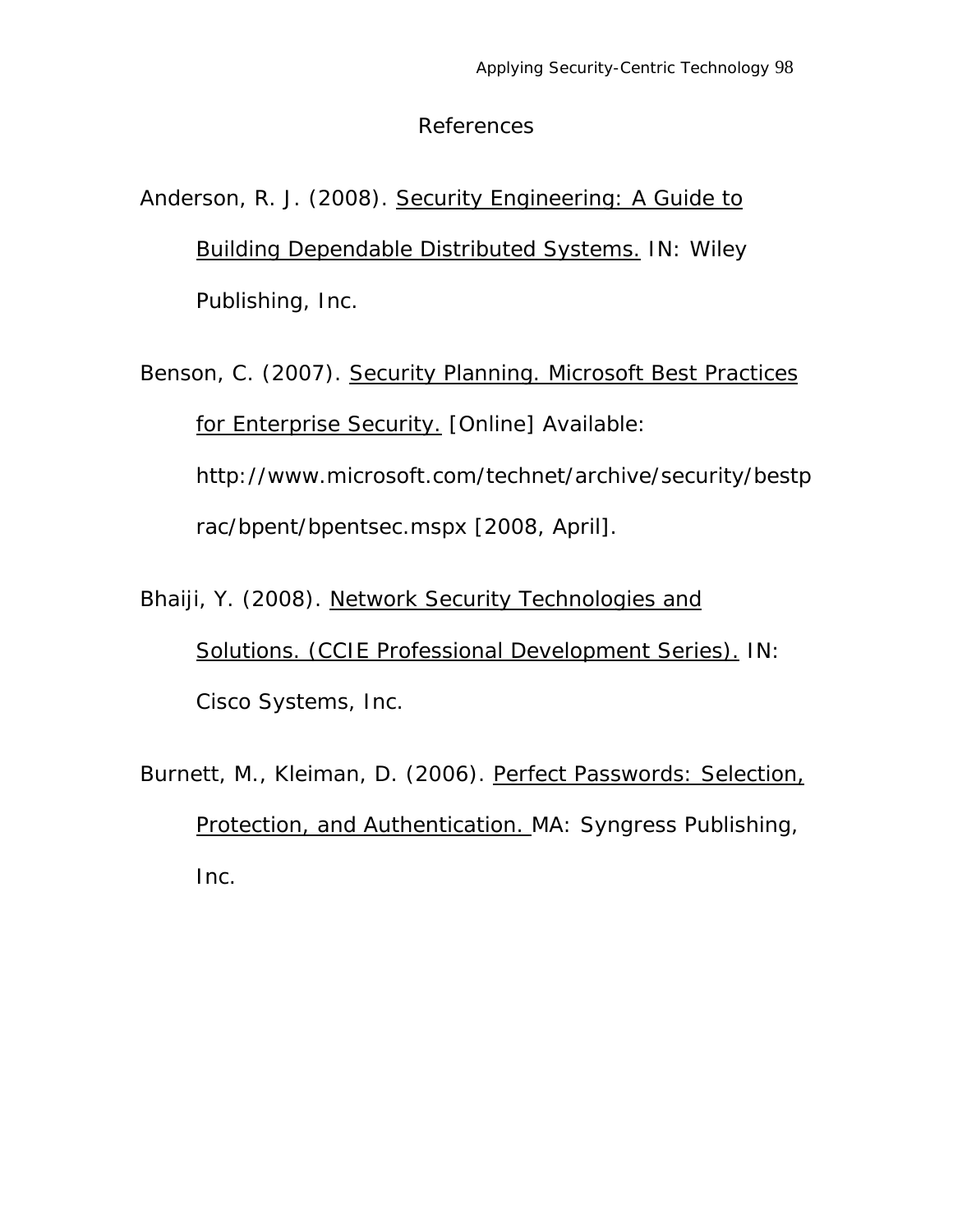- Buttyan, L., Hubaux, J. (2008). Security and Cooperation in Wireless Networks. Cambridge: Cambridge University Press.
- Cheswick, W., Bellovin, S. M., & Rubin, A. D. (2003). Firewalls and Internet Security: Repelling the Wiley Attacker (2<sup>nd</sup> Ed.). MA: Pearson Education, Inc.
- Cole, E., Krutz, R., L. & Conley, J. (2005). Network Security Bible. IN: Wiley Publishing, Inc.
- Contos, B. T., Derodeff, C., & Crowell, W. P., & Dunkel, D. (2007). Physical and Logical Security Convergence: Powered By Enterprise Security Management (Paperback) MA: Syngress Publishing, Inc.
- Di Pietro, R., & Mancini, L., V. (2008). Intrusion Detection Systems (Advances in Information Security. NY: Springer Science + Business Media, LLC.
- Dubin, J. (2008). The Little Black Book of Computer Security. 2<sup>nd</sup> Ed. CO: Penton Media, Inc.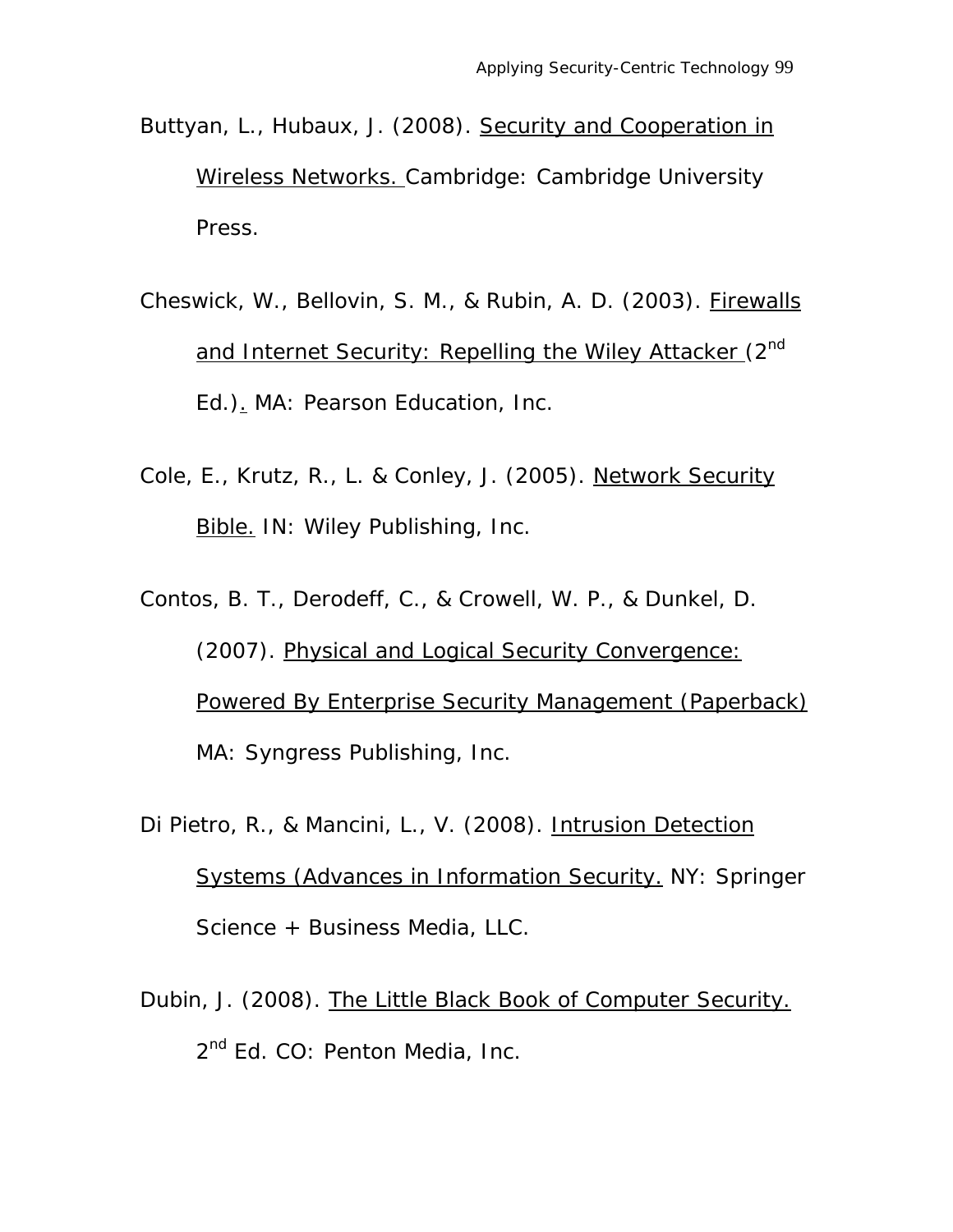Fennelly, L. (2004). Effective Physical Security. 3<sup>rd</sup> Ed. MA: Levier Butter worth-Heinemann

Fowler, D. (1999). Virtual Private Networks: Making the Right Connection (The Morgan Kaufmann Series in Networking). CA: Morgan Kaufmann Publishers, Inc.

Garcia, M. L. (2008). Design and Evaluation of Physical Protection Systems. 2<sup>nd</sup>. Ed. MA: Butterworth-Heinemann.

Geier, J. (2008). Understanding 802.1X Security Solutions for Wired and Wireless Networks. IN. Wiley Publishing Incorporated.

Gollmann, D. (2006). Computer Security. West Sussex, England: John Wiley & Sons.

Gupta, M. (2003). Building Virtual Private Network (One off). OH: Premeir Press.

Heare, S. (2001). Data Center Physical Security Checklist. SANS Institute.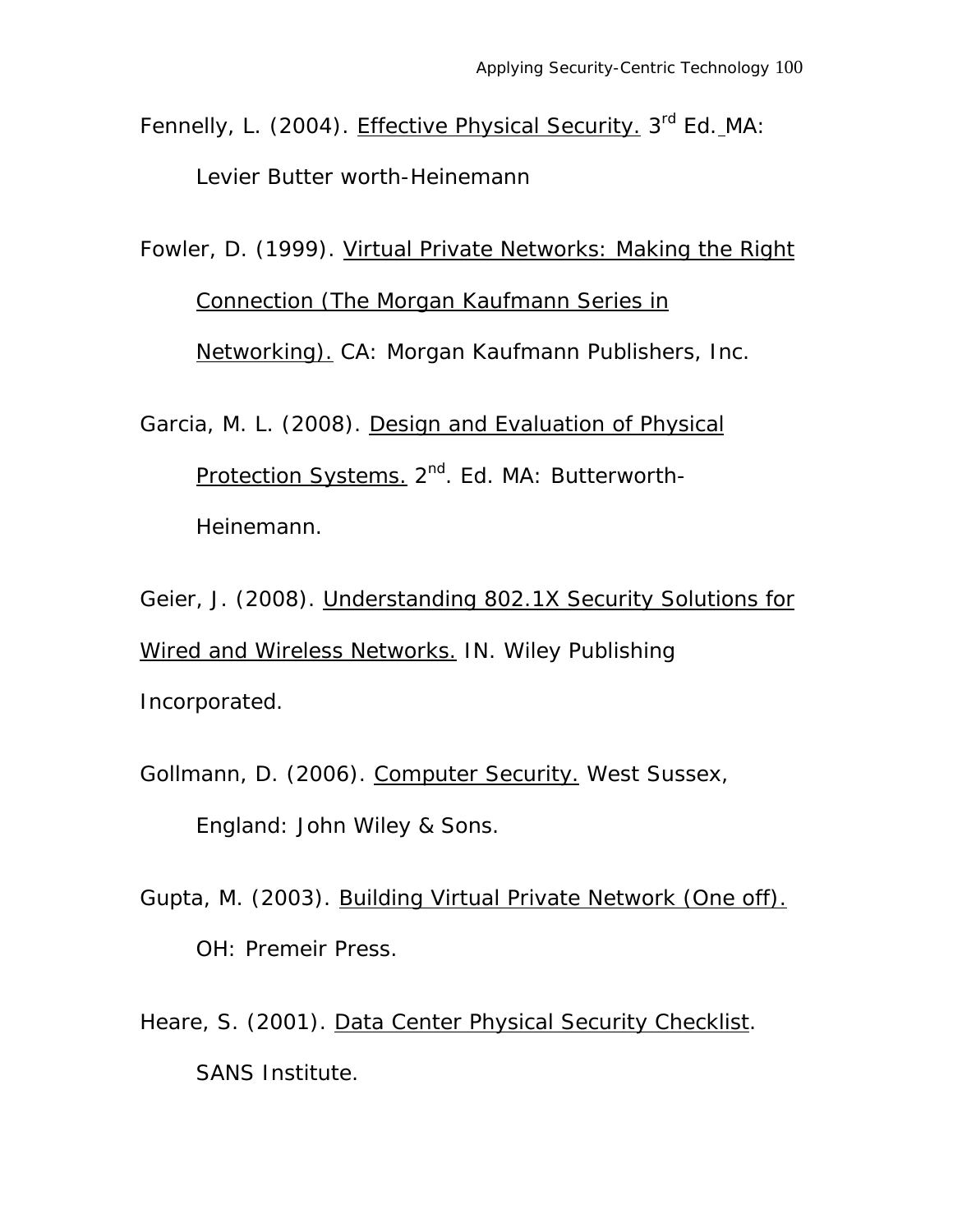Holden, G. (2003). Guide to Network Defense And

Countermeasures. MA: Course Technology.

Hudson, K. (2000). An Introduction to Microsoft Proxy Server. Windows IT Library. [Online] Available: http://www.windowsitlibrary.com/Content/265/1.html#3 [2008, May].

IR&C. (2006). IT Risk Assessment. Information Resources and Communication. [Online] Available:

http://www.ucop.edu/irc/itsec/risk.html [2008, May].

Jenkins, B. D. (1998). Risk Analysis, Risk Assessment, Risk Management. [Online]. Available.

http://www.nr.no/~abie/RiskAnalysis.htm [2008, Oct].

Jones, A. & Ashenden, D. (2005). Risk Management for

Computer Security: Protecting Your Network and Information Assets. Oxford: Elevier Buttersworth-Heinemann.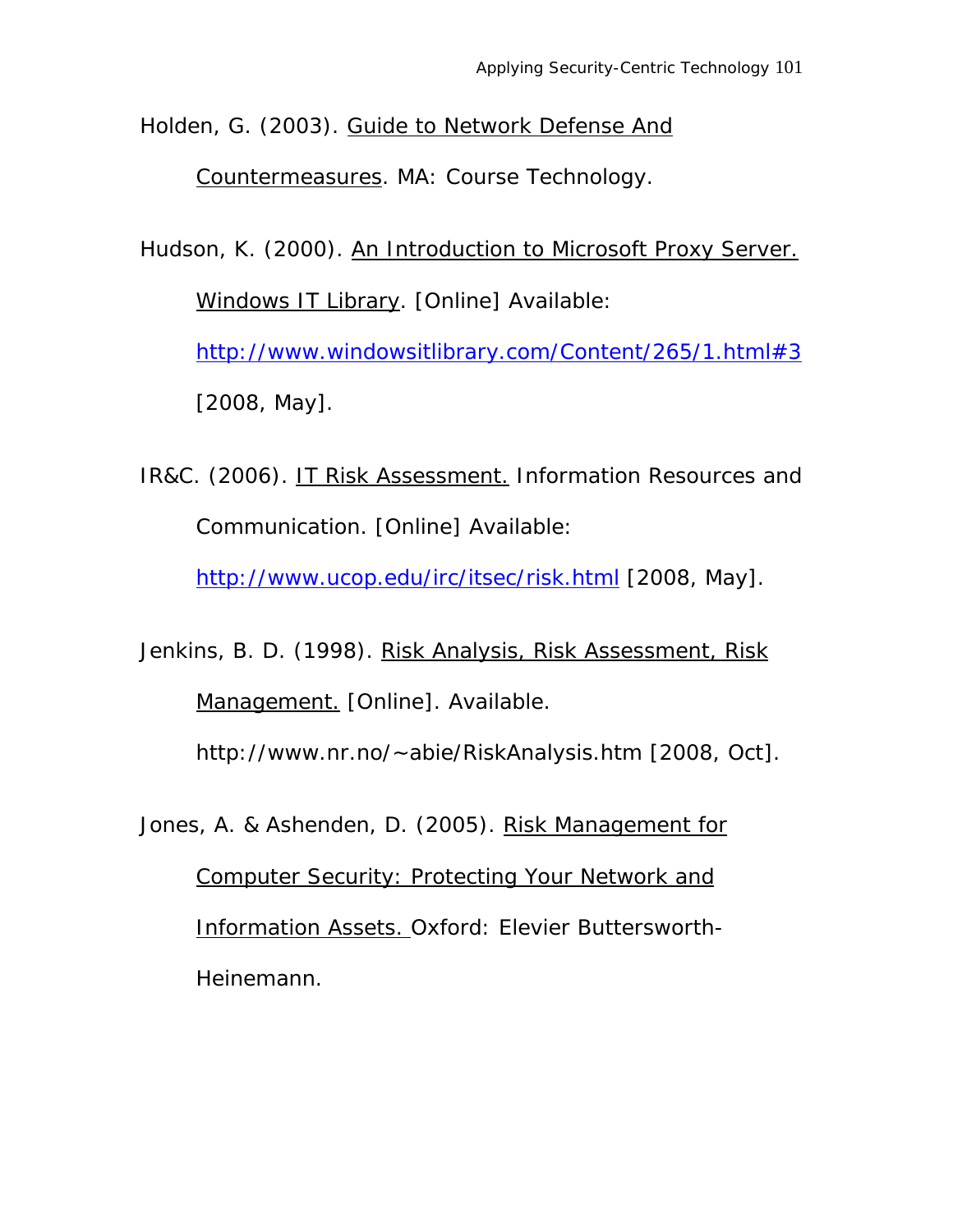Kaufman, C., Perlman, R., & Specinar, M. (2002). Network Security: Private Communications in a Public World. NJ: Prentice Hall.

Koller, G. (2005). Risk Assessment in a Business and Decision Making Industry: A Practical Guide 2nd. Ed. FL: Taylor & Francis Group.

Komar, B., Beekelaar, R., & Wettern, Joern. (2003). Firewalls for Dummies. 2<sup>nd</sup>. Ed. NY: Wiley Publishing, Inc.

Lee, W., Wang, C., & Dagon, D. (2008). Botnet Detection: Countering the Largest Security Threat. NY: Springer Science + Business Media, LLC.

Lemos, R. (2005). Computer, Physical Security Expected to Merge. Cnetnew.com. [Online] Available: http://news.com.com/Computer%2C-physical-securityexpected-to-merge/2100-7348\_3- 5534312.html?tag=news.1 [2008, February].

Lockhart. A. (2006). Network Security Hacks: Tips & Tools for Protecting Your Privacy (Hacks). CA: O'Reilly Media, Inc.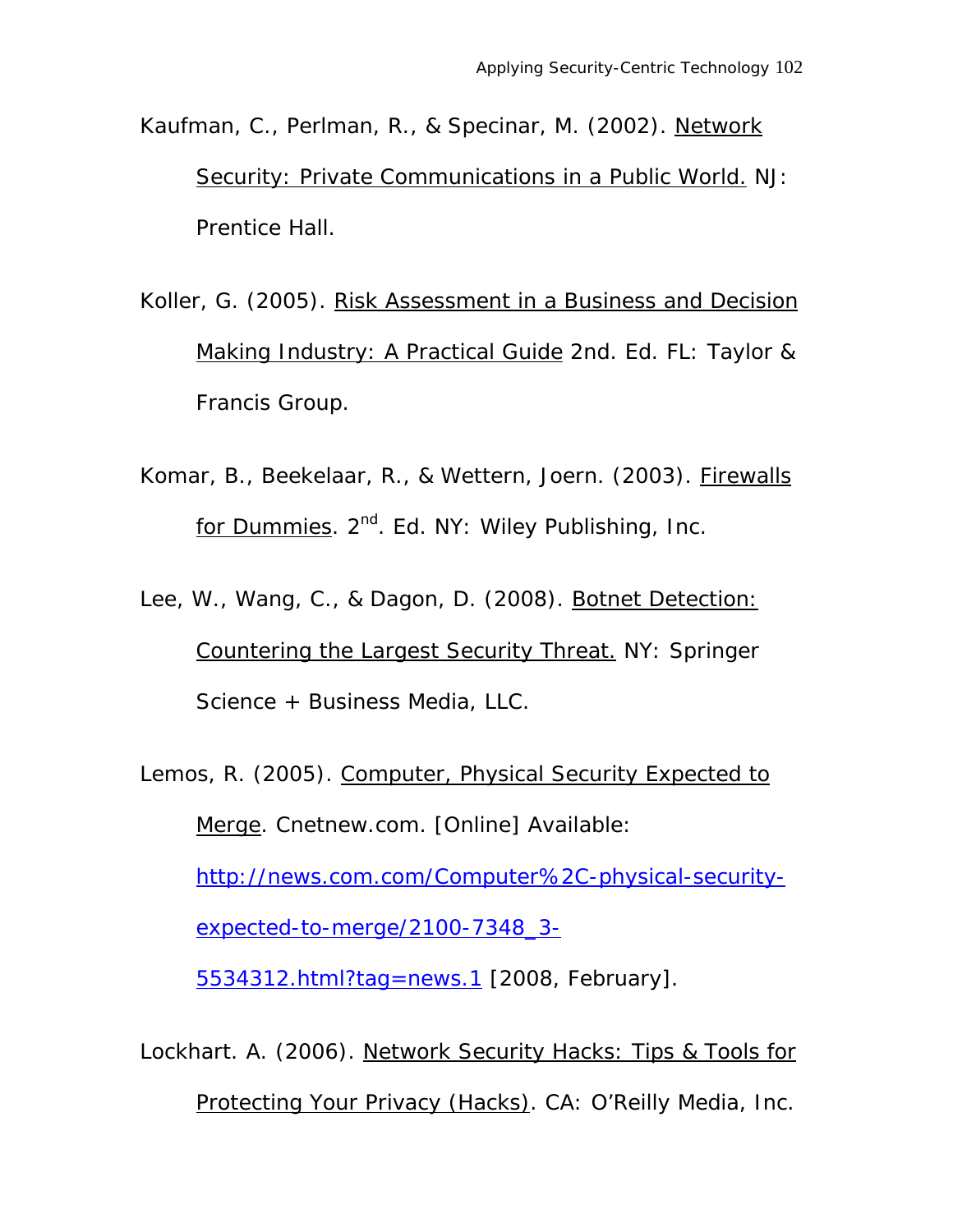Magalhaes, R. M. (2004). Using Passwords as a Defense

Mechanism to Improve Windows security (Part 2).

WindowsSecurity.com. [Online] Available:

http://aolsearch.aol.com/aol/redir?src=websearch&reque

stId=47eb4293d1f757e3&clickedItemRank=2&userQuery

 $=$ a+word+about+password+security+for+system+defen

se&clickedItemURN=http%3A%2F%2Fwww.windowsecuri

ty.com%2Farticles%2FPasswords\_Improve\_Windows\_Sec

urity  $Part2.html$ &title=Using+passwords+as+a+%3Cb%

3Edefense%3C%2Fb%3E+mechanism+to+improve+Win

dows+%3Cb%3Esecurity%3C%2Fb%3E+%3Cb%3E...%

3C%2Fb%3E&moduleId=matchingsites.jsp.M&clickedIte

mPageRanking=2&clickedItemPage=1&clickedItemDescri ption=WebResults [2008, February].

Mansfield, R. (2000) Hacker Attack. CA: Sybex, Inc.

McNab, C. (2004). Network Security Assessment: You're Your Network. CA: O'Reilly Media, Inc.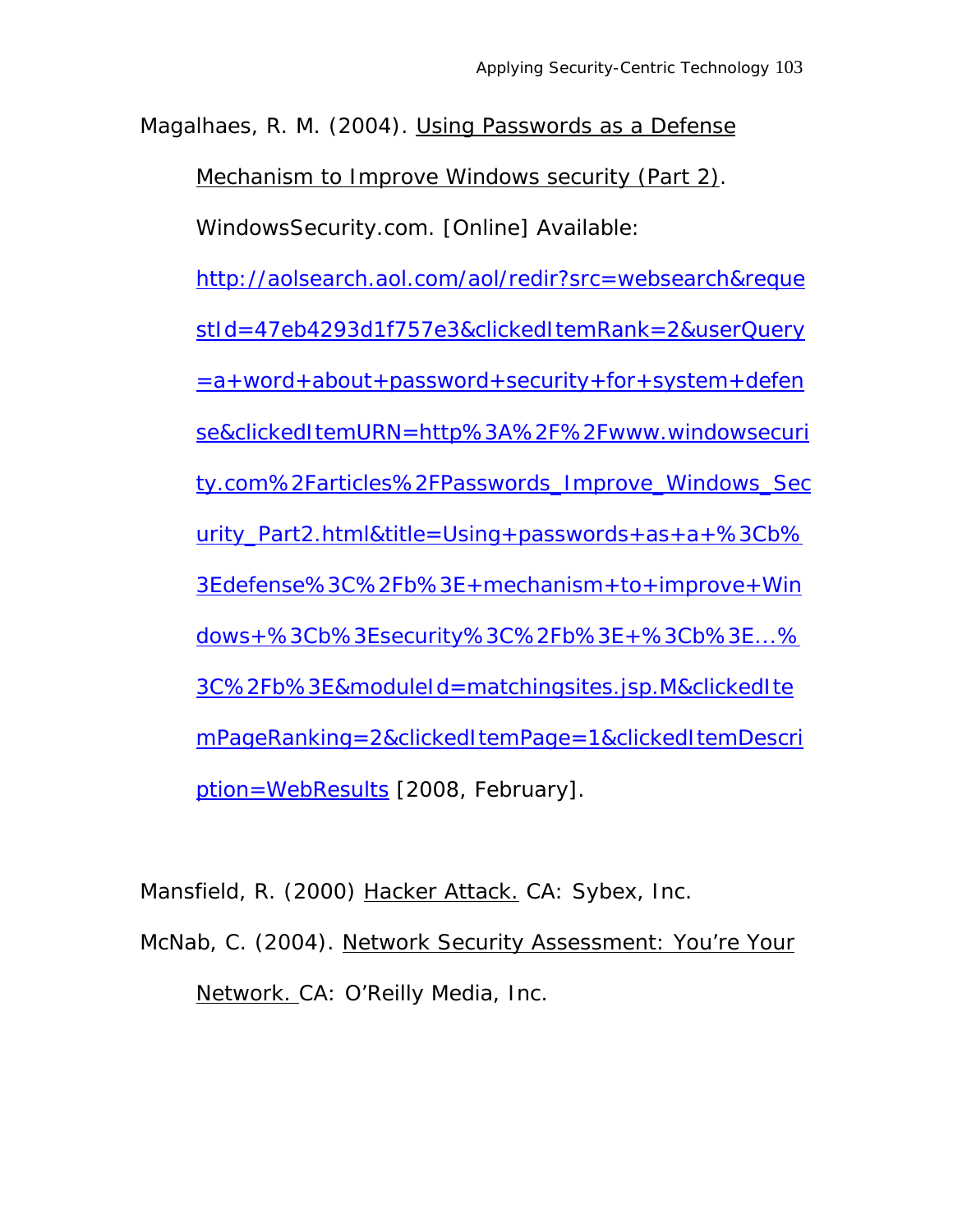Mehdizadeh, Y. (2004). Convergence of Logical and Physical

Security. SANS Institute. [Online] Available]

http://www.sans.org/reading\_room/papers/download.php

?id=1308&c=41507eac94d142791d84fe9cd4e99299

[2008 October].

Noticeboard. (2004). Securing Physical Access and

Environmental Services for Datacenters.

Parker, D. (2005) Access Controls: What it is and how can it be undermined? Windows.com. [Online]. Available. http://www.windowsecurity.com/articles/Access-Controls-What-is-it-how-undermined.html [2008 January].

Rhodes-Ousley, M. (2004). Network Security: The Complete Reference. CA: McGraw-Hill/Osbourne.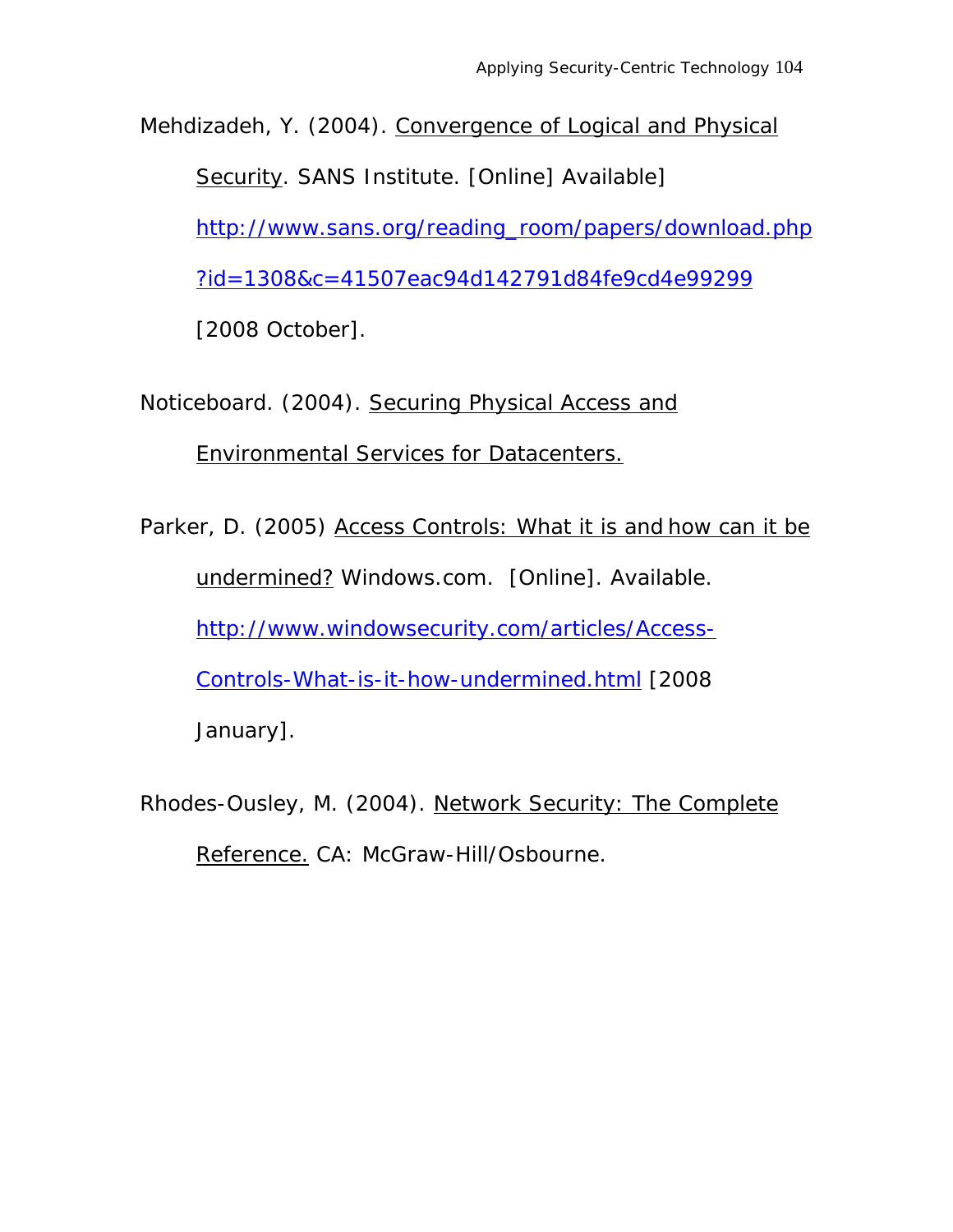Risk Management Insight. (2007). FAIR Basic Risk Assessment Guide. Risk Management Insight, LLC. [Online]. Available: http://www.riskmanagementinsight.com/media/docs/FAI

R\_brag.pdf [2008, February].

- Santos, O. (2008). End-to-End Network Security Defense-In-Depth. IN: Cisco Systems, Inc.
- Silberschatz, A., Galvin, P. B., & Gagne, G. (2005) Operating System Security. NJ: Wiley & Sons, Inc.
- Skoudis, E. (2006). Computer Hack Reloaded: A Step-by-Step Guide to Computer Attacks and Effective Defenses (2nd Ed.).
- Stallings, W. (2006). Network Security Essentials: Applications and Standards (3<sup>rd</sup> Ed.). NJ: Prentice Hall.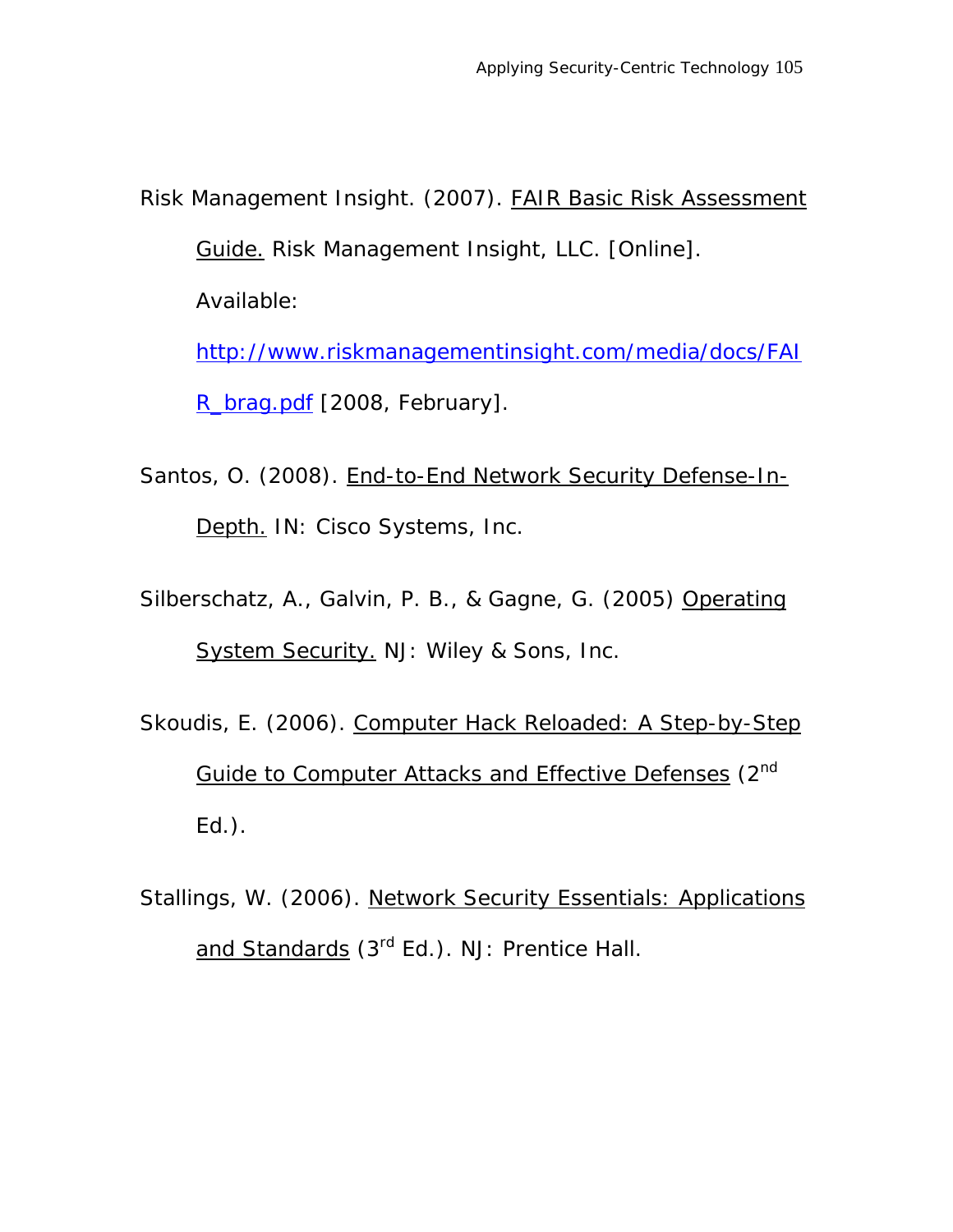Stewart, J. M., Tittel, E., & Chappel, M. (2004) CISSP:

Certified Information Systems Security Professional Study Guide, Third Edition. CA: Sybex, Inc.

Surman, G. (2002). Understanding Security Using the OSI Model. SANS. [Online]. Available. http://www.sans.org/reading\_room/papers/index.php?id

 $=377$  [2008, March].

Tyska, L., & Fennelly, L. (2000). Physical Security 150 things you should know. MA: Butterworth-Heinemann

U.S. GAO (Government Accounting Office) (1999). Information Security Risk Assessment Practices of Leading Organizations. [Online]. Available. http://www.gao.gov/special.pubs/ai00033.pdf [2008,

August]

Webopedia. (2007). What is Packet Filtering? Webopedia.com [Online] Available:

http://www.webopedia.com/TERM/P/packet\_filtering.html

[2008, February].